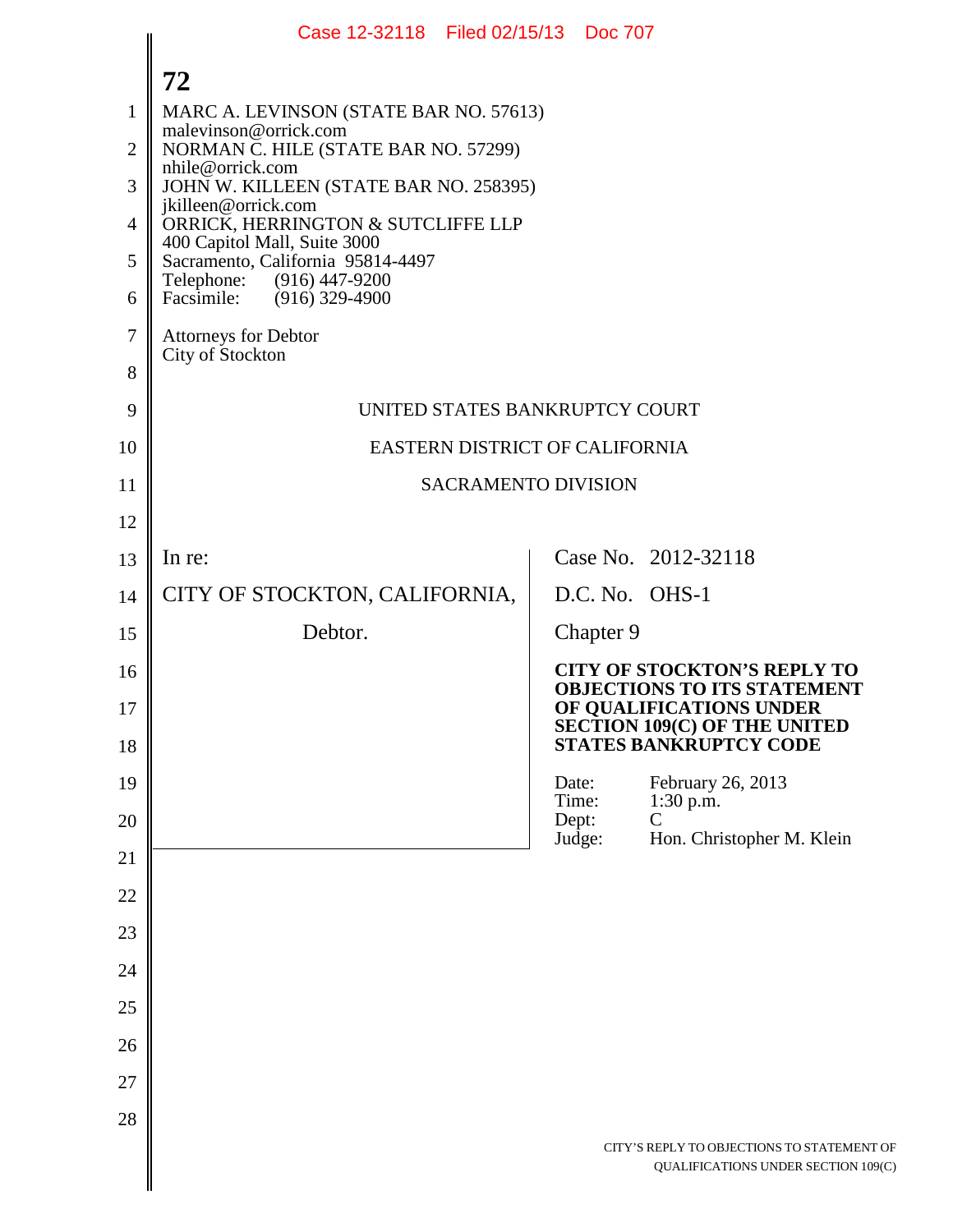| 2        |      |           |    |    | <b>TABLE OF CONTENTS</b>                                                                                                                                            |         |
|----------|------|-----------|----|----|---------------------------------------------------------------------------------------------------------------------------------------------------------------------|---------|
|          |      |           |    |    |                                                                                                                                                                     | Page(s) |
|          | I.   |           |    |    |                                                                                                                                                                     |         |
|          | Π.   |           |    |    | THE OBJECTORS IGNORE THE CITY'S EXTENSIVE EFFORTS TO AVOID                                                                                                          |         |
|          |      | A.        |    |    | The City Council Considered And, For Good Reason, Rejected The Central                                                                                              |         |
|          |      |           |    |    |                                                                                                                                                                     |         |
|          |      | Β.        |    |    | The City Based Its AB 506 "Ask" And Its Proposed Fiscal Year 2012-13                                                                                                |         |
|          | III. |           |    |    | THE CITY IS AN ELIGIBLE DEBTOR UNDER CHAPTER 9 OF THE                                                                                                               |         |
|          |      | A.        |    |    | The City Is Authorized By California Law To Bring Its Petition                                                                                                      |         |
| 10       |      | <b>B.</b> |    |    |                                                                                                                                                                     |         |
|          |      |           | 1. |    | The City Was Unable to Pay Its Bills as They Became Due in Fiscal                                                                                                   |         |
|          |      |           | 2. |    |                                                                                                                                                                     |         |
|          |      |           | 3. |    | Even Under Assured's Fallacious Legal Standard, the Zielke and<br>Bobb Reports Would Not Have Ensured the City's Budget                                             |         |
|          |      |           |    | a. |                                                                                                                                                                     |         |
|          |      |           |    | b. | The Alternative Model's Proposed Revenue Increases Were                                                                                                             |         |
| 17<br>18 |      |           |    | c. | The Alternative Model's \$8.85 Million In "Department<br>Budget Reductions" Reflects Only Assured's Policy<br>Preference To Inflict More Pain On The Community Than |         |
|          |      |           |    | d. | The Majority Of The Proposed Savings In "Employee<br>Personnel & Benefits" Are Not Obtainable Outside Of                                                            |         |
|          |      |           |    | e. | The Elimination Of Fiscal Stability Measures Exemplifies<br>The Alternative Model's Reckless Disregard For Best                                                     |         |
|          |      |           | 4. |    | The City's Finances, Once Unreliable, Are Now Reliable 35                                                                                                           |         |
|          |      |           | 5. |    | No Evidentiary Hearing Is Required To Establish The City's                                                                                                          |         |
|          |      |           |    |    |                                                                                                                                                                     |         |
|          |      | C.<br>D.  |    |    | The City Desires To Effect A Plan To Adjust Its Debts (§ 109(c)(4))  38                                                                                             |         |
|          |      |           | 1. |    | The City Negotiated in Good Faith With What Creditors It Could                                                                                                      |         |
|          |      |           |    | a. | The City Was Not Required To Have A Confirmable Plan                                                                                                                |         |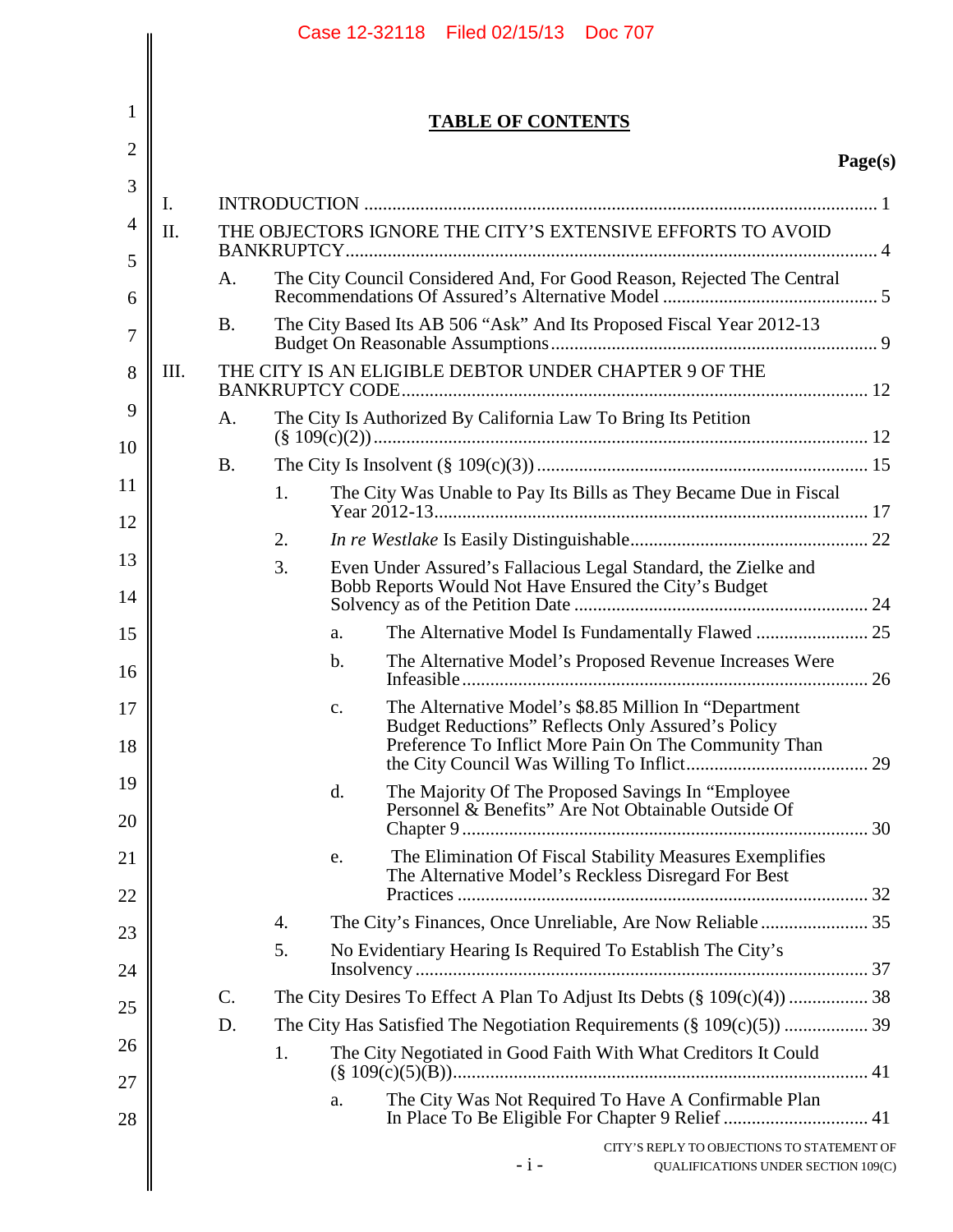|                     |     | Case 12-32118 Filed 02/15/13 Doc 707                                                                                                                    |                                                                                   |
|---------------------|-----|---------------------------------------------------------------------------------------------------------------------------------------------------------|-----------------------------------------------------------------------------------|
| 1<br>$\overline{2}$ |     | <b>TABLE OF CONTENTS</b><br>(cont <sup>2</sup> d)                                                                                                       |                                                                                   |
|                     |     |                                                                                                                                                         |                                                                                   |
| 3                   |     |                                                                                                                                                         | Page(s)                                                                           |
| $\overline{4}$      |     | $b$ .<br>The City's Participation In The AB 506 Process Satisfied                                                                                       |                                                                                   |
| 5<br>6              |     | The City's Refusal Unilaterally To Reduce Pension Benefits<br>c.<br>For Retirees And Current Employees Did Not Constitute A                             |                                                                                   |
| 7<br>8              |     | (1)<br>Outside of Chapter 9, Neither the City nor CalPERS<br>Could Legally Reduce Pension Benefits for the<br>City's Retirees and Current Employees  46 |                                                                                   |
| 9                   |     | Termination of Its CalPERS Contract Would<br>(2)<br>Immediately Have Plunged the City Deeper Into                                                       |                                                                                   |
| 10<br>11            |     | (3)<br>Electing Not to Unilaterally Modify Pensions or to<br>Further Reduce Wages and Benefits Did Not                                                  |                                                                                   |
| 12<br>13            |     | The Only Evidence Demonstrates That<br>(a)<br>Further Wage Cuts Risked Provoking Officer                                                                |                                                                                   |
| 14                  |     | The Objectors' Critiques Of The City's<br>(b)<br>Evidence Are Unfounded And Unreasonable 56                                                             |                                                                                   |
| 15<br>16            |     | The Objectors Distort The Grave Reality Of<br>(c)<br>Crime And The Need For Officers In The                                                             |                                                                                   |
| $17\,$              |     | d.                                                                                                                                                      |                                                                                   |
| 18                  |     | 2.<br>Alternatively, Negotiation With the City's Creditors Was                                                                                          |                                                                                   |
| 19                  |     | Impracticable $(\S 109(c)(5)(C))$ .<br>No Evidentiary Hearing Is Required to Establish the City's<br>3.                                                 |                                                                                   |
| 20                  |     |                                                                                                                                                         |                                                                                   |
| 21                  | IV. | Ε.                                                                                                                                                      |                                                                                   |
| 22                  |     |                                                                                                                                                         |                                                                                   |
| 23                  |     |                                                                                                                                                         |                                                                                   |
| 24                  |     |                                                                                                                                                         |                                                                                   |
| 25                  |     |                                                                                                                                                         |                                                                                   |
| 26                  |     |                                                                                                                                                         |                                                                                   |
| 27                  |     |                                                                                                                                                         |                                                                                   |
| 28                  |     |                                                                                                                                                         |                                                                                   |
|                     |     | - ii -                                                                                                                                                  | CITY'S REPLY TO OBJECTIONS TO STATEMENT OF<br>QUALIFICATIONS UNDER SECTION 109(C) |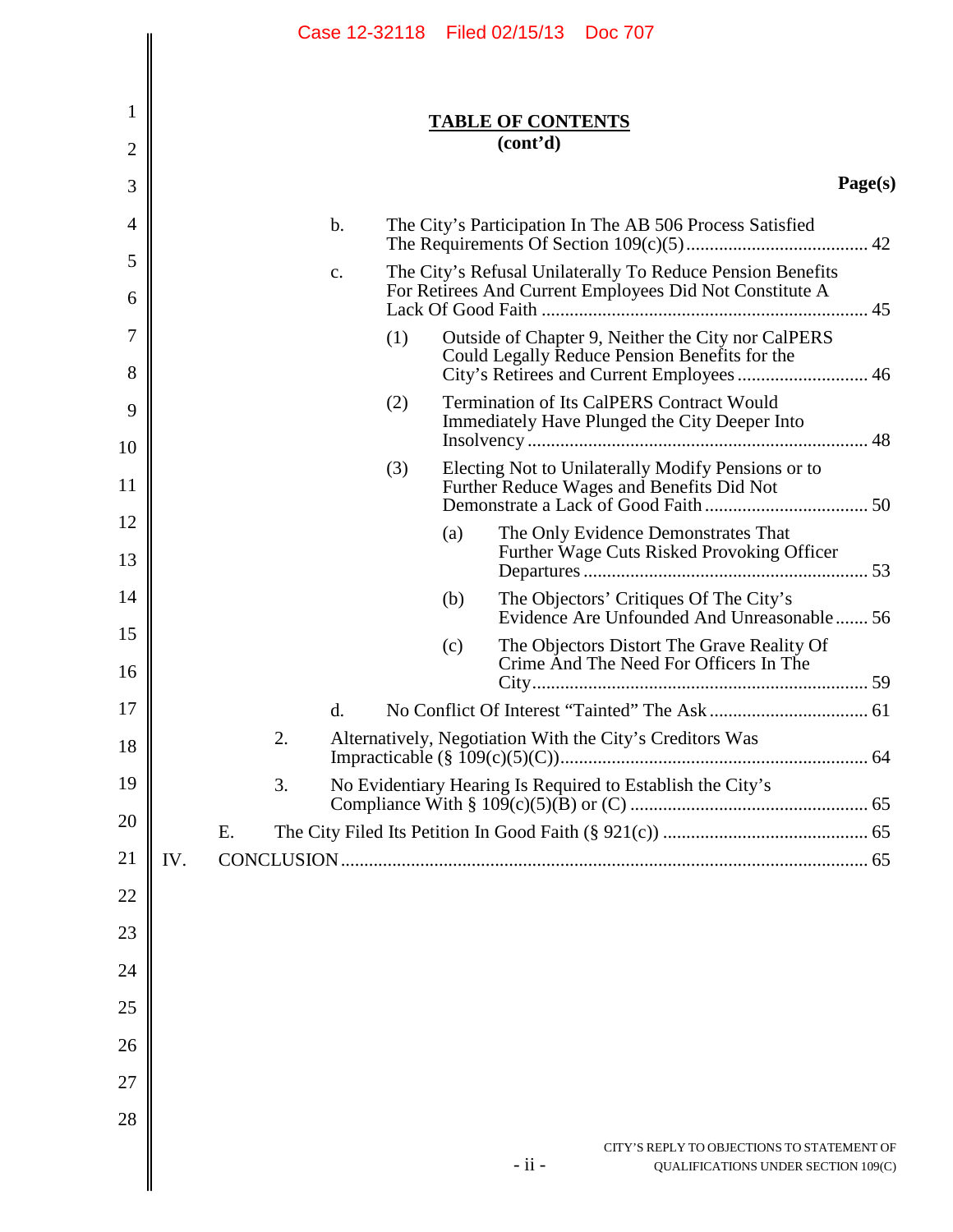|                | Case 12-32118 Filed 02/15/13 Doc 707                                                         |
|----------------|----------------------------------------------------------------------------------------------|
|                |                                                                                              |
| $\mathbf{1}$   | <b>TABLE OF AUTHORITIES</b>                                                                  |
| $\overline{2}$ | Page(s)                                                                                      |
| 3              | <b>FEDERAL CASES</b>                                                                         |
| $\overline{4}$ | Ass'n of Retired Emps. of the City of Stockton v. City of Stockton (In re City of Stockton,  |
| 5              | $Cal.$ ),                                                                                    |
| 6<br>7         | Duvar Apt., Inc. v. FDIC,                                                                    |
| 8<br>9         | In re Am. Capital Equip., LLC,                                                               |
| 10             | In re City of Bridgeport,                                                                    |
| 11<br>12       | In re City of Stockton, Cal.,                                                                |
| 13<br>14       | In re City of Stockton, Cal.,                                                                |
| 15             | In re City of Vallejo, Cal.,                                                                 |
| 16<br>17       | In re Coram Healthcare Corp.,                                                                |
| 18<br>19       | In re Ellicott Sch. Bldg. Auth.,                                                             |
| 20             | In re New York City Off-Track Betting Corp.,                                                 |
| 21<br>22       | In re Pierce Cnty. Hous. Auth.,                                                              |
| 23             | In re Sullivan County Reg'l Refuse Disposal,                                                 |
| 24<br>25       | In re Town of Westlake,                                                                      |
| 26<br>27       | In re Unichem Corp.,                                                                         |
| 28             | CITY'S REPLY TO OBJECTIONS TO STATEMENT OF<br>- iii -<br>QUALIFICATIONS UNDER SECTION 109(C) |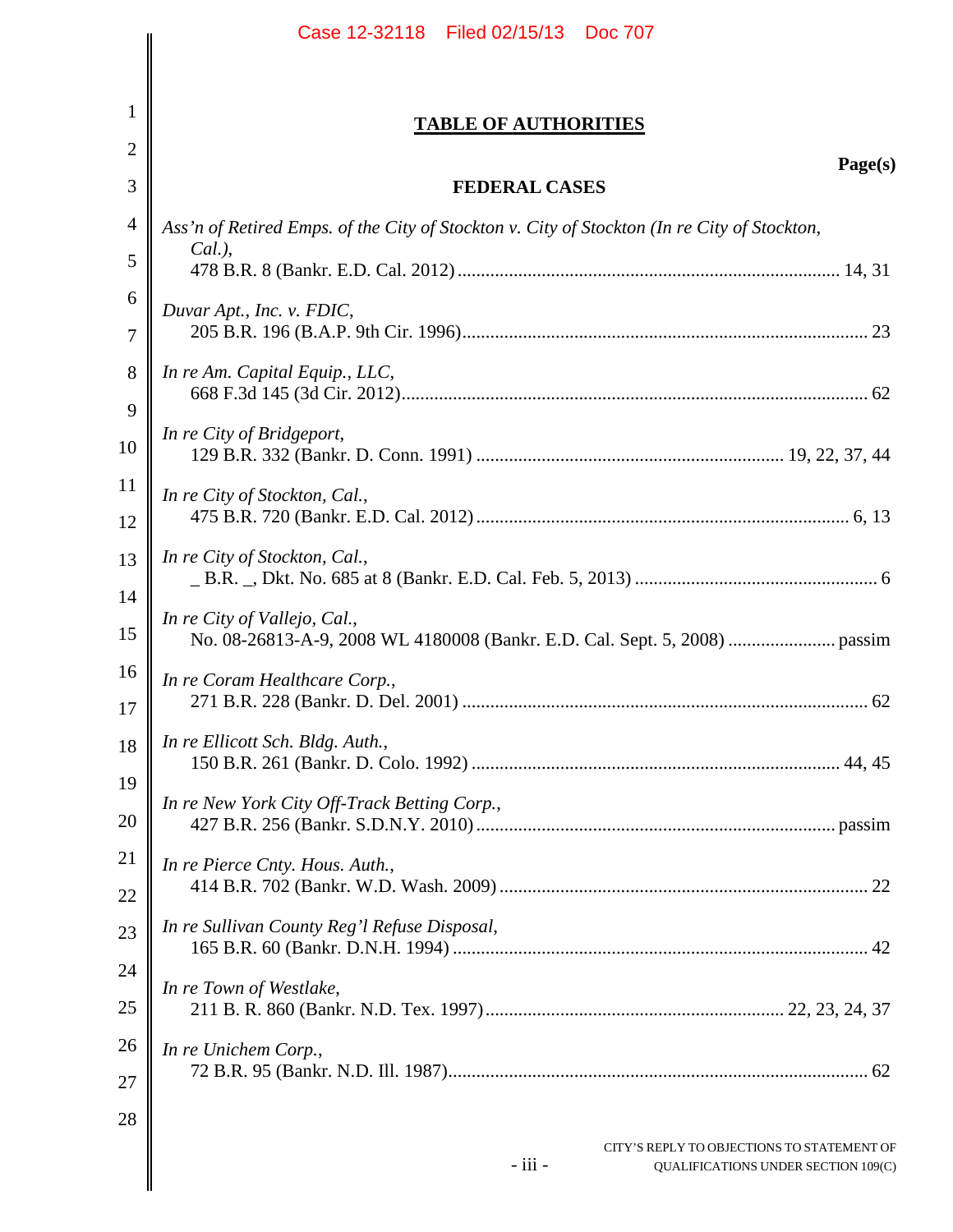|                | Case 12-32118 Filed 02/15/13 Doc 707                                                         |
|----------------|----------------------------------------------------------------------------------------------|
|                |                                                                                              |
| 1              | <b>TABLE OF AUTHORITIES</b>                                                                  |
| $\overline{2}$ | (cont'd)                                                                                     |
| 3              | Page(s)                                                                                      |
| $\overline{4}$ | In re Valley Health Sys.,                                                                    |
| 5              |                                                                                              |
| 6              | In re Victory Constr. Co.,                                                                   |
| 7              |                                                                                              |
| 8              | Int'l Ass'n of Firefighters, Local 1186 v. City of Vallejo (In re City of Vallejo),          |
| 9              | Newhouse v. Corcoran Irrigation Dist.,                                                       |
| 10             |                                                                                              |
| 11             | Retired Emps. Ass'n of Orange Cnty., Inc. v. County of Orange,                               |
| 12             | Sonoma Cnty. Ass'n of Retired Emps. v. Sonoma Cnty.,                                         |
| 13             |                                                                                              |
| 14             | Sonoma Cnty. Ass'n of Retired Emps. v. Sonoma Cnty.,                                         |
| 15             |                                                                                              |
| 16             | <b>OTHER CASES</b>                                                                           |
| 17             | Aronson v. Lewis,                                                                            |
| 18             | Cal. Ass'n of Prof'l Scientists v. Schwarzenegger,                                           |
| 19             |                                                                                              |
| 20             | City of Oakland v. Pub. Emps.' Retirement Sys.,                                              |
| 21             | In re Walt Disney Co. Deriv. Litig.,                                                         |
| 22             |                                                                                              |
| 23             | Mills Acquisition Co. v. Macmillan, Inc.,                                                    |
| 24             |                                                                                              |
| 25             | <b>FEDERAL STATUTES</b>                                                                      |
| 26             | 11 U.S.C.                                                                                    |
| 27             |                                                                                              |
| 28             | CITY'S REPLY TO OBJECTIONS TO STATEMENT OF<br>$-iv -$<br>QUALIFICATIONS UNDER SECTION 109(C) |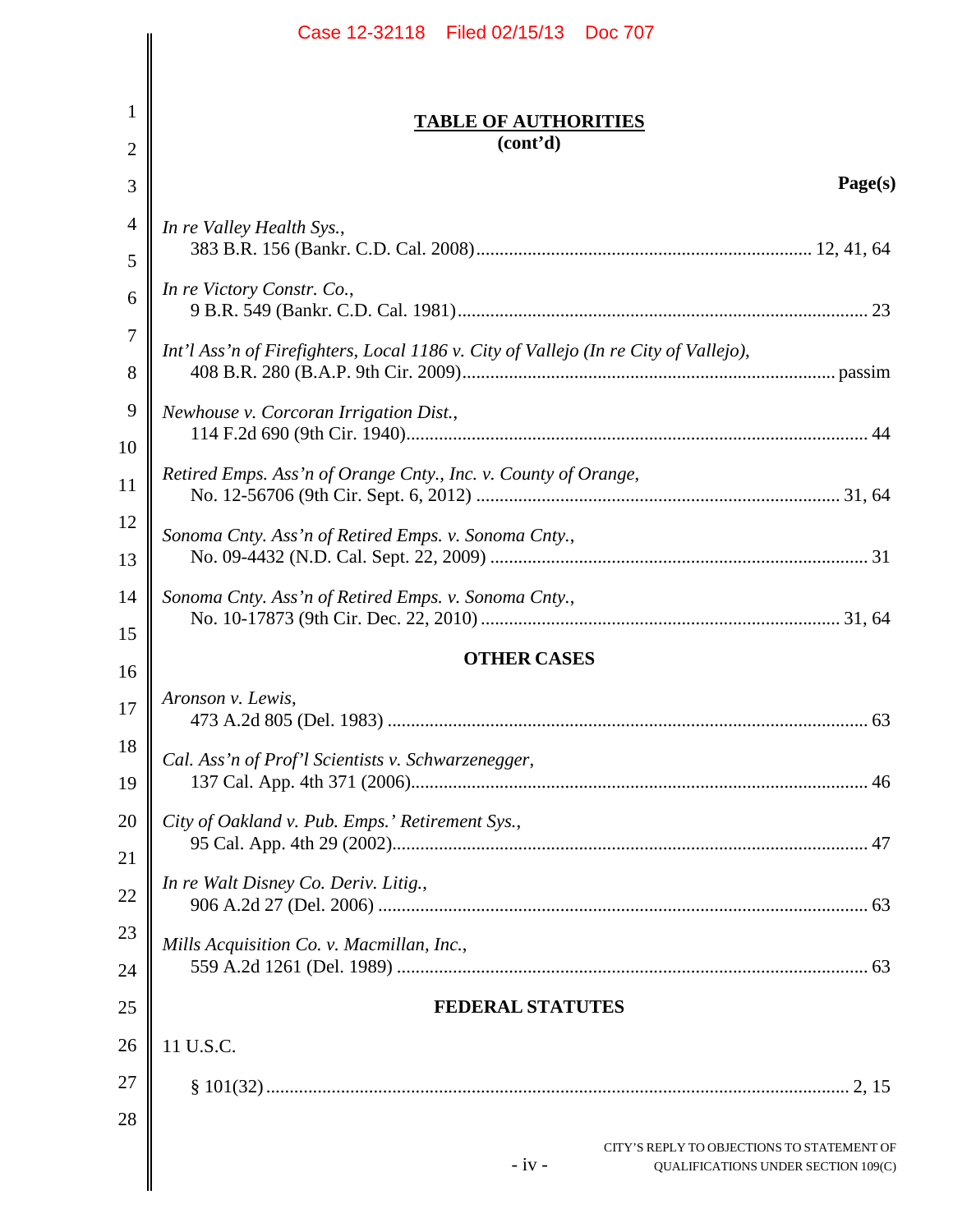|                | Case 12-32118 Filed 02/15/13 Doc 707                                                        |
|----------------|---------------------------------------------------------------------------------------------|
|                |                                                                                             |
| 1<br>2         | <b>TABLE OF AUTHORITIES</b><br>(cont <sup>2</sup> d)                                        |
| 3              | Page(s)                                                                                     |
| $\overline{A}$ |                                                                                             |
| 5              |                                                                                             |
| 6              |                                                                                             |
| 7              |                                                                                             |
| 8              | OTHER STATUTES, RULES, REGULATIONS                                                          |
| 9              |                                                                                             |
| 10             | Cal. Gov't Code                                                                             |
| 11             |                                                                                             |
| 12             |                                                                                             |
| 13             |                                                                                             |
| 14             |                                                                                             |
| 15             |                                                                                             |
| 16             |                                                                                             |
| 17             |                                                                                             |
| 18             |                                                                                             |
| 19             |                                                                                             |
| 20             |                                                                                             |
| 21             |                                                                                             |
| 22             |                                                                                             |
| 23             |                                                                                             |
| 24             |                                                                                             |
| 25             |                                                                                             |
| 26             |                                                                                             |
| 27             |                                                                                             |
| 28             |                                                                                             |
|                | CITY'S REPLY TO OBJECTIONS TO STATEMENT OF<br>$-V -$<br>QUALIFICATIONS UNDER SECTION 109(C) |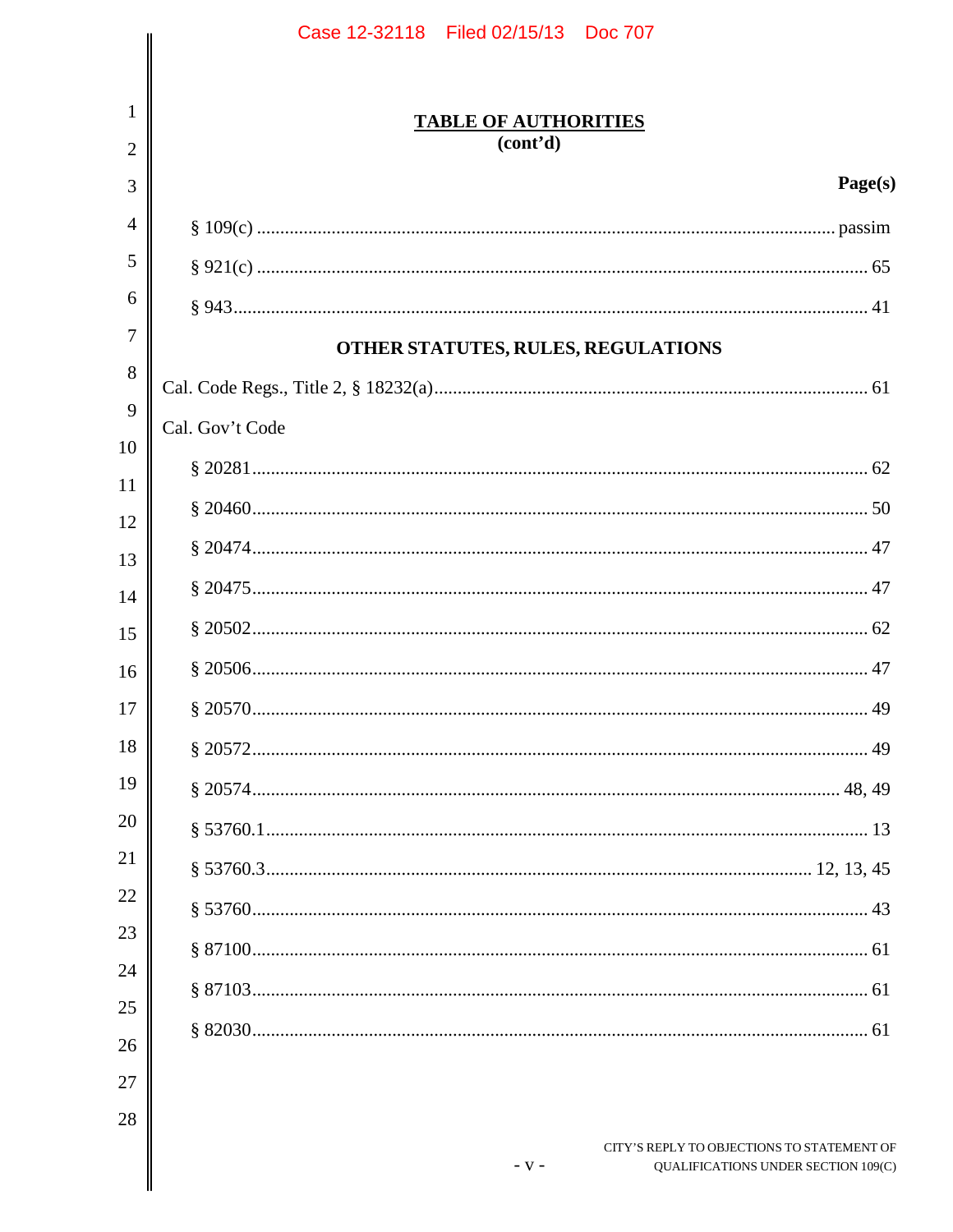|                                | Case 12-32118 Filed 02/15/13 Doc 707                                                          |
|--------------------------------|-----------------------------------------------------------------------------------------------|
|                                |                                                                                               |
| $\mathbf{1}$<br>$\overline{2}$ | <b>TABLE OF AUTHORITIES</b><br>(cont'd)                                                       |
| 3                              | Page(s)                                                                                       |
| $\overline{4}$                 | <b>OTHER AUTHORITIES</b>                                                                      |
| 5                              |                                                                                               |
| 6                              |                                                                                               |
| $\overline{7}$                 |                                                                                               |
| 8                              | Diana Marcum, Stockton Council Candidate Never Forgot Where He Came From, L.A.                |
| 9                              | Michael Fitzgerald, City Has Been Paying Illegal Benefits For Years, STOCKTON RECORD,         |
| 10                             |                                                                                               |
| 11                             |                                                                                               |
| 12                             |                                                                                               |
| 13                             |                                                                                               |
| 14                             |                                                                                               |
| 15                             |                                                                                               |
| 16                             |                                                                                               |
| 17                             |                                                                                               |
| 18                             |                                                                                               |
| 19                             |                                                                                               |
| 20                             |                                                                                               |
| 21                             |                                                                                               |
| 22                             |                                                                                               |
| 23                             |                                                                                               |
| 24                             |                                                                                               |
| 25                             |                                                                                               |
| 26                             |                                                                                               |
| 27                             |                                                                                               |
| 28                             |                                                                                               |
|                                | CITY'S REPLY TO OBJECTIONS TO STATEMENT OF<br>$- vi -$<br>QUALIFICATIONS UNDER SECTION 109(C) |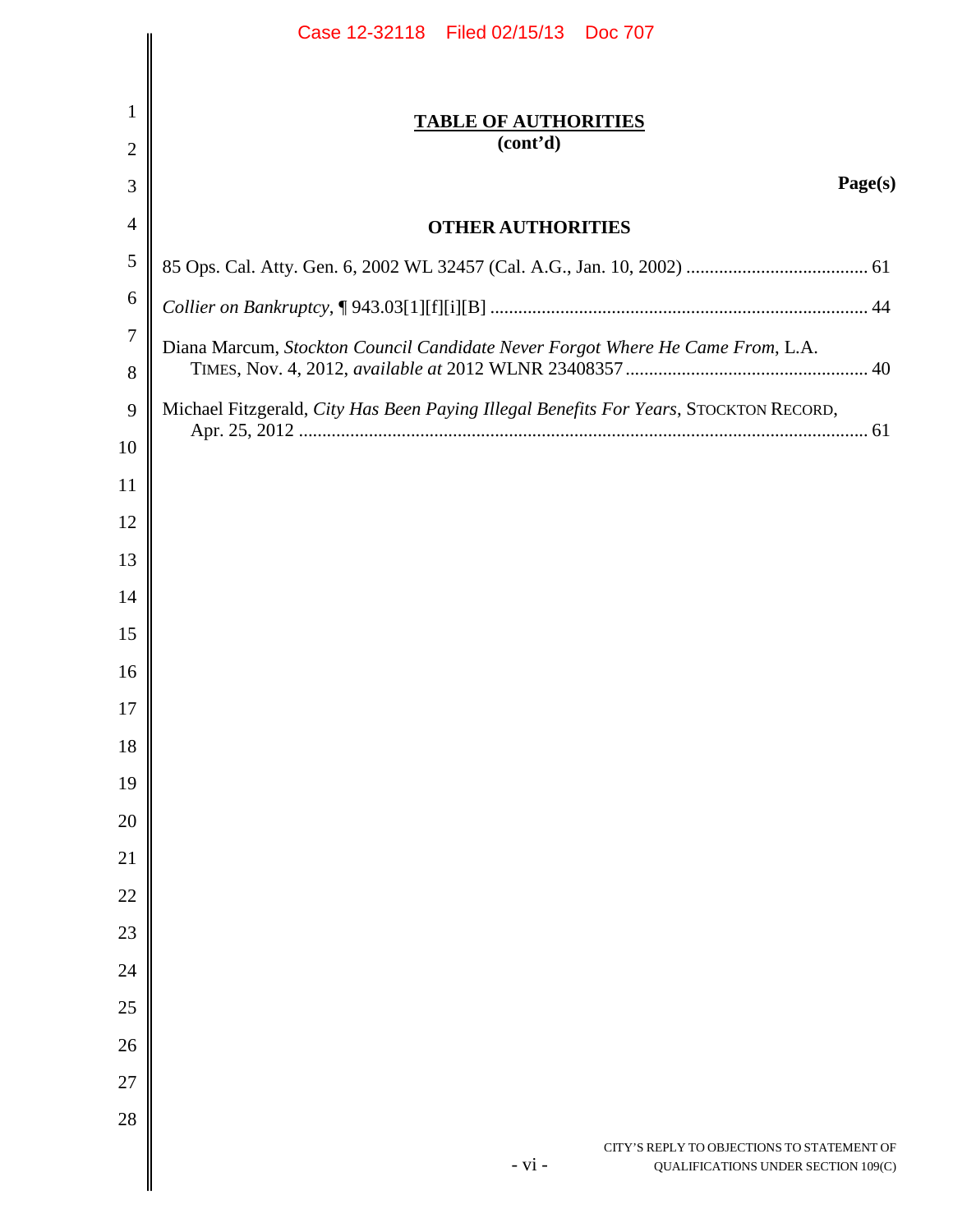# **I. INTRODUCTION**

1

2 3 4 5 6 7 Two days after filing this chapter 9 case, the City of Stockton ("City") filed a lengthy memorandum, supported by six declarations, demonstrating why the City was eligible for chapter 9 relief.<sup>[1](#page-7-0)</sup> The declarations were backed by exhibits that aggregated hundreds of thousands of pages. Three weeks later, following this Court's ruling on the introduction of evidence relating to the so-called AB 506 process, the City filed four additional declarations and exhibits. About two weeks after that, three creditors filed preliminary objections to eligibility.<sup>[2](#page-7-1)</sup>

8 9 10 11 12 13 14 15 16 17 18 19 20 Months of time-consuming and very expensive discovery followed. In addition to producing many public records, the City produced 200,000 pages of documents, including thousands of emails. The Objectors then deposed seven of the City's declarants, plus the City Manager, Robert Deis, and Vice Mayor Kathy Miller. In mid-December, Assured and National filed their supplemental objections to eligibility. Franklin and Wells Fargo filed joinders. The Objectors also filed the declarations of four alleged experts, each of whom submitted a report. Thereafter, the Objectors produced some documents and the City deposed the four experts. This reply responds to the preliminary and supplemental objections, and to the four declarations. It is supported by seven declarations that address the contentions of the Objectors and their hired declarants. It builds upon the Memorandum rather than supersedes it, such that where a topic is discussed in detail in the Memorandum and only mentioned or discussed in passing in the Objections—such as impracticability (i.e., Bankruptcy Code  $\S 109(c)(5)(C)$ )—the discussion herein is truncated in deference to the discussion in the Memorandum.

21 22 23 24 After all the delay, after all the legal and consulting fees, after all the depositions and produced documents, and after all the pages of legalese in the various memoranda of law, how many complex issues of fact and law does the Court have to decide in order to find that the City is eligible for chapter 9 relief? The answer is few, if any. Boiled down, there are three objections.

<span id="page-7-1"></span><span id="page-7-0"></span><sup>1</sup> *See* City of Stockton's Memorandum of Fact and Law in Support of Its Statement of Qualifications Under Section 109(c) of the United States Bankruptcy Code [Dkt. No. 19] (the "Memorandum").

<sup>26</sup> 27  $2$  The three are: (1) Assured Guaranty Corp. and its affiliate Assured Guaranty Municipal Corp. (together, "Assured"); (2) National Public Finance Guaranty Corporation ("National"); and (3) Franklin Advisers, Inc.

<sup>(&</sup>quot;Franklin"). Wells Fargo Bank, National Association, as indenture trustee ("Wells Fargo"), joined in the

<sup>28</sup> preliminary objections, as instructed by Assured, National and Franklin. Wells Fargo and the other three are referred to herein collectively as the "Objectors" or the "Capital Markets Creditors."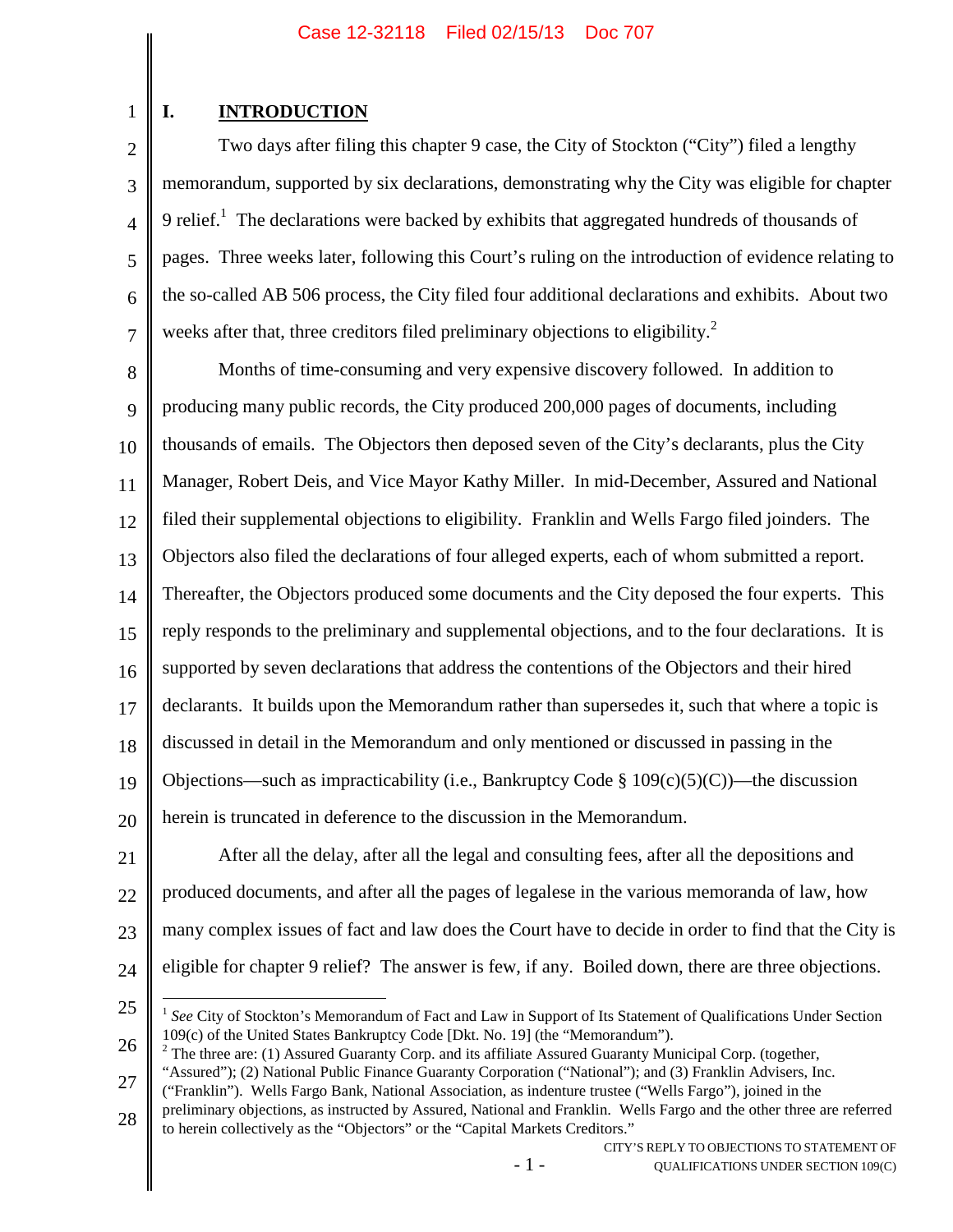2 3 4 5 6 7 First (briefed only by Assured, but joined by Franklin and Wells Fargo without elaboration): Was the City insolvent on the petition date (as the term insolvent is defined in Bankruptcy Code § 101(32)(C))? Second: Did the City act in good faith during the AB 506 process and generally by failing to seek pension concessions and/or additional concessions from the members of its nine unions and its retirees? Third: Assuming that any prebankruptcy negotiation was not impracticable, did the City's 790-page Ask produced for and during the AB 506 process satisfy the good faith negotiation requirement of Bankruptcy Code §  $109(c)(5)(B)$ ?

8

1

<span id="page-8-0"></span>The answer to each of these questions is unequivocally: "Yes." In summary:

9 10 11 12 13 14 15 16 17 18 19 20 21 22 23 24 25 26 *Insolvency*. The test is whether the City was insolvent on the petition date, not whether the Court agrees with what some hired gun opines the City should have done to avoid insolvency prior to the petition date. This Court already has issued two opinions about the limitations imposed by the Tenth Amendment and the Bankruptcy Code on its power to make financial or governmental decisions for the City. The Objectors would have the Court bar the City from bankruptcy relief because of decisions the City made before filing its petition. They would have the Court rule that if the City merely reduced its workforce or somehow cut back on pension benefits, it might have avoided the bankruptcy filing. In other words, they think they know how to run the City better than the City Council does, and ask the Court to validate their armchair quarterbacking. Judge McManus outright rejected that notion in the *City of Vallejo* case, and this Court should do so here. And it should do so without conducting an evidentiary hearing on the validity of the conclusions in the expert reports. While the City addresses those reports in detail herein and demonstrates that the assumptions are flawed, the methodology sloppy, and the conclusions invalid, the Court need not even go there. It should rule as a matter of law that what a third party—or even the Court—would have done if it were making decisions for the City is legally irrelevant to whether the City could pay its debts as they came due on June 28, 2012 or within the fiscal year that began three days later. The evidence is both overwhelming and uncontradicted that the City was insolvent.

- 2 - CITY'S REPLY TO OBJECTIONS TO STATEMENT OF QUALIFICATIONS UNDER SECTION 109(C) 27 28 *Good Faith.* Due in no small part to the AB 506 process conducted by Judge Ralph Mabey and the postbankruptcy mediation conducted by Judge Elizabeth Perris, the City has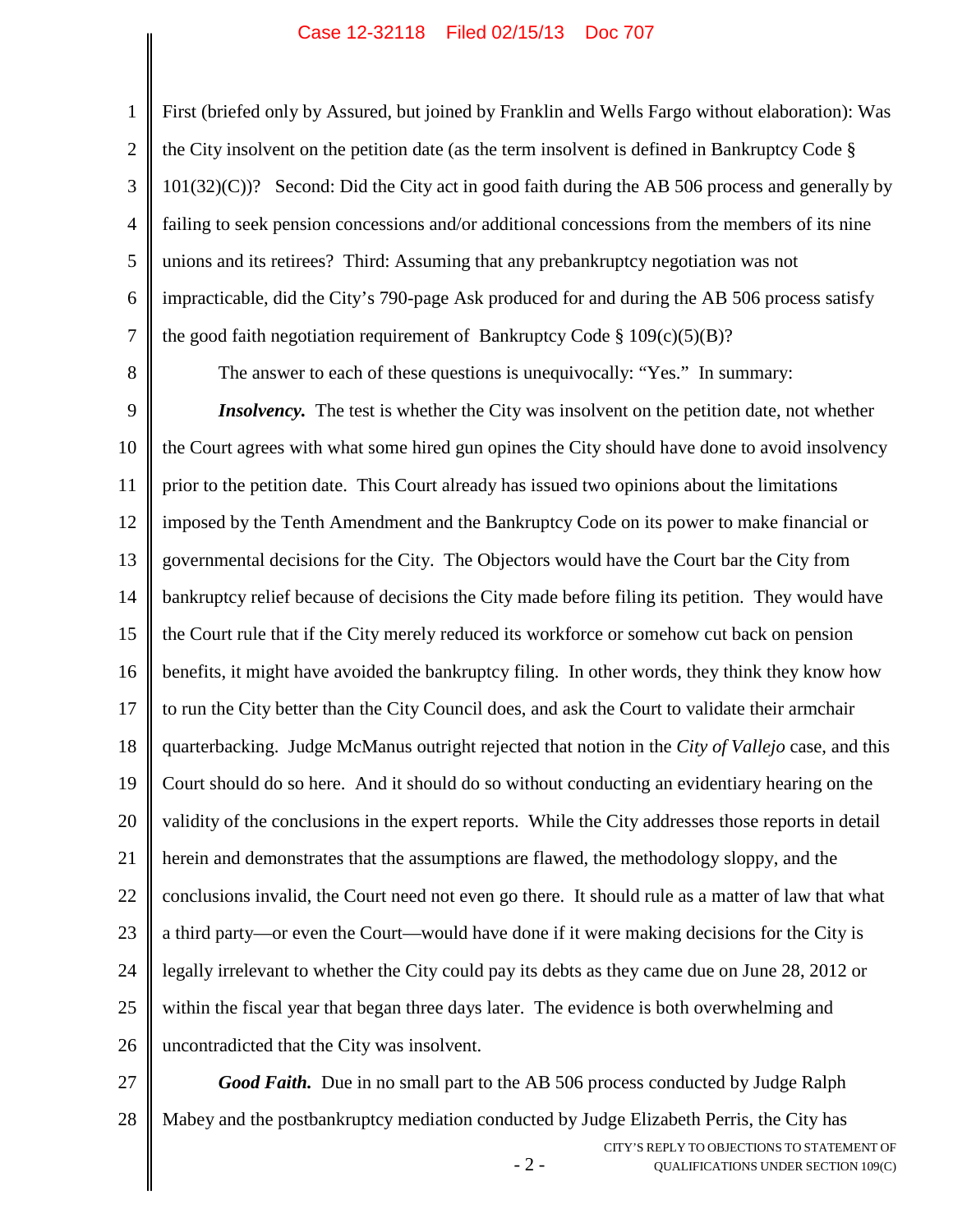1 2 3 4 5 6 7 8 9 10 11 12 13 14 15 reached agreements with its nine labor unions. As discussed in detail in the Memorandum and in this reply, prior to bankruptcy the City had downsized its workforce to the point that it was not delivering even a basically adequate level of services to its residents. Its workers had voluntarily given up post-employment health benefits and their compensation had been reduced to less than that paid by comparable cities. As a result of those staffing, compensation and benefits reductions, the City had experienced the loss of an extraordinary number of employees. The leaders of the City determined that seeking additional reductions generally, or seeking to become the first city in California to unilaterally reduce pension benefits, would destroy the morale of the workforce, would cause workers—particularly experienced police officers—to look for employment elsewhere, and would exacerbate the suffering of a city grappling with historically high murder and violent crime rates. While the Objectors (who are based in New York, Boston and the San Francisco Peninsula) might be willing to run the risk that the City would become ungovernable and that its residents/taxpayers might flee, the City decision-makers were unwilling to take that risk. This Court should not conclude that the City's decision to take the steps necessary to preserve its workforce was not a decision made in good faith.

16 17 18 19 20 21 22 23 24 25 26 The City submits that the Ask is prima facie evidence of its good faith, as are the numerous mediation sessions conducted by Judge Ralph Mabey during the AB 506 process. The agreements reached with the City's unions during that process are further proof. And while the Capital Markets Creditors did not care for the treatment proposed for them in the Ask, the fact is that the Ask was the product of hundreds of hours of work by a team of City staff and outside professionals, and it represented what the City believed and believes was the best approach to the City's massive financial problems. That neither Assured nor National chose to submit counterproposals to the Ask during the AB 506 process does not implicate the City's good or bad faith. But what does reflect on the City's good faith is that it not only made a thoughtful Ask of its creditors, but it also funded 100% of the costs of the AB 506 process because the Capital Markets Creditors refused to pay their share.

- 3 -

- 27  $//$
- 28 / / /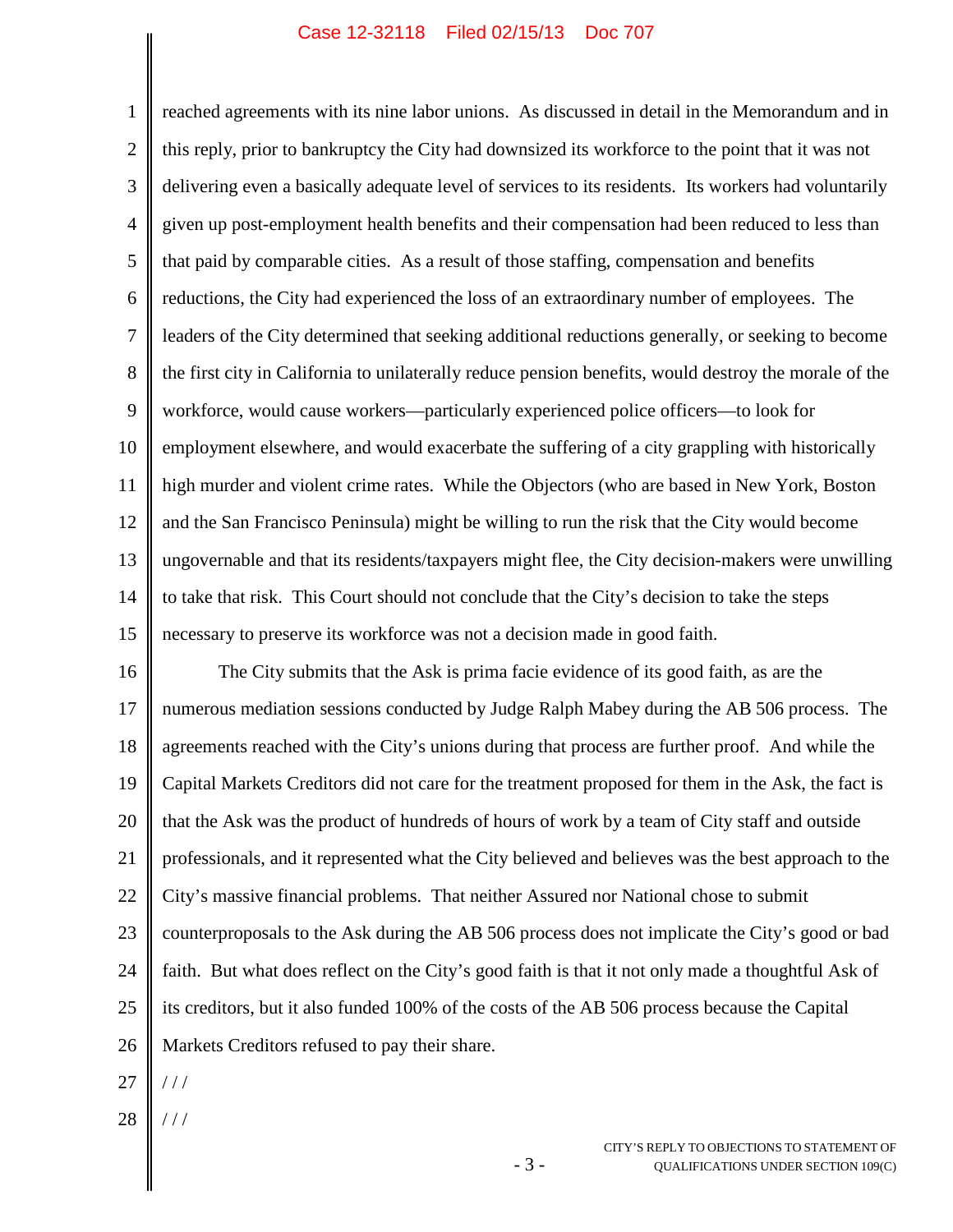1 2 3 4 5 6 7 8 9 10 11 *Bankruptcy Code § 109(c)(5)(B) Negotiation Requirement.* The Ask addresses each class of the City's creditors and proposes a detailed treatment for each. At 790 pages, it is much, much more than the term sheet that the Bankruptcy Appellate Panel thought necessary in the *City of Vallejo* case. That the Capital Markets Creditors dislike the Ask, because in their view it is too harsh on them and too kind to labor, has no bearing on whether the terms of the Ask satisfied Bankruptcy Code § 109(c)(5)(B). Nor do the Bankruptcy Code or the precedents require that the pre-bankruptcy plan discussions be premised on an airtight, slam dunk, confirmable chapter 9 plan of adjustment. If that were the case, every chapter 9 petition would have to be accompanied by a plan. The Court need not conduct an evidentiary hearing on whether the City satisfied Bankruptcy Code § 109(c)(5), as there is no dispute over whether the City submitted the Ask and because the Ask speaks for itself.

12 13

#### **II. THE OBJECTORS IGNORE THE CITY'S EXTENSIVE EFFORTS TO AVOID BANKRUPTCY.**

14 15 16 17 18 19 20 21 22 23 In the Objectors' eyes, in early 2012 the City woke up from years of slumber to find itself in a minor fiscal bind. It sat on a pile of money and enjoyed safe streets, well-maintained facilities, and abundant civic amenities. To solve its fiscal challenges, all it had to do was "put everything on the table" and pick from a "menu" of budget reduction options. These options carried no risks, were practically and legally feasible, and could be achieved instantly. Even better, none of them would inflict "material" harm on the City and its residents as a community. But instead of taking these few painless steps to balance its budget, the City Council, solely to avoid debt obligations to a few bond insurers and a well-heeled investment fund, treated itself to the chapter 9 luxury "resort" by entering the AB 506 process and becoming the largest city in California history to seek bankruptcy relief.

24 25 26 27 28 The Objectors' revisionist history is nothing more than a fairy tale. The hard truth is that the City had been suffering financially for years, was well aware of its economic problems, and had taken many painful measures to shore up its finances, including much of the "heavy lifting" Assured claims was lacking. Assured's glib assertion that its proposed 15% across-the-board cuts and other measures would not inflict "material" harm on the City and its residents is a value

- 4 -

CITY'S REPLY TO OBJECTIONS TO STATEMENT OF QUALIFICATIONS UNDER SECTION 109(C)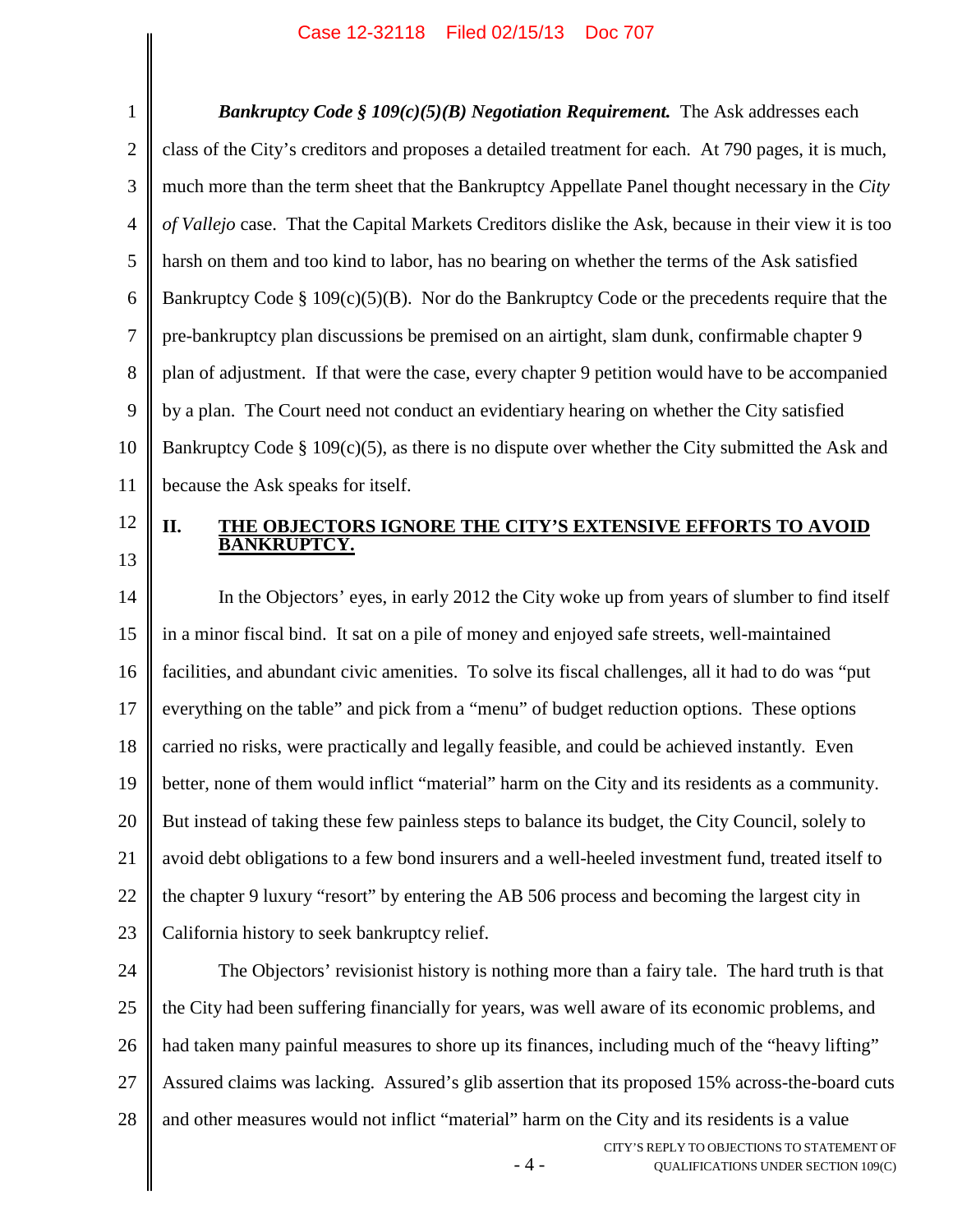2 3 4 5 judgment that the City Council, not Assured, is entitled to make. The harm well might not seem "material" to a multi-billion-dollar financier headquartered 3,000 miles away. But the City Council deemed it "material" on February 28, 2012, when, after having already cut its General Fund budget by 36% the prior three years, it decided it could not countenance any further service reductions and that it had no choice but to enter the AB 506 process.

6

1

#### **A. The City Council Considered And, For Good Reason, Rejected The Central Recommendations Of Assured's Alternative Model.**

7 8 9 10 11 12 13 14 15 16 17 18 19 20 21 22 23 24 25 26 27 As demonstrated in the Memorandum, the City experienced a historically unprecedented collapse in revenues after the country's housing bubble burst, suddenly leaving the City a national leader in foreclosures and cementing its position as a national leader in crime, unemployment, and illiteracy. Declaration of Laurie Montes [Dkt. No. 23] ("Montes Decl."), ¶¶ 6-16, 31; Declaration of Eric Jones [Dkt. No. 30] ("Jones Decl."), ¶ 9. For three years in a row, the City projected, confronted, and closed annual deficits of over \$20 million. Montes Decl., ¶¶ 3, 17-26. To do so, the City Council managed to create \$90 million worth of aggregate savings. This process compelled the City to make difficult political decisions, including: Reducing non-public safety staffing by 43%, which necessarily resulted in harm to core City functions like finance and information technology, Montes Decl., ¶ 20; Reducing sworn police staffing by 25%, notwithstanding that violent crime was spiking upward, *id.*; Jones Decl., ¶ 9; Reducing fire staffing by 30% while leaving in service fire engines that were so far beyond their useful lives that mechanics had to accompany fire crews on service calls, Montes Decl., ¶¶ 9, 28; At significant legal risk, aggressively negotiating and unilaterally reducing what had been above-market employee compensation and benefits, to the point that the City now offers compensation that is at or below market rates, and where individual employees have taken as much as a 30% decrease in their take-home pay, *id.* ¶¶ 19, 22; Declaration of Ann Goodrich [Dkt. No. 20] ("Goodrich Decl."), ¶¶ 5-6, 11-12 &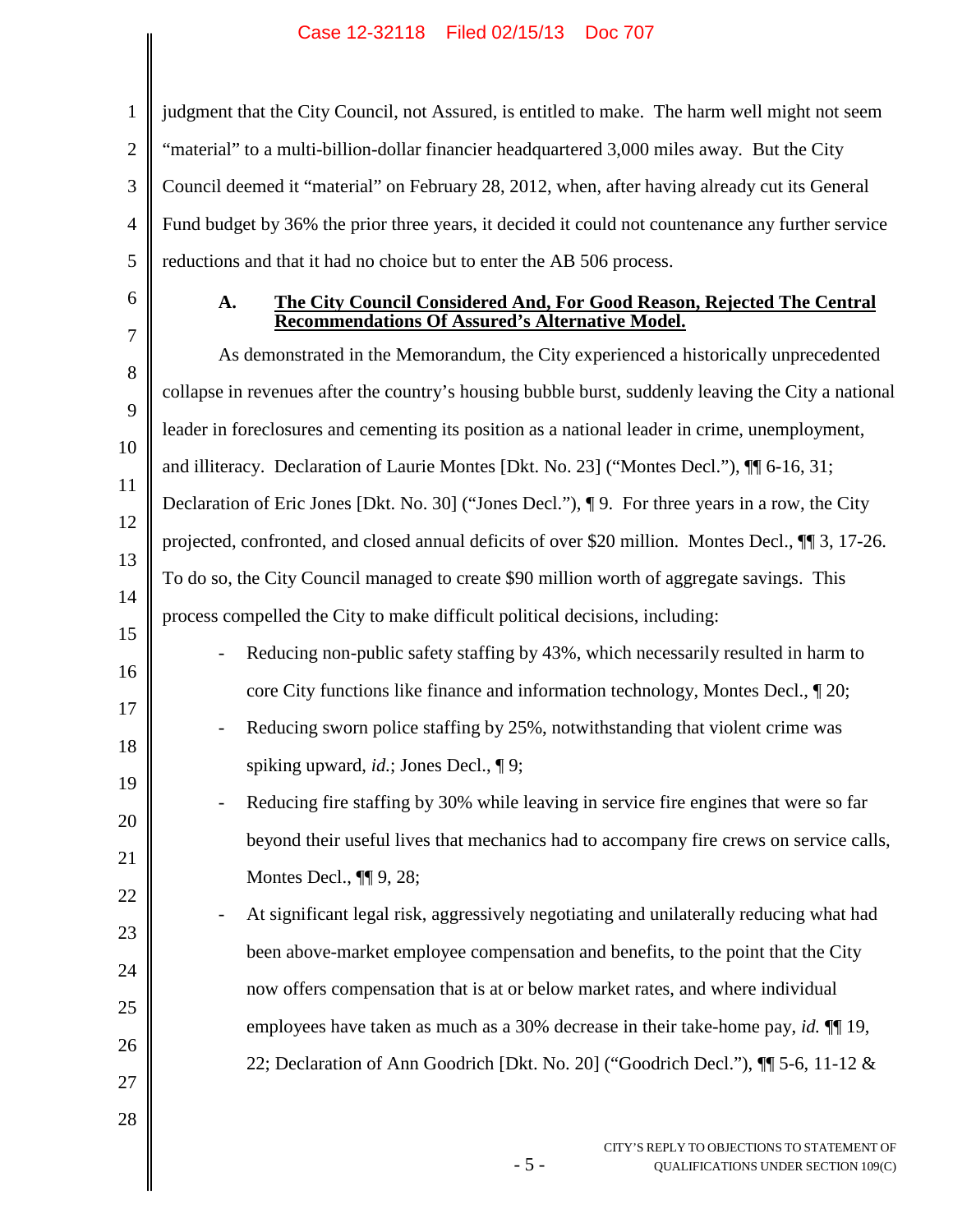<span id="page-12-1"></span><span id="page-12-0"></span>

| 1  | Ex. A; Reply Declaration of Ann Goodrich ("Goodrich Reply Decl."), $\P$ 4-11 & Exs.                                                                                                |
|----|------------------------------------------------------------------------------------------------------------------------------------------------------------------------------------|
| 2  | $A-D;$                                                                                                                                                                             |
| 3  | Closing a community center and reducing hours at a senior center, Montes Decl., ¶ 31;<br>$\overline{a}$                                                                            |
| 4  | Reducing recreation classes, after-school programs, and library programs targeted at                                                                                               |
| 5  | at-risk schoolchildren, id. $\P$ 31; this was of particular concern because such programs                                                                                          |
| 6  | serve not only a quality-of-life function but also reduce crime among the young, Reply                                                                                             |
| 7  | Declaration of Robert Deis ("Deis Reply Decl."), ¶ 13; Reply Declaration of Norman                                                                                                 |
| 8  | C. Hile ("Hile Reply Decl."), Ex. A, pp. 139:25-140:11, 142:4-11;                                                                                                                  |
| 9  | Closing a library branch, reducing library hours by 48%, and reducing funding for                                                                                                  |
| 10 | books and materials by 50%, Montes Decl., 1 31; like after-school programs, libraries                                                                                              |
| 11 | may be a "nice-to-have" in affluent communities, but serve a vital role in a city with                                                                                             |
| 12 | one of the highest illiteracy rates in the country, <i>id.</i> ; Deis Reply Decl., $\P$ 12;                                                                                        |
| 13 | Not replacing city vehicles which were beyond their useful lives, Montes Decl., ¶ 30;                                                                                              |
| 14 | and                                                                                                                                                                                |
| 15 | Deferring the maintenance of roads, trees, parks, libraries, and city buildings. Id.                                                                                               |
| 16 | While Assured and its purported experts would have the Court ignore these measures,                                                                                                |
| 17 | "context matters" <sup>3</sup> in understanding why the City Council subsequently acted as it did leading up                                                                       |
| 18 | to filing of the City's chapter 9 petition. For despite having made difficult choices for three years,                                                                             |
| 19 | in early 2012 the City faced a \$25 to \$38 million deficit for the upcoming 2012-13 fiscal year,                                                                                  |
| 20 | which began July 1, 2012. Montes Decl., $\P$ 41.                                                                                                                                   |
| 21 | The City knew it was at a breaking point. In addition to relying on its own numbers, the                                                                                           |
| 22 | City retained Management Partners, a firm of experienced local government experts, to provide a                                                                                    |
| 23 | "second opinion" of the City's financial condition. Montes Decl., 1 34; Deis Reply Decl., 1 31.                                                                                    |
| 24 | Unlike Assured's experts, Management Partners conducted a real-time, on-the-ground study.                                                                                          |
| 25 | Management Partners spent time in the City and interviewed key City personnel, including the                                                                                       |
| 26 | City Manager, City Attorney, Chief Financial Officer, and Police and Fire Chiefs. Montes Decl.,                                                                                    |
| 27 |                                                                                                                                                                                    |
| 28 | $3$ In re City of Stockton, Cal., 475 B.R. 720, 724 (Bankr. E.D. Cal. 2012); see also In re City of Stockton, Cal., _B.R.<br>_, Dkt. No. 685 at 8 (Bankr. E.D. Cal. Feb. 5, 2013). |
|    | CITY'S REPLY TO OBJECTIONS TO STATEMENT OF                                                                                                                                         |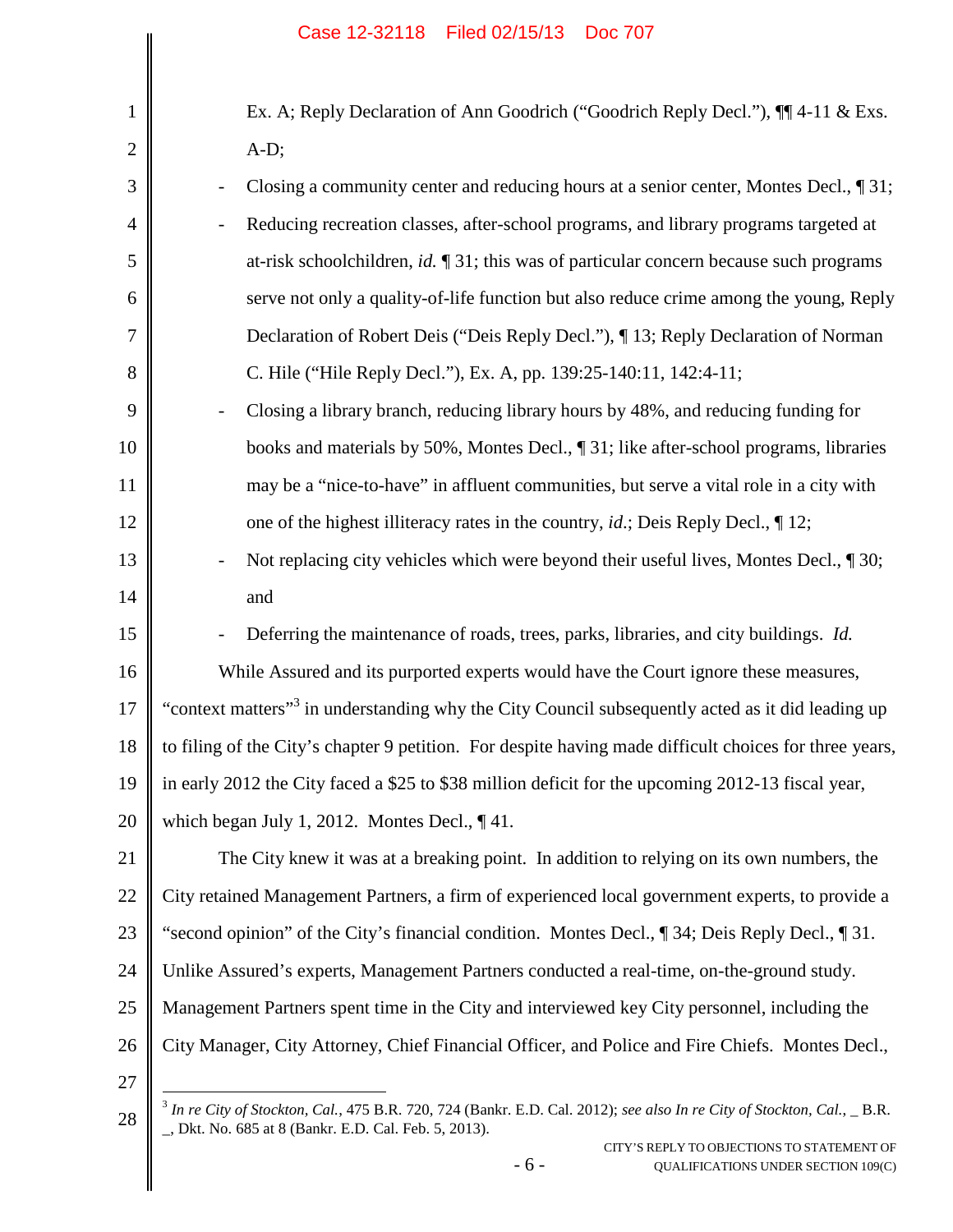1

2

3

Ex. P, p. 11. In February 2012, Management Partners produced a report, *id.*, which Assured's own expert Robert Bobb praised at his deposition as "an excellent comprehensive analysis of where the City stood." Hile Reply Decl., Ex. A, pp. 100:21-101:2.

4 5 6 7 8 9 In its report, Management Partners determined that the City was "insolvent from a service delivery perspective," which it defined as a "municipality's ability to pay for all the costs of providing services at the level and quality that are required for the health, safety, and welfare of the community." Montes Decl., Ex. P, p. 18. It also determined that with "major expenditure reductions already in place, further financial restructuring must occur to prevent budget and cash insolvency." *Id.* p. 22.

10 11 12 13 14 15 16 17 18 19 20 21 22 23 24 Though it was not the primary purpose of its report, Management Partners was fully aware of and considered potential revenue sources like tax measures and increasing collections from the City's fee program. Montes Decl., Ex. P, pp. 42, 47. On the expenditure side, the report recognized the need to explore options like "other service providers that could be contacted for proposals to maintain services at lower costs." *Id.* p. 46. Unlike Assured's experts Bobb and Nancy Zielke, however, Management Partners accounted for the feasibility of such measures, including timing and resource constraints. So while recognizing that new revenues would be essential to the City's long term viability, Management Partners concluded that the City was "unlikely to win support for new revenue[] [measures] because of public concern about the problems discovered by the staff and City Council since July 1, 2010." *Id.* p. 35. More fundamentally, Management Partners concluded that while revenue enhancement and expenditure reductions were important and should be analyzed, the higher priority was to ensure the City's immediate cash solvency and to prevent an uncontrolled cash default—a prioritization decision that Zielke and Bobb do not address, let alone dispute. *Id.* pp. 7 ("All legally available cash will be needed by the General Fund to deal with the City's solvency risks"), 43.

25 26 27 28 At its February 28, 2012 meeting, the City Council reviewed the Management Partners report and a staff report that provided detailed information about the City's financial situation, including a section on "Options for Closing Gap." Montes Decl., Ex. Q, p. 251.26. Here, contrary to what Zielke and Bobb erroneously claim, staff examined, and the City Council

- 7 -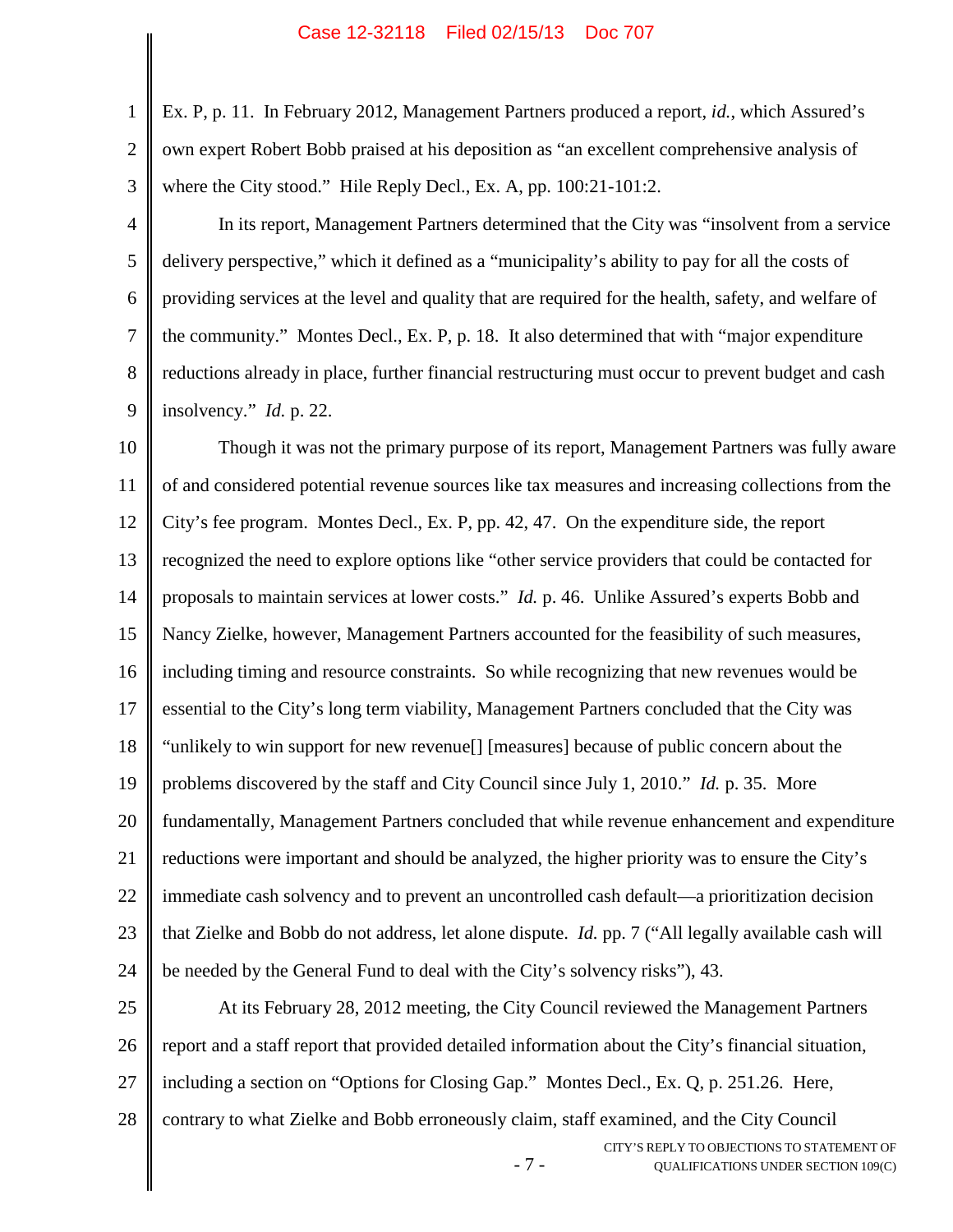$\parallel$ 

 $\overline{\phantom{a}}$ 

| $\mathbf{1}$   | considered, many of the options that Zielke and Bobb claim should have been examined. But                                                      |
|----------------|------------------------------------------------------------------------------------------------------------------------------------------------|
| $\overline{2}$ | unlike Zielke and Bobb, the Council used realistic assumptions about feasibility and timing. For                                               |
| 3              | example, staff evaluated the feasibility of tax increases, the centerpiece of the Zielke revenue                                               |
| $\overline{4}$ | plan. Id. Staff concluded that because of the City's economic condition and the City's past                                                    |
| 5              | history of poor decisions and sloppy practices, Stockton residents were unlikely to approve new                                                |
| 6              | revenues, a judgment later borne out in polling conducted by the City. Id.; see infra Section                                                  |
| 7              | $III(B)(3)(b)$ . Staff suggested that a better route was for the City to "seek additional revenues to                                          |
| 8              | support a restructured, sustainable organization." Montes Decl., Ex. Q, p. 251.26.                                                             |
| 9              | After hearing hours of staff and consultant testimony and community input on the staff                                                         |
| 10             | report, the Management Partners report, and the options available, the City Council accepted                                                   |
| 11             | Management Partners' and staff's recommendation to enter the AB 506 process. Montes Decl., ¶                                                   |
| 12             | 42 & Ex. R. Consistent with Management Partners' finding that the City was "service insolvent,"                                                |
| 13             | the members of the City Council, as the representatives of the citizens of Stockton, decided not to                                            |
| 14             | authorize further service cuts. Montes Decl., Exs. P-R. Presciently, Mayor Ann Johnston                                                        |
| 15             | anticipated the Zielke Report's recommendation to cut another \$24 million from City department                                                |
| 16             | budgets by a further 15% across-the-board reduction:                                                                                           |
| 17             | We will not cut services, or we will try not to cut services any                                                                               |
| 18             | further. We've cut to the bone on police and on fire and other<br>services. This Council—certainly myself—we're not ready to do                |
| 19             | that. The safety of our citizens is more important. We need to<br>preserve the services we have because we've cut so far to this point.        |
| 20             | We don't want to go there. We could say we'll find another $\overline{$}20$<br>million dollars. We'll just cut a bunch more police officers, a |
| 21             | bunch more people. That's not where we want to go.                                                                                             |
| 22             | Hile Reply Decl., Ex. B.                                                                                                                       |
| 23             | Vice Mayor Katherine Miller was in accord: "We've reduced our services to a level that I                                                       |
| 24             | don't think anyone who lives in the City thinks is acceptable." Hile Reply Decl., Ex. B.                                                       |
| 25             | Councilmember Diana Lowery likewise commented, "To continue what we've been                                                                    |
| 26             | doing, and make cuts after cuts after cuts; we can't do it I've been doing it since I arrived                                                  |
| 27             | here, and we simply can't continue to exist." Hile Reply Decl., Ex. B.                                                                         |
| 28             | //                                                                                                                                             |
|                | CITY'S REPLY TO OBJECTIONS TO STATEMENT OF<br>$-8-$<br>QUALIFICATIONS UNDER SECTION 109(C)                                                     |
|                |                                                                                                                                                |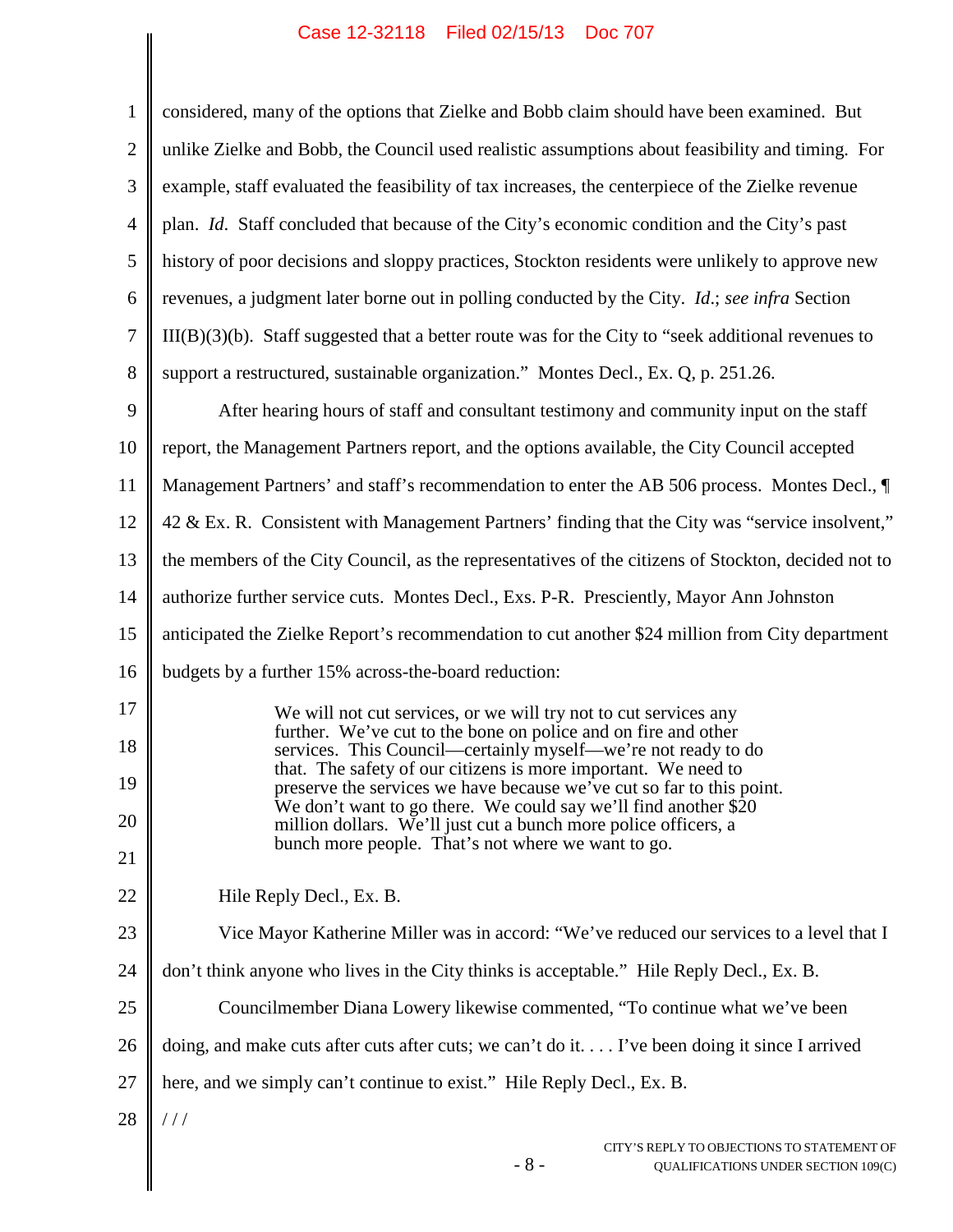- 9 - CITY'S REPLY TO OBJECTIONS TO STATEMENT OF QUALIFICATIONS UNDER SECTION 109(C) 1 2 3 4 5 6 7 8 9 10 11 12 13 14 15 16 17 18 19 20 21 22 23 24 25 26 27 28 Mayor Johnston also echoed Management Partners' and staff's concern about attempting to ask citizens to approve tax hikes: "We don't believe that until we get our house in order is anyone going to approve any kind of tax in this city." Hile Reply Decl., Ex. B. Based on these concerns, the City Council adopted the Management Partners report and the staff recommendations and voted to enter the state-mandated "neutral evaluation process" (or "AB 506 process"), which the City initiated the next day. Montes Decl.,  $\P$  42 & Ex. R. To avoid uncontrolled cash default before the end of the fiscal year, the City Council also adopted a series of legally risky measures, including not making certain bond payments and deferring payments to separating employees. *Id*. ¶¶ 38-39. **B. The City Based Its AB 506 "Ask" And Its Proposed Fiscal Year 2012-13 Budget On Reasonable Assumptions.** During the AB 506 process, the City prepared and distributed to all creditors its "Ask." Declaration of David Millican [Dkt. No. 454] ("Millican Decl."), ¶¶ 2-3, Ex. A. The Ask detailed the City's short-term cash position and long-term budget projections. Since the purpose of the AB 506 process was to provide a venue for restructuring the City's debts, the City also included a detailed restructuring proposal for each of the City's major creditors. *Id.* Parallel to the Ask, on or around May 15, 2012, City staff submitted to the City Council a proposed budget for fiscal year 2012-13. Declaration of Vanessa Burke ("Burke Decl.") [Dkt. No. 62],  $\P$  21 & Ex. D. The proposed budget confirmed what the City already knew, namely, that it could not close its \$26 million "gap" and balance its budget. *Id.* ¶ 11. Its anticipated revenues remained depressed. *Id.* ¶¶ 22-26, Ex. F. And while it had already made across-the-board reductions in employee costs, the costs of healthcare, pensions, and debt service in particular were trending upward. *Id.* ¶¶ 37-40, Ex. G. Significantly, Zielke adopts nearly wholesale the City's May 15 proposed budget as her baseline. Declaration of Nancy L. Zielke ("Zielke Decl."), Ex. B [Dkt. No. 640], p. 46. She does not challenge, for example, the City's projections of its major revenue streams: sales tax, property tax, or utility user tax. Similarly, on the expenditure side, by and large Zielke does not quarrel with the City's projection of its General Fund costs—employee compensation, pension, or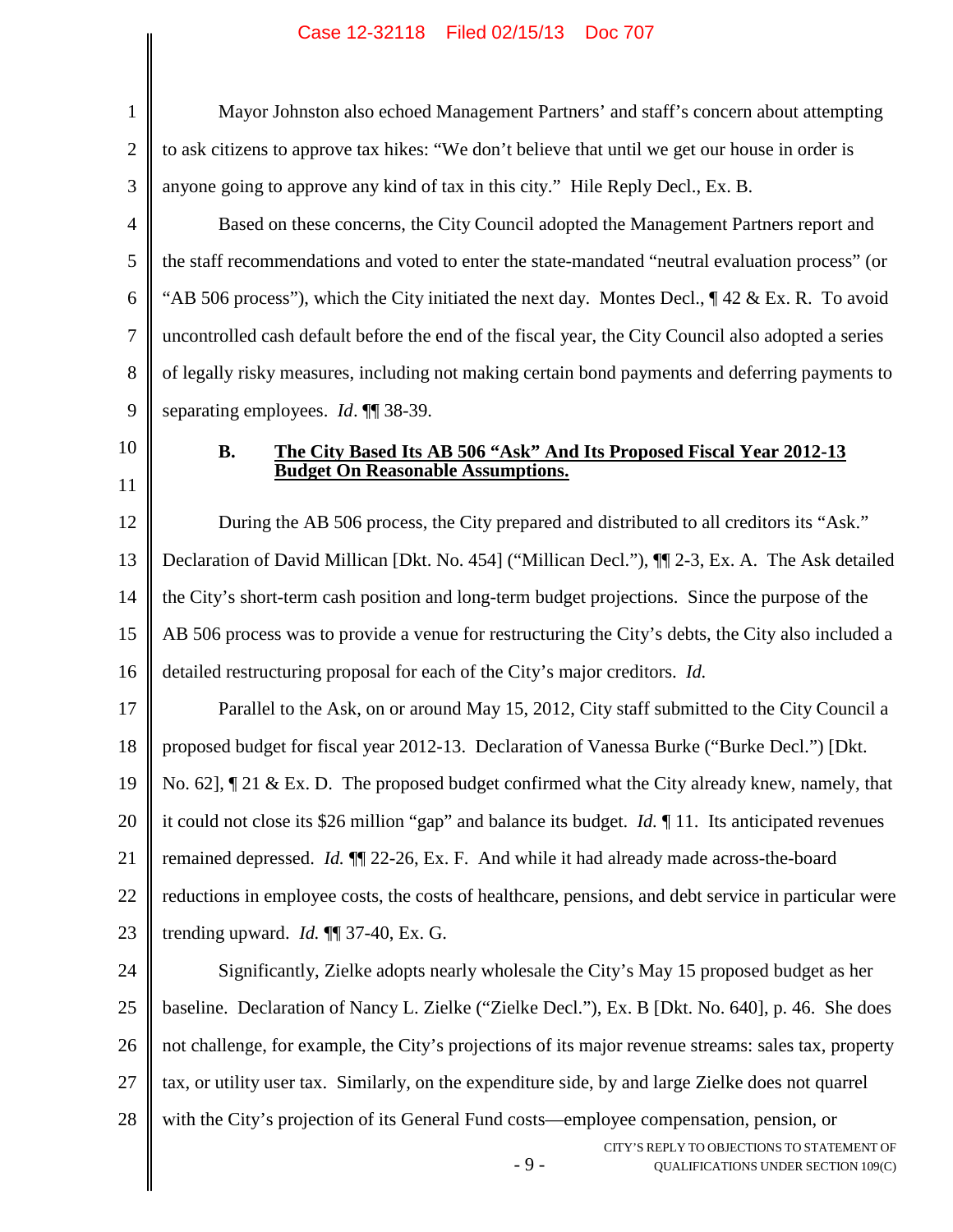| healthcare. Instead, Zielke presents a "Budget Alternative Model" (the "Alternative Model") that<br>$\mathbf{1}$<br>$\overline{2}$<br>prescribes policy choices different than those adopted by the City Council on February 28. Zielke<br>Decl., Ex. B, p. 47. The Alternative Model assumes that the City would have (1) placed before<br>3<br>City voters and had them pass tax measures to provide an additional \$8.3 million in revenue, (2)<br>$\overline{4}$<br>5<br>cut another 15% from all non-safety departments, and (3) potentially violating the law,<br>unilaterally reduced retiree medical payments and employee costs. See infra Section III(B)(3).<br>6<br>The Alternative Model is an alternative to, not a refutation of, the City Council's February 28,<br>7<br>8<br>2012 discussions and the May 15 proposed budget.<br>9<br>The presentation of the May 15 budget only confirmed that with little left to cut and<br>services at dangerously low levels, the only path to solvency for the City was for it to restructure<br>10<br>its financial obligations either through the AB 506 process or through bankruptcy. Accordingly,<br>11<br>on June 5, 2012, the City Council authorized the City Manager to file a chapter 9 petition if the<br>12<br>AB 506 process were unsuccessful in restructuring the City's obligations. Montes Decl., $\parallel$ 46 &<br>13<br>Ex. U. Again, the City Council focused on the fragile state of the community and its inability to<br>14<br>15<br>weather any further service reductions:<br>16<br>We've sat here year after year and had to cut everything. There's<br>been almost no part of this organization that hasn't felt the brunt of<br>17<br>this recession. And if we go beyond this year and look at another<br>deficit next year, we will quite literally be engaging in the<br>18<br>dismantling of this city organization. There will not be an<br>organization left to provide services to the people who live here.<br>19<br>20<br>Hile Reply Decl., Ex. C (comments of Vice Mayor Miller). Two weeks later, on June 26,<br>21<br>2012, the City adopted a Pendency Plan budget, which was contingent on the filing of the City's<br>22<br>chapter 9 petition two days later. Burke Decl., 150.<br>23<br>In sum, contrary to what Zielke and Bobb insinuate, the City's decision to enter the AB<br>24<br>506 process and file its chapter 9 petition was neither thoughtless nor unreasoned. After years of<br>imposing painful service reduction after painful service reduction, the City Council made the<br>25<br>decision that the City could cut no more. And it believed, with good reason, that voter-approved<br>26<br>27<br>revenue measures that could be implemented before the end of fiscal year 2012-13 were<br>28<br>infeasible. It also believed that long-term measures to prevent chronic insolvency and<br>$-10-$ | Case 12-32110 Filed 02/13/13 DOC 707                                              |
|----------------------------------------------------------------------------------------------------------------------------------------------------------------------------------------------------------------------------------------------------------------------------------------------------------------------------------------------------------------------------------------------------------------------------------------------------------------------------------------------------------------------------------------------------------------------------------------------------------------------------------------------------------------------------------------------------------------------------------------------------------------------------------------------------------------------------------------------------------------------------------------------------------------------------------------------------------------------------------------------------------------------------------------------------------------------------------------------------------------------------------------------------------------------------------------------------------------------------------------------------------------------------------------------------------------------------------------------------------------------------------------------------------------------------------------------------------------------------------------------------------------------------------------------------------------------------------------------------------------------------------------------------------------------------------------------------------------------------------------------------------------------------------------------------------------------------------------------------------------------------------------------------------------------------------------------------------------------------------------------------------------------------------------------------------------------------------------------------------------------------------------------------------------------------------------------------------------------------------------------------------------------------------------------------------------------------------------------------------------------------------------------------------------------------------------------------------------------------------------------------------------------------------------------------------------------------------------------------------------------------------------------------------------------------------------------------------------------------------------------------------------------------------------------------------------------------------------------------------------------------------------------------------------------------|-----------------------------------------------------------------------------------|
|                                                                                                                                                                                                                                                                                                                                                                                                                                                                                                                                                                                                                                                                                                                                                                                                                                                                                                                                                                                                                                                                                                                                                                                                                                                                                                                                                                                                                                                                                                                                                                                                                                                                                                                                                                                                                                                                                                                                                                                                                                                                                                                                                                                                                                                                                                                                                                                                                                                                                                                                                                                                                                                                                                                                                                                                                                                                                                                            |                                                                                   |
|                                                                                                                                                                                                                                                                                                                                                                                                                                                                                                                                                                                                                                                                                                                                                                                                                                                                                                                                                                                                                                                                                                                                                                                                                                                                                                                                                                                                                                                                                                                                                                                                                                                                                                                                                                                                                                                                                                                                                                                                                                                                                                                                                                                                                                                                                                                                                                                                                                                                                                                                                                                                                                                                                                                                                                                                                                                                                                                            |                                                                                   |
|                                                                                                                                                                                                                                                                                                                                                                                                                                                                                                                                                                                                                                                                                                                                                                                                                                                                                                                                                                                                                                                                                                                                                                                                                                                                                                                                                                                                                                                                                                                                                                                                                                                                                                                                                                                                                                                                                                                                                                                                                                                                                                                                                                                                                                                                                                                                                                                                                                                                                                                                                                                                                                                                                                                                                                                                                                                                                                                            |                                                                                   |
|                                                                                                                                                                                                                                                                                                                                                                                                                                                                                                                                                                                                                                                                                                                                                                                                                                                                                                                                                                                                                                                                                                                                                                                                                                                                                                                                                                                                                                                                                                                                                                                                                                                                                                                                                                                                                                                                                                                                                                                                                                                                                                                                                                                                                                                                                                                                                                                                                                                                                                                                                                                                                                                                                                                                                                                                                                                                                                                            |                                                                                   |
|                                                                                                                                                                                                                                                                                                                                                                                                                                                                                                                                                                                                                                                                                                                                                                                                                                                                                                                                                                                                                                                                                                                                                                                                                                                                                                                                                                                                                                                                                                                                                                                                                                                                                                                                                                                                                                                                                                                                                                                                                                                                                                                                                                                                                                                                                                                                                                                                                                                                                                                                                                                                                                                                                                                                                                                                                                                                                                                            |                                                                                   |
|                                                                                                                                                                                                                                                                                                                                                                                                                                                                                                                                                                                                                                                                                                                                                                                                                                                                                                                                                                                                                                                                                                                                                                                                                                                                                                                                                                                                                                                                                                                                                                                                                                                                                                                                                                                                                                                                                                                                                                                                                                                                                                                                                                                                                                                                                                                                                                                                                                                                                                                                                                                                                                                                                                                                                                                                                                                                                                                            |                                                                                   |
|                                                                                                                                                                                                                                                                                                                                                                                                                                                                                                                                                                                                                                                                                                                                                                                                                                                                                                                                                                                                                                                                                                                                                                                                                                                                                                                                                                                                                                                                                                                                                                                                                                                                                                                                                                                                                                                                                                                                                                                                                                                                                                                                                                                                                                                                                                                                                                                                                                                                                                                                                                                                                                                                                                                                                                                                                                                                                                                            |                                                                                   |
|                                                                                                                                                                                                                                                                                                                                                                                                                                                                                                                                                                                                                                                                                                                                                                                                                                                                                                                                                                                                                                                                                                                                                                                                                                                                                                                                                                                                                                                                                                                                                                                                                                                                                                                                                                                                                                                                                                                                                                                                                                                                                                                                                                                                                                                                                                                                                                                                                                                                                                                                                                                                                                                                                                                                                                                                                                                                                                                            |                                                                                   |
|                                                                                                                                                                                                                                                                                                                                                                                                                                                                                                                                                                                                                                                                                                                                                                                                                                                                                                                                                                                                                                                                                                                                                                                                                                                                                                                                                                                                                                                                                                                                                                                                                                                                                                                                                                                                                                                                                                                                                                                                                                                                                                                                                                                                                                                                                                                                                                                                                                                                                                                                                                                                                                                                                                                                                                                                                                                                                                                            |                                                                                   |
|                                                                                                                                                                                                                                                                                                                                                                                                                                                                                                                                                                                                                                                                                                                                                                                                                                                                                                                                                                                                                                                                                                                                                                                                                                                                                                                                                                                                                                                                                                                                                                                                                                                                                                                                                                                                                                                                                                                                                                                                                                                                                                                                                                                                                                                                                                                                                                                                                                                                                                                                                                                                                                                                                                                                                                                                                                                                                                                            |                                                                                   |
|                                                                                                                                                                                                                                                                                                                                                                                                                                                                                                                                                                                                                                                                                                                                                                                                                                                                                                                                                                                                                                                                                                                                                                                                                                                                                                                                                                                                                                                                                                                                                                                                                                                                                                                                                                                                                                                                                                                                                                                                                                                                                                                                                                                                                                                                                                                                                                                                                                                                                                                                                                                                                                                                                                                                                                                                                                                                                                                            |                                                                                   |
|                                                                                                                                                                                                                                                                                                                                                                                                                                                                                                                                                                                                                                                                                                                                                                                                                                                                                                                                                                                                                                                                                                                                                                                                                                                                                                                                                                                                                                                                                                                                                                                                                                                                                                                                                                                                                                                                                                                                                                                                                                                                                                                                                                                                                                                                                                                                                                                                                                                                                                                                                                                                                                                                                                                                                                                                                                                                                                                            |                                                                                   |
|                                                                                                                                                                                                                                                                                                                                                                                                                                                                                                                                                                                                                                                                                                                                                                                                                                                                                                                                                                                                                                                                                                                                                                                                                                                                                                                                                                                                                                                                                                                                                                                                                                                                                                                                                                                                                                                                                                                                                                                                                                                                                                                                                                                                                                                                                                                                                                                                                                                                                                                                                                                                                                                                                                                                                                                                                                                                                                                            |                                                                                   |
|                                                                                                                                                                                                                                                                                                                                                                                                                                                                                                                                                                                                                                                                                                                                                                                                                                                                                                                                                                                                                                                                                                                                                                                                                                                                                                                                                                                                                                                                                                                                                                                                                                                                                                                                                                                                                                                                                                                                                                                                                                                                                                                                                                                                                                                                                                                                                                                                                                                                                                                                                                                                                                                                                                                                                                                                                                                                                                                            |                                                                                   |
|                                                                                                                                                                                                                                                                                                                                                                                                                                                                                                                                                                                                                                                                                                                                                                                                                                                                                                                                                                                                                                                                                                                                                                                                                                                                                                                                                                                                                                                                                                                                                                                                                                                                                                                                                                                                                                                                                                                                                                                                                                                                                                                                                                                                                                                                                                                                                                                                                                                                                                                                                                                                                                                                                                                                                                                                                                                                                                                            |                                                                                   |
|                                                                                                                                                                                                                                                                                                                                                                                                                                                                                                                                                                                                                                                                                                                                                                                                                                                                                                                                                                                                                                                                                                                                                                                                                                                                                                                                                                                                                                                                                                                                                                                                                                                                                                                                                                                                                                                                                                                                                                                                                                                                                                                                                                                                                                                                                                                                                                                                                                                                                                                                                                                                                                                                                                                                                                                                                                                                                                                            |                                                                                   |
|                                                                                                                                                                                                                                                                                                                                                                                                                                                                                                                                                                                                                                                                                                                                                                                                                                                                                                                                                                                                                                                                                                                                                                                                                                                                                                                                                                                                                                                                                                                                                                                                                                                                                                                                                                                                                                                                                                                                                                                                                                                                                                                                                                                                                                                                                                                                                                                                                                                                                                                                                                                                                                                                                                                                                                                                                                                                                                                            |                                                                                   |
|                                                                                                                                                                                                                                                                                                                                                                                                                                                                                                                                                                                                                                                                                                                                                                                                                                                                                                                                                                                                                                                                                                                                                                                                                                                                                                                                                                                                                                                                                                                                                                                                                                                                                                                                                                                                                                                                                                                                                                                                                                                                                                                                                                                                                                                                                                                                                                                                                                                                                                                                                                                                                                                                                                                                                                                                                                                                                                                            |                                                                                   |
|                                                                                                                                                                                                                                                                                                                                                                                                                                                                                                                                                                                                                                                                                                                                                                                                                                                                                                                                                                                                                                                                                                                                                                                                                                                                                                                                                                                                                                                                                                                                                                                                                                                                                                                                                                                                                                                                                                                                                                                                                                                                                                                                                                                                                                                                                                                                                                                                                                                                                                                                                                                                                                                                                                                                                                                                                                                                                                                            |                                                                                   |
|                                                                                                                                                                                                                                                                                                                                                                                                                                                                                                                                                                                                                                                                                                                                                                                                                                                                                                                                                                                                                                                                                                                                                                                                                                                                                                                                                                                                                                                                                                                                                                                                                                                                                                                                                                                                                                                                                                                                                                                                                                                                                                                                                                                                                                                                                                                                                                                                                                                                                                                                                                                                                                                                                                                                                                                                                                                                                                                            |                                                                                   |
|                                                                                                                                                                                                                                                                                                                                                                                                                                                                                                                                                                                                                                                                                                                                                                                                                                                                                                                                                                                                                                                                                                                                                                                                                                                                                                                                                                                                                                                                                                                                                                                                                                                                                                                                                                                                                                                                                                                                                                                                                                                                                                                                                                                                                                                                                                                                                                                                                                                                                                                                                                                                                                                                                                                                                                                                                                                                                                                            |                                                                                   |
|                                                                                                                                                                                                                                                                                                                                                                                                                                                                                                                                                                                                                                                                                                                                                                                                                                                                                                                                                                                                                                                                                                                                                                                                                                                                                                                                                                                                                                                                                                                                                                                                                                                                                                                                                                                                                                                                                                                                                                                                                                                                                                                                                                                                                                                                                                                                                                                                                                                                                                                                                                                                                                                                                                                                                                                                                                                                                                                            |                                                                                   |
|                                                                                                                                                                                                                                                                                                                                                                                                                                                                                                                                                                                                                                                                                                                                                                                                                                                                                                                                                                                                                                                                                                                                                                                                                                                                                                                                                                                                                                                                                                                                                                                                                                                                                                                                                                                                                                                                                                                                                                                                                                                                                                                                                                                                                                                                                                                                                                                                                                                                                                                                                                                                                                                                                                                                                                                                                                                                                                                            |                                                                                   |
|                                                                                                                                                                                                                                                                                                                                                                                                                                                                                                                                                                                                                                                                                                                                                                                                                                                                                                                                                                                                                                                                                                                                                                                                                                                                                                                                                                                                                                                                                                                                                                                                                                                                                                                                                                                                                                                                                                                                                                                                                                                                                                                                                                                                                                                                                                                                                                                                                                                                                                                                                                                                                                                                                                                                                                                                                                                                                                                            |                                                                                   |
|                                                                                                                                                                                                                                                                                                                                                                                                                                                                                                                                                                                                                                                                                                                                                                                                                                                                                                                                                                                                                                                                                                                                                                                                                                                                                                                                                                                                                                                                                                                                                                                                                                                                                                                                                                                                                                                                                                                                                                                                                                                                                                                                                                                                                                                                                                                                                                                                                                                                                                                                                                                                                                                                                                                                                                                                                                                                                                                            |                                                                                   |
|                                                                                                                                                                                                                                                                                                                                                                                                                                                                                                                                                                                                                                                                                                                                                                                                                                                                                                                                                                                                                                                                                                                                                                                                                                                                                                                                                                                                                                                                                                                                                                                                                                                                                                                                                                                                                                                                                                                                                                                                                                                                                                                                                                                                                                                                                                                                                                                                                                                                                                                                                                                                                                                                                                                                                                                                                                                                                                                            |                                                                                   |
|                                                                                                                                                                                                                                                                                                                                                                                                                                                                                                                                                                                                                                                                                                                                                                                                                                                                                                                                                                                                                                                                                                                                                                                                                                                                                                                                                                                                                                                                                                                                                                                                                                                                                                                                                                                                                                                                                                                                                                                                                                                                                                                                                                                                                                                                                                                                                                                                                                                                                                                                                                                                                                                                                                                                                                                                                                                                                                                            |                                                                                   |
|                                                                                                                                                                                                                                                                                                                                                                                                                                                                                                                                                                                                                                                                                                                                                                                                                                                                                                                                                                                                                                                                                                                                                                                                                                                                                                                                                                                                                                                                                                                                                                                                                                                                                                                                                                                                                                                                                                                                                                                                                                                                                                                                                                                                                                                                                                                                                                                                                                                                                                                                                                                                                                                                                                                                                                                                                                                                                                                            |                                                                                   |
|                                                                                                                                                                                                                                                                                                                                                                                                                                                                                                                                                                                                                                                                                                                                                                                                                                                                                                                                                                                                                                                                                                                                                                                                                                                                                                                                                                                                                                                                                                                                                                                                                                                                                                                                                                                                                                                                                                                                                                                                                                                                                                                                                                                                                                                                                                                                                                                                                                                                                                                                                                                                                                                                                                                                                                                                                                                                                                                            |                                                                                   |
|                                                                                                                                                                                                                                                                                                                                                                                                                                                                                                                                                                                                                                                                                                                                                                                                                                                                                                                                                                                                                                                                                                                                                                                                                                                                                                                                                                                                                                                                                                                                                                                                                                                                                                                                                                                                                                                                                                                                                                                                                                                                                                                                                                                                                                                                                                                                                                                                                                                                                                                                                                                                                                                                                                                                                                                                                                                                                                                            | CITY'S REPLY TO OBJECTIONS TO STATEMENT OF<br>QUALIFICATIONS UNDER SECTION 109(C) |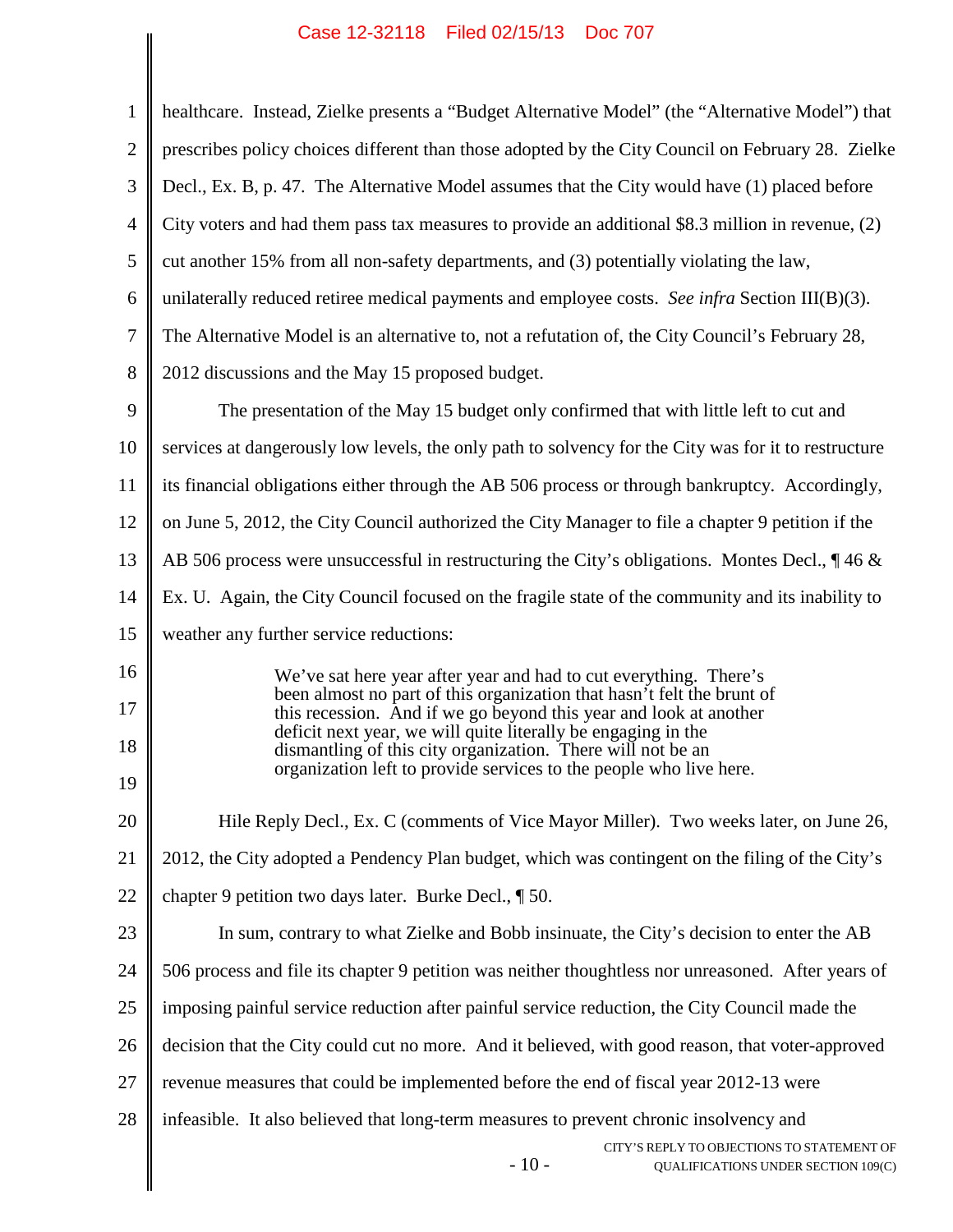1 2 3 4 5 6 7 8 9 10 11 12 13 14 15 16 17 18 19 20 21 22 23 24 25 26 27 uncontrolled default were likely to fail if services and public safety were not improved and if the City had not made a compelling case to its citizens that it had put its financial house in order. In moments of honesty, Assured's experts acknowledge the difficulty of the decisions already made by the City Council. *See* Hile Reply Decl., Ex. A, pp. 90:3-17 (Bobb agreeing that "as of October 2011, the City had demonstrated leadership through tightening spending and focusing scarce resources on the most critical programs"), 83:8-11 (City's past cuts to public safety were "as much as [Bobb] felt that [] could possibly be made"). They likewise acknowledge the value to the City of what they would characterize as "nice to haves." *See* Hile Reply Decl., Ex. A, pp. 138:7-139:1 (Bobb agreeing that "programs that are not simply police related can have the effect of reducing crime" and that such programs "make[] the City liveable"), 139:25-140:11 (affirming "a direct correlation" between recreation services and crime), 140:12- 21 (confirming that "all of those services [community policing, recreational programs, and library services] are important to having a viable city and a viable community"), 142:4-11 (calling afterschool programs "a contributor for crime reduction"); Hile Reply Decl., Ex. D, pp. 93:1-3, 205:23-24 (Zielke recognizing that "providing for health and safety and quality of life are important to local governments" and that "[l]ibrary services is [sic] important to a community"). And they further admit that sometimes service cuts simply go too far. *See* Hile Reply Decl. Ex. A, pp. 233:10-15 (Bobb recognizing that "there may be a point where you can't cut anymore" because "you still have to provide the public with the services that the agency is supposed to provide"), 150:4-17 (there was "no fat left to cut" in a 2003 Oakland budget that, despite including cuts to public safety, left libraries, recreation and senior centers open). At the same time, though, Bobb and Zielke parrot the line that the City has not "put all the options on the table," "rolled up its sleeves," thrown out "the standard financial crisis playbook," or "cleared away the great ideas of the past that time has passed by" and the "shibboleths that have prevented fundamental change." Hile Reply Decl., Ex. A, p. 40:8-12; Hile Reply Decl., Ex. D, p. 233:13-17; Declaration of Robert C. Bobb [Dkt. No. 641] ("Bobb Decl."), ¶ 6 & Ex. B [Dkt. No. 642], p. 31. While catchy sound bites, such phrases are no more meaningful than the patter

28 of a self-help guru peddling his latest book. The City's elected leaders, having considered the

- 11 -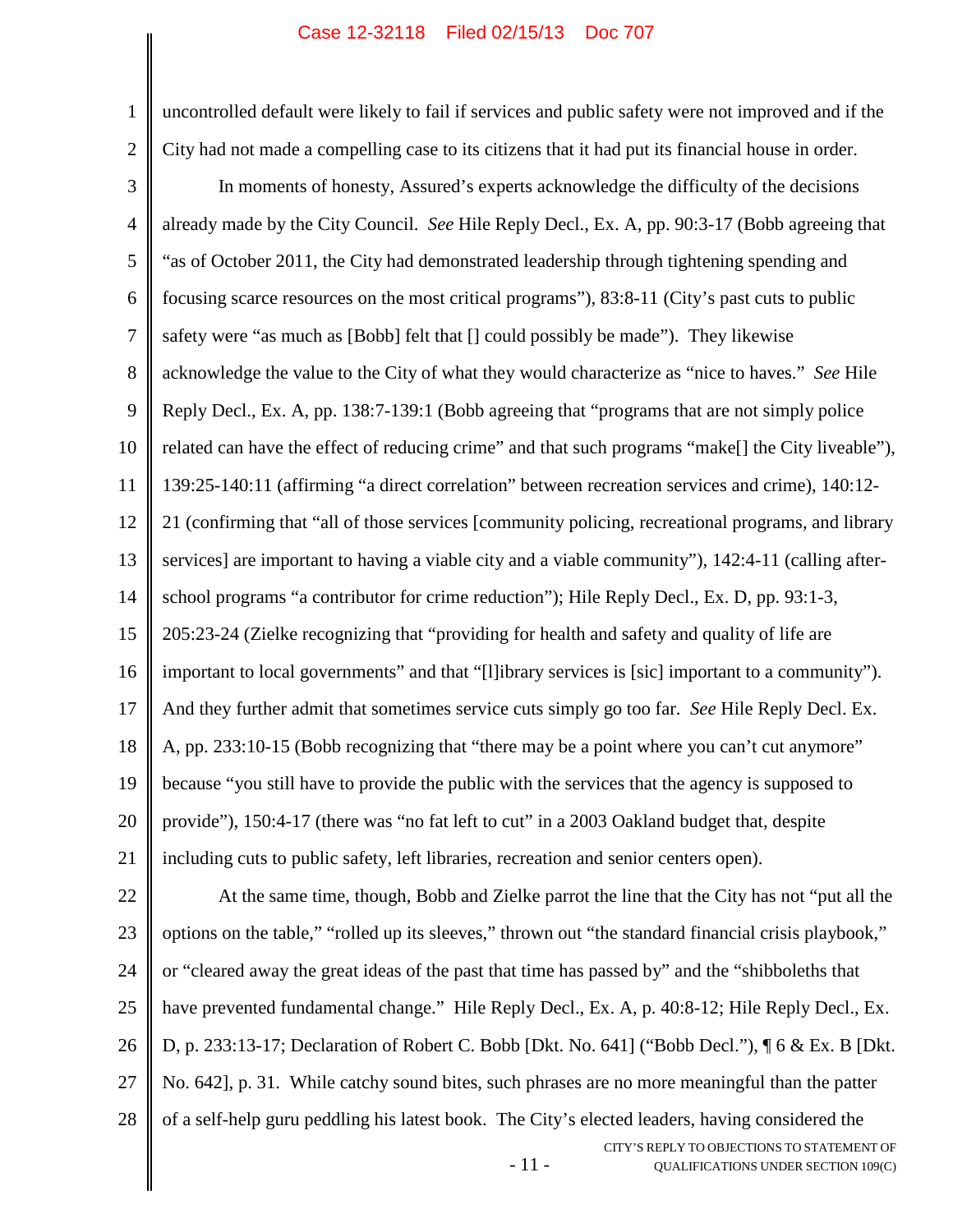1 2 3 advice of staff and independent experts and having deliberated in open session and received public input, determined that the City simply could not cut many more services and remain viable.<sup>[4](#page-18-3)</sup>

4 5 6 7 8 9 10 11 12 As demonstrated thoroughly below, Assured's Alternative Model would have been impossible to effectuate in time to avert cash insolvency—which is exactly why Management Partners recommended that the City *first* preserve cash solvency and *then* address revenue and expense reduction opportunities. *See supra* Section II(A). All Assured's experts do is secondguess the City Council's informed choices, arrogate the Council's political authority, and tell the City Council and the City's 300,000 residents, "you should have cut more," consequences be damned, so long as the City could continue to make its debt service payments unabated. The City's refusal to follow Assured's after-the-fact approach does not mean that the City was solvent or that its chapter 9 filing was not in good faith.

13 14

### **III. THE CITY IS AN ELIGIBLE DEBTOR UNDER CHAPTER 9 OF THE BANKRUPTCY CODE**

15 16 17 18 19 20 The Court should construe chapter 9's eligibility criteria "broadly to provide access to relief in furtherance of the Code's underlying policies." *Int'l Ass'n of Firefighters, Local 1186 v. City of Vallejo (In re City of Vallejo)*, 408 B.R. 280, 288 (B.A.P. 9th Cir. 2009) (quoting *In re Valley Health Sys.*, 383 B.R. 156, 163 (Bankr. C.D. Cal. 2008)). In the Memorandum, the City enumerated how it satisfied each prong of 11 U.S.C. § 109(c) by a preponderance of the evidence. Nothing said by the Objectors or their experts successfully refutes the City's showing.

21

22

# <span id="page-18-2"></span><span id="page-18-1"></span><span id="page-18-0"></span>**A. The City Is Authorized By California Law To Bring Its Petition (§ 109(c)(2)).**

23 between February 2012 and June 2012. Mem. 17-19. At the time it filed the Memorandum in

In the Memorandum, the City explained how it participated in the AB 506 process

24 late June, however, state law prohibited the City from submitting evidence of "statements made,

- 25 information disclosed, or documents prepared or produced, during the neutral evaluation
- 26 process." *See* Cal. Gov't Code § 53760.3(q). Pursuant to section 53760.3(q)(2) and concurrently
- 27

<span id="page-18-3"></span><sup>28</sup> <sup>4</sup> In contrast with Bobb and Zielke, who "made no judgment as to the importance of those services to the City" when suggesting service reductions. Hile Reply Decl., Ex. A, p. 53:5-6.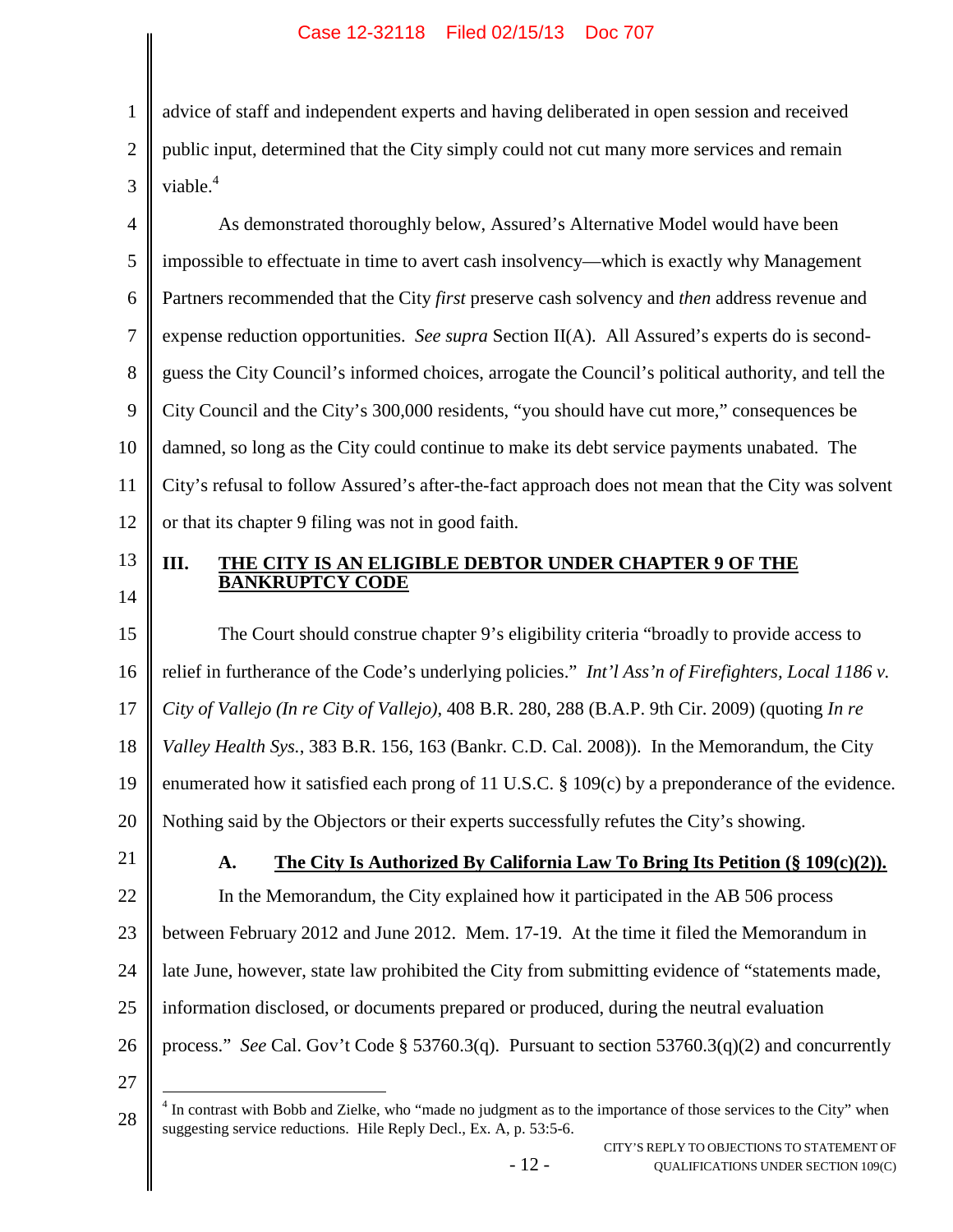<span id="page-19-0"></span>1 2 3 4 5 6 7 with its chapter 9 petition, the City sought an order allowing it to submit additional evidence of its good faith participation in the neutral evaluation process. Dkt. No. 16; *see In re City of Stockton, Cal.*, 475 B.R. 720, 724 (Bankr. E.D. Cal. 2012). On July 13, 2012, the Court issued an opinion and order permitting the City to file its "Ask" and other materials. *Id.* at 733. The City filed this evidence on July 20, 2012. *See* Millican Decl.; Declaration of Connie Cochran [Dkt. No. 453] ("Cochran Decl."); Supplemental Declaration of Ann Goodrich [Dkt. No. 451] ("Goodrich Supp. Decl."); Declaration of Marc A. Levinson [Dkt. No. 452] ("Levinson Decl.").

8 9 10 11 12 At the same time, though, the Court issued a limited protective order that effectively maintained the secrecy of "the statements made, information disclosed, or documents prepared or produced, during the neutral evaluation process." 475 B.R. at 733. Subsequently, on November 11, 2012, the Court amended its earlier order to permit the parties to disclose additional AB 506 information. *See* Dkt. No. 608.

<span id="page-19-2"></span>13 14 15 16 17 18 19 20 21 22 The Objectors do not dispute that the City complied fully with the technical requirements of the neutral evaluation process. *See* Cal. Gov't Code § 53760.3. They question only the City's "good faith," which state law defines as "participation by a party in the neutral evaluation process with the intent to negotiate toward a resolution of the issues that are the subject of the neutral evaluation process, including the timely provision of complete and accurate information to provide the relevant parties through the neutral evaluation process with sufficient information, in a confidential manner, to negotiate the readjustment of the municipality's debt." Cal Gov't Code § 53760.1(d). The Objectors assert that the City (i) lacked "intent to negotiate toward a resolution of the issues that are the subject of the neutral evaluation process" and that it (ii) did not provide "complete and accurate information." Assured Prelim. Obj. 19.

<span id="page-19-1"></span>23

24 25 26 27 The evidence now before the Court proves otherwise. The Ask is prima facie evidence of its desire to "negotiate toward a resolution." *See* Millican Decl., Ex. A. The Ask contained: (1) an18-page description of the City's financial condition and how it arrived there<sup>5</sup>; (2) a five-page framework for its proposals to creditors, which framework described the principles underlying the City's approach to each class/group of creditors; (3) 26 pages of proposals specific to each of the

28

<span id="page-19-3"></span>- 13 - CITY'S REPLY TO OBJECTIONS TO STATEMENT OF QUALIFICATIONS UNDER SECTION 109(C)  $<sup>5</sup>$  As noted below in Section III(B)(1), neither Zielke nor Bobb disputes this financial condition.</sup>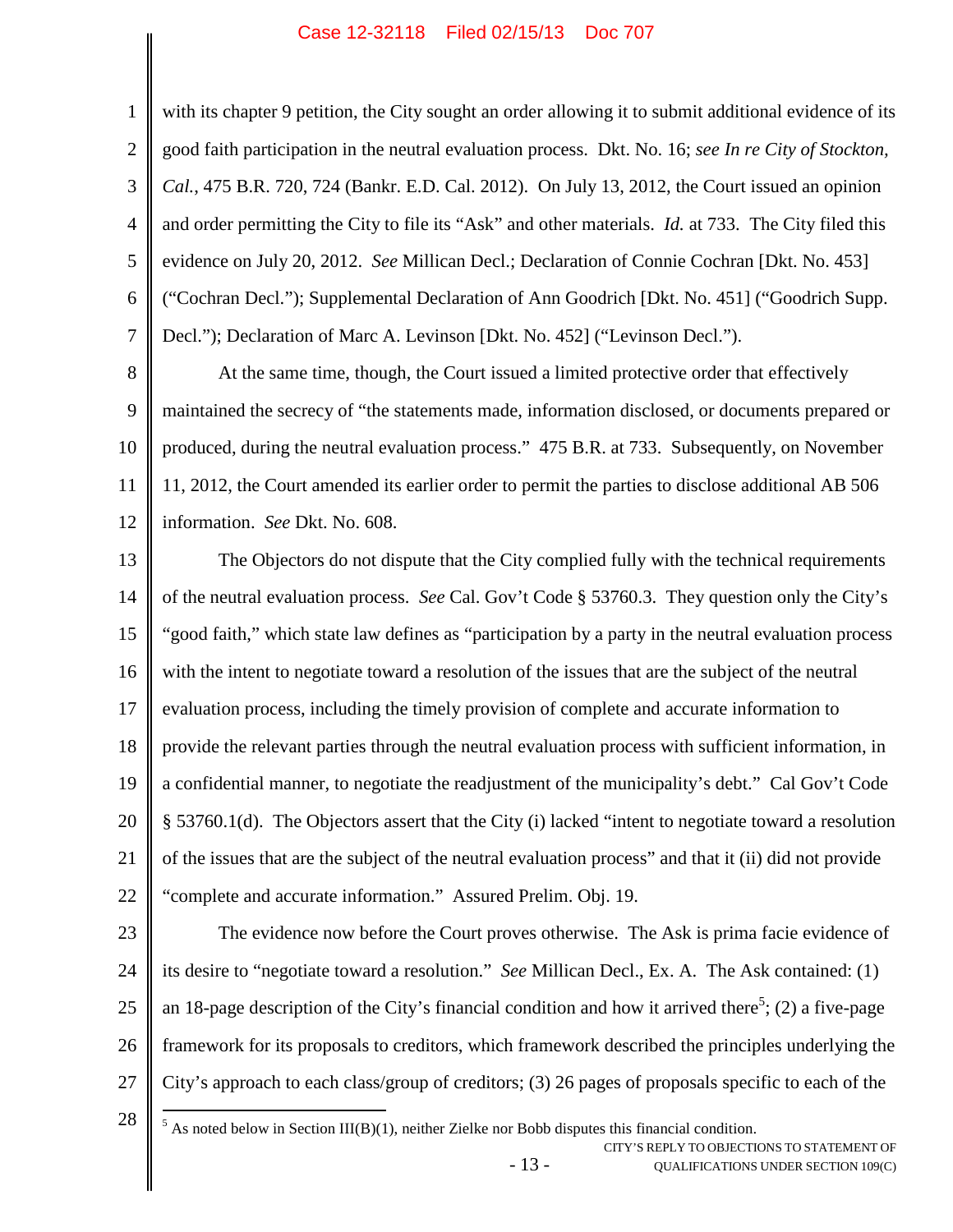2 3 4 5 City's major creditor groups; and (4) 729 pages of detail and data supporting its financial, labor, retiree, and debt proposals. *Id.* A cursory review of the Ask reveals a thoughtful, thorough plan with reasonable assumptions. While the Objectors may disagree with the City's approach to them, the Ask cannot seriously be characterized as a lack of good faith or a failure to provide sufficient information.

6 7 8 9 10 11 12 13 14 15 16 17 Also reflecting the City's desire to negotiate a non-bankruptcy resolution were its efforts to engage with every willing party. *See* Levinson Decl., ¶¶ 2-5 & Exs. A and B; Goodrich Supp. Decl.,  $\P$ [2-6 & Exs. A and B. Between March 21, 2012, and June 25, 2012, the City met with virtually every constituency over dozens of meetings: labor, retirees, and debt holders/insurers. *Id.* These efforts led to new agreements with the City's labor groups, which agreements hewed closely to what the City proposed in the Ask. *See* Millican Decl., Ex. A, pp. 24-36; Goodrich Supp. Decl., ¶¶ 2-6; Goodrich Reply Decl., ¶¶ 2-8. They also laid the groundwork for perhaps the most serious impairment proposed in the Ask: the elimination of the City's unfunded and financially crippling retiree medical program, cuts the City unilaterally imposed shortly after filing its chapter 9 petition. *See* Millican Decl., Ex. A, pp. 37-41; Burke Decl., Ex. M; *Ass'n of Retired Emps. of the City of Stockton v. City of Stockton (In re City of Stockton, Cal.)*, 478 B.R. 8 (Bankr. E.D. Cal. 2012).

18 19 20 21 22 23 24 25 26 27 Further reflecting the City's good faith, and as a prerequisite to these negotiations, the City provided all parties with ample information to evaluate its proposals. The Ask contains extremely detailed, creditor-specific data. It explains the City's rationale, class by class. The City also set up a secure file-sharing website and provided access to all the participants in the AB 506 process. Cochran Decl., ¶ 2. On this website, the City posted a total of 2,816 secure files. *Id.*  $\parallel$  3. These files contained information about, among other things, the City's financial condition and budget information. *Id.* On top of all this, the City also posted numerous public records relating to the AB 506 process on its public website (www.stockton.gov.com/ab506publicrecords). *Id.* ¶ 4. The Objectors might quibble with the proposed treatment of them individually, but they are conspicuously silent about what other

<span id="page-20-0"></span>- 14 -

28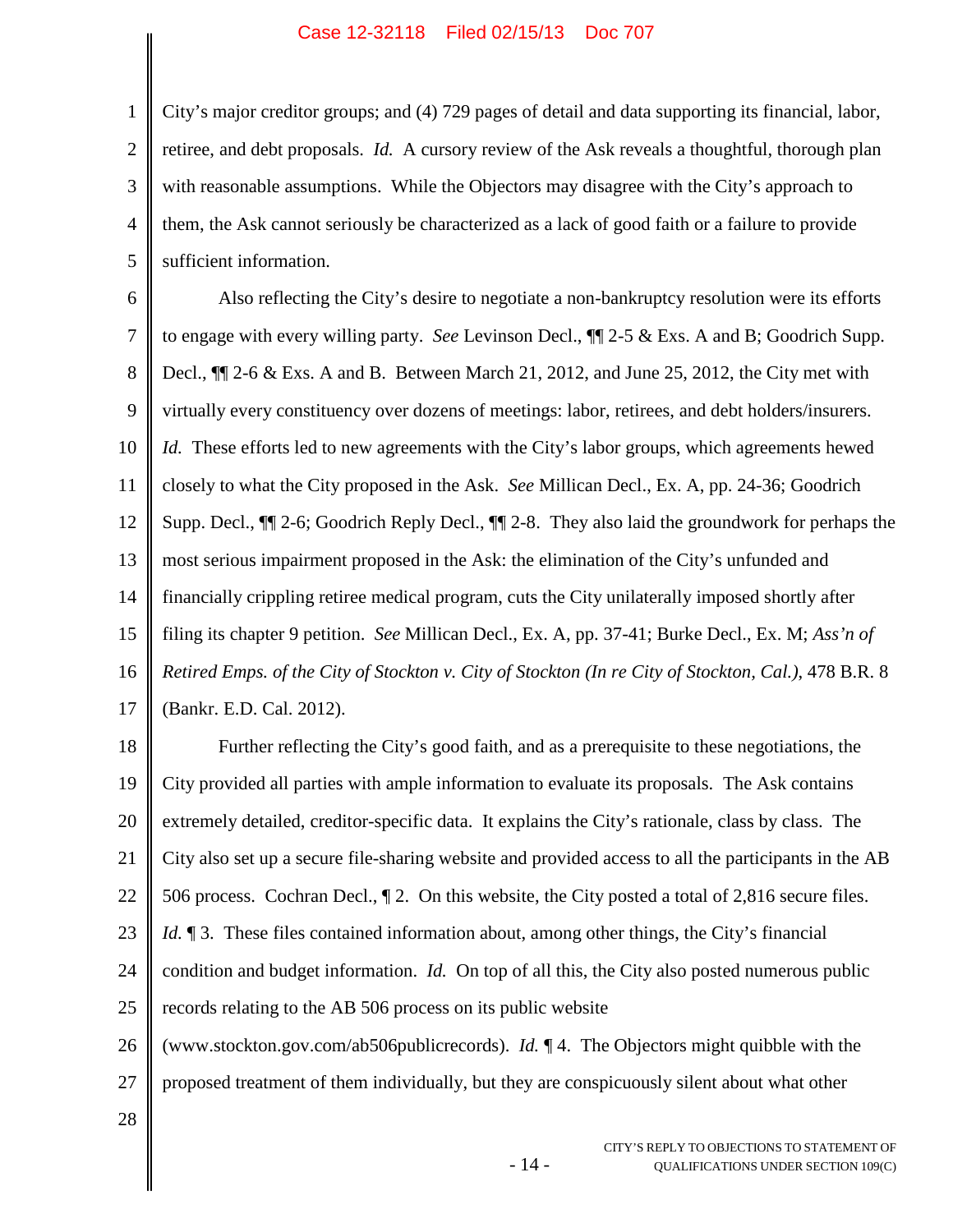2 information or data the City could have produced to enable them and the City's other creditors to better evaluate the City's proposal.

3 4 5 6 7 8 9 10 11 12 Distilled, the Objectors' only real quarrel with the City's conduct during the AB 506 process is that the City did not "seek concessions" from CalPERS. National Obj. 6. As a matter of law, the omission from the Ask of concessions from CalPERS did not constitute a lack of good faith under federal or state law, *see infra* Section III(D)(1), as Assured tacitly concedes by leaving CalPERS obligations untouched in its Alternative Budget Model. Rather, all the evidence before the Court demonstrates that the City complied to the letter with the requirements of an untested "neutral evaluation" system in AB 506. It also complied with the spirit of the law by devoting significant time and a substantial amount of money at a time when both were scarce commodities. It thereby satisfied California's only prefiling prerequisite and is authorized by California law to seek chapter 9 relief.

13

1

#### **B. The City Is Insolvent**  $(\S 109(c)(3))$ .

14 15 16 17 18 19 20 A municipality is insolvent if it is not paying its bona fide debts as they come due or is unable to do so. *See Int'l Ass'n of Firefighters, Local 1186, v. City of Vallejo (In re City of Vallejo)*, 408 B.R. 280, 289 (B.A.P. 9th Cir. 2009); 11 U.S.C. § 101(32)(C)(i) and (ii); Mem. p. 23:12-22. Importantly, the focus of this prospective analysis is cash solvency, not whether the municipality's budget is balanced. Mem. p. 23:15-16. The City is insolvent if the City's General Fund is out of cash and thus not "able to pay its bills as they become due" in the upcoming fiscal year. *Id*. p. 23:23.

21 22 23 24 25 26 27 It is undisputed that unless it filed this chapter 9 petition prior to the commencement of the 2012-13 fiscal year, the City would have been unable to pay its bills as they became due during the fiscal year starting July 1, 2012. The City filed its petition on June 28, 2012 (the "Petition Date"), when it had less than \$2 million in unrestricted cash on hand. Burke Decl., ¶ 12, Ex. C; Reply Declaration of Vanessa Burke ("Burke Reply Decl."), ¶ 3. The City's uncontroverted evidence demonstrates that the City would not have been able to meet its first payroll of the fiscal year in July 2012. Burke Reply Decl., ¶ 4. Nor would it have been able to

- 15 -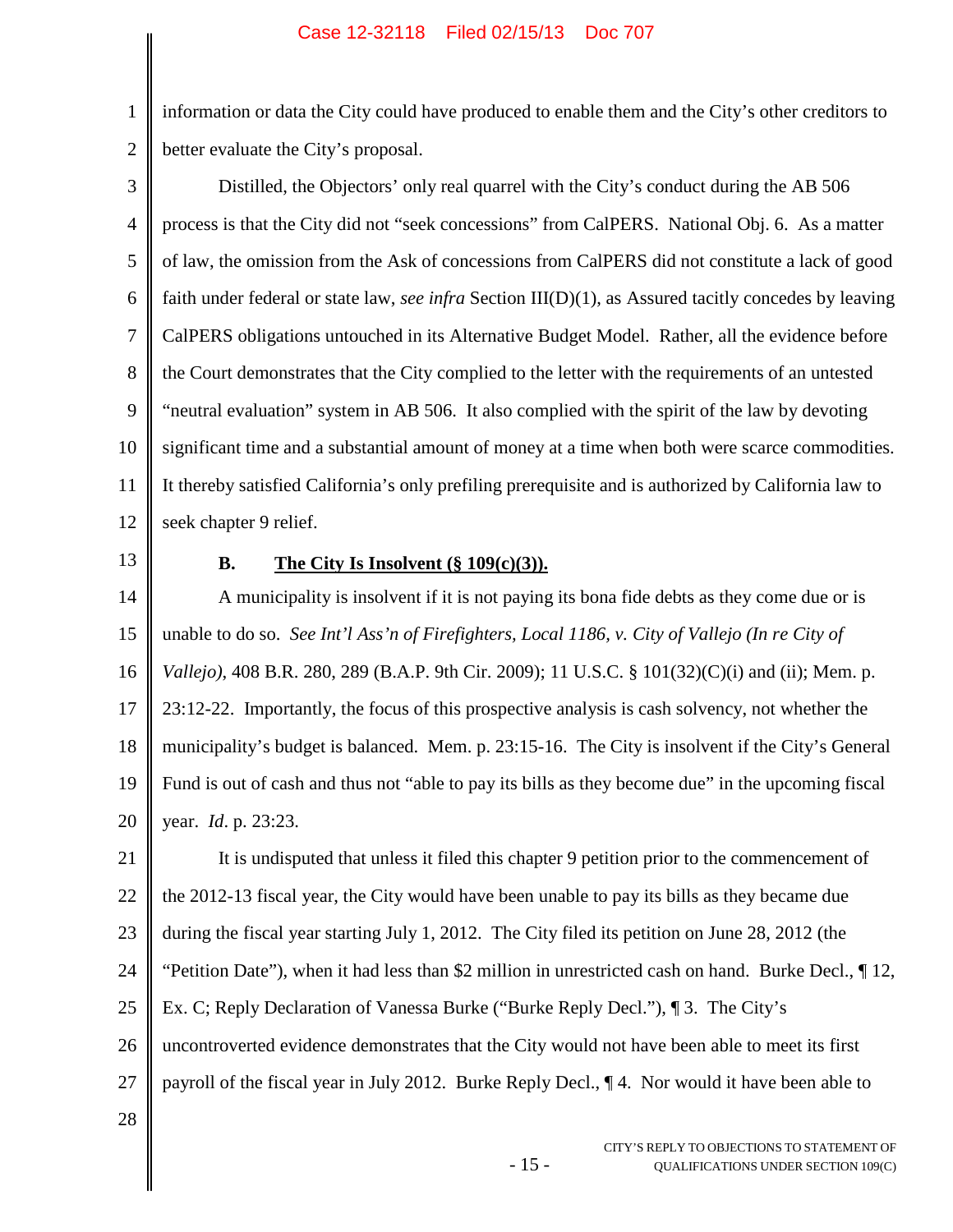pay its other bills as they became due during each month in the same fiscal year. *Id*. The City was thus insolvent. *See infra* Section III(B)(1).

2 3

1

4 5 6 7 8 9 Rather than seriously contest the City's cash insolvency, Assured premises its objection on the novel proposition that "before a city can demonstrate insolvency, city leaders must first behave with the necessary financial discipline." Assured Obj. 8. The unspoken premise is that the arbiter of the "necessary financial discipline" is Assured. Of course, this is not the relevant legal standard. If it were, no municipality could ever obtain bankruptcy protection. Every creditor has its own definition of "fiscal discipline." One man's fiscal discipline is another's unfair labor practice, breach of contract, or failure adequately to maintain public safety.

10 11 12 13 14 15 16 17 18 19 20 If Assured's formulation were the law, any creditor would be able to block a chapter 9 petition by arguing that, in hindsight, the debtor municipality should have made different political decisions according to that interested creditor's wishes. To financial creditors, "fiscal discipline" might mean that the City Council should require that labor take more concessions or that a city with a record-high murder rate should lay off another 50 police officers or close all of its libraries. Assured certainly thinks so; its Alternative Model inflicts pain on all other constituencies while assuming that the debt service it backstops will be paid in full, conveniently excusing it from ever having to pay bondholders. To a labor union, on the other hand, "fiscal discipline" might require a city first to default on its debt payments. Retirees' understanding of "fiscal discipline" undoubtedly would include full protection of all health and pension benefits, whatever the costs to other creditors.

<span id="page-22-0"></span>- 16 - CITY'S REPLY TO OBJECTIONS TO STATEMENT OF QUALIFICATIONS UNDER SECTION 109(C) 21 22 23 24 25 26 27 28 The truth is that virtually every bankrupt city, corporation, or individual has "budgeted itself into insolvency." Every creditor in a bankruptcy case would jump at the opportunity to turn back the clock five years and make choices for the debtor in a way that ultimately would advance the creditor's own interests, to the detriment of other creditors and parties in interest. But using creditors' paid consultants' idiosyncratic vision of how a city should be operated as a gatekeeper for chapter 9 eligibility is radically inconsistent with the fundamental principles of bankruptcy law generally, and chapter 9 specifically. *See In re City of Vallejo, Cal.*, No. 08-26813-A-9, 2008 WL 4180008, \*24 (Bankr. E.D. Cal. Sept. 5, 2008) ("Concluding that the City was not eligible to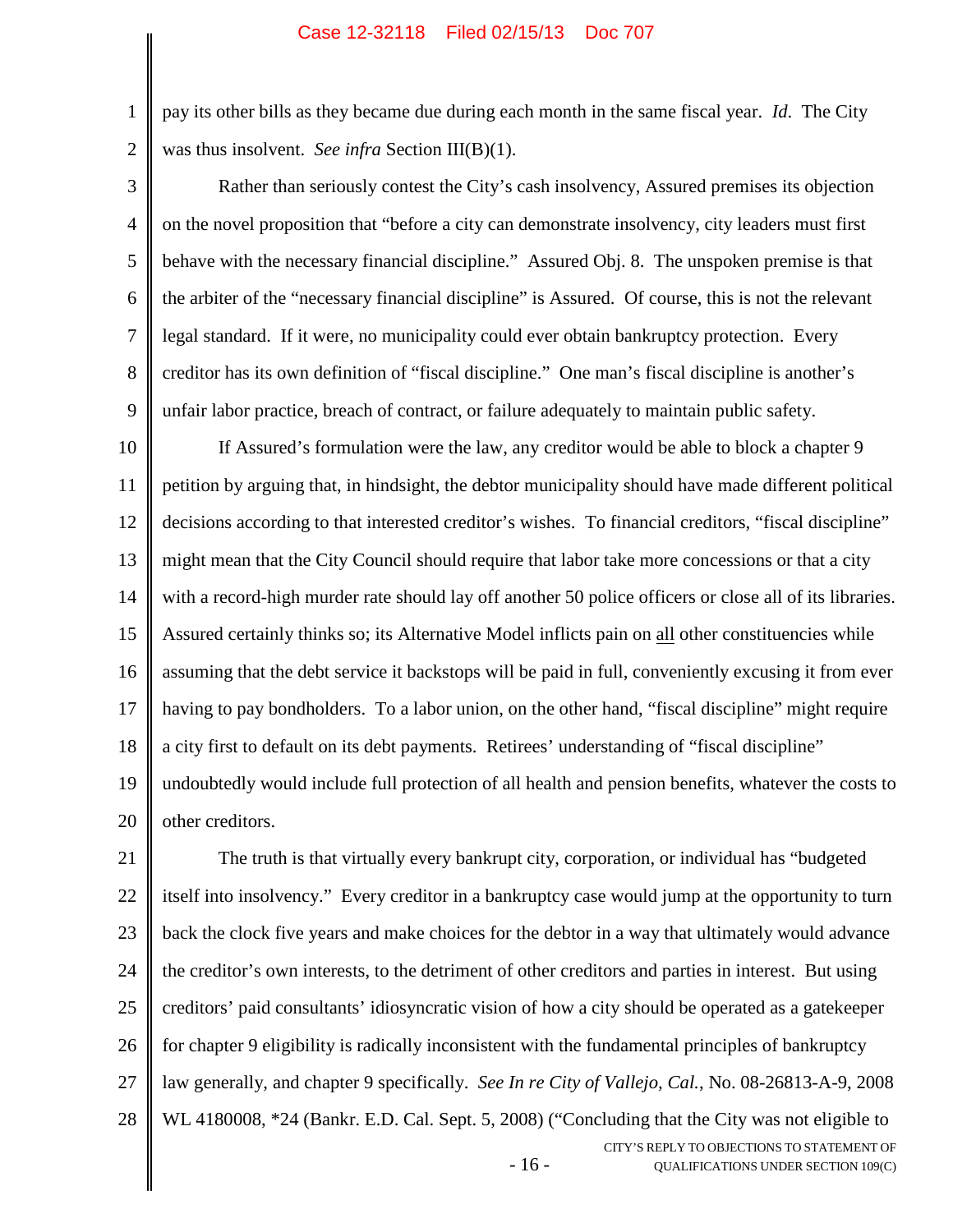1 2 3 4 5 6 7 8 file a chapter 9 petition based on its rejection of a [creditor's restructuring proposal] would, in effect, accomplish through denying access to the bankruptcy court what the court would be prohibited from ordering within a chapter 9 bankruptcy case"). The Court should forcefully reject Assured's attempt to effectively write chapter 9 out of the Bankruptcy Code by admitting only the virtuous and the farsighted, while barring those most in need of relief. As Judge McManus wryly reminded Vallejo's labor unions when they raised a similar argument: "you are in bankruptcy court. It may surprise you to learn people made bad choices before they got here." Hile Reply Decl., Ex. E, p. 192:10-14.

9 10

#### **1. The City Was Unable to Pay Its Bills as They Became Due in Fiscal Year 2012-13.**

11 12 13 14 15 16 In her declaration filed on July 3, Vanessa Burke, now the City's CFO, projected that the City held approximately \$1.3 million of available General Fund cash at the June 30, 2012 fiscal year-end. Burke Decl., ¶ 12. That the City was in a positive cash position at all was due solely to the City Council's decision on February 28, 2012 to default on certain debt payments and delay disbursement of leave payments owed to separating employees, among other measures. Montes Decl., ¶¶ 35-41.

17 18 19 20 21 22 23 24 25 26 27 28 Having now closed the month of June 2012, the City knows that it had approximately \$1.55, not \$1.3, million in cash on hand, \$250,000 higher than projected, but not nearly enough to alter the insolvency analysis. Burke Reply Decl., ¶¶ 3-4. With over \$6 million in known cash obligations in July, over \$4 million of which constituted the first payroll of the fiscal year, the City lacked sufficient cash to sustain its operations through the month of July 2012. Burke Decl., ¶ 14; Burke Reply Decl., ¶ 4. The City also attached to Burke's declaration a detailed cash flow analysis which demonstrated that the General Fund would have had a negative cash ending balance in every month of fiscal year 2012-13, including up to a \$34 million negative ending balance in November 2012. Burke Decl.,  $\P\P$  12, 15 & Ex. C; Burke Reply Decl.,  $\P$  4. Other than relying on the infeasible Alternative Model, none of the Objectors' experts materially disputes the soundness of City's cash solvency analysis. Burke Reply Decl., ¶¶ 4-10. Rather, Zielke admits that she was unable "to determine whether [the City] was cash flow

- 17 -

CITY'S REPLY TO OBJECTIONS TO STATEMENT OF QUALIFICATIONS UNDER SECTION 109(C)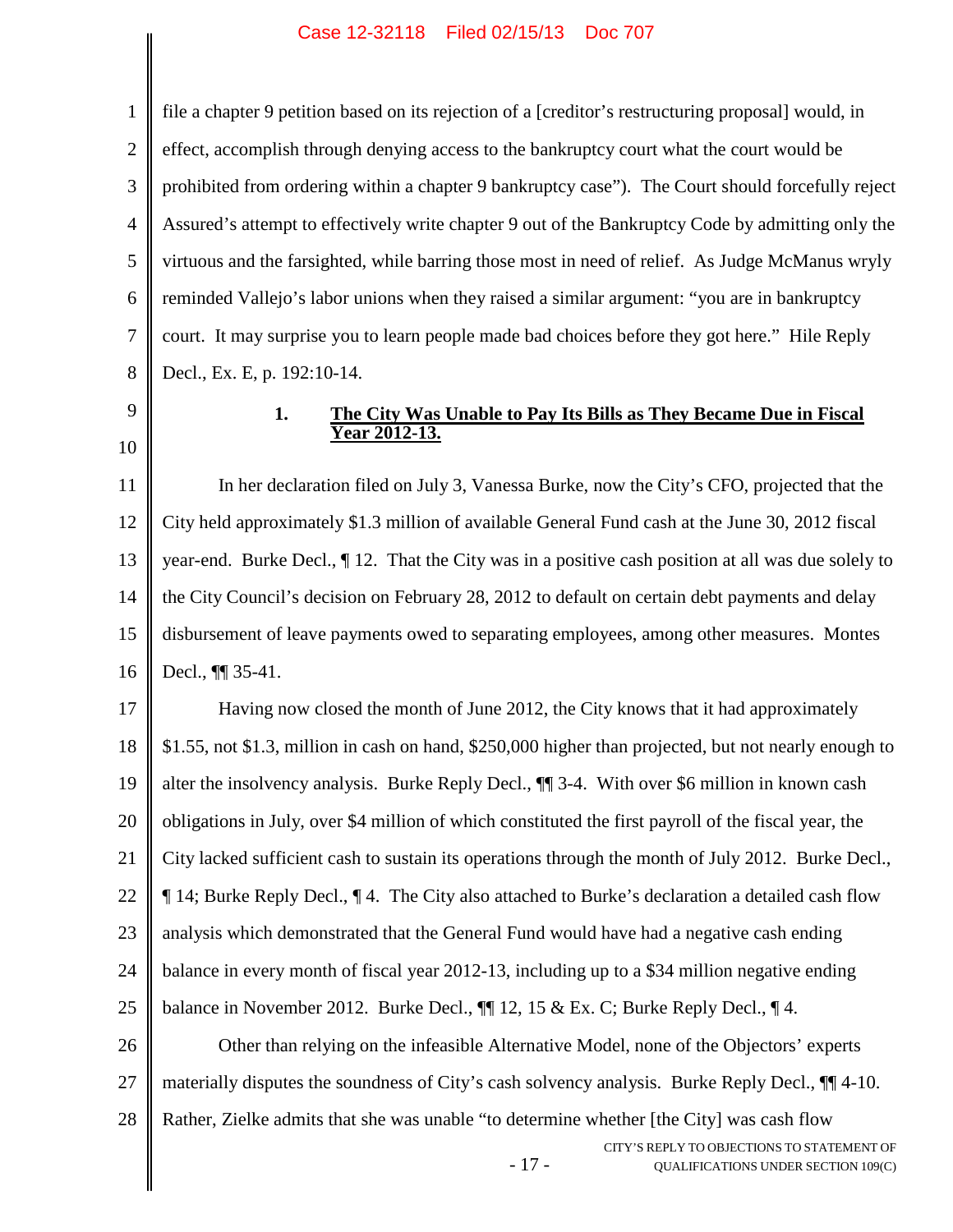1 2 3 4 5 6 7 insolvent on or prior to June 30, 2012." Zielke Decl., Ex. B, p. 22. Perhaps most critically, Assured's experts did not prepare an alternative cash projection, despite their having hired a former City Finance Officer. Hile Reply Decl., Ex. D, pp. 116:21-117:5 (Zielke "did not do a full cash flow projection" for the General Fund), 118:23-25 (same), 138:4-17 (indicating that Alvarez & Marsal hired former City Finance Officer Kathleen VonAchen "to provide us an overview" of City funds); Hile Reply Decl., Ex. A, p. 116:9-17 (Bobb conducted no analysis of Burke's cash flow projection).

8 9 10 11 12 13 14 15 16 17 18 19 20 21 22 23 24 25 The closest Assured comes to disputing the City's cash insolvency is when Zielke misreads the City's 2011-12 year-end end results to suggest that the City had a \$5.6 million cash "surplus" available to it on July 1, 2012. Assured Obj. 26 (the "additional \$6.2 million . . . should be treated as what they are – a cash surplus demonstrating that the City was not insolvent on the Petition Date"). First, the Objectors and their purported experts<sup>[6](#page-24-0)</sup> misunderstand the City's accounting methods. As the City made clear in a December 2012 staff report, the \$5.6 million positive fund balance on June 30 was not available, unrestricted cash to which the City had access on July 1, 2012, to meet its payroll obligations. Burke Reply Decl.,  $\P$  12-14 & Ex. B. Rather, these fund balances represented revenues and expenses that the City accrued before July 1 but which it did not realize as cash until much later. *Id*. Thus, for example, the City's 2011-12 sales tax collections turned out to be \$1.1 million higher than expected—a pleasant surprise. *Id*. ¶ 15. But as of July 1, 2012, the City neither knew this or had access to the additional \$1.1 million in cash. *Id*. Only in September did the City actually receive the extra money, much later than it would have needed it to stave off cash insolvency. *Id*. Second, even assuming that the Objectors are correct that the City had such a cash surplus (which they decidedly are not), replacing "\$1.55 million" with "\$7.15 million [1.55 plus 5.6]" might have scraped the City through July on a cash basis, but the City certainly would again have run out of cash in August 2012. See Burke Decl., Ex. C.

26

27

<span id="page-24-0"></span>28 <sup>6</sup> Significantly, neither Zielke nor Bobb is a CPA, Hile Reply Decl., Ex. A, p. 31:18-20, Hile Reply Decl., Ex. D, p. 24:10-12, and neither has acted as a city's CFO. Bobb Decl., Ex. B, p. 4; Zielke Decl., Ex. B, pp. 7-9.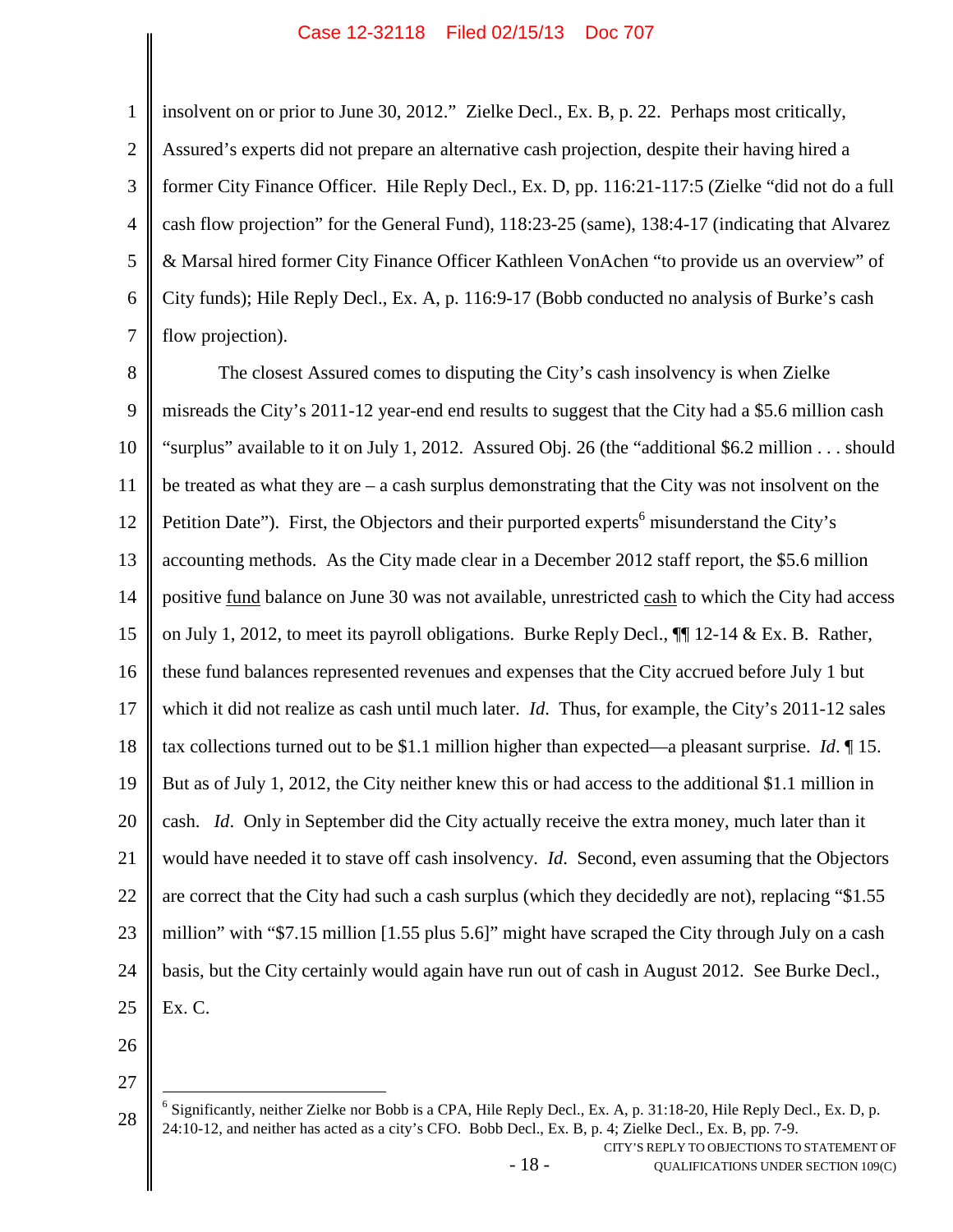<span id="page-25-0"></span>

|                         | Case 12-32110 Filed 02/13/13 DOC 707                                                                                                                                                                                                                                                                                                                                                                                                                                                                                                                                                                 |
|-------------------------|------------------------------------------------------------------------------------------------------------------------------------------------------------------------------------------------------------------------------------------------------------------------------------------------------------------------------------------------------------------------------------------------------------------------------------------------------------------------------------------------------------------------------------------------------------------------------------------------------|
| $\mathbf{1}$            | <i>Bridgeport</i> supports the City. See In re City of Bridgeport, 129 B.R. 332 (Bankr. D.                                                                                                                                                                                                                                                                                                                                                                                                                                                                                                           |
| $\overline{2}$          | Conn. 1991). There, the court concluded that the city was not insolvent despite having a \$16                                                                                                                                                                                                                                                                                                                                                                                                                                                                                                        |
| 3                       | million dollar budget deficit for fiscal year 1991-92. The difference between Bridgeport and                                                                                                                                                                                                                                                                                                                                                                                                                                                                                                         |
| $\overline{4}$          | Stockton is that Bridgeport had \$28 million in unrestricted cash reserves ready and available to                                                                                                                                                                                                                                                                                                                                                                                                                                                                                                    |
| 5                       | cover its \$16 million budget deficit for the fiscal year. See Bridgeport, 129 B.R. at 337. The                                                                                                                                                                                                                                                                                                                                                                                                                                                                                                      |
| 6                       | court explained:                                                                                                                                                                                                                                                                                                                                                                                                                                                                                                                                                                                     |
| 7<br>8<br>9<br>10<br>11 | On July 1, 1991, the first day of the 1991-92 fiscal year, Bridgeport<br>had $$27,908,513.00$ in cash. [] Bridgeport intends to use the<br>\$27,908,513.00 to fund its fiscal year operating deficits. The City's<br>cash flow analysis, which I find persuasive, projects that by using<br>those funds, it will have a positive cash balance in every month of<br>the 1991-92 fiscal year and \$12,547,699.00 on June 30, 1992, the<br>last day of that year. $[]$ It is therefore apparent that Bridgeport<br>will be able to pay its debts as they become due during this 1991-92<br>fiscal year. |
| 12                      | Id. (citations omitted).                                                                                                                                                                                                                                                                                                                                                                                                                                                                                                                                                                             |
| 13                      | Stockton has no reserves in its General Fund. Burke Decl., ¶ 10-11. Having already                                                                                                                                                                                                                                                                                                                                                                                                                                                                                                                   |
| 14                      | "swept" available cash from other funds, the City also has no money that is available to the                                                                                                                                                                                                                                                                                                                                                                                                                                                                                                         |
| 15                      | General Fund from such other City funds, which neither Bobb nor Zielke dispute. Hile Reply                                                                                                                                                                                                                                                                                                                                                                                                                                                                                                           |
| 16                      | Decl., Ex. D, p. 86:9-17 (Zielke not disputing the accuracy of Burke Decl., Ex. N, listing the                                                                                                                                                                                                                                                                                                                                                                                                                                                                                                       |
| 17                      | sources of restrictions on City's restricted funds); Zielke Decl., Ex. B, p. 47. The record proves                                                                                                                                                                                                                                                                                                                                                                                                                                                                                                   |
| 18                      | that, absent this bankruptcy case, the General Fund would have experienced a negative cash flow                                                                                                                                                                                                                                                                                                                                                                                                                                                                                                      |
| 19                      | in every month of the 2012-13 fiscal year, ranging as high as negative \$34 million. Burke Decl.,                                                                                                                                                                                                                                                                                                                                                                                                                                                                                                    |
| 20                      | 15; Burke Reply Decl., II 3-4. <i>Bridgeport</i> establishes that insolvency is determined on a cash                                                                                                                                                                                                                                                                                                                                                                                                                                                                                                 |
| 21                      | flow analysis; because that municipality had \$28 million in cash to cover the projected \$16                                                                                                                                                                                                                                                                                                                                                                                                                                                                                                        |
| 22                      | million shortfall, the court correctly concluded that Bridgeport was not insolvent.                                                                                                                                                                                                                                                                                                                                                                                                                                                                                                                  |
| 23                      | Discussion of the <i>Vallejo</i> cases is conspicuously absent from Assured's brief, perhaps                                                                                                                                                                                                                                                                                                                                                                                                                                                                                                         |
| 24                      | because they are directly on point. By early 2008, the City of Vallejo was grappling with "prior                                                                                                                                                                                                                                                                                                                                                                                                                                                                                                     |
| 25                      | years of operating deficits" and "the program cuts and deferrals those deficits ha[d] necessitated."                                                                                                                                                                                                                                                                                                                                                                                                                                                                                                 |
| 26                      | In re City of Vallejo, Cal., No. 08-26813-A-9, 2008 WL 4180008, *3 (Bankr. E.D. Cal. Sept. 5,                                                                                                                                                                                                                                                                                                                                                                                                                                                                                                        |
| 27                      | 2008). "The City hald reduced expenditures to the point that municipal services hald been                                                                                                                                                                                                                                                                                                                                                                                                                                                                                                            |
| 28                      | decreased and [were] underfunded." <i>Id.</i> *4. Specifically, among other things, the City had<br>CITY'S REPLY TO OBJECTIONS TO STATEMENT OF<br>$-19-$<br>QUALIFICATIONS UNDER SECTION 109(C)                                                                                                                                                                                                                                                                                                                                                                                                      |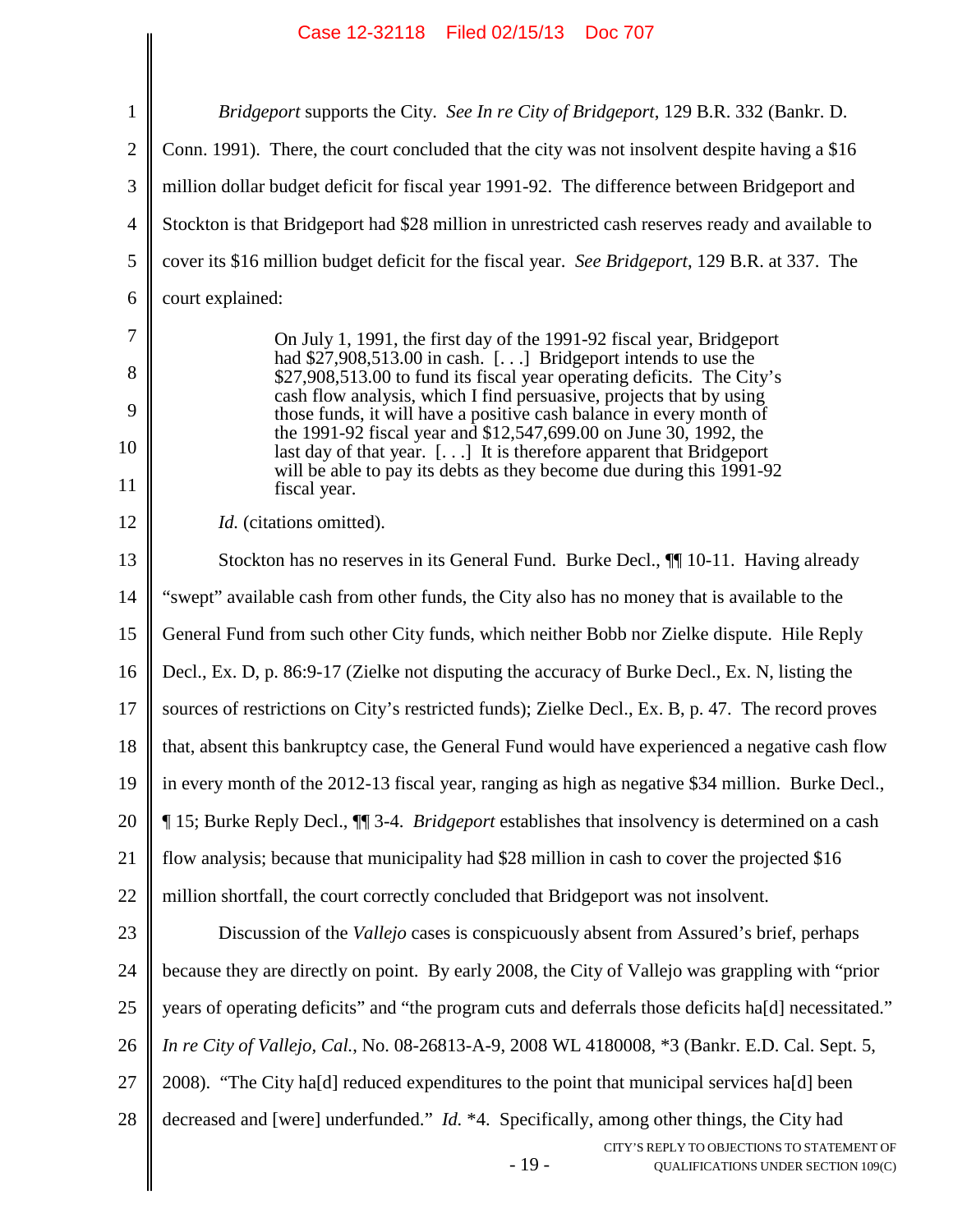3 4 reduced General Fund staffing and cut funding for community services, street maintenance, and vehicle replacement. *Id.* In the judgment of the City, additional funding reductions threatened the City's "ability to provide minimal levels of services to its residents and provide for their basic health and safety." *Id.* \*5.

5 6 7 8 9 10 11 12 Vallejo's reserves were exhausted, and projecting a "realistic balanced" budget for the next fiscal year was "exceedingly difficult and unlikely." *Id.* \*3. The City's "special purpose or enterprise funds had no significant and legally available money that could be used to cover operating expenses in the General Fund." *Id.* \*6. In February 2008, the City negotiated with its employee groups to obtain concessions sufficient to keep the City solvent for a few more months. *Id.* \*10. But as the fiscal year drew to a close, the City projected that the General Fund would not have "enough money on hand to cover the" first payroll of the next fiscal year. *Id.* \*3. Shortly thereafter, the City filed its chapter 9 petition.

13 14 15 16 17 Judge McManus found the City of Vallejo insolvent, based on: (1) the City having no reserves; (2) a multi-million dollar deficit; and (3) a demonstration that, absent the bankruptcy case, the City's "General Fund would not have been able to pay its debts as they became due, and in particular, the City would not have been able to pay the General Fund payroll that became due on July 11, 2008." *Id.* \*22.

18 19 20 21 22 23 24 25 26 27 On appeal, Judges Jury, Markell and Montali (the "BAP") affirmed Judge McManus' insolvency ruling. *See Int'l Ass'n of Firefighters, Local 1186, v. City of Vallejo (In re City of Vallejo)*, 408 B.R. 280 (B.A.P. 9th Cir. 2009). The BAP noted the General Fund's "multimillion deficits in the prior three fiscal years" and the projected \$10 million deficit for the upcoming 2008-09 fiscal year, *id.* at 286, as well as Vallejo's inability to make its first payroll of the first fiscal year, *id.* at 288. Critically, the BAP held that, in order to satisfy the requirements of § 109(c)(3), a municipality need not cut every possible service: "Vallejo could have cut more services, but the court found that it had reduced expenditures to the point that municipal services were underfunded. More importantly, the court found further funding reductions would threaten Vallejo's ability to provide for the basic health and safety of its citizens." *Id.* at 294.

- 20 -

28

1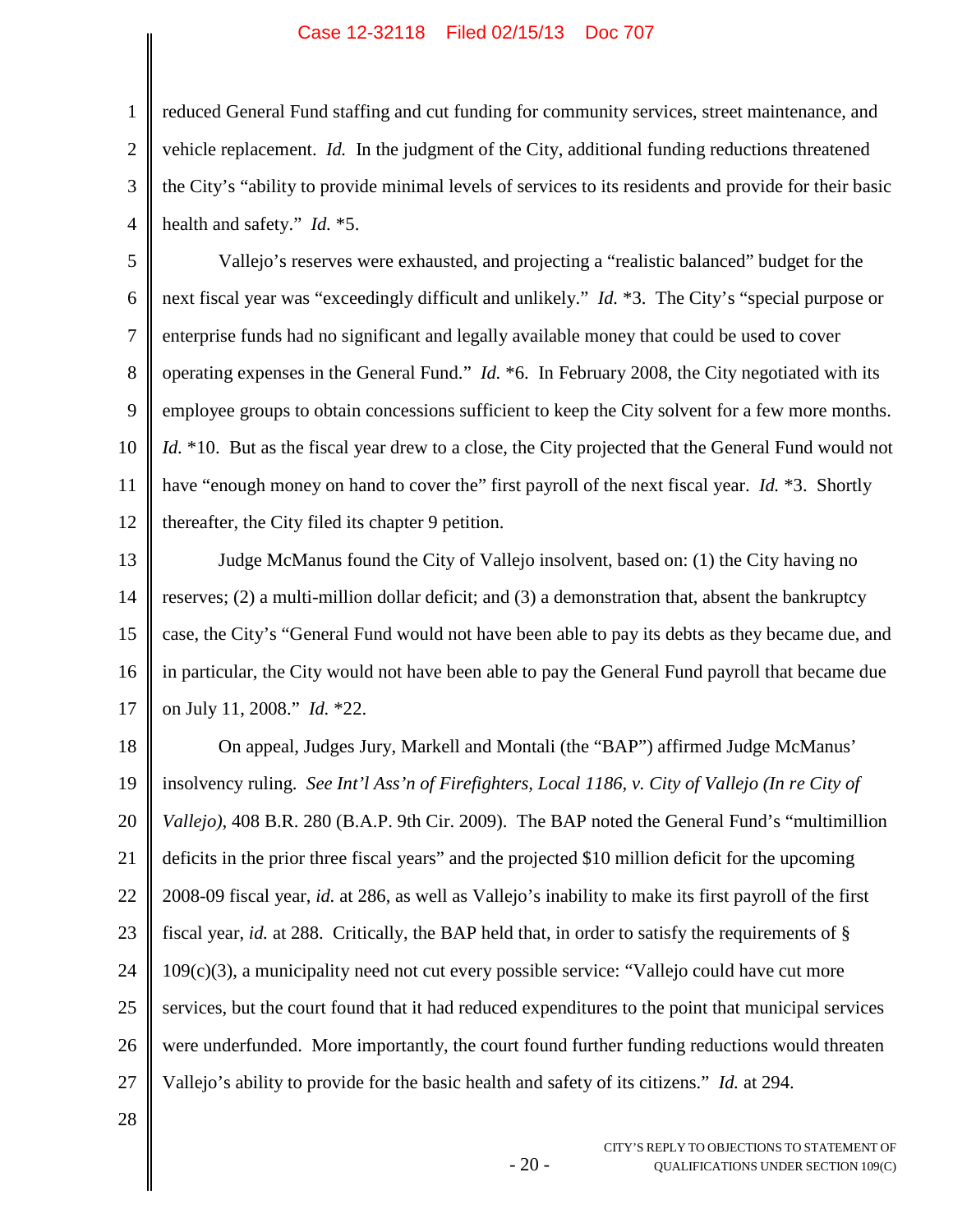- 21 - CITY'S REPLY TO OBJECTIONS TO STATEMENT OF 1 2 3 4 5 6 7 8 9 10 11 12 13 14 15 16 17 18 19 20 21 22 23 24 25 26 27 28 The *Vallejo* opinions foreclose Assured's insolvency challenge. Like Vallejo, Stockton exhausted all reserves and has been grappling with multimillion dollar deficits each of the last three fiscal years. Burke Decl., ¶ 10-11; Montes Decl., ¶ 3. Like Vallejo, Stockton was poised to run out of money in the first month of the upcoming fiscal year and would not have been able to pay the first General Fund payroll of that year. Burke Decl., ¶ 14; Burke Reply Decl., ¶ 4. And like Vallejo, it was "exceedingly difficult and unlikely" that Stockton would have been able to produce a "realistic" balanced budget for fiscal year 2012-13 when its municipal services were under-funded and, in the opinion of its City Council, staff, and outside experts, "additional funding reductions threatened the City's ability to provide minimal levels of services to its residents and provide for their basic health and safety." *See supra* Section II(A). Assured rages against the City Council's decision not to eliminate *all* of the City's libraries, parks, and recreation programs. Assured Obj. 9-10 (arguing that programs like "library services"—a "patently non-essential" expense in Assured's eyes—"must be cut" because they are "no longer affordable"). Presumably, in Assured's world a city is not insolvent until it has closed every library, every senior center, every park, every recreation program, and every theater. Assured does not mention, of course, the evidence of how seriously under-funded community services already were in Stockton when the AB 506 process began: the understaffed police department dealing with an escalating violent crime rate, the fire department that sent mechanics with its engines, the untrimmed trees and unrepaired roads, the vehicles beyond their useful lives, or the severe cuts to libraries and other programs that Assured would have eliminated completely. *See supra* Section II. Nor does Assured analyze what might happen if the City closed every recreational and every after-school program, even though its own expert recognizes that these services are important in preventing youth crime. Hile Reply Decl., Ex. A, pp. 139:25-140:11 (Bobb describing "a direct correlation" between recreation services and crime), 142:4-11 (describing after-school programs as "a contributor for crime reduction"). As its coup de grace, Assured then assumes that after the elimination of virtually every community service, Stockton residents would flock to the polls to support four simultaneous tax increases in order to pay Assured and other creditors in full. Zielke Decl., Ex. B, p. 47.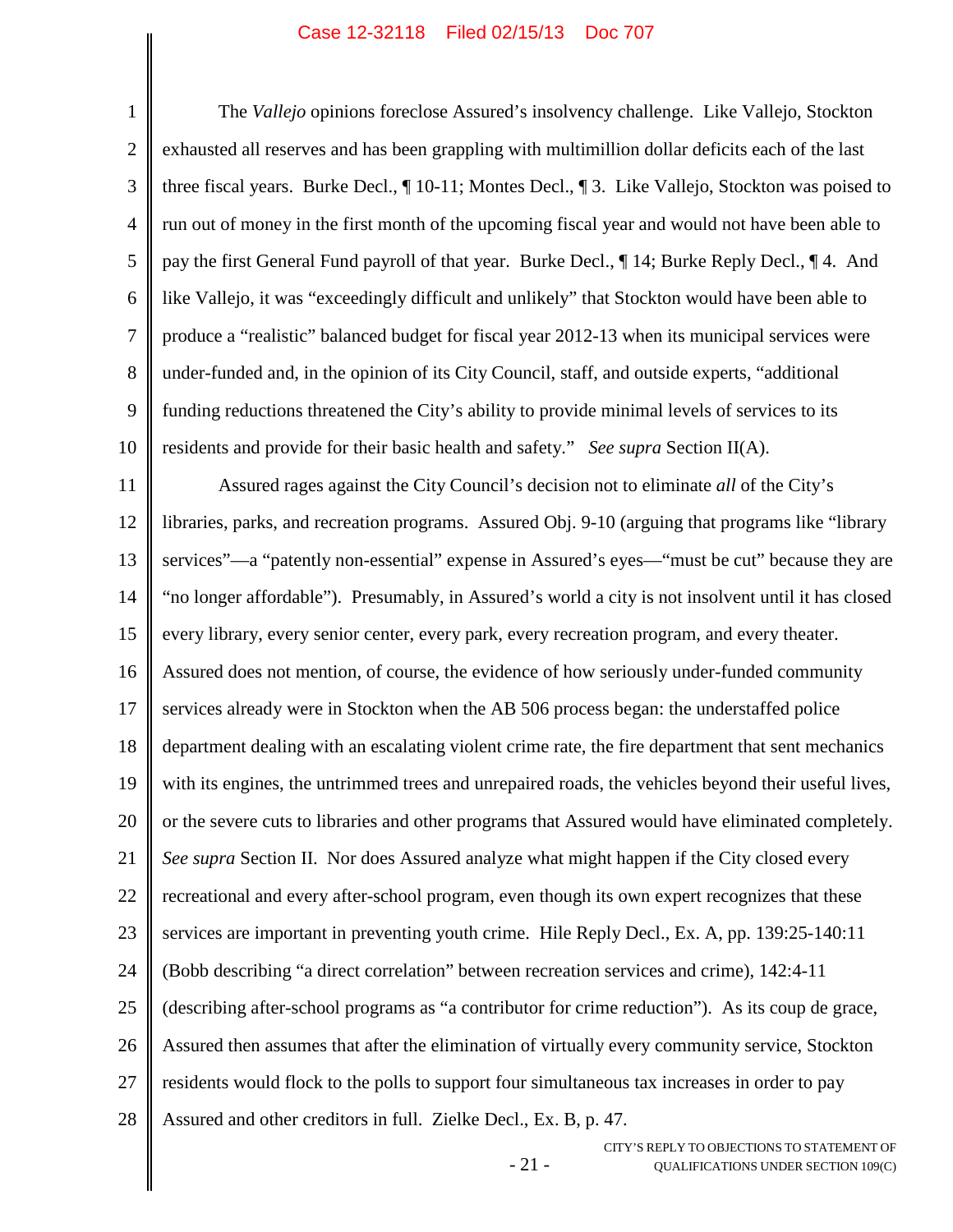<span id="page-28-4"></span><span id="page-28-3"></span><span id="page-28-2"></span><span id="page-28-1"></span><span id="page-28-0"></span>

| $\mathbf{1}$   | Vallejo is both correct and clear. A city need not eliminate every non-police service to                                                                                                                                                                                                                                                                                                                            |
|----------------|---------------------------------------------------------------------------------------------------------------------------------------------------------------------------------------------------------------------------------------------------------------------------------------------------------------------------------------------------------------------------------------------------------------------|
| $\overline{2}$ | qualify as insolvent, even when these services include a skeletal level of "amenities." Robert                                                                                                                                                                                                                                                                                                                      |
| 3              | Bobb asks, "[I]s Stockton in the amenities business?" Bobb Decl., Ex. B, p. 30. To some extent,                                                                                                                                                                                                                                                                                                                     |
| $\overline{4}$ | every city is in the amenities business, as Bobb and Zielke know well. Hile Reply Decl., Ex. A,                                                                                                                                                                                                                                                                                                                     |
| 5              | p. 140:12-21 ("all of those services [community policing, recreational programs and library                                                                                                                                                                                                                                                                                                                         |
| 6              | services] are important to having a viable city and a viable community"); Hile Reply Decl., Ex.                                                                                                                                                                                                                                                                                                                     |
| $\tau$         | D, p. 93:1-3 ("In [Zielke's] view, providing for health and safety and quality of life are important                                                                                                                                                                                                                                                                                                                |
| $8\,$          | to local governments."). And it's telling that neither Bobb nor Zielke cites an example of a single                                                                                                                                                                                                                                                                                                                 |
| $\mathbf{9}$   | city that has eliminated every "amenity" and yet remained viable. Indeed, none of the examples                                                                                                                                                                                                                                                                                                                      |
| 10             | they cite appear to have implemented remotely the level of reductions they propose for Stockton. <sup>7</sup>                                                                                                                                                                                                                                                                                                       |
| 11             | Like Vallejo, Stockton's municipal services are under-staffed relative to other cities, and further                                                                                                                                                                                                                                                                                                                 |
| 12             | reductions would threaten its ability to provide for the basic health and safety of its citizens. <sup>8</sup>                                                                                                                                                                                                                                                                                                      |
| 13             | In re Westlake Is Easily Distinguishable.<br>2.                                                                                                                                                                                                                                                                                                                                                                     |
| 14             | With Vallejo and Bridgeport legally and factually supporting the City's cash flow                                                                                                                                                                                                                                                                                                                                   |
| 15             | analysis, Assured is left clinging for support to <i>In re Town of Westlake</i> , 211 B. R. 860 (Bankr.                                                                                                                                                                                                                                                                                                             |
| 16             | N.D. Tex. 1997). That's unfortunate for Assured, since Stockton's situation could not be more                                                                                                                                                                                                                                                                                                                       |
| 17             | unlike Westlake's.                                                                                                                                                                                                                                                                                                                                                                                                  |
| 18             | Assured reads one snippet from Westlake as creating a "budget insolvency" test rather                                                                                                                                                                                                                                                                                                                               |
| 19             | than the cash insolvency test found in the Bankruptcy Code itself, in Vallejo, in Bridgeport, and                                                                                                                                                                                                                                                                                                                   |
| 20             | in all other chapter 9 cases to have considered the issue. See, e.g., In re Pierce Cnty. Hous. Auth.,                                                                                                                                                                                                                                                                                                               |
| 21             | 414 B.R. 702, 711 (Bankr. W.D. Wash. 2009) ("This is a cash flow, not a budget deficit,                                                                                                                                                                                                                                                                                                                             |
| 22             | <sup>7</sup> Without any sense of irony, Zielke describes in one breath how "poignant" it was for San Jose to "limit the number                                                                                                                                                                                                                                                                                     |
| 23             | of hours and days [its] libraries are opened," Zielke Decl., Ex. B, p. 44, and in the next excoriates Stockton for not<br>closing more libraries. Id. p. 59 ("nonessential programs such as the  Library Services  should be paid from                                                                                                                                                                              |
| 24             | either user fees or private donations").<br>Assured's screed against the use of "comparable cities" in setting wage and compensation levels is undercut by its                                                                                                                                                                                                                                                      |
| 25             | own experts, who describe the practice as "a common practice" (Joseph Brann) and "a standard part of negotiations"<br>(Robert Bobb). Hile Reply Decl., Ex. F, pp. 234:11-235:9; Hile Reply Decl., Ex. A, p. 162:4-15; see also Goodrich                                                                                                                                                                             |
| 26             | Reply Decl., ¶ 5. Another of Assured's Do-As-I-Say-And-Not-As-I-Dos is pension costs. Not only did Bobb<br>oversee labor contracts which placed Oakland police in a "very favorable" position relative to comparable                                                                                                                                                                                                |
| 27<br>28       | jurisdictions, Hile Reply Decl., Ex. G, p. 3, but he recommended and implemented Oakland's transition from its own,<br>more affordable pension system to the 3% @50 CalPERS contracts about which he so vociferously complains. Hile<br>Reply Decl., Ex. H, pp. 1-2. By contrast, under its current administration, Stockton has substantially reduced its<br>labor costs. See, e.g., Goodrich Reply Decl., ¶ 5-11. |
|                | CITY'S REPLY TO OBJECTIONS TO STATEMENT OF<br>$-22-$<br>QUALIFICATIONS UNDER SECTION 109(C)                                                                                                                                                                                                                                                                                                                         |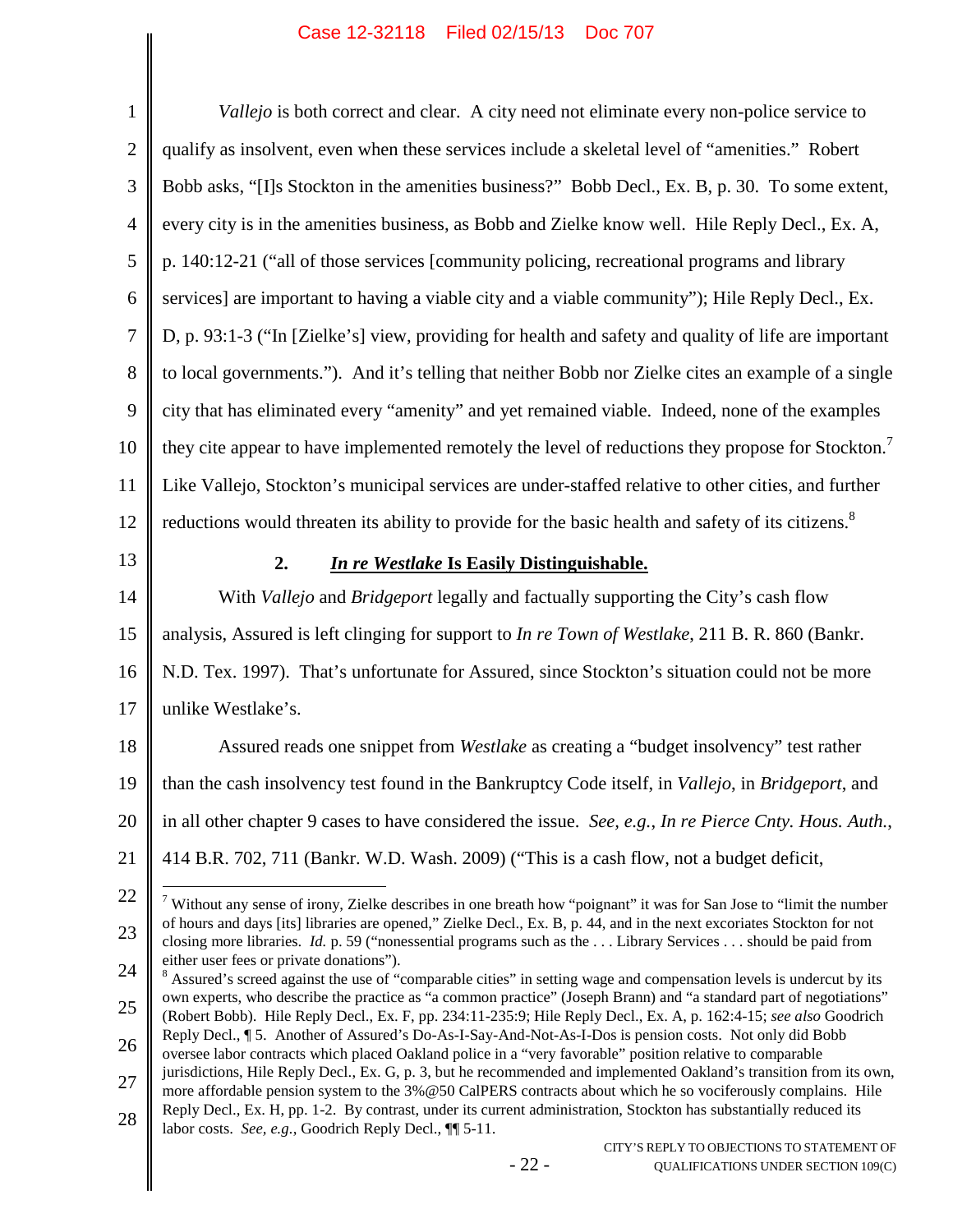1

2

3

analysis."); Assured Obj. 9. Thus, the ultimate conclusion of Assured's experts appears to be that if the City had made the right *budget* decisions six months, a year, three years, or even ten years ago, it might not have "budgeted itself into insolvency" by June 30, 2012.

<span id="page-29-1"></span>4 5 6 7 8 9 10 11 12 13 14 15 16 17 18 19 20 21 22 23 *Westlake* does not stand for the proposition that a municipality that has made poor decisions is not eligible for bankruptcy relief. Instead, it serves only as an example of a solvent but politically toxic city attempting to game the bankruptcy system, and unsurprisingly being thrown out of court. *See In re Town of Westlake*, 211 B. R. 860 (Bankr. N.D. Tex. 1997). In *Westlake*, the town obviously had contrived a budget to render itself insolvent. First, Westlake was embroiled in litigation about who controlled its funds. *Id.* at 862-63. Prior to filing its bankruptcy case, the town council deliberately disannexed 90% of the town's area, which included a business park that contributed approximately 99% of the town's annual tax revenue. *See id.* The town filed its chapter 9 petition on June 9, 1997, and a motion to dismiss the petition was set for July 11, 1997. *Id.* The day before the motion to dismiss was to be heard—a month *after* the chapter 9 filing, the town hurriedly adopted a purported budget "without following Texas' required statutory formalities for an adopted budget." *Id.* at 866. In that budget, the town incredibly (and, obviously, intentionally and in bad faith) inflated its projected expenditures. For example, the town budgeted \$1.4 million for road repairs for the coming fiscal year, despite having budgeted only \$115,000 and having spent only \$18,641 for road repairs during the prior fiscal year. *Id.* In fact, the town's entire budget for the prior two fiscal years totaled only \$317,607 and \$201,531, respectively. That the court concluded the town's budget was a sham and that the town was not insolvent is not a surprise.<sup>[9](#page-29-3)</sup> Assured attempts to analogize the City's projected fiscal year 2012-13 budget to the sham budget of Westlake, Texas. To do so, it must ignore: the three years leading up the City

- 24 Council's actions on February 28; the housing crisis, the foreclosures, the plummeting revenues,
- 25 the high unemployment, the crime, and the creaky City finance infrastructure about which
- 26 Assured so bitterly complains; the Management Partners report, which concluded that the City

<span id="page-29-0"></span>- 23 -

<span id="page-29-3"></span><span id="page-29-2"></span><sup>27</sup> 28 <sup>9</sup> *Westlake* is the chapter 9 equivalent of *Victory Construction* and all the new debtor syndrome cases that followed it. *See In re Victory Constr. Co.*, 9 B.R. 549 (Bankr. C.D. Cal. 1981); *Duvar Apt., Inc. v. FDIC*, 205 B.R. 196 (B.A.P. 9th Cir. 1996).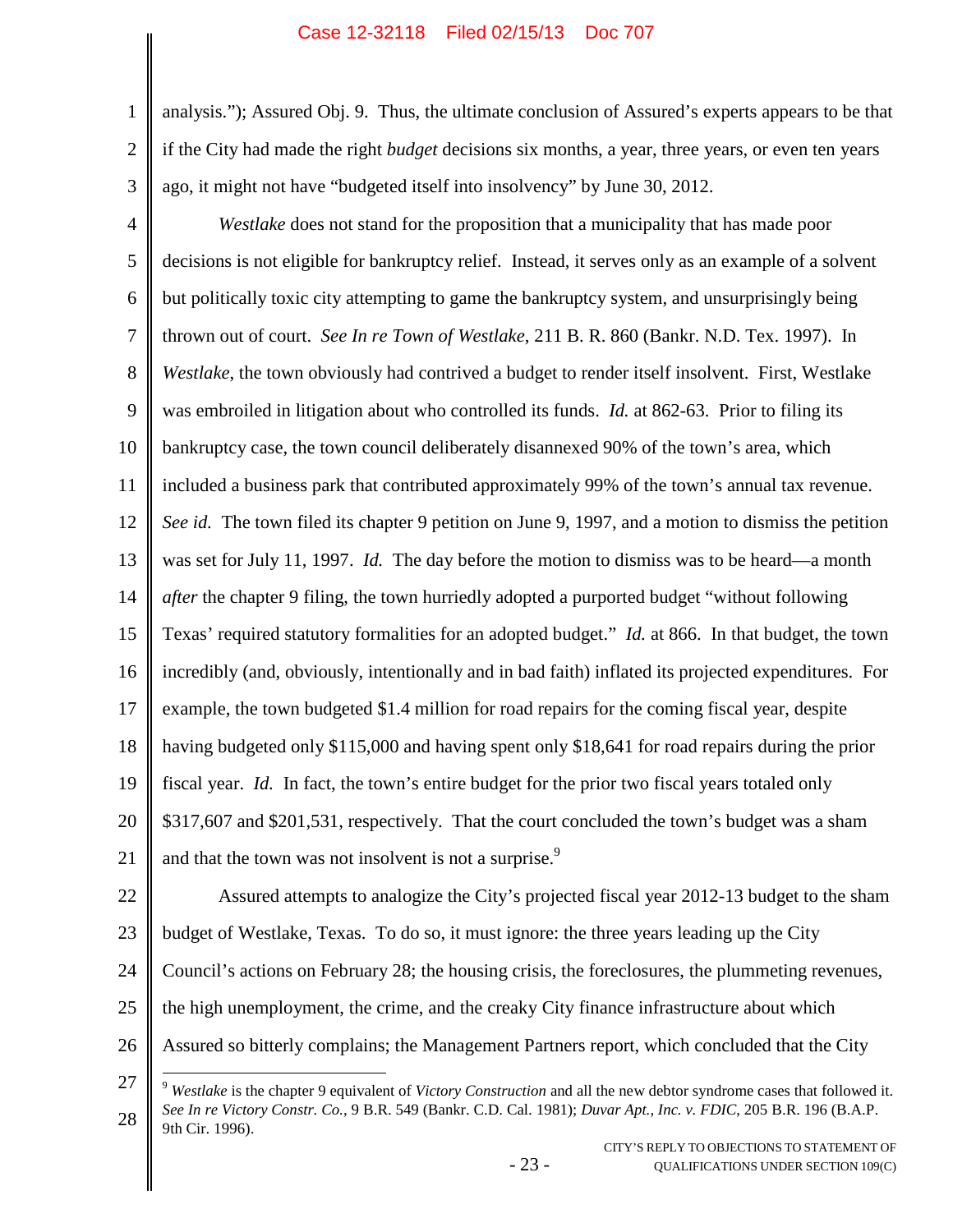1 2 3 4 5 6 7 8 9 was "service insolvent" and teetering on the brink of cash insolvency; the City Council's determination that further cuts to City services were unacceptable; the City's compliance with the AB 506 process and its preparation of the Ask. Finally, it must ignore the City's proposed May 15, 2012 budget itself, which reasonably forecast revenues and expenses based on past trends, past actions, and current realities. *See supra* Section II(B); Burke Decl., ¶ 21 & Ex. D. True, the May 15, 2012 budget did not adopt the infeasible slash-and-burn measures Assured contends the City should have imposed. Unlike Westlake, though, Stockton already was *in extremis*. The facts establish that the City has not intentionally "budgeted itself into insolvency" and Assured's reliance on *Westlake* is completely misguided.

- 10
- 11

#### <span id="page-30-0"></span>**3. Even Under Assured's Fallacious Legal Standard, the Zielke and Bobb Reports Would Not Have Ensured the City's Budget Solvency as of the Petition Date.**

12 13 14 15 Neither Zielke's report nor Bobb's report contravenes the City's showing that it was poised to run out of cash shortly after the June 28 petition date. Nor do they contravene the City Council's determination that, after three years and \$90 million of cuts, it could cut no more without harming the health, safety, and welfare of the community.

16 17 18 19 20 21 22 Instead, the centerpiece of the Zielke report is the Alternative Model. The goal of the Alternative Model is to close the City's best-case \$25-26 million gap between revenues and expenditures for fiscal year 2012-13. In other words, Zielke places herself in the place of the City Council in early 2012. According to her, had the Council adopted the "\$24 million in cost-cutting measures" and "\$9.5 million in combined revenue-generating activities" identified in the Alternative Model, Zielke Decl., Ex. B, p. 16, the City could have had a balanced budget on July 1, 2012.

23

24 25 26 27 The first problem with the Alternative Model is that it does not include a cash flow projection demonstrating that, even with a balanced budget, the City would have had enough cash in the short term to survive the first few months of the year. The only evidence before the Court of the City's cash solvency is that presented by Burke, now the City's CFO. *See* Burke Decl., Ex. C; Burke Reply Decl., ¶¶ 3-4.

- 24 -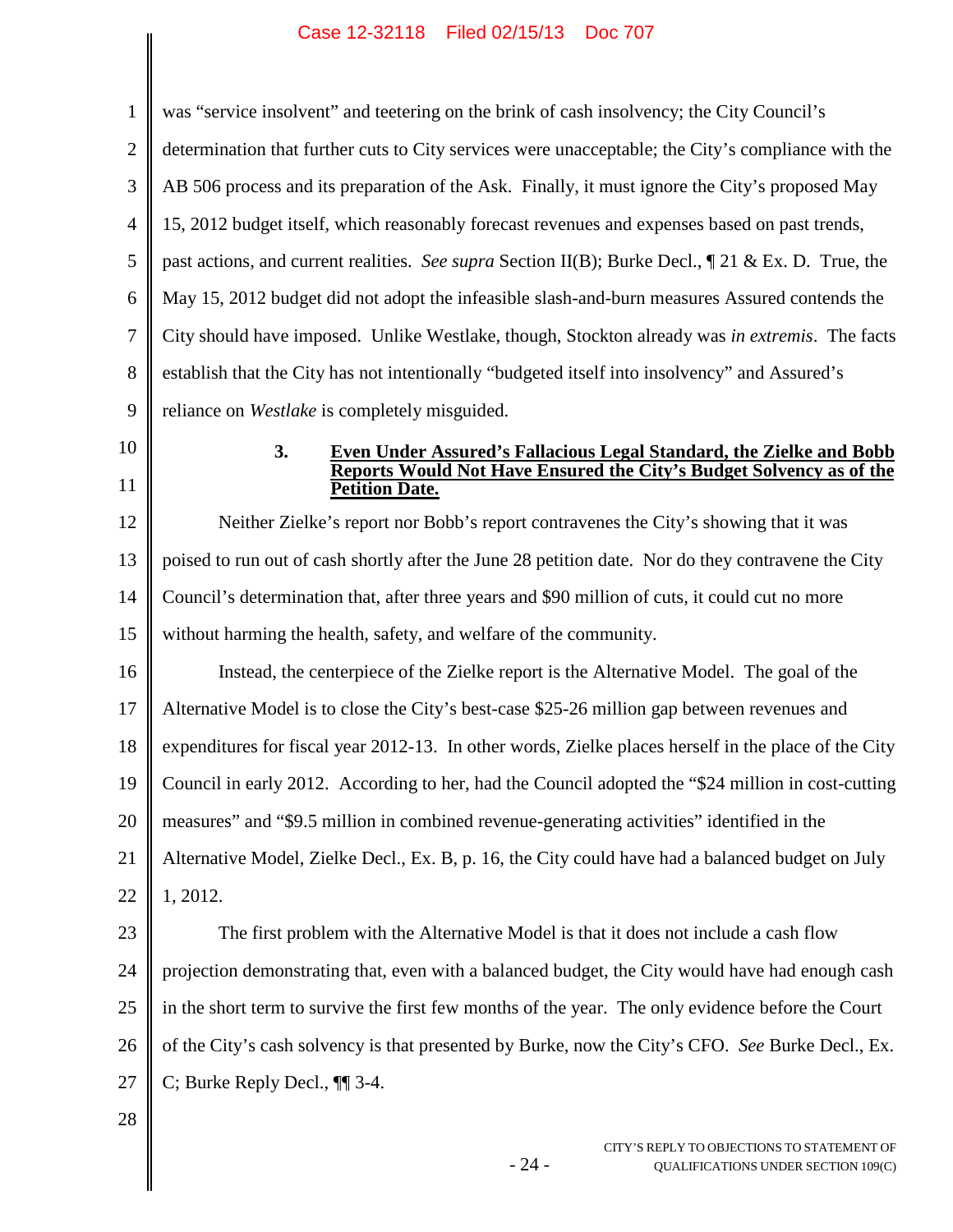|              | Case 12-32110 Filed 02/13/13 DOC 707                                                                 |
|--------------|------------------------------------------------------------------------------------------------------|
| $\mathbf{1}$ | The deeper problem, though, is that upon even cursory examination, the Alternative                   |
| $\mathbf{2}$ | Model fails to close the \$26 million to \$38 million gap the City faced for fiscal year 2012-13.    |
| 3            | Montes Decl., ¶41.                                                                                   |
| 4            | The Alternative Model's proposals just don't add up. For instance:                                   |
| 5            | Its largest revenue component depends on a sales tax increase that the City's polling                |
| 6            | suggested would have achieved 21% support from the voters—hardly a ringing                           |
| 7            | endorsement from those polled, and not a sound basis on which to budget for millions                 |
| 8            | of new revenue.                                                                                      |
| 9            | The Alternative Model's \$9 million of "department reductions" represents Zielke's                   |
| 10           | arrogation of political authority she did not have to make choices the City Council                  |
| 11           | chose not to make. As explained above, the Court cannot find the City solvent                        |
| 12           | because the City Council decided not to impose an additional across-the-board 15%                    |
| 13           | cut on the City's organization and its residents.                                                    |
| 14           | The Alternative Model's \$11 million in labor reductions assumes that what legal                     |
| 15           | flexibility the City enjoys inside of chapter 9 also was available to it outside of chapter          |
| 16           | 9, which was not true. Had the City been able to impair contracts and otherwise                      |
| 17           | exercise bankruptcy powers outside of bankruptcy, it would have done so; but it could                |
| 18           | not, which is why the chapter 9 petition was necessary.                                              |
| 19           | Taken together, these flaws leave the Alternative Model with a huge budget deficit on July           |
| 20           | 1, 2012, not too much larger than the one City originally projected. The Model cannot serve as a     |
| 21           | cognizable basis for refuting the City's budget or cash flow projection.                             |
| 22           | The Alternative Model Is Fundamentally Flawed.<br>a.                                                 |
| 23           | Bobb claims that the Alternative Model is "realistic, feasible, and appropriate." Bobb               |
| 24           | Decl., Ex. B, p. 11. Significantly, however, he neglects to support his description with any         |
| 25           | analysis. The Achilles heel of the Alternative Model is its failure to assess the feasibility of any |
| 26           | of its constituent elements. See, e.g., Hile Reply Decl., Ex. A, pp. 202:22-203:3 (Bobb and Zielke   |
| 27           | "did not do any feasibility analysis" of the tax measures in Zielke's Alternative Model); Hile       |
| 28           | Reply Decl., Ex. D, p. 196:15-19 (Zielke "didn't do any analysis to determine whether or not [the    |
|              | CITY'S REPLY TO OBJECTIONS TO STATEMENT OF<br>$-25-$<br>QUALIFICATIONS UNDER SECTION 109(C)          |
|              |                                                                                                      |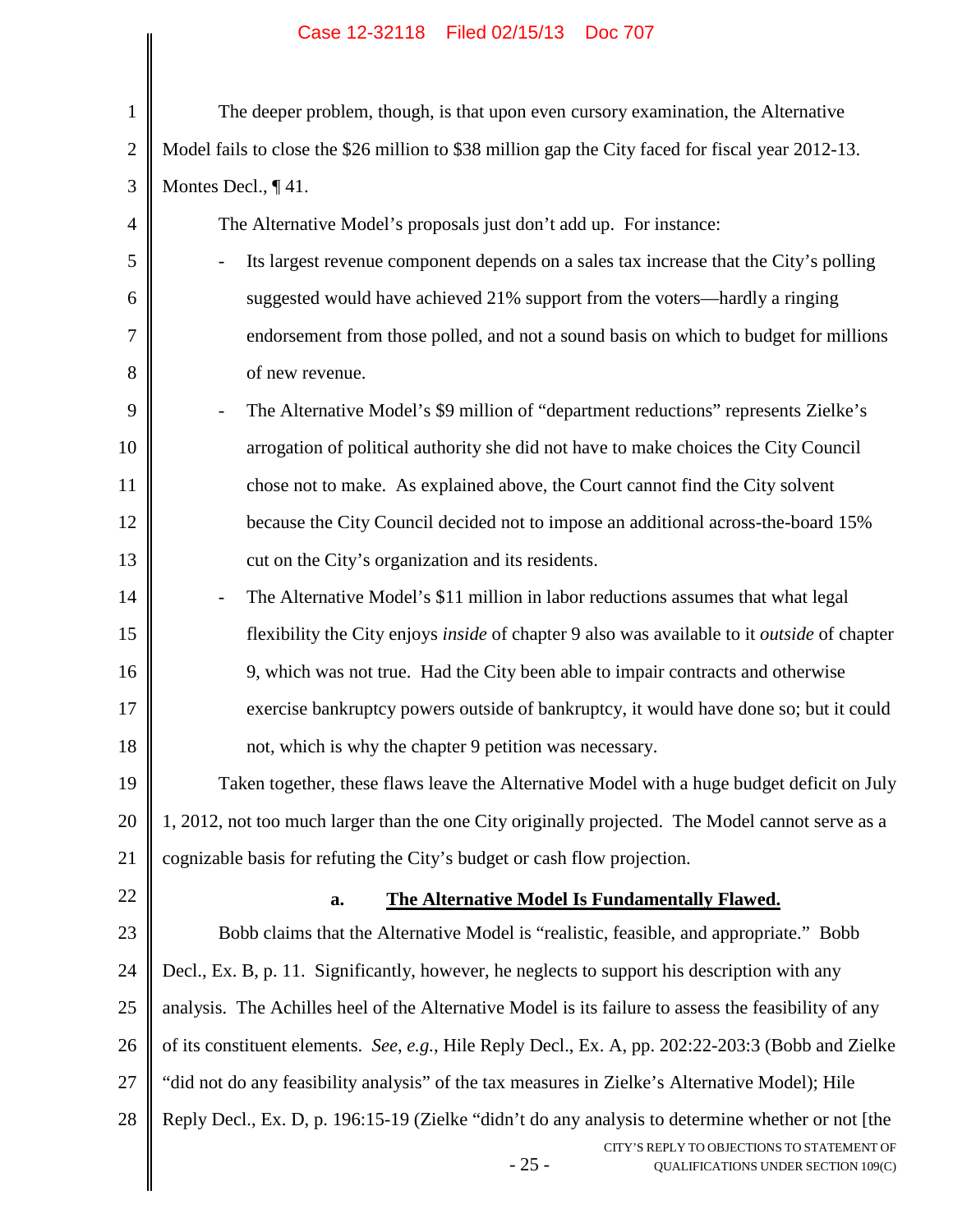1 2 3 4 parcel tax] would pass"). It blithely assumes that every option was 100% feasible and that the City had the resources not only to study but also to implement every option between early 2012 and July 1, 2012. Such an assumption is never true in the real world, and certainly is not true in a distressed city.

5 6 7 8 9 10 11 12 13 14 15 The City acknowledges that Zielke's report contains some laudable concepts. But concepts, standing alone, mean little if not also analyzed for feasibility: the timing it would take to implement the ideas, the resources required to implement them, and the risks inherent in implementing them. What Management Partners realized but Bobb and Zielke do not is that while the City always should be exploring alternatives to increase its revenues and lower its expenditures, the City had limited resources as of February 28, 2012 with respect to both. *See* Montes Decl., Ex. P, p. 9; Ex. Q, p. 251.34. The City allocated those limited resources to preserving its cash solvency, not because improving fee collections or raising taxes were bad ideas in the long run, but because preserving cash solvency was a higher priority with the end of the fiscal year looming. *Id.* Bobb and Zielke's failure to account for the City's need to prioritize limited resources is a defect that undermines the entire Alternative Model.<sup>[10](#page-32-0)</sup>

- 16
- 17

#### **b. The Alternative Model's Proposed Revenue Increases Were Infeasible.**

18 19 20 21 22 23 The Alternative Model's failure to account for constraints appears perhaps most obviously in its revenue projections. It assumes that the City would have been able to raise \$9.6 million within fiscal year 2012-13, \$8.3 million of which the City would derive from tax measures. Zielke Decl., Ex. B, p. 56. According to the Alternative Model, the City's residents would have supported four new tax measures in the November 2012 election: a sales tax, a utility user tax, a transient occupancy tax, and a parcel tax. *Id.* In incorporating this figure into its Alternative

<span id="page-32-0"></span><sup>25</sup> 26 27 28 <sup>10</sup> Despite Bobb's bravado about sweeping away the "standard bureaucratic reasons for not taking action," Bobb Decl., Ex. B, p. 35, he knows well that constraints can limit a public agency's ability to accomplish its desired goals. *See* Hile Reply Decl., Ex. I, p. 1 (Oakland voters rejecting a combination of "hotel, parking and utility taxes" that Bobb helped place on Oakland's November 2002 ballot to raise money for 100 new police officers); Hile Reply Decl., Ex. J, p. 3 ("[l]ibrary supporters celebrated when the [Oakland City] council turned down Bobb's recommendation in February [2003] to cut \$2.1 million from the libraries"); Hile Reply Decl., Ex. K, p. 1 (in May 2003 Oakland proposed budget, "[l]ibraries and recreation centers, floated for possible closure in an earlier worst-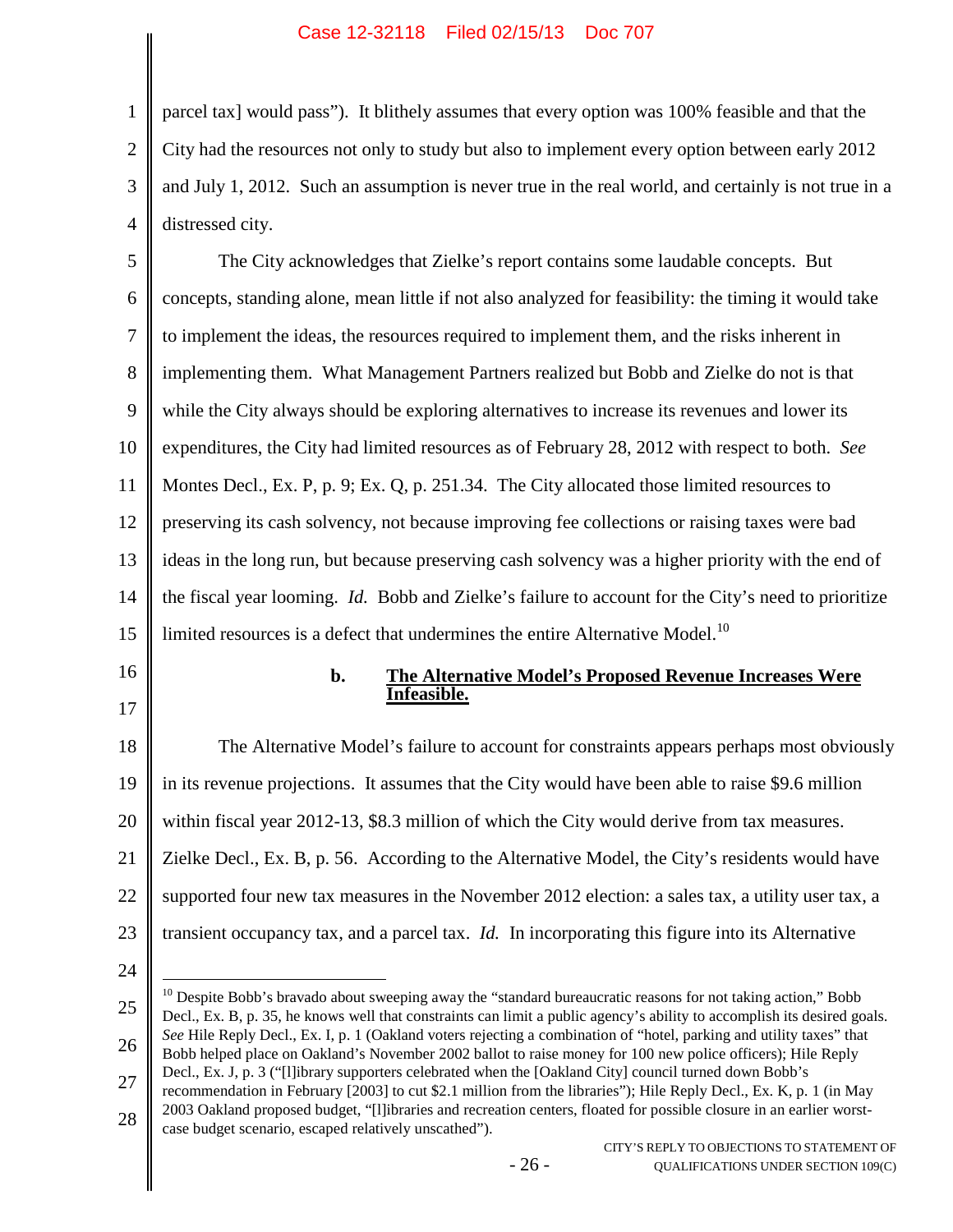|                | $\frac{1}{2}$ as $\frac{1}{2}$ as $\frac{1}{2}$ as $\frac{1}{2}$ as $\frac{1}{2}$ as $\frac{1}{2}$ as $\frac{1}{2}$                                                                            |
|----------------|------------------------------------------------------------------------------------------------------------------------------------------------------------------------------------------------|
| $\mathbf{1}$   | Model, Assured relied on passage rates of similar taxes in the November 2012 election and results                                                                                              |
| $\overline{2}$ | from the City's own September 2012 survey, in which Assured claims that "64% of the voters"                                                                                                    |
| 3              | agreed that they would vote in favor of a half-cent sales tax measure." Id. p. 49.                                                                                                             |
| 4              | Assured and Zielke misinterpret the City's tax measure survey results. Survey question                                                                                                         |
| 5              | #7, to which Zielke cites and which 64% of potential voters positively responded, asked voters if                                                                                              |
| 6              | they would support a half-cent sales tax if the proceeds would be devoted to "expanding the                                                                                                    |
| $\tau$         | police force," "increasing anti-gang and crime prevention programs," and "improving and                                                                                                        |
| 8              | maintaining street repair, libraries, and parks." Deis Reply Decl., Ex. B, pp. 4-5. In other words,                                                                                            |
| 9              | 64% of voters would approve a tax increase devoted to increasing these particular services. The                                                                                                |
| 10             | Alternative Model, however, increases no such services and decreases other services, so this                                                                                                   |
| 11             | survey question bears no relation to the Alternative Model.                                                                                                                                    |
| 12             | Far more relevant to the truth of the issue is Question 21 in the same survey, a question                                                                                                      |
| 13             | which Zielke and Assured ignore. Question 21 asked voters if they would approve a tax measure                                                                                                  |
| 14             | that would                                                                                                                                                                                     |
| 15             | primarily provide funding to [a] pay existing debt holders; [b]<br>employee compensation and benefits, and [c] city paid retiree<br>medical benefits, but would not provide funding to improve |
| 16             |                                                                                                                                                                                                |
| 17             | existing City services or restore services that have been previously<br>cut.                                                                                                                   |
| 18             | Deis Reply Decl., Ex. B, p. 15. The Alternative Model precisely calls for the City to pay                                                                                                      |
| 19             | [a] existing debt holders, Zielke Decl., Ex. B, p. 66; Hile Reply Decl., Ex. D, p. 188:13-17                                                                                                   |
| 20             | (bondholders are paid "every dime that they assert they have coming to them"); [b] employee                                                                                                    |
| 21             | compensation and benefits, Zielke Decl., Ex. B, p. 62, and [c] City-paid retiree medical benefits                                                                                              |
| 22             | at a 75% benefit level, id., but does not provide funding to improve existing City services or                                                                                                 |
| 23             | restore services that have been previously cut, Hile Reply Decl., Ex. D, pp. 187:22-188:3                                                                                                      |
| 24             | (Alternative Model "does not have anything in it which would increase or restore services that                                                                                                 |
| 25             | had previously been cut"). The voters' responses to Question 21, then, are more relevant to                                                                                                    |
| 26             | determining the feasibility of the Model's tax measures than their responses to Question 7.                                                                                                    |
| 27             | In response to Question 21, only 21% of the voters surveyed indicated that they would                                                                                                          |
| 28             | support a tax increase allocated according to the method outlined there and in the Alternative                                                                                                 |
|                | CITY'S REPLY TO OBJECTIONS TO STATEMENT OF<br>$-27-$<br>QUALIFICATIONS UNDER SECTION 109(C)                                                                                                    |
|                |                                                                                                                                                                                                |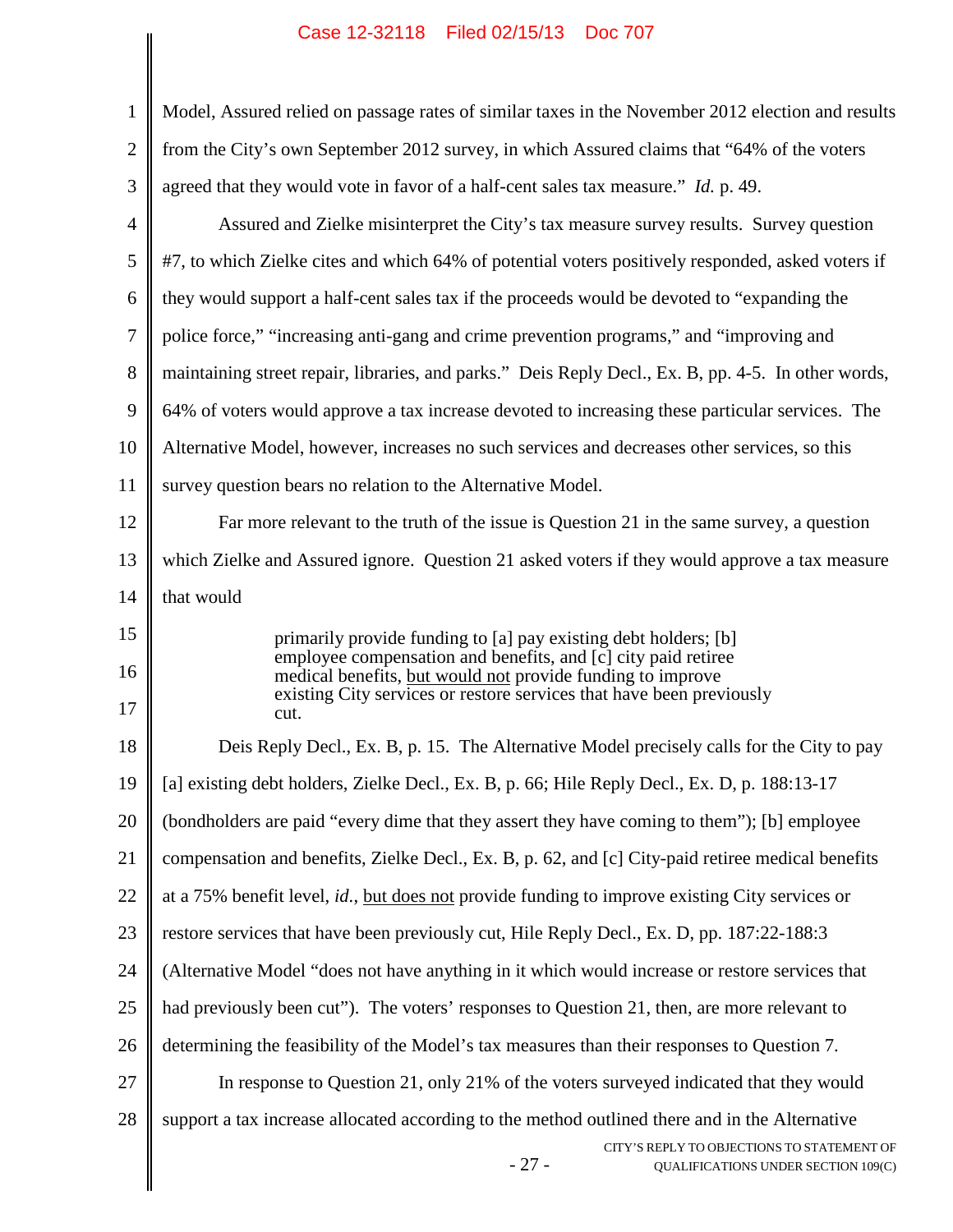1 2 3 Model. Deis Reply Decl., Ex. B, p. 15. And the Model calls not for just one tax with a 21% likelihood of passing, but *three additional* tax measures on the same ballot. Zielke Decl., Ex. B, p. 56.

4 5 6 7 8 9 10 11 12 13 14 15 16 17 This 21% support is not surprising. The Government Finance Officers Association ("GFOA"), on which Zielke so heavily relies, recognizes that citizens of a distressed city (or state) are understandably skeptical about their leaders' ability to spend wisely any new revenues. GFOA cautions that a "broad tax increase," like the one Zielke assumes will pass in her Alternative Model, "should be used with extreme caution" because "a distressed government likely has not earned the trust of its citizens." Hile Reply Decl., Ex. L. Prior service cuts also affect such a measure's chances because "reduced public value lowers citizen opinion of government, making it less likely they will support new taxes and fees." *Id.* p. 2. This is exactly what occurred in Stockton. And this is why Management Partners, experienced City staff, and the City Council, while recognizing the long term need for additional revenue sources, also realized that tax measures placed on the November 2012 ballot were likely to fail. Instead, the City Manager and the Mayor suggested waiting until the City had "its house in order" before it asked the voters to "support a restructured, sustainable organization." Montes Decl., Ex. Q, p. 251.26.

- 28 - CITY'S REPLY TO OBJECTIONS TO STATEMENT OF QUALIFICATIONS UNDER SECTION 109(C) 18 19 20 21 22 23 24 25 26 27 28 If the linchpin of the Alternative Model is a sales tax measure with a 21% chance of passing, its other revenue proposals are equally infeasible. Zielke conducted no analysis of whether voters were likely to support her proposed increases in the utility user tax and the transient occupancy tax, or a new parcel tax. Hile Reply Decl., Ex. C, pp. 174:9-17, 196:15-19. Given the voters' hostility to the sales tax increase the Alternative Model envisions, they likely would not. Zielke also did not account for Stockton's unique circumstances and whether it made sense to ask voters whose houses already "underwater" or foreclosed to tax their homes further. Nor did she analyze how many cities considered but elected not to place taxes on the ballot. Hile Reply Decl., Ex. C, p. 176:4-8. The Alternative Model also selectively cites only positive results in the most recent election, while ignoring unfavorable data. For example, Zielke suggests that the parcel tax would be devoted only to library services. Zielke Decl., Ex. B, p. 51. She ignores,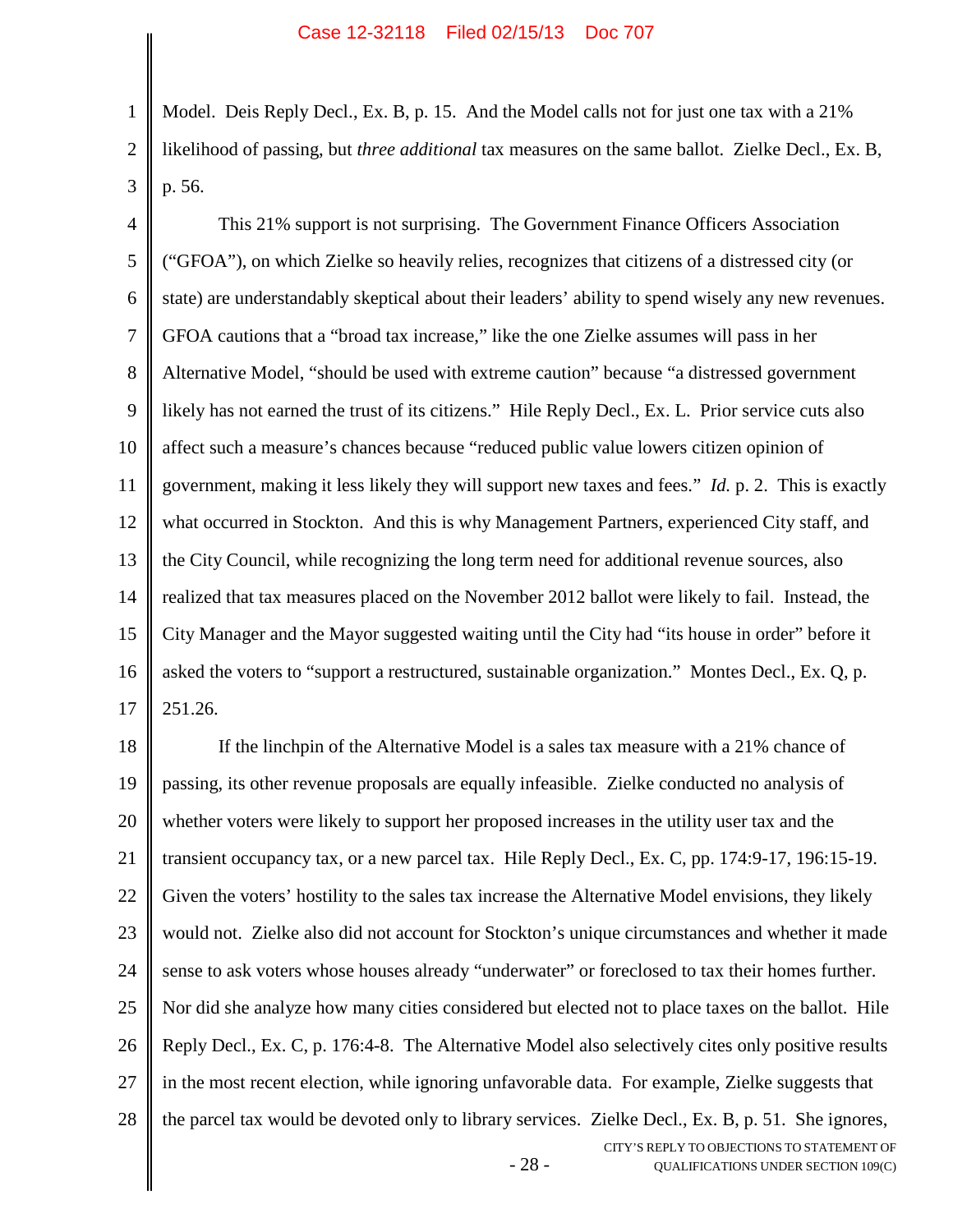1 2 however, that although five cities in California placed library parcel taxes on the ballot in the November 2012 election, all five failed. Hile Reply Decl., Ex. M, p. 7.

# 4 5 11

3

**c. The Alternative Model's \$8.85 Million In "Department Budget Reductions" Reflects Only Assured's Policy Preference To Inflict More Pain On The Community Than The City Council Was Willing To Inflict.**

6 7 8 9 10 12 The expenditure side of the Alternative Model also falls apart when tested. At its heart is Zielke's statement that the City can achieve \$24 million in reductions "without [, in Assured's opinion,] materially impacting necessary services." Zielke Decl., Ex. B, p. 57. The Model obtains this \$24 million from: (1) "Department Budget Reductions" (\$8.9 million); (2) "Restructuring of Employee Personnel & Benefits" (\$12.0 million); (3) "Revised Contract Payments & Loan Debt" (\$732,000); and (4) "Reduce Reinstated Fiscal Stability Measures" (\$2.9 million). *Id.*

13 14 15 16 17 18 19 20 21 22 23 There is nothing innovative about Assured's proposed savings of \$8.85 million in "department budget reductions." Zielke Decl., Ex. B, p. 57. All Assured does is take the proposal in front of the City Council on February 28 and change the outcome. Stepping in the shoes of the City Council, Zielke chooses to cut 15% from all non-safety departments and reduce further the City's funding of libraries, recreation services, and entertainment venues. *Id.* p. 61. This is not a case of "get[ting] rid of the decades of outmoded thinking, bloated costs, tired policies, and [sweeping] away the bureaucratic inertia that prevents fundamental change." Bobb Decl., ¶ 6. It's just a different policy choice, a meat-ax policy choice that neither the selfinterested Assured nor even this Court is positioned to make. *See* Section III(B). One example aptly illustrates the cynicism permeating the Alternative Model's approach. Bobb and Zielke devote much of their reports to criticizing the City's inadequate financial

24 reporting. Zielke Decl., Ex. B, p. 24 ("It is obvious that Stockton's financial management

25 structure is in need of major fiscal repair"); Bobb Decl., Ex. B, pp. 23-28. Zielke even identifies

26 an accounting system as "an essential part of local government." Hile Reply Decl., Ex. D, p.

27 90:14-21. And Bobb, drawing upon his experience as a city manager, advocates for preventative

- 29 -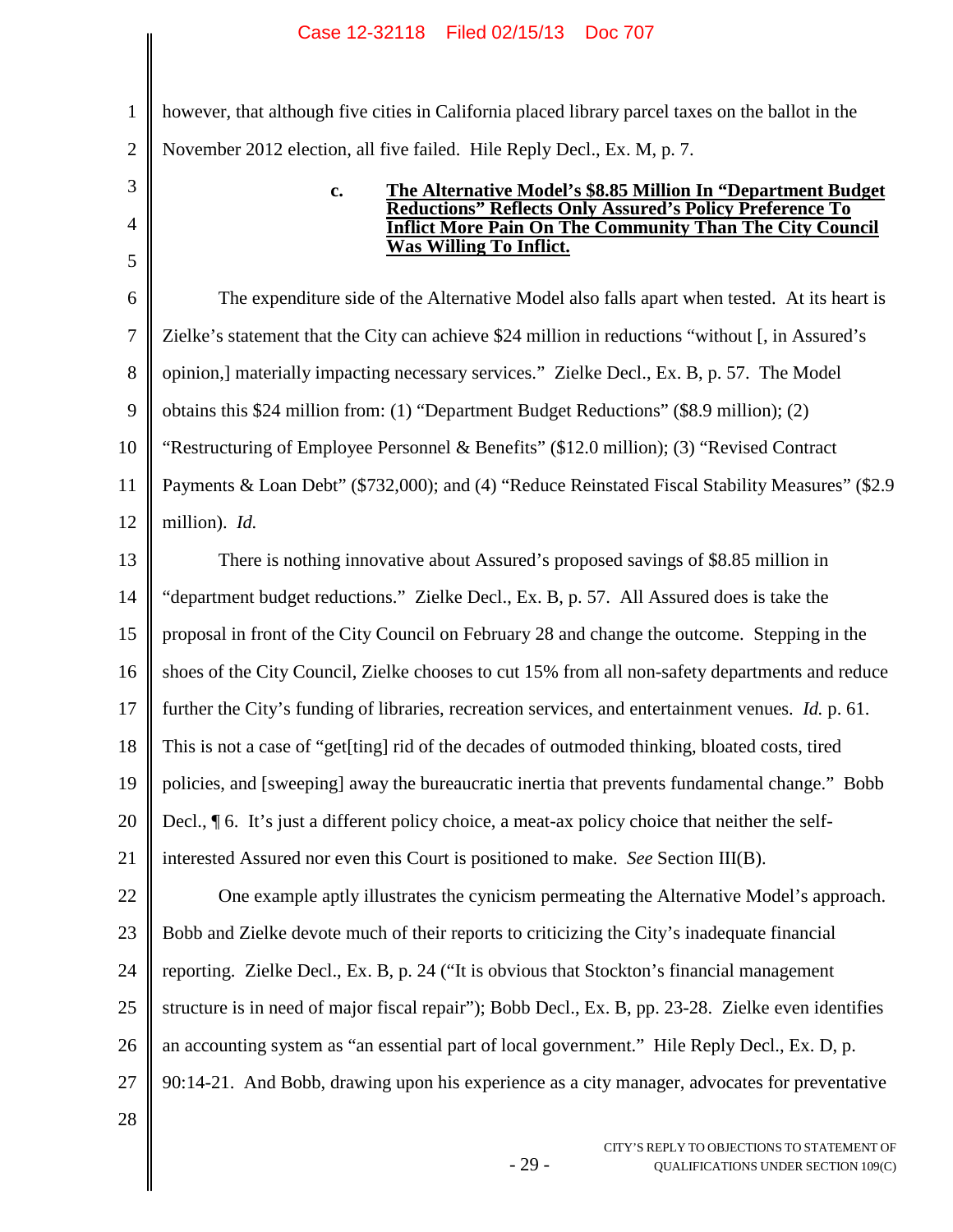| $\mathbf{1}$   | maintenance as a means of mitigating future costs. Hile Reply Decl., Ex. A, p. 228:7-11 (citing    |
|----------------|----------------------------------------------------------------------------------------------------|
| $\overline{2}$ | the GFOA-recommended practice of "spend[ing] money to save money").                                |
| 3              | Yet, at the same time, the Alternative Model would reduce by 15% the funding for the               |
| $\overline{4}$ | City's Administrative Services department, which includes the City's finance, budget, and          |
| 5              | information technology functions. Zielke Decl., Ex. B, p. 61; Burke Reply Decl., 1. So instead     |
| 6              | of providing more money to fix the problems with the City's 21-year-old accounting systems they    |
| $\overline{7}$ | are so willing to criticize, Zielke and Bobb propose to weaken further these essential functions.  |
| 8              | This schizophrenic proposal is not that of a rational city manager or a disinterested expert, as   |
| 9              | Bobb and Zielke claim to be. Rather, it is that of two hired guns supporting a creditor whose goal |
| 10             | is to maximize its individual recovery at the expense of all others. It is only a creditor's       |
| 11             | consultant, not a city manager, who would cut the "must have" accounting system while retaining    |
| 12             | the "must have" debt payments, as the Alternative Model prescribes.                                |
| 13             | d.<br>The Majority Of the Proposed Savings In "Employee Personnel                                  |
| 14             | & Benefits" Are Not Obtainable Outside Of Chapter 9.                                               |
| 15             | Between the phantom new tax income and the illusory "department budget reductions"                 |
|                |                                                                                                    |
| 16             | that Assured did not have the authority to make, the Alternative Model does not viably close the   |
| 17             | gap between revenue and expenditures in fiscal 2012-13, let alone solve the City's cash            |
| 18             | insolvency problem. Additional flaws in the Alternative Model render it even more defective.       |
| 19             | Assured budgets for an additional \$12.0 million in savings from "employee personnel benefits"     |
| 20             | that it implies the City was too stupid or too cowardly to realize. To achieve these savings, the  |
| 21             | Alternative Model adopts a number of measures that the City could not implement in its May 15      |
| 22             | (pre-bankruptcy) budget but adopted as part of its "Pendency Plan" within the chapter 9 case, or   |
| 23             | could have implemented but elected not to as a matter of policy.                                   |
| 24             | <b>Retiree Medical Benefits.</b> The Alternative Model's proposed treatment of the retiree         |
| 25             | medical benefits provides another example of the cynical pick-and-choose mentality inherent in     |
| 26             | Assured's approach. Zielke Decl., Ex. B, p. 64. On the one hand, despite Assured's bold front,     |

28 unilaterally impair retiree medical benefits outside of chapter 9. At the very least, the City would

- 30 -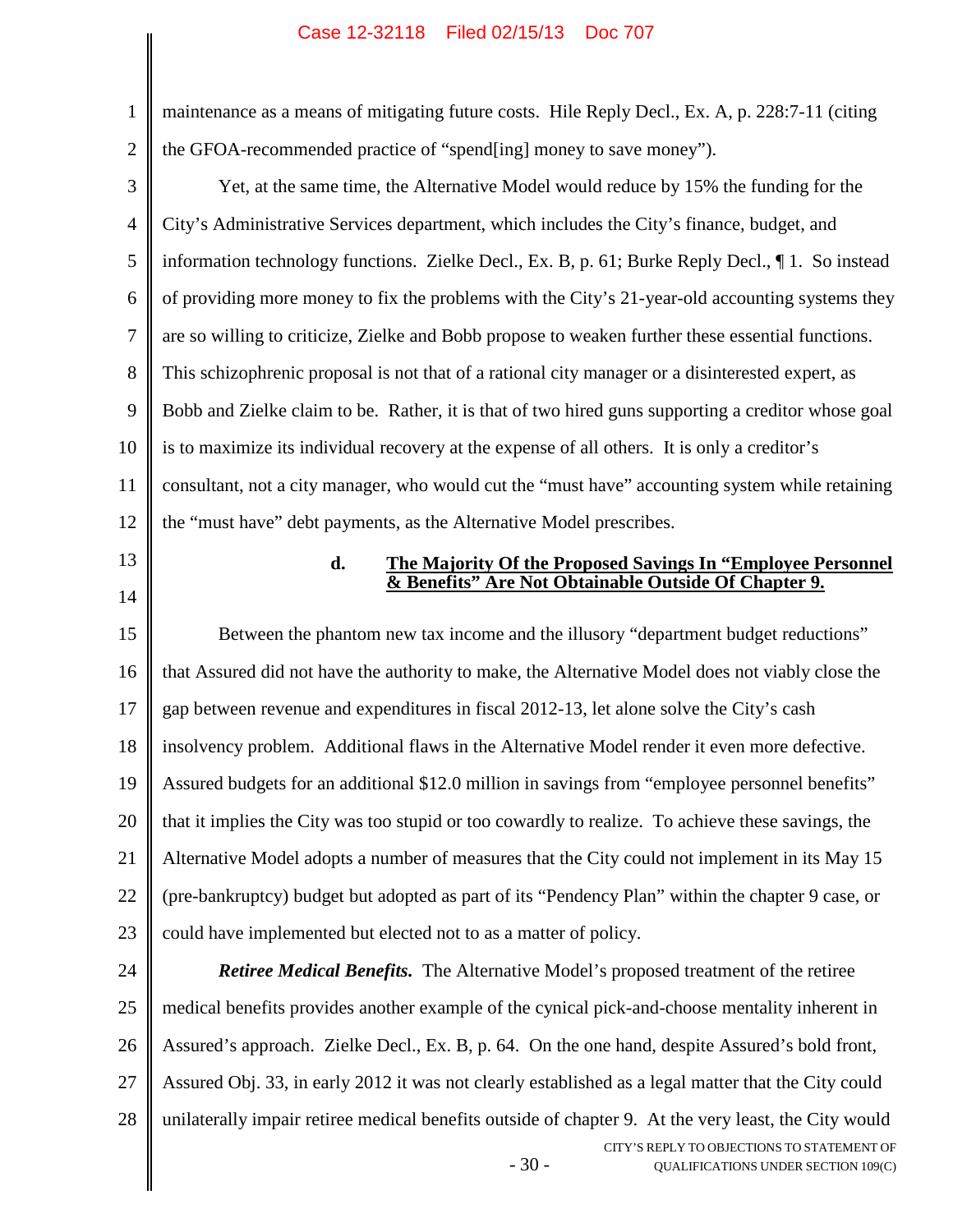1

2

3 4 5 6 7 8 9 10 11 12 13 14 help clarify under what circumstances, if any, a city may reduce such benefits. *See Retired Emps. Ass'n of Orange Cnty., Inc. v. County of Orange*, No. 12-56706 (9th Cir. Sept. 6, 2012); *Sonoma Cnty. Ass'n of Retired Emps. v. Sonoma Cnty.*, No. 10-17873 (9th Cir. Dec. 22, 2010). The *Sonoma* case involves unilateral impairments that then-County Administrator Robert Deis implemented in Sonoma County, so City staff is well versed in the possibilities and risks this option entails. *See Sonoma Cnty. Ass'n of Retired Emps. v. Sonoma Cnty.*, No. 09-4432 (N.D. Cal. Sept. 22, 2009). With the legal issues genuinely unsettled and potential liability for such an impairment running into the hundreds of millions, reducing retiree medical benefits represented a risk the City could not realistically take. Deis Reply Decl., ¶ 26. Significantly, though, once the City obtained the protection afforded by the Bankruptcy Code, it promptly phased out a \$417 million unfunded liability despite the very real pain it would cause to many former and current City employees. *See In re City of Stockton, Cal.*, 478 B.R. 8 (Bankr. E.D. Cal. 2012).

15 16 17 18 19 20 21 22 23 On the other hand, although the Alternative Model assumes that the City could have impaired retiree medical benefits under state law, it illogically elects to maintain 75% of the benefit (and three-fourths of its \$417 million unfunded liability) rather than scrap it altogether. Retiree medical coverage, unlike a CalPERS pension, is not an industry standard benefit. Haase Decl., ¶ 4 & Ex. A. Nor do retirees provide any current service to the City or its residents. And perhaps most frightening of all, the City has been perpetually *underfunding* its pay-as-you-go obligation. Haase Decl., ¶ 6. So if Zielke were serious about retaining the retiree medical benefit at "75%," her model should fund it not at \$6.9 million (roughly 75% of the City's budgeted cost), but at twice that amount.

24 25 26 27 28 Why retaining the retiree medical benefit in the Alternative Model is so egregious is that once she staked out the position that impairing retiree benefits outside of bankruptcy would not have violated state law, Zielke had no choice but to admit that retiree medical care would have been a "nice to have" for the City, not a "must have." Hile Reply Decl., Ex. D, pp. 216:18-217:7 (calling retiree medical benefits as "a non-essential cost"). She is saying, then, that the City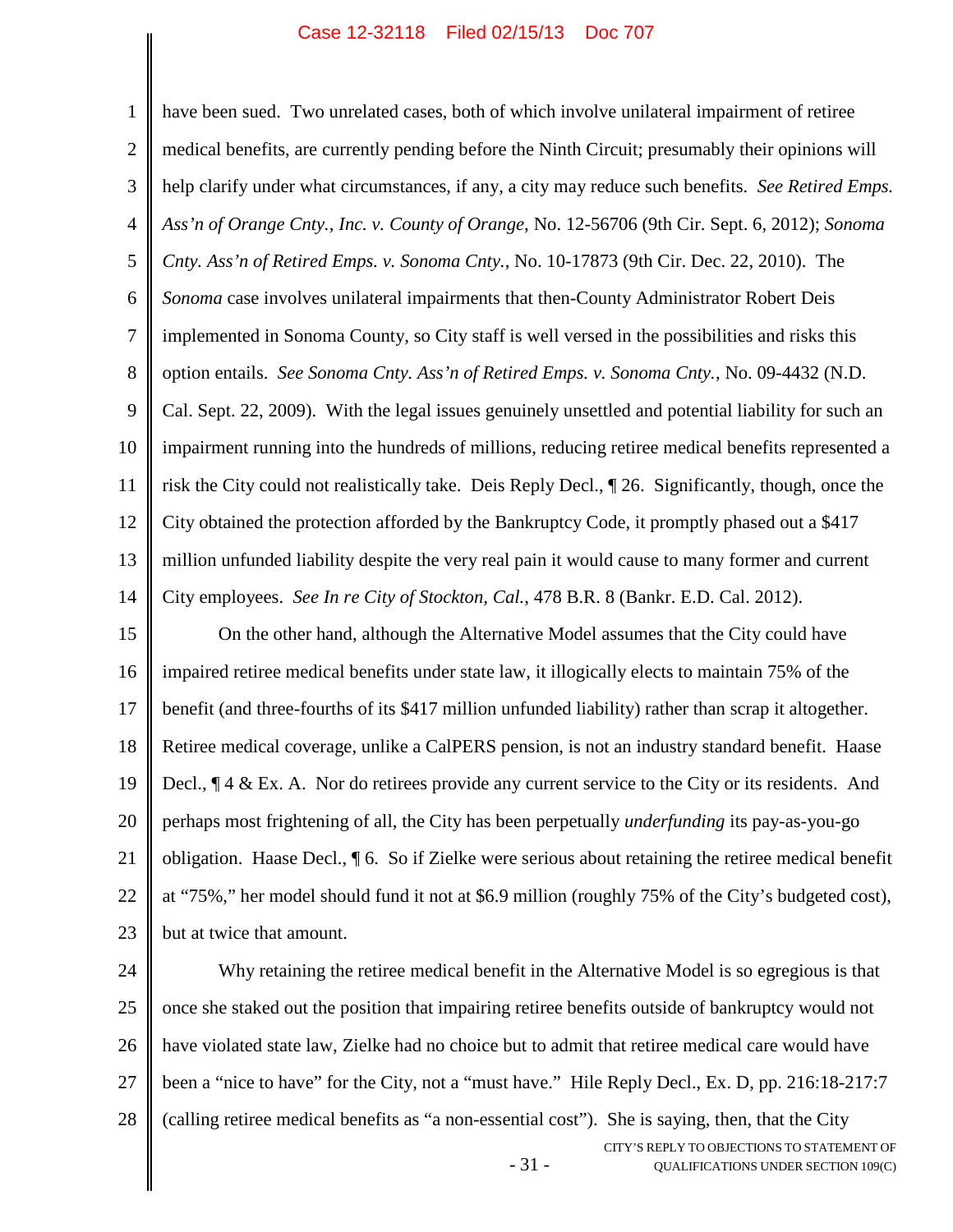2 3 4 5 6 should have retained a \$7 (or even \$14) million "nice to have" that delivered no service value while at the same time cutting "must haves" like the Administrative Service department (\$573,311) and needed fiscal stabilization measures (\$2.9 million), to say nothing of the \$1.1 million she would strip from the underfunded Public Works department or the \$3.8 from the residents' libraries and recreation program (with their unquestioned effects on reducing crime). Like many items in the Alternative Model, this proposal has no rational basis.

7 8 9 10 11 12 13 *Vacancy Savings.* Zielke purports to capture an additional \$3.5 million by eliminating vacant public safety positions. The City has documented its difficulties in retaining an adequate number of qualified police officers. Jones Decl.,  $\P$  6; Reply Declaration of Eric Jones ("Jones Reply Decl."), ¶¶ 7-9. The effect of the Zielke proposal would be throw in the towel in this struggle, and simply accept that the City will never be able to recruit and retain a sufficient number of police officers. This is a policy decision that Zielke cannot make for the City, even if she were qualified to have an opinion about police staffing.

14 15 16 17 *Pension Hardship.* The Alternative Model depends on \$1.2 million in savings from a pension hardship extension, but the California Public Employees' Retirement System ("CalPERS") has denied the City's request for such a restructuring of pension payments, resulting in zero savings. Reply Declaration of Teresia Haase ("Haase Reply Decl."), ¶¶ 2-3.

18 19 20 21 22 23 24 *Pendency Plan Labor Agreement Changes.* While the City ultimately may have been able to bargain or impose some of the Alternative Model's changes through labor negotiations, it certainly could not have budgeted the same level of savings as Zielke did in fiscal year 2012-13. Being subject to state law bargaining procedures outside of chapter 9 (and without a Pendency Plan to impose changes), the City would not have had new agreements in place by July 1. It is speculative how much savings it might have captured from the items Zielke identifies, but it would have been at most only for a partial year.

25

1

26

## **e. The Elimination Of Fiscal Stability Measures Exemplifies The Alternative Model's Reckless Disregard For Best Practices.**

- 32 - CITY'S REPLY TO OBJECTIONS TO STATEMENT OF QUALIFICATIONS UNDER SECTION 109(C) 27 28 Like the Alternative Model's proposed 15% cut to the City's finance, budget, and information technology functions, its proposed elimination of the budget's "fiscal stability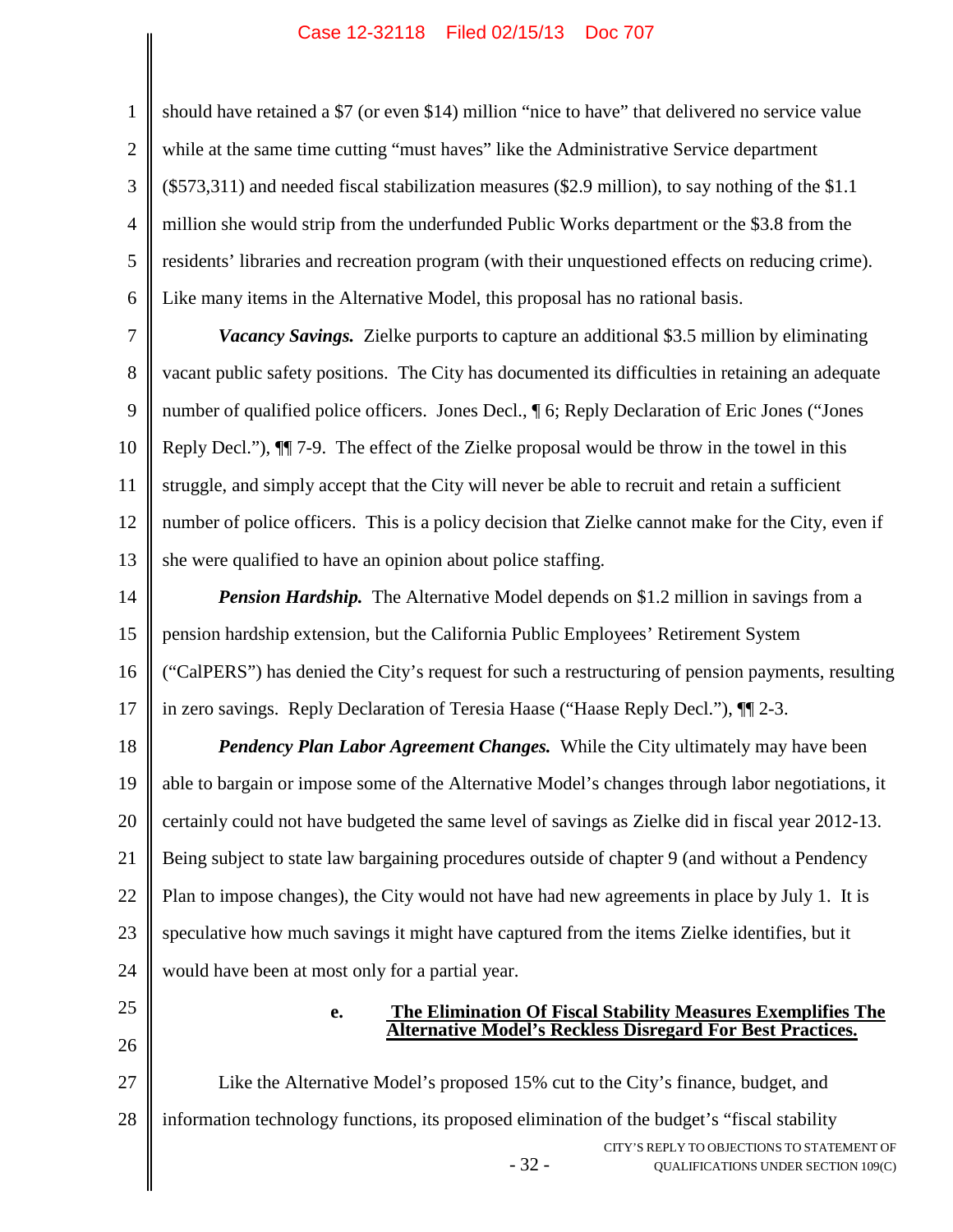1

2

3

26

27

28

measures" is flatly inconsistent with GFOA best practices and its own experts' advice. It also gives lie to Assured's claim that it "has a significant stake in the stability and future viability of Stockton." Assured Obj. 28.

4 5 6 7 8 9 10 11 12 13 In its baseline budget, the City included approximately \$2.9 million for maintenance, elimination of furlough hours (to increase "hours available to get work done") and a small transfer toward funding an unfunded actuarial liability of \$40 million in the City's Worker's Compensation Fund. Burke Decl., Ex. D, pp. A-4, A-7. Despite the GFOA describing such measures as "treatment[s] to use with extreme caution," Hile Reply Decl., Ex. L, p. 2, the City had already slashed non-safety spending, which resulted in deferred maintenance to City vehicles, roads, facilities, and parks. Montes Decl., ¶ 30. As recently as February 28, 2012, it deferred maintenance on additional projects. *Id.* ¶ 37. Its property was undeniably under-maintained, and it believed that adding back some modest amount for maintenance was a vital sustainability measure. Burke Decl., ¶ 49.

14 15 16 17 18 19 20 21 22 23 24 25 Assured's experts recognize the importance of preventative maintenance. Hile Reply Decl., Ex. A, p. 228:7-11 (Bobb noting that one of the GFOA "tests" is that "municipalities should take when they are in distress . . . is spend money to save money"); Hile Reply Decl., Ex. N, p. 2 (GFOA recommending that "preventative investments" are a "best practice" because "[o]ften, the alternative to a preventative investment is more expensive, after-the-fact mitigation"). But they coolly chop this necessary item from the budget, not because it was a bad use of the money, but undoubtedly because they had to meet a targeted amount in order to prove Assured's case. Like the 15% cuts to the City's information technology and budget functions, these are not the steps a rational city manager would propose. *Cf. Vallejo*, 408 B.R. at 293 ("The Unions' suggestion would leave Vallejo more debilitated tomorrow than it is today."). That Bobb and Zielke do so undercuts their credibility as any sort of independent or objective experts. \* \* \* \* \* \*

- 33 -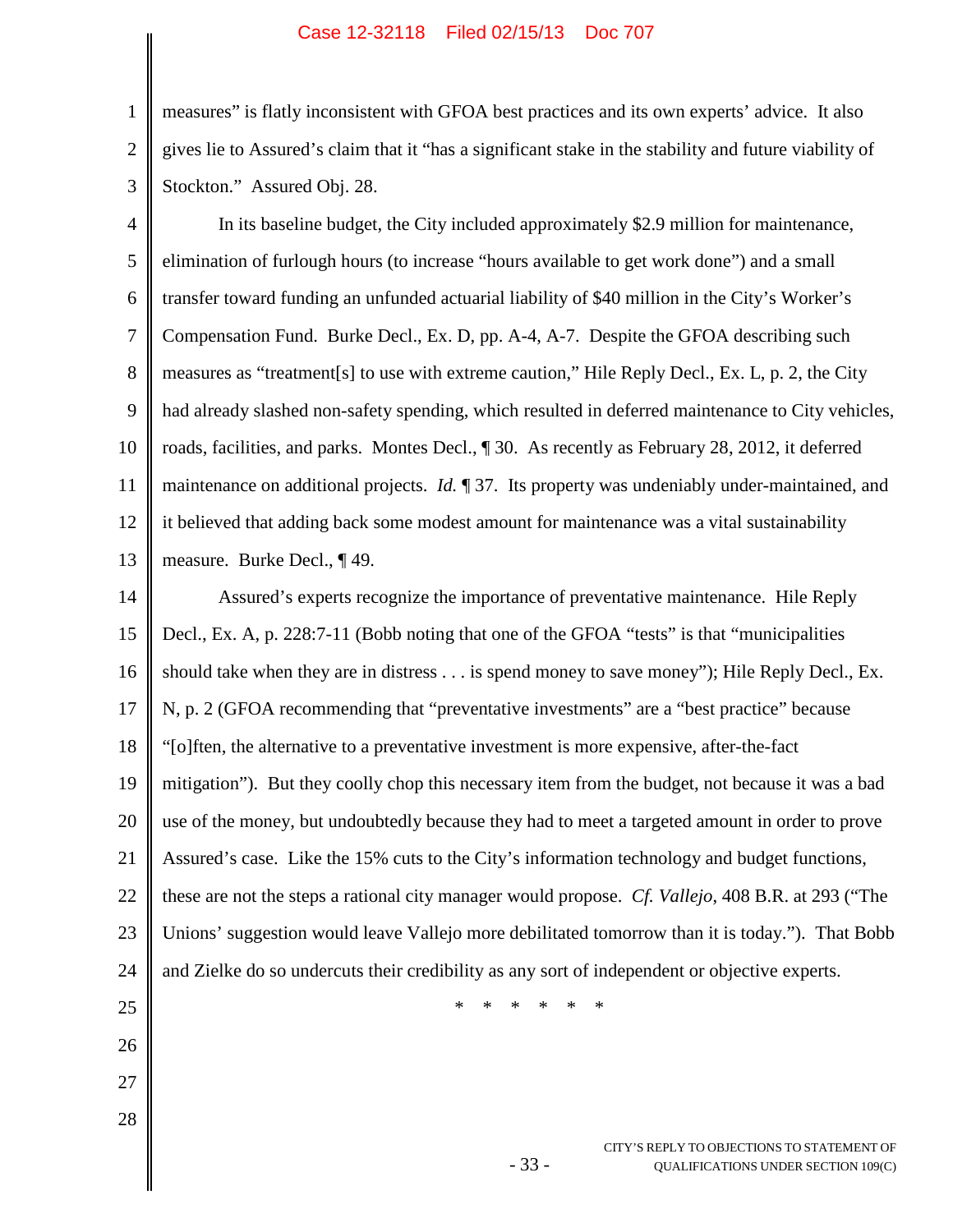|                | Case 12-32118 Filed 02/15/13 Doc 707                                                                    |                                                                                                                                      |                                |
|----------------|---------------------------------------------------------------------------------------------------------|--------------------------------------------------------------------------------------------------------------------------------------|--------------------------------|
|                |                                                                                                         |                                                                                                                                      |                                |
| $\mathbf{1}$   |                                                                                                         | This summary chart explains how the Alternative Budget Model does not even come close                                                |                                |
| $\overline{2}$ | to closing the City's budget gap for fiscal year 2012-13:                                               |                                                                                                                                      |                                |
| 3              |                                                                                                         | Alternative Model FY 12-13 - Feasibility Of Selected Proposals                                                                       |                                |
| 4              |                                                                                                         | Based On Alternative Model's Projected Ending Fund Balance (Hile Decl., Ex. B., p. 47): \$15,075,884                                 |                                |
| 5              |                                                                                                         |                                                                                                                                      |                                |
| 6              | <b>Proposed Alternative (Page Citation)</b>                                                             | <b>Feasibility Of Alternative</b>                                                                                                    | <b>Effect on Model</b>         |
| 7              | Sales Tax to Pay Debt Service, Retiree<br>Benefits and Existing Employee                                | <b>New Revenue Opportunities</b><br>City Council believed that tax measures in FY<br>2012-13 were unlikely to succeed; later polling | (54,686,257)                   |
| 8<br>9         | Compensation and Benefits (p. 27)<br>User Utility Tax, Transient Occupancy<br>Tax, & Parcel Tax (p. 27) | showed only 21% total voter approval<br>N City Council believed that tax measures in<br>FY 2012-13 were unlikely to succeed          | (53,604,572)                   |
| 10             |                                                                                                         | <b>Subtotal-Revenue</b>                                                                                                              | (58, 290, 829)                 |
|                |                                                                                                         | <b>Spending Reduction Alternatives</b>                                                                                               |                                |
| 11<br>12       | 15% Across-the-Board Department<br>Budget Reductions (p. 30)                                            | City Council determined services were at the<br>minimum necessary for viable city                                                    | (52,605,686)                   |
| 13             | <b>Community Services Reductions</b><br>(Reply p. 30)                                                   | City Council determined services were at the<br>minimum necessary for viable city                                                    | (54,218,937)                   |
| 14             | Program Support for Entertainment<br>Venues & Development Services (p.<br>30)                           | City Council determined services were at the<br>minimum necessary for viable city                                                    | (\$1,225,677)                  |
| 15             | Retiree Medical Reduction (p.31)                                                                        | City determined that significant legal exposure<br>outside of bankruptcy did not justify savings                                     | (52, 295, 159)                 |
| 16             | Eliminating Public Safety Vacancies (p.<br>33)                                                          | City determined not to eliminate public safety<br>positions                                                                          | (53,543,345)                   |
| 17             | CalPERS Hardship Extension (p. 33)                                                                      | Denied subsequently by CalPERS                                                                                                       | (51, 247, 823)                 |
| 18<br>19       | Pendency Plan Labor Agreement<br>Changes (p. 33)                                                        | Potentially partially achievable outside of<br>bankruptcy, but effect on FY 2012-13 budget<br>less than in Alternative Model         | unknown                        |
| 20             | Fiscal Sustainability Measures (p. 33)                                                                  | Necessary to repair and sustain critical<br>infrastructure and to maintain vital internal                                            |                                |
| 21             |                                                                                                         | services; City Council determined services<br>were at the minimum necessary for viable city                                          | (52,879,016)                   |
| 22             |                                                                                                         | Subtotal-Spending                                                                                                                    | (518, 015, 643)                |
| 23             |                                                                                                         | <b>Total Effect on Alternative Model Ending Balance</b>                                                                              | (526, 306, 472)                |
| 24             |                                                                                                         | <b>Alternative Model Ending Balance</b><br>Alternative Model Ending Balance, Accounting For Some, But Not All, Constraints           | \$15,076,884<br>(\$11,229,558) |
| 25             |                                                                                                         |                                                                                                                                      |                                |
| 26             |                                                                                                         | Vallejo again is analogous. The unions there, like Assured here, hired an expert to create                                           |                                |
| 27             | an "alternative budget" that—naturally—guaranteed the City's solvency with a few easy steps.            |                                                                                                                                      |                                |
| 28             | Like Zielke and Bobb, the expert was retained "to analyze the City's 2008-09 budget and its             |                                                                                                                                      |                                |
|                |                                                                                                         | CITY'S REPLY TO OBJECTIONS TO STATEMENT OF                                                                                           |                                |
|                |                                                                                                         | $-34-$<br>QUALIFICATIONS UNDER SECTION 109(C)                                                                                        |                                |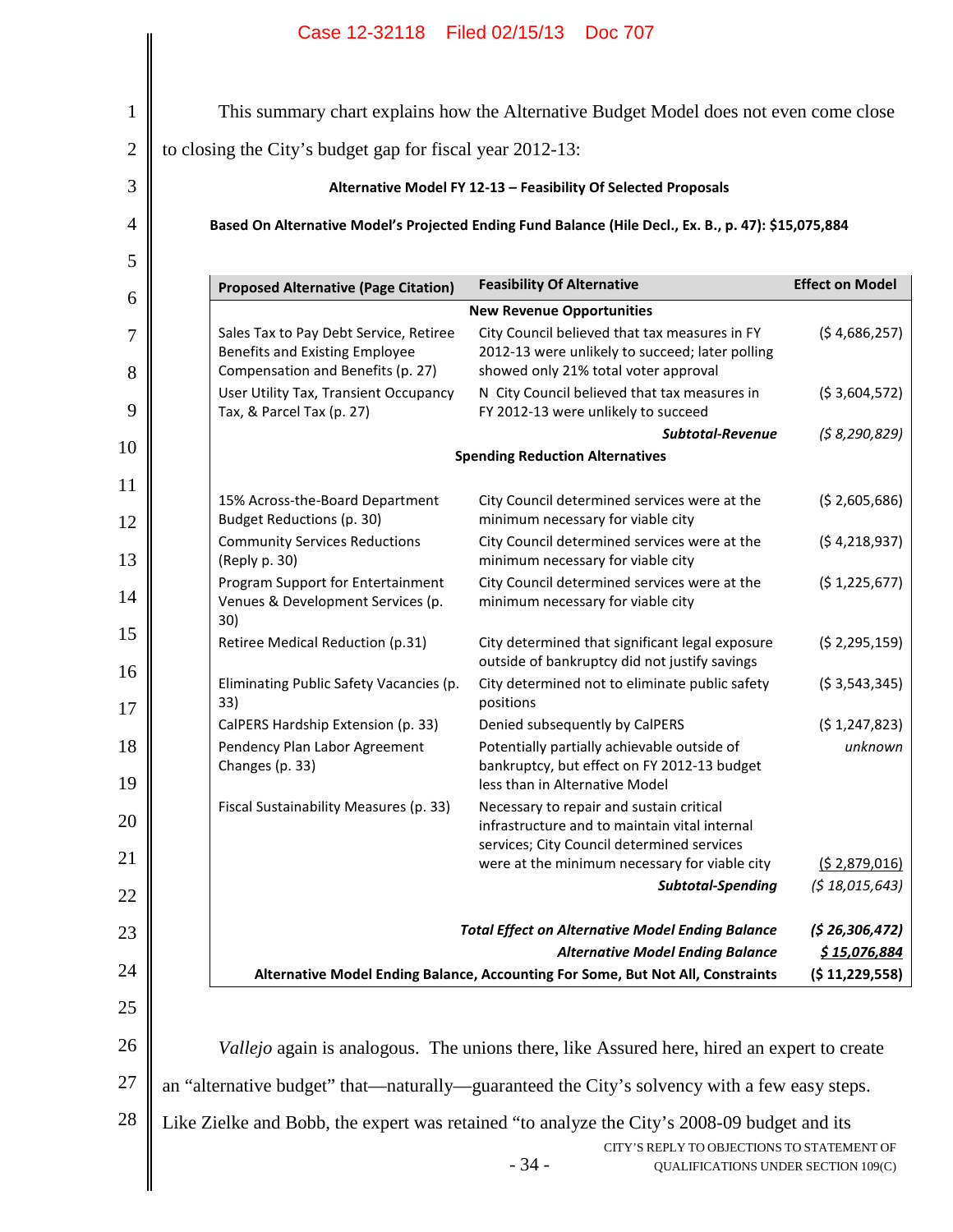1 2 3 4 5 6 underlying assumptions and projections." *Vallejo*, 2008 WL 4180008, \*16. Like Zielke and Bobb (and unlike Burke), the expert was "not a certified public accountant, an accountant, or a financial auditor." *Id.* Judge McManus was not persuaded: "Neither Mr. Mialocq's report nor his testimony persuades the court that the City is solvent or will be solvent in 2008-09, has acted in bad faith, or has significantly misstated its 2008-09 likely revenues or expenditures or revenues." *Id.* The same is true here.

7

# **4. The City's Finances, Once Unreliable, Are Now Reliable.**

8 9 10 11 12 Perhaps to distract from the weakness of its insolvency case, Assured argues frequently that the City's financial information "cannot be trusted to demonstrate insolvency." Assured Obj. 4. Assured does not actually dispute the veracity of any of the numbers on which the City relies to prove its cash insolvency. Rather, it attempts to convince the Court that because the City's figures once were unreliable, they must be unreliable now.

13 14 15 16 17 The City has been forthright about errors in its past financial management and accounting practices. Mem. 6; Montes Decl., ¶ 36; Deis Reply Decl., ¶ 30. As City staff observed in its February 28, 2012 report to the City Council, the thorough review that began in 2011 "uncovered substandard bookkeeping, fiscal mismanagement and a general lack of oversight over City-wide finances." Montes Decl., Ex. Q, p. 251.3.

18 19 20 21 22 23 24 25 26 Rather than avoid or conceal these problems, the City proactively worked to remedy them. Staff publicly identified the errors in its past financial management and accounting policies in a series of reports presented to the City Council, and prepared strategies for remedying the deficiencies. Deis Reply Decl., ¶ 30. Faced with limited resources, antiquated infrastructure, and a lack of experienced employees, the City used triage to complete the highest priority repairs first, *id.* ¶¶ 32-33, while still adhering to the GFOA principle that "governments certainly should not sacrifice reliability for timeliness." Hile Reply Decl., Ex. O, p. 1. While work remains, the City has now fixed many of the problems identified by Assured and its experts. Burke Reply Decl., ¶ 23; Deis Reply Decl., ¶ 34.

27 28 It is telling that the most recent evidence upon which Assured relies is a September 2011 memorandum prepared by then-CFO Susan Mayer at the request of City Manager Robert Deis.

- 35 -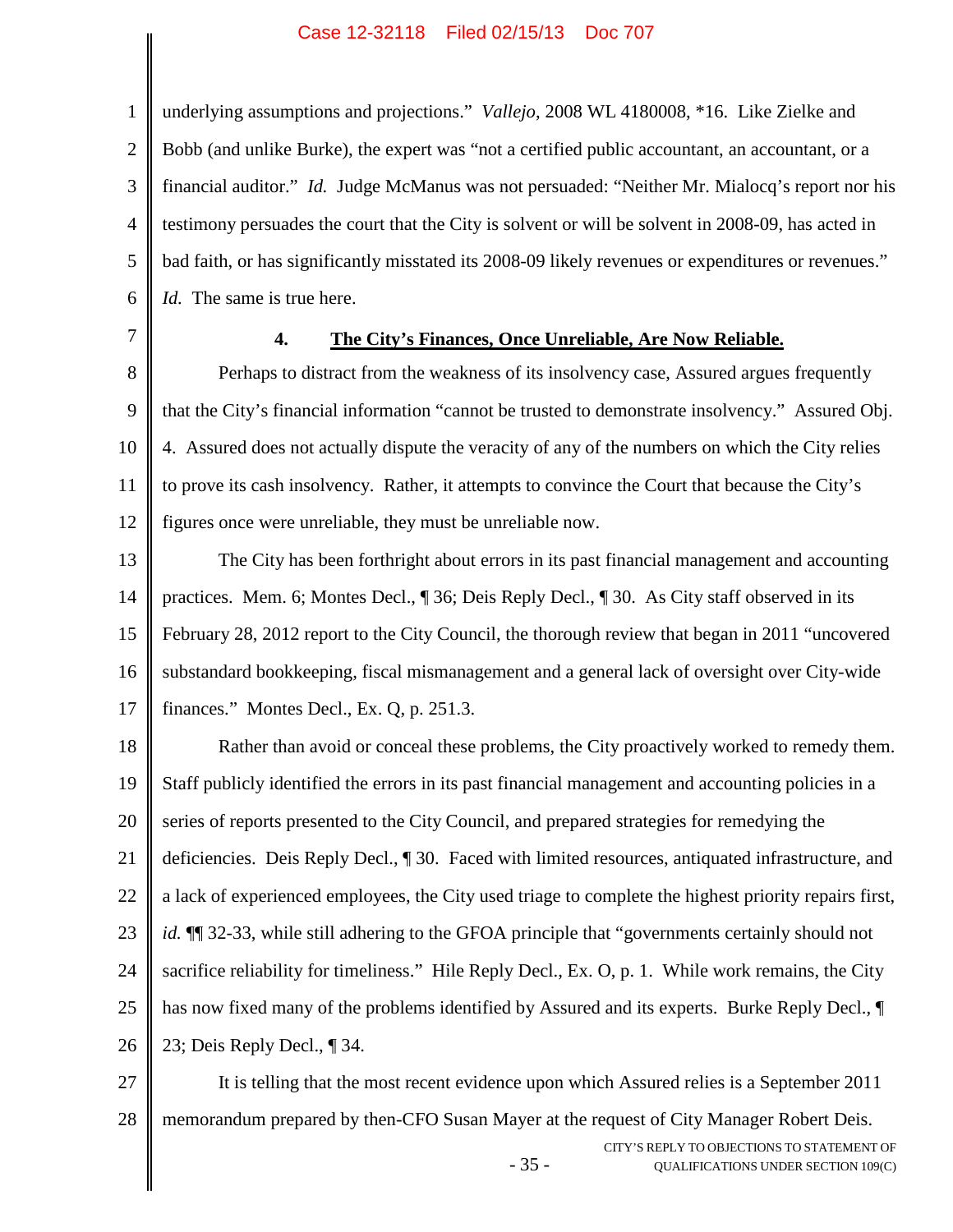1 2 3 4 5 6 Assured Obj. 21-22. The memorandum exhaustively catalogued the problems that Mayer had uncovered since joining the City in early 2011. Deis Reply Decl., ¶ 30, Burke Reply Decl., ¶ 23. Rather than proving that the City's current financial policies are an "ongoing disaster," Bobb Decl., Ex. B, p. 25, Mayer's memorandum was an important step toward remedying past practices and turning the City's financial data and reporting systems in the right direction. Deis Reply Decl., ¶ 30.

7 8 9 10 11 12 13 14 15 16 17 18 19 Assured also contends that the material weaknesses and significant deficiencies noted in the City's 2010-11 Comprehensive Annual Financial Report ("CAFR") "call the City's current and future results into serious question." Assured Obj. 23. The opposite is true. Assured fails to explain (or perhaps understand) the distinction between (1) the integrity of the actual financial data, which current staff control; and (2) the integrity of the City's controls underlying the data. Burke Reply Decl.,  $\P$  17-21. The material weaknesses and significant deficiencies identified in the 2010-11 CAFR, *see* Burke Reply Decl., Ex. C, pp. 647-676, relate to the controls in the City's financial reporting system. That is, there were weaknesses and deficiencies in the methods and procedures which the City used to ensure the accuracy of its financial information, many of which predated the current administration. *Id.* ¶ 19. There are no weaknesses or deficiencies in the *information* itself. *Id.* ¶¶ 20-21. So while the City is still working to bring its financial controls up to date, the financial numbers themselves are accurate and were accurate as the City was preparing its chapter 9 petition. *Id.*

20 21 22 23 24 25 26 27 28 The City's outside auditors confirmed this by issuing an "unqualified" audit opinion of the City's financial results. Burke Reply Decl., ¶ 21. Specifically, they found that "[n]othing came to our attention that caused us to believe that such information [in the audit report], or its manner of presentation, is materially inconsistent with the information, or manner of its presentation, appearing in the financial statements." *Id.* Ex. C, pp. 683-686. The City's auditors also did not feel it necessary to "propose any audit adjustments that, in our judgment, could have a significant effect either individually or in the aggregate, on the entity's financial reporting process." *Id.* Ex C., p. 686. In other words, the City received a clean bill of health for the financial information it used as the basis for its Ask and chapter 9 preparations. Burke Reply Decl., ¶¶ 20-21.

- 36 -

CITY'S REPLY TO OBJECTIONS TO STATEMENT OF QUALIFICATIONS UNDER SECTION 109(C)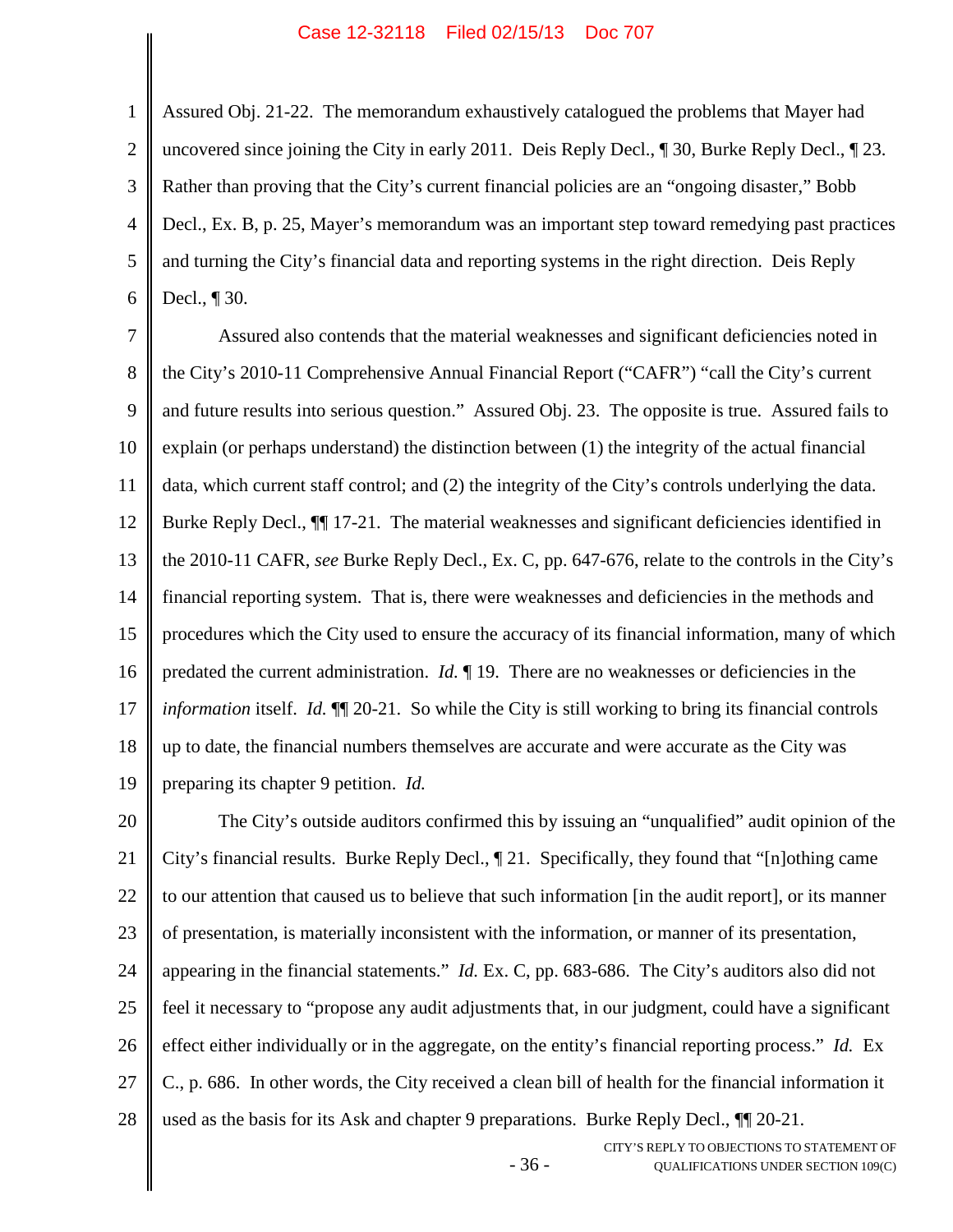1 2 3 4 5 6 7 8 9 10 11 12 13 Assured also attacks the City for the variances between its budgeted numbers and its actual results, claiming that the 1-3% budget-to-actual variances reported in the City's December 11, 2012 budget update "[c]ast[] still more doubt on the City's understanding of its finances," "impeach the City's credibility," and "undermine the City's case that it was 'insolvent' on the Petition Date." Assured Obj. 25. However, Assured's own expert confirmed that "there's nothing wrong with a budget ending up not being exactly what the actual results are." Hile Reply Decl., Ex. D, p. 110:18-21. In fact, Zielke, when confronted with the budget-to-actual variances in the Detroit Public Schools budget during her tenure as budget consultant there, admitted that she didn't "see anything that is out of the ordinary" with actual revenues varying from budgeted revenues by more than ten percent. *Id.* pp. 109:21-110:8. It is difficult to understand how the City's budget-to-actual variances of 1 % (revenues) and 3.2 % (expenses) "impeach the City's credibility" when its own expert blessed a budget-to-actual variance of much greater magnitude as nothing "out of the ordinary." Burke Reply Decl., Ex. B, p. 690.

14

## **5. No Evidentiary Hearing Is Required to Establish the City's Insolvency.**

15 16 17 18 19 The foregoing demonstrates why the Alternative Model and the expert reports fail to counter the City's proof that it was insolvent on the petition date. It also demonstrates that Assured's attack on the City's proof of its insolvency fails as well. Unfortunately, the City had no choice but to expend scarce resources in order to respond. But more time and money need not be spent on an evidentiary hearing on the question of insolvency.

20 21 22 23 24 25 26 The case law establishes two grounds on which to find a municipality not insolvent. One is cash solvency; this is *Bridgeport*, whose \$28 million in cash reserves was sufficient to close its \$16 million deficit. The other is out and out fraud committed by an otherwise solvent city; this is *Westlake*. Neither describes Stockton. Assured attempts to create a third insolvency measuring stick: lack of "fiscal discipline," as viewed through the eyes of one creditor. This test is found nowhere in the Bankruptcy Code or in the case law, and is radically inconsistent with basic bankruptcy principles. The Court should repudiate it as a matter of law.

27 28 Even if the Alternative Model were remotely feasible, this Court cannot deem the City not insolvent for failing to (1) cut another \$9 million from its budget, when the undisputed evidence

- 37 -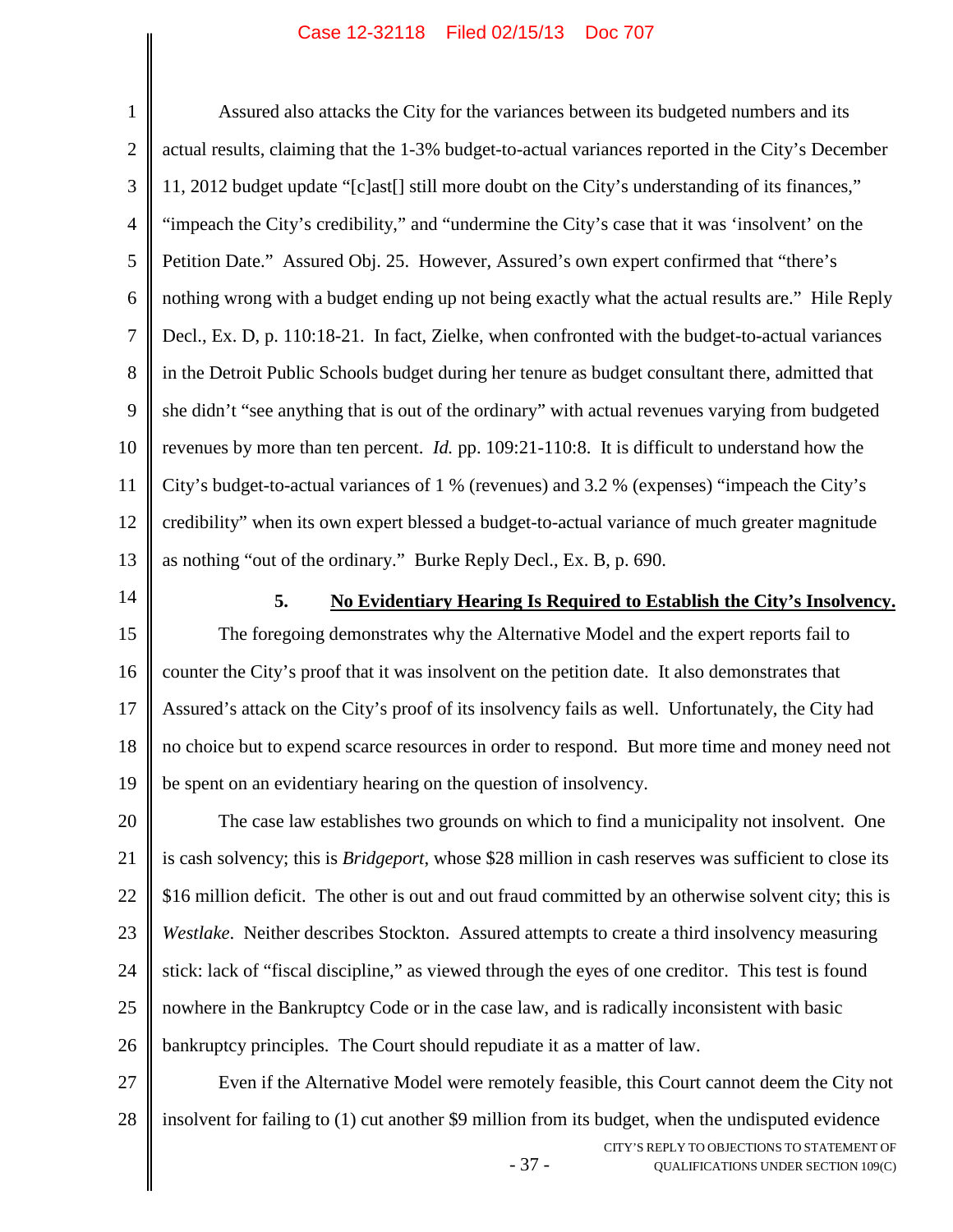1 2 3 4 5 6 7 8 9 10 11 demonstrates that the City was already at "service insolvency"; or (2) place a tax measure on the next ballot, when the undisputed evidence demonstrates that such a measure was very likely to fail. These are policy decisions entrusted to a municipality's democratically-elected leaders, not to one creditor or even to a federal judge. *See In re City of Vallejo, Cal.*, No. 08-26813-A-9, 2008 WL 4180008, \*24 (Bankr. E.D. Cal. Sept. 5, 2008) ("Concluding that the City was not eligible to file a chapter 9 petition based on its rejection of a [creditor's restructuring proposal] would, in effect, accomplish through denying access to the bankruptcy court what the court would be prohibited from ordering within a chapter 9 bankruptcy case"). Because this "We know how to run Stockton better than you" theory represents the only possible ground on which Assured contests insolvency, the Court should rule as a matter of law that the City is insolvent. It need not hold an evidentiary hearing on the issue.

12

# **C. The City Desires To Effect A Plan To Adjust Its Debts (§ 109(c)(4)).**

13 14 15 16 17 18 19 The Objectors do not dispute that the City desired to effect a plan to adjust its debts. *See* Mem. 37-38. Nor do they dispute that Stockton's City Manager certified the City's desire to effect a plan. *See* Statement of Qualifications [Dkt. No. 5]; *Vallejo*, 408 B.R. at 295. And the City's good faith drafting of the Ask, along with its adoption of a Pendency Plan, demonstrates that its petition is "designed to result in an eventual plan of adjustment of debts." *Vallejo*, 408 B.R. at 295 (finding the adoption of a pendency plan indicative of Vallejo's intent to effect a plan of adjustment).

20 21 22 23 24 25 26 27 All the Objectors state with respect to this prong is: "Because the City has (i) failed to negotiate with Assured; (ii) chosen not to negotiate with CalPERS; and (iii) refused to consider anything other than a plan that unfairly discriminates and is neither feasible nor fair and equitable, the City also cannot carry its burden of demonstrating a 'desire to effect a plan to adjust the debts it is . . . unable to pay.'" Assured Prelim. Obj. 18 n. 21. All these arguments go to good faith under subsection (5), not the City's desire under subsection (4). The Court should disregard them in its analysis of subsection (4) and hold that the City filed the petition with the desire to effect a plan to adjust its debts.

- 38 -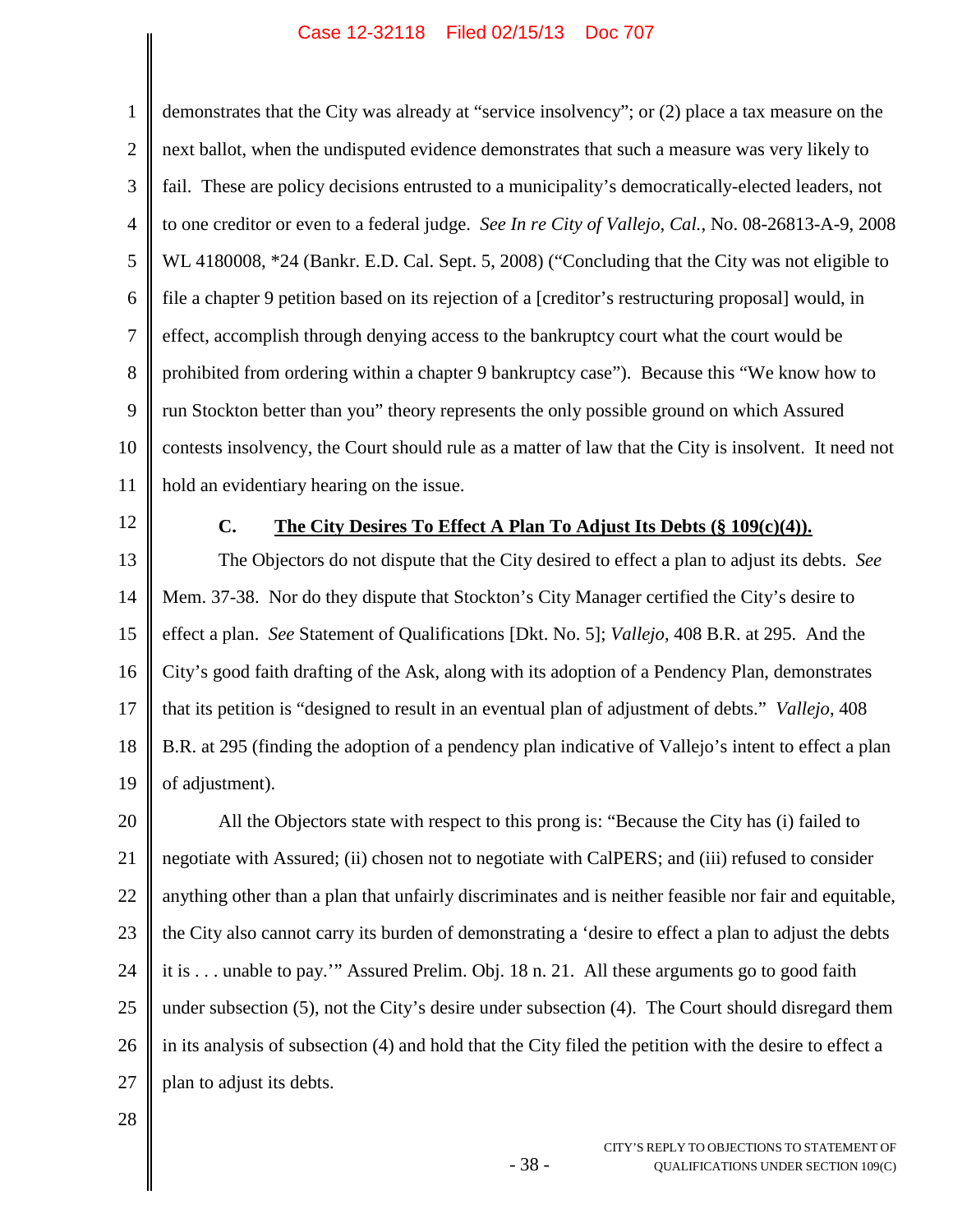1

# **D. The City Has Satisfied The Negotiation Requirements (§ 109(c)(5)).**

2 3 4 5 6 7 8 9 In the Memorandum, the City demonstrated how it satisfied two of the alternative tests under 11 U.S.C. § 109(c)(5). Mem. 38-41. National, which did not dispute the City's insolvency, joined Assured and Franklin in objecting to the City's pre-filing good faith. The core of National's and Assured's objections, and their only serious quarrel with the City's good faith, is that the City did not "seek concessions" from CalPERS before filing its chapter 9 petition. In other words, the City should have attempted to reduce its monthly pension payments to current City retirees (most of which money CalPERS holds as a conduit established by statute) and/or somehow reduced its pension obligations to current employees.

10 11 12 13 14 15 16 17 18 The first defect in this theory is that "reducing" its pension obligations outside of chapter 9 would have exposed the City to massive legal risk, for which the Objectors completely neglect to account. Second, as demonstrated below, the Objectors use CalPERS as a fig leaf to disguise their true argument: the City should have asked more from its retirees and current employees, and that its failure to do so constituted a lack of good faith. This objection is baseless. The City in good faith asked what it thought it could from its employees, whose wages and compensation now have been brought down from pre-recession highs to industry standards. It was not a lack of good faith for the City to risk losing employees—particularly police officers—by reducing their total wages and compensation to below those offered by comparable cities.

19 20 21 22 23 24 25 26 The Objectors retained two experts, a former police chief and an academic, to dispute the City's concern that taking away its police officers' industry standard pensions might prompt some officers to leave the City. The City based its assessment on its historical difficulty recruiting and retaining officers to one of the most dangerous and under-staffed cities in California, to the severe cuts to employee wages and benefits over the last few years, and to the Police Chief's personal knowledge of his department<sup>[11](#page-45-0)</sup> and the reasons why individual officers stayed or left. While dismissing the City's evidence as "anecdotal," neither of Assured's purported labor experts presents a shred of contrary evidence to refute it. All the U.C. Irvine professor suggests is that, in

27

<span id="page-45-0"></span><sup>&</sup>lt;sup>11</sup> As noted in his initial declaration, Chief Jones has served in the Stockton Police Department in some capacity for over 19 years. Jones Decl., ¶ 2.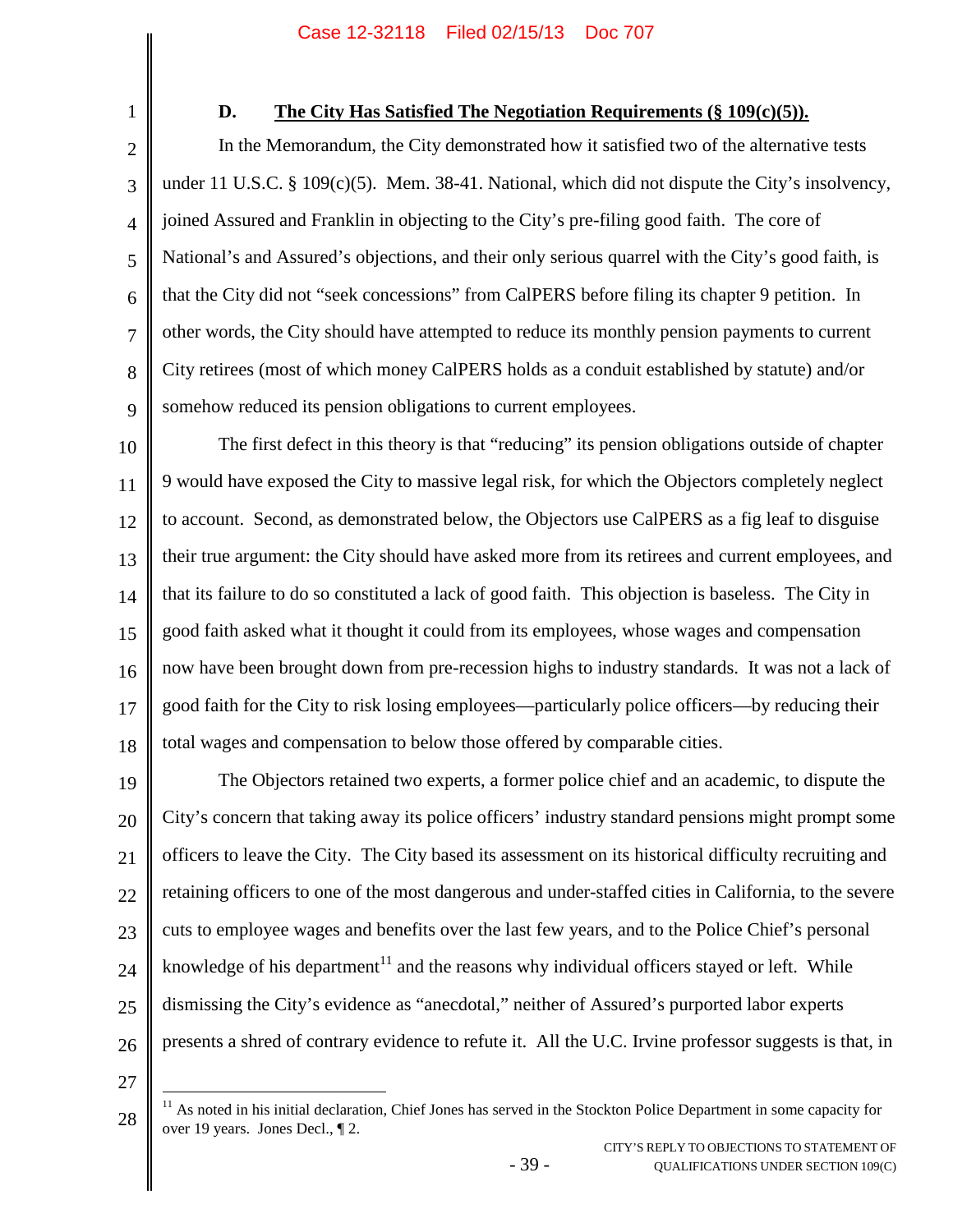3 4 5 6 7 early 2012, the City should have commissioned a \$500,000, potentially inconclusive six-to-12 month study, to determine whether raiding employee pensions *actually* would cause any officers to leave. This, of course, was in a year during which the City would have run out of cash in early July and was grappling with a record number of murders. *See* Jones Reply Decl., ¶ 5; Diana Marcum, *Stockton Council Candidate Never Forgot Where He Came From*, L.A. TIMES, Nov. 4, 2012, *available at* 2012 WLNR 23408357 ("[H]er family slept in the middle of the living room floor, huddled together, because of the neighborhood gunfire. She said the gun smoke sometimes was so thick that it sets off her son's asthma.").

9 10 11 12 13 14 15 16 17 What fatally undermines these experts' opinions is that they know nothing about Stockton, its financial condition, its police, or—most importantly—the history of staffing reductions and wage cuts that preceded the chapter 9 filing. All they appear to have analyzed was a hypothetical city that imposed a hypothetical 10% wage cut on its police force. Unsurprisingly, their conclusion was that in a hypothetical city, a 10% cut wouldn't *necessarily* spark a "mass exodus." But when confronted in their depositions with actual facts relating to Stockton, they agreed that they would have "serious concerns" about losing officers in the exact situation with which City management was grappling in early 2012. Rather than disprove the City's concerns, they affirm them.

18 19 20 21 22 23 24 25 26 27 The Objectors want to go back in time, step into the shoes of the City Council, and tell the City's residents that they should have signed up for a sociological experiment by reducing their police officers' wages to below market and then, in a violent town, seeing what would happen. The City had ample reasons not to seek further reductions in employee compensation and benefits, not the least of which was that tampering with pensions outside of chapter 9 would have exposed it to massive legal risk and likely would have pushed it into chapter 9 even faster. The City's conduct, particularly with respect to its police, cannot be seen as other than in good faith because there undoubtedly was *risk* that depriving employees of a CalPERS pension would have sparked an exodus of police officers of the City, even if the City did not conduct a yearlong academic study to determine the exact correlation between pension cuts and number of

- 40 -

28

1

2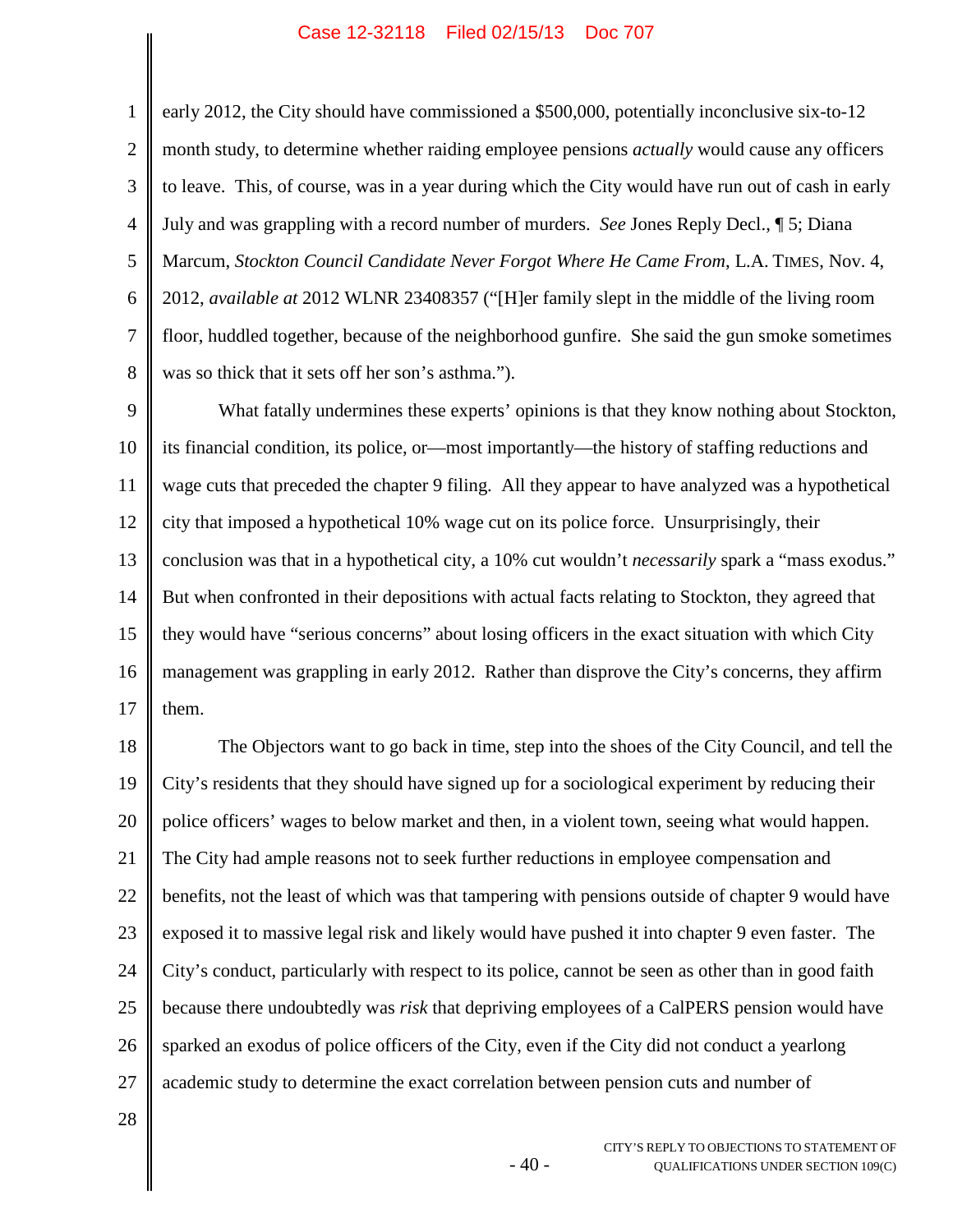|                | Case 12-32110 FIIEU 02/13/13 DOC 707                                                                        |
|----------------|-------------------------------------------------------------------------------------------------------------|
| $\mathbf{1}$   | departures. The City could not afford to take this risk, and was not in bad faith by choosing not to        |
| $\overline{2}$ | do so.                                                                                                      |
| 3              | 1.<br>The City Negotiated in Good Faith With What Creditors It Could (§                                     |
| 4              | 109(c)(5)(B)).                                                                                              |
| 5              | The City Was Not Required To Have A Confirmable Plan In<br>a.<br>Place To Be Eligible For Chapter 9 Relief. |
| 6              | As an initial matter, National in particular challenges the City's good faith on the grounds                |
| 7              | that the City, before filing its chapter 9 petition, did not present a feasible plan confirmable under      |
| 8              | 11 U.S.C. § 943. National Prelim. Obj. 10 (Ask "is not a feasible plan or in the best interests of          |
| 9              | creditors"). Similarly, Assured complains that the City was discussing a "plan that unfairly                |
| 10             | discriminates and is neither feasible nor fair and equitable." Assured Prelim. Obj. 18 n. 21.               |
| 11             | This is the language of plan confirmation, not eligibility. The Bankruptcy Code does not                    |
| 12             | require that a municipality filing for chapter 9 also have in hand a plan that is instantly and iron-       |
| 13             | clad confirmable under § 943. Such a result would be contrary to the purpose of chapter 9, which            |
| 14             | is to afford the debtor "temporary protection from debt collection efforts so that it may establish a       |
| 15             | plan of adjustment with its creditors." In re Valley Health Sys., 383 B.R. 156, 163 (Bankr. C.D.            |
| 16             | Cal. 2008) (emphasis added).                                                                                |
| 17             | Thus, in <i>Vallejo</i> , the BAP held that a municipality need not have formulated a "complete"            |
| 18             | plan" to be eligible for chapter 9 relief. Instead, all a municipality needed in order to satisfy its       |
| 19             | obligation to negotiate in good faith was "a proposed plan" "in concept," or "some outline or term          |
| 20             | sheet of a plan which designates classes of creditors and their treatment." Vallejo, 408 B.R. at            |
| 21             | 297.                                                                                                        |
| 22             | Similarly, in <i>In re New York City Off-Track Betting Corp.</i> , 427 B.R. 256 (Bankr. S.D.N.Y.            |
| 23             | $2010$ ) (" $OTB$ "), the court addressed the eligibility objectors' theory that "unless a chapter 9 debtor |
| 24             | can present, simultaneously with its filing, a comprehensive plan of reorganization, the petition           |
| 25             | was filed in bad faith." <i>Id.</i> at 281. Judge Glenn forcefully rejected this contention: "There simply  |
| 26             | is no requirement, in the chapter 9 or chapter 11 context, for a debtor to have solved the riddles of       |
| 27             | its business woes prior to filing for bankruptcy Indeed, imposing this type of prerequisite                 |
| 28             | could drastically reduce debtor's access to bankruptcy protection, resulting in the disorderly              |
|                | CITY'S REPLY TO OBJECTIONS TO STATEMENT OF<br>$-41-$<br>QUALIFICATIONS UNDER SECTION 109(C)                 |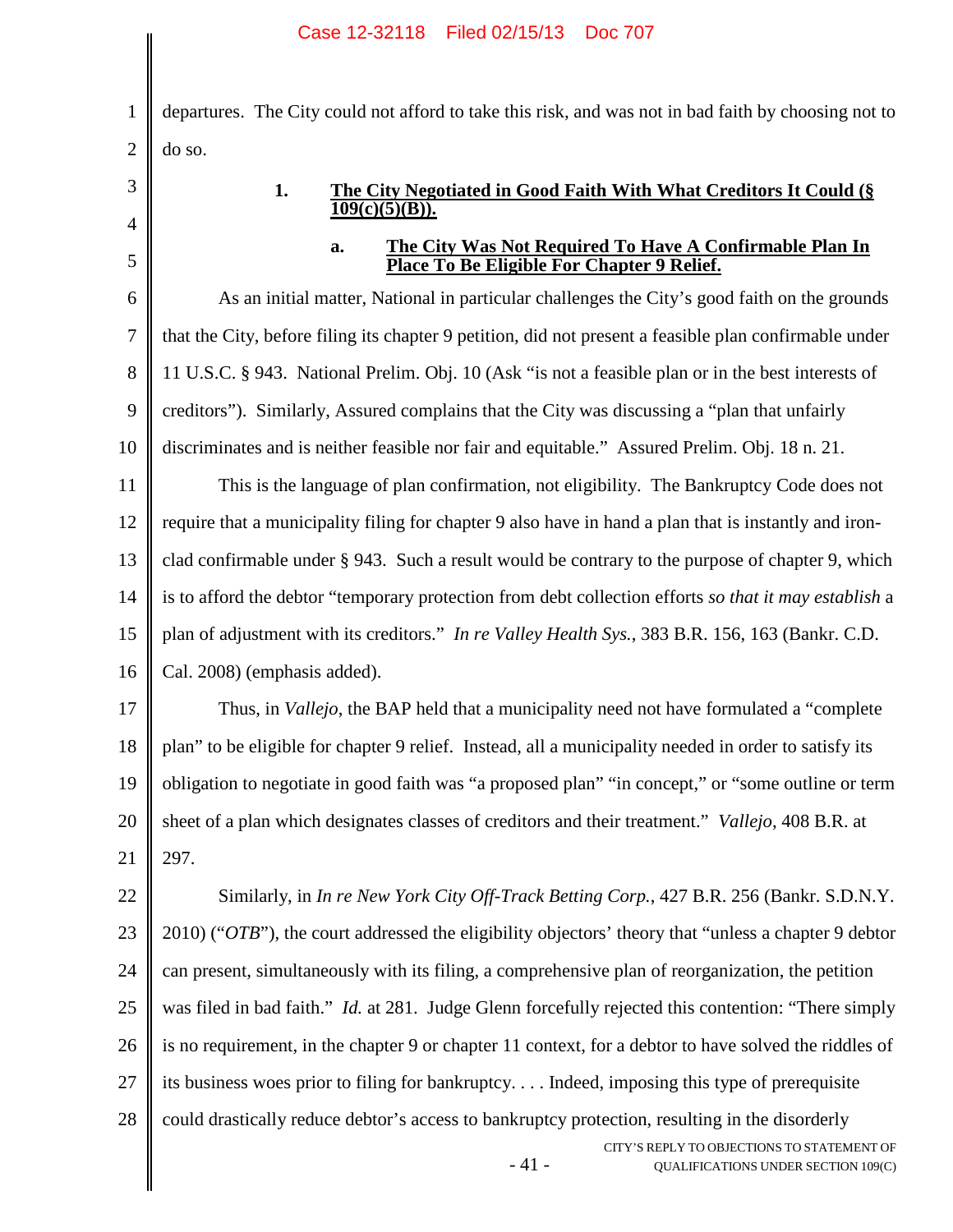liquidation of estates." *Id.* (also characterizing *In re Sullivan County Reg'l Refuse Disposal*, 165 B.R. 60 (Bankr. D.N.H. 1994), as involving a chapter 9 petition "filed merely as a litigation tactic, with no real thought or sincere intention of debt adjustment in an overall plan sense") (internal quotations omitted).

5 6 7 8 9 10 11 12 13 14 15 The Ask amply satisfied the City's obligation to prepare an "outline or term sheet of a plan which," "in concept," "designates classes of creditors and their treatment." 408 B.R. at 297. In fact, it is exactly that. *See* Millican Decl., Ex. A, pp. 19-21 ("AB 506 Framework for Proposals to Creditors"), 57-61 ("Summary of AB 506 Proposals"). In the Ask, the City divided up its major creditor groups by class: labor, retiree medical, debt, and "other." *Id.* It first articulated "Principles Specific to [each class]," i.e., its assumptions. *Id.* at p. 20. It then explained its financial situation and high-level objectives, with the guiding principle being that the City needed to become solvent and then remain sustainable. *Id.* at pp. 21-22. Finally, the City translated its assumptions into concrete proposals to each class, *id.* at pp. 24-56, followed by an overarching summary of the proposals and hundreds of pages of supplementary data and other material. *Id.* at pp. 57-790.

16 17 18 19 This is exactly the approach that a debtor should take in formulating a plan of adjustment. The City divided its creditors<sup>[12](#page-48-0)</sup> into classes. Every creditor received notice of how the City tentatively viewed its claim in a potential financial restructuring, along with the assumptions underlying the proposed treatment. At the eligibility stage, no more is required.

20 21

1

2

3

4

# **b. The City's Participation In The AB 506 Process Satisfied The Requirements Of Section 109(c)(5)**

22 23 24 25 26 Beyond the plain language of the Ask, the City can easily demonstrate that it "has negotiated in good faith" with its creditors prepetition. 11 U.S.C.  $\S$  109(c)(5)(B). As explained in the Memorandum, on a parallel course with its staffing reductions, for years the City engaged in near-constant negotiations with its labor unions, and achieved substantial results. Mem. 39. When it became obvious that, despite past cuts, the City faced a budget gap for fiscal year 2012-

27

- 42 -

<span id="page-48-0"></span><sup>28</sup> <sup>12</sup> As explained in Section III(D)(1)(c) below, CalPERS was not a "creditor" in the sense that any concessions could be obtained from it through the Ask.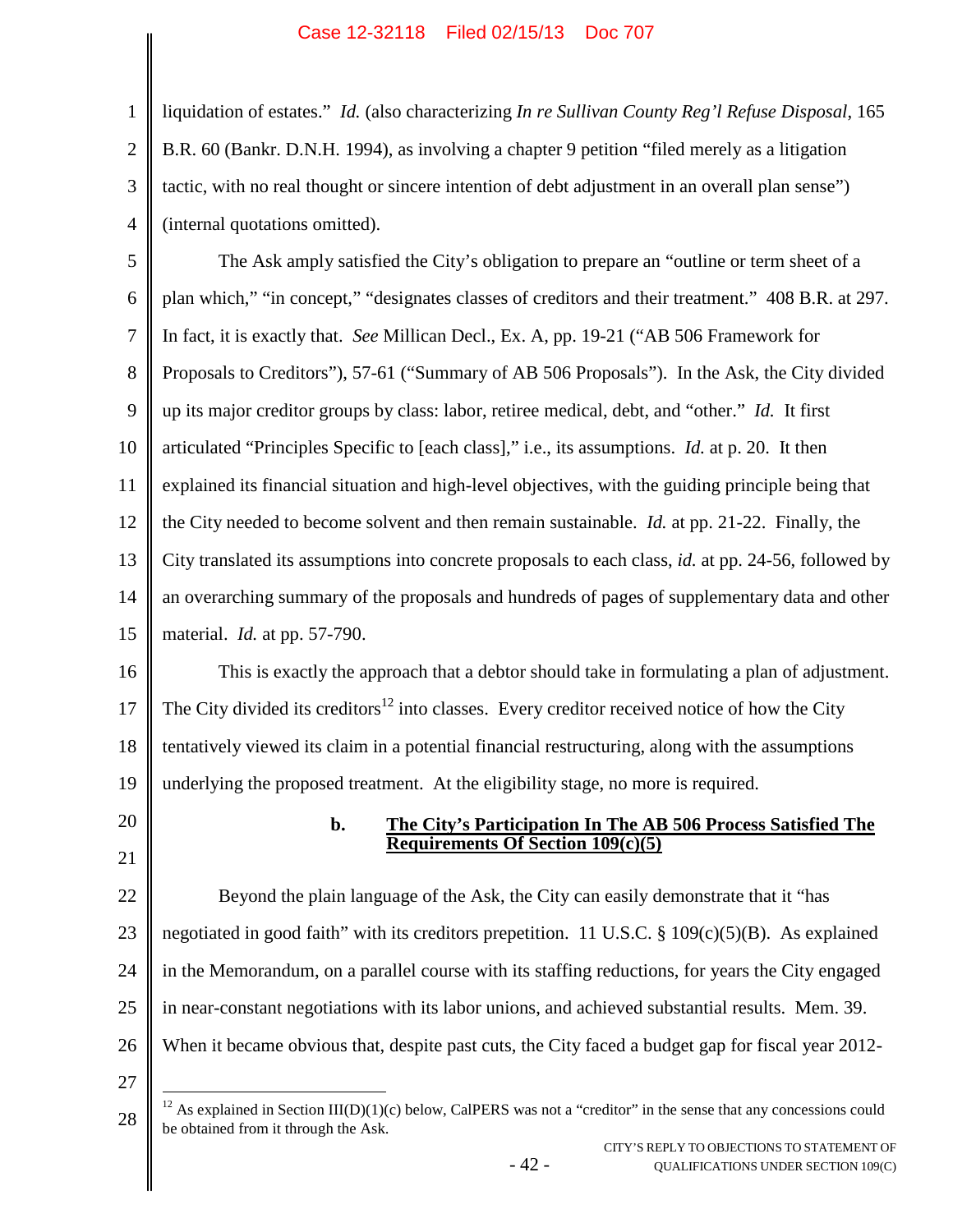1

2

3

4

5 6 7 8 of meetings with its nine labor groups, retirees, and financial creditors. These efforts yielded results, as the City ultimately obtained new agreements from all nine of its unions and paved the way for the reduction in bankruptcy of its single largest liability, retiree medical costs. *See supra* Section III(A).

9 10 11 12 13 14 15 Rather than dispute any of this, the Objectors zero in on one sentence in the City's Ask: "The total savings from the proposed AB 506 proposals is \$25.0 million in FY12-13, and averages \$30.3 annually through FY 20-21. Unfortunately, while the AB 506 proposal savings is absolutely necessary, it alone is not sufficient to close the City's ongoing budget gap." Millican Decl., Ex. A, p. 58. From this, they argue that because the combined proposals to each group could not close the "budget gap," the Ask was a charade and the City never intended to restructure outside of bankruptcy.

16 17 18 19 20 21 22 23 24 As *OTB* makes clear, a municipality that has not yet "solved the riddles of its business woes" may still be found to have negotiated with creditors and filed its chapter 9 petition in good faith. 427 B.R. at 281. The Ask assumed, just like the City Council did on February 28, 2012, a certain level of sustainability and service delivery in a city that already was service insolvent. Millican Decl., Ex. A, p. 60. This was a policy decision, not a technical one, that this Court should not, indeed may not, second-guess. From a technical perspective, the Objectors do not seriously quibble with the assumptions and information that the City embedded in the Ask. Their only complaint is that the City could not avoid the necessary constraint of having to deliver a certain level of services to its citizens.

- 43 - CITY'S REPLY TO OBJECTIONS TO STATEMENT OF QUALIFICATIONS UNDER SECTION 109(C) 25 26 27 28 That the City could not figure out a method to legally and sustainably close its budget gap did not mean that it was acting in bad faith, particularly when the alternative was to adopt something like Zielke's seriously flawed Alternative Model. It just meant that the City was very insolvent and had offered what it could afford. The City straightforwardly acknowledged the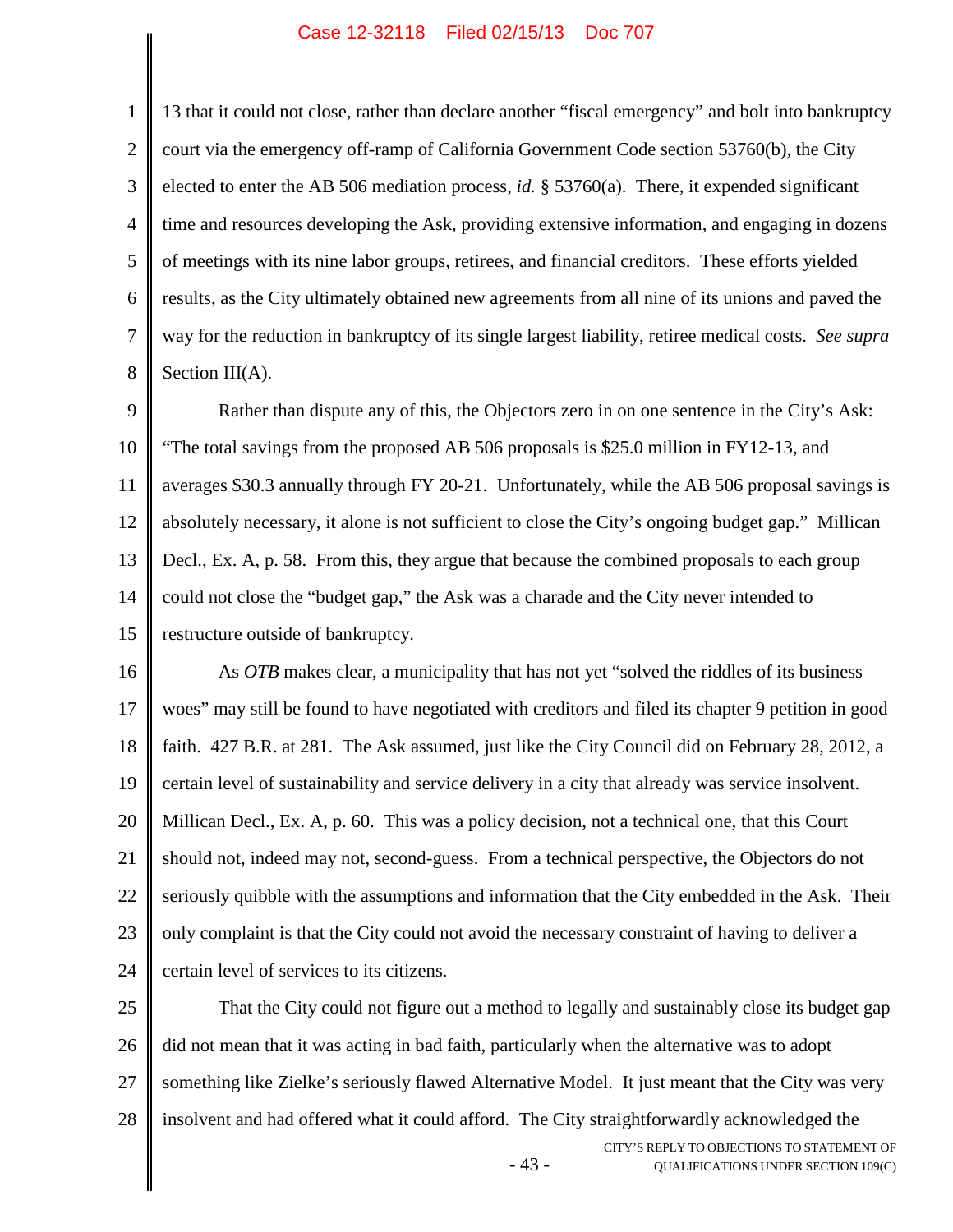3 4 5 challenge raised by the Objectors: "[I]t is important to note that additional cost reductions, new revenue, or a combination of both are required to be financially sustainable in the future." Millican Decl., Ex. A, p. 60. But given the challenges that it faced, the best it could do was promise prepetition that "appropriate budget strategies will be developed in the fiscal year FY12- 13 budget and subsequent years remaining after the conclusion of the AB 506 process." *Id.*

6 7 8 9 10 11 12 13 14 15 16 17 18 19 Assured and National also argue that the City failed to negotiate in good faith with them pursuant to section  $109(c)(5)(B)$  in part by characterizing the City's Ask as a "take-it-or-leave-it" offer. Assured Obj. 31-32; National Obj. 5-6 (both citing *In re Ellicott Sch. Bldg. Auth.*, 150 B.R. 261, 266 (Bankr. D. Colo. 1992)). *Ellicott* is easily distinguishable from the present case for two reasons. First and foremost, the court in *Ellicott* held that the debtor was not a municipality and thus the remainder of the decision is dicta. 150 B.R. at 264. Moreover, by virtue of the *Ellicott* debtor not being a municipality, it lacked the obligations that a municipality such as Stockton has to maintain the resources necessary to deliver a certain level of services to its citizens. Unlike Stockton, the *Ellicott* debtor was simply a non-profit corporation with the stated purpose to acquire land, construct a school on that land, and lease that land to a school district. *Id.* at 262. It had no citizens to serve. *See Collier on Bankruptcy*, ¶ 943.03[1][f][i][B] ("[A municipality] must still have adequate revenues to continue its operations, because [it] cannot be dismantled or liquidated as in ordinary bankruptcy.") (citing *Newhouse v. Corcoran Irrigation Dist.*, 114 F.2d 690 (9th Cir. 1940).

20 21 22 23 24 25 26 27 Second, the *Ellicott* court concluded that the debtor was solvent because its evidence "did not conclusively demonstrate that [it was] unable to pay its debts as they [became] due." 150 B.R. at 265. Specifically, the court found (as did the *Bridgeport* court) that the debtor could have used its reserve fund to pay its debt payments and that it failed to prove its inability to collect a defaulted rent payment. *Id.* Unlike the *Ellicott* debtor, Stockton is insolvent; it offered up every penny it could through its Ask; and it exhausted all feasible means to pay its debts and avoid bankruptcy as demonstrated by its Ask and participation in the AB 506 process. *See supra* Sections III(A), III(B). Thus, the City's position as an insolvent municipality is fundamentally

- 44 -

28

1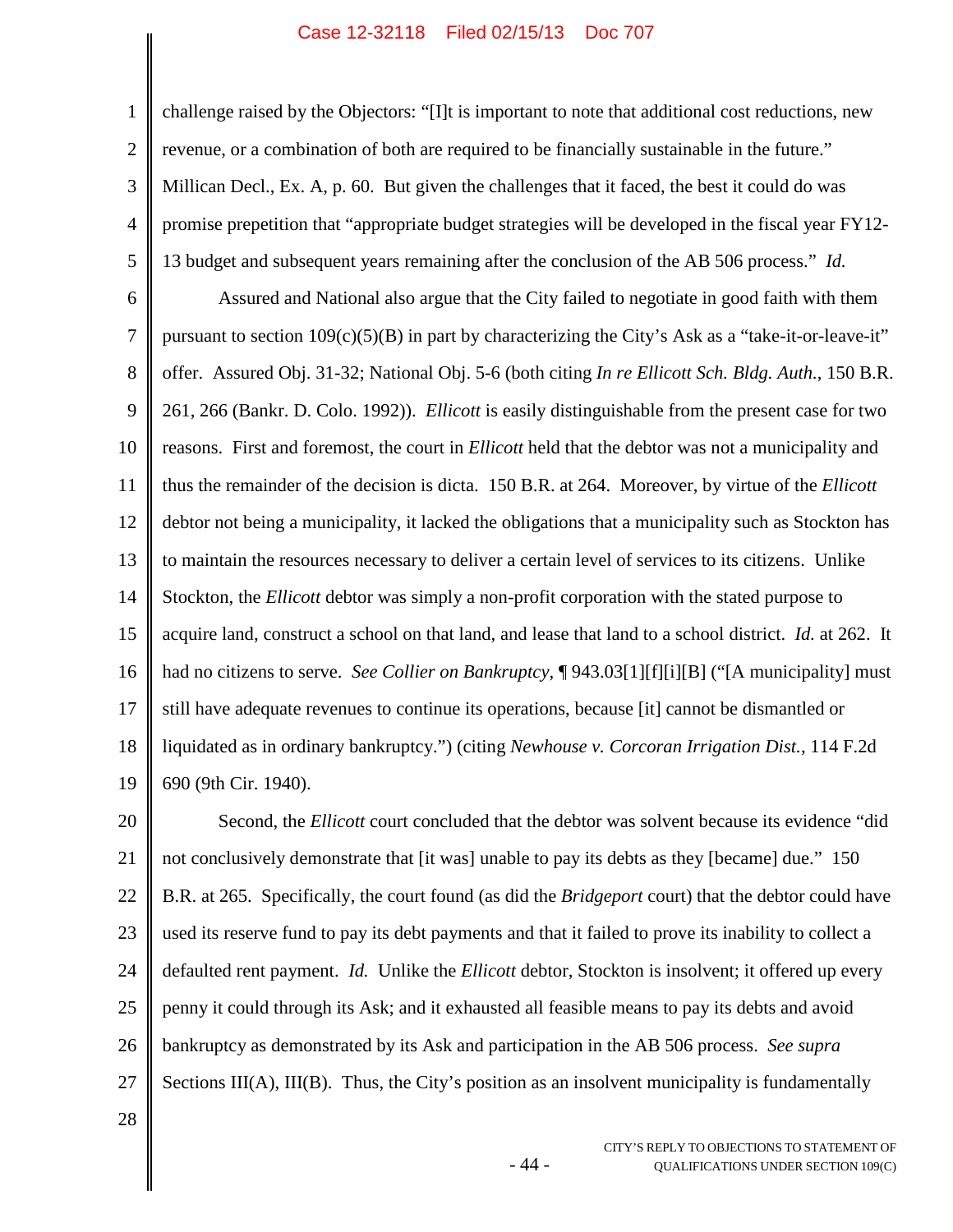1 2 different from that of the solvent non-profit in *Ellicott*, and the court's ruling as to good faith has no application here.

| 3                                | Finally, it is worth noting that chapter 9 imposes a good faith requirement only on the             |
|----------------------------------|-----------------------------------------------------------------------------------------------------|
| $\overline{4}$                   | City. Its creditors have no obligation to participate in good faith, a "nonrequirement" of which    |
| 5                                | the Capital Markets Creditors took full advantage. For example, AB 506 requires that the City       |
| 6                                | pay "50 percent of the costs of the neutral evaluation  and the creditors shall pay the balance."   |
| 7                                | Cal. Gov't Code § 53760.3(s). The Capital Markets Creditors refused to pay for their share of the   |
| 8                                | mediation, leaving the City either to shoulder the complete burden or to shove half of it on its    |
| 9                                | unions and retirees. See, e.g., Hile Reply Decl., Ex. P, p. 2, ("National disclaims any obligation  |
| 10                               | or liability for the payment of any costs or expenses under Section 53760.3(s) of the Act."). The   |
| 11                               | City chose to bear the entire burden itself. Similarly, Assured's suggestion that "Stockton refused |
| 12                               | to negotiate with Assured" is refuted by the evidence, which demonstrates that Assured never        |
| 13                               | provided a counteroffer to the Ask. Levinson Decl., ¶ 5 and Ex. C, p. 2.                            |
| 14                               | In sum, that the Objectors did not like the City's offer does not mean that the City did not        |
| 15                               | extend it in good faith. The City's long history of battling its financial troubles and its conduct |
| 16                               | throughout the AB 506 process sufficiently demonstrated its good faith toward its creditors.        |
|                                  |                                                                                                     |
| 17                               | The City's Refusal Unilaterally To Reduce Pension Benefits For<br>$\mathbf{c}$ .                    |
| 18                               | <b>Retirees And Current Employees Did Not Constitute A Lack Of</b><br><b>Good Faith</b>             |
| 19                               | "By failing to negotiate at all with CalPERS, the City cannot claim to have negotiated in           |
| 20                               | good faith for purposes of 11 U.S.C. § 109(c)(5)." Assured Obj. 28; see also National Obj. 3.       |
| 21                               | This idea is prominently featured in Assured's objection; the same argument also is the crux of     |
|                                  | National's objection. See National Obj. 8 ("[T]he City's decision not to impair CalPERS was the     |
|                                  | fulcrum of the Ask and the AB 506 process").                                                        |
|                                  | This talking point is based on a fiction that the Objectors perpetuate in their court filings       |
|                                  | and public statements. The pot of money which the Objectors contend the City should have            |
|                                  | opened during the AB 506 process did not belong to CalPERS, which is not a conventional             |
| 22<br>23<br>24<br>25<br>26<br>27 | business creditor. Rather, CalPERS is a conduit through which the City (1) prefunds its pension     |
| 28                               | obligations by setting aside some amount each month for each of its employees; and (2) funds the    |
|                                  | CITY'S REPLY TO OBJECTIONS TO STATEMENT OF<br>$-45-$<br>QUALIFICATIONS UNDER SECTION 109(C)         |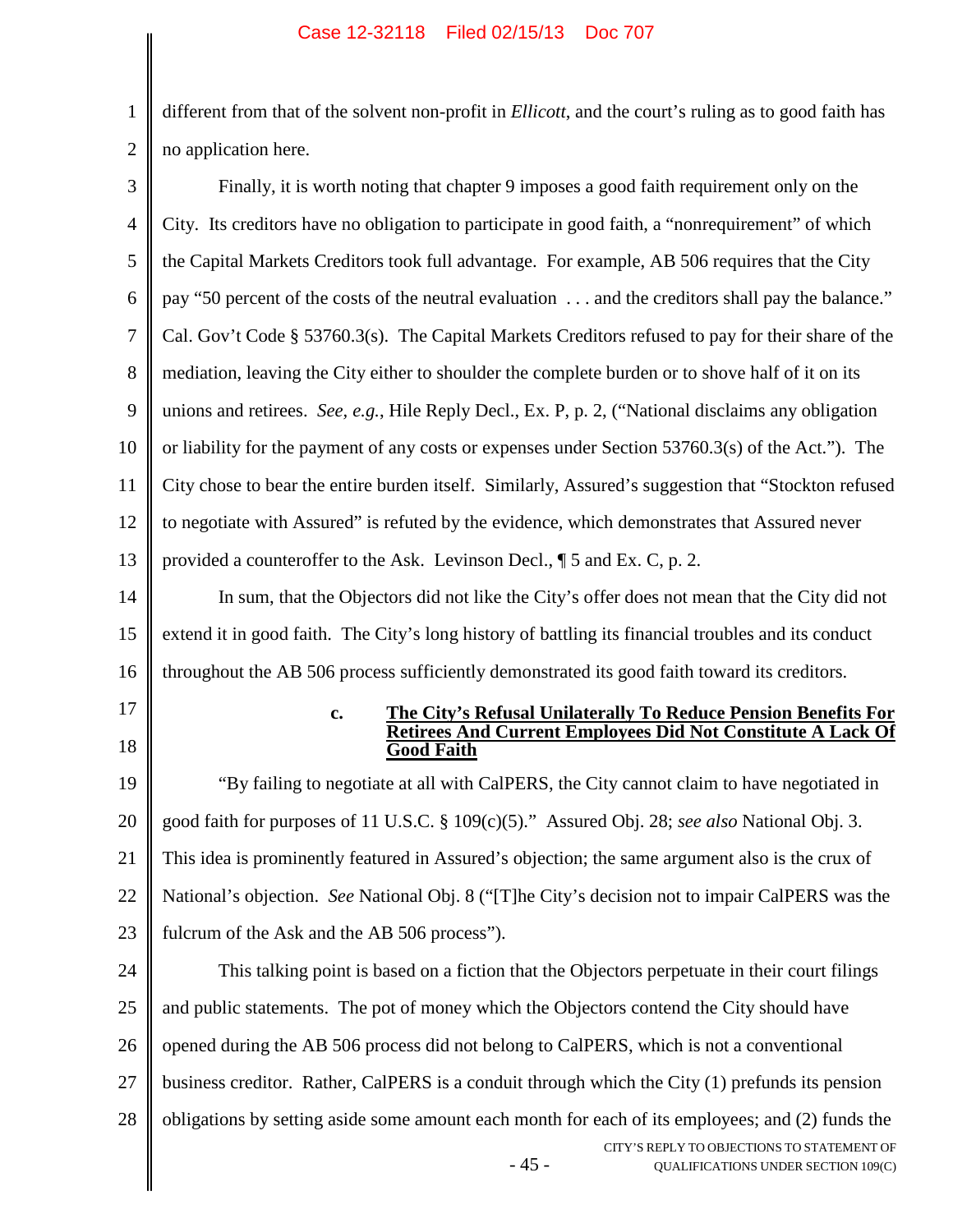1 2 3 4 5 pensions of retired City employees. Outside of chapter 9, California law bound both CalPERS and the City. Under state law, CalPERS could not dip into retirees' funds and hand that money back to Stockton for distribution to creditors. Nor could the City unilaterally stop making its pension payments, either for already-retired employees (to the extent that their prefunded portion was insufficient) or for current employees.

6 7 8 9 10 11 12 13 So while CalPERS serves as a convenient strawman for the Objectors, their real argument is that the City's past and current cuts to employees and retirees "do not go nearly far enough." Assured Obj. 2. It was not good faith, the Objectors say, for the City only to bring its employees' salaries and benefits to the median of the market, or to take from retirees only medical insurance and not pensions. Good faith to them means that the City had to ask for much more: to bring its employees far below market wages and salaries and to take *both* medical care and pensions from its retirees. To the Objectors, not asking for or taking more was not good faith. The absurdity of the argument speaks for itself, and the Court should reject it.

14 15

### **(1) Outside of Chapter 9, Neither the City nor CalPERS Could Legally Reduce Pension Benefits for the City's Retirees and Current Employees**

- 46 - CITY'S REPLY TO OBJECTIONS TO STATEMENT OF 16 17 18 19 20 21 22 23 24 25 26 27 28 The Objectors constantly hammer the City for not "seeking concessions" or "a reduction" from CalPERS during the AB 506 process. *See, e.g.*, Assured Obj. 26-27; National Obj. 2. Curiously, they omit specifics about what exactly the City should have done or what CalPERS could have given up outside of chapter 9. This vagueness is not surprising because, as the Objectors know, under applicable nonbankruptcy law, neither the City nor CalPERS have the power to loot the funds held by CalPERS on behalf of the City's retirees. There was nothing to "negotiate" with CalPERS, and no "concessions" for CalPERS to make. Under applicable nonbankruptcy law, there is neither legal authority nor precedent for CalPERS to impair members' vested pension benefits. *See Cal. Ass'n of Prof'l Scientists v. Schwarzenegger*, 137 Cal. App. 4th 371, 383 (2006) ("[B]oth the federal and state contract clauses protect the vested pension rights of public officers and employees from unreasonable impairment.") (citation omitted). Peter H. Mixon, CalPERS General Counsel since 2002 (who joined CalPERS in 1996), testified that he does not recall CalPERS ever considering

QUALIFICATIONS UNDER SECTION 109(C)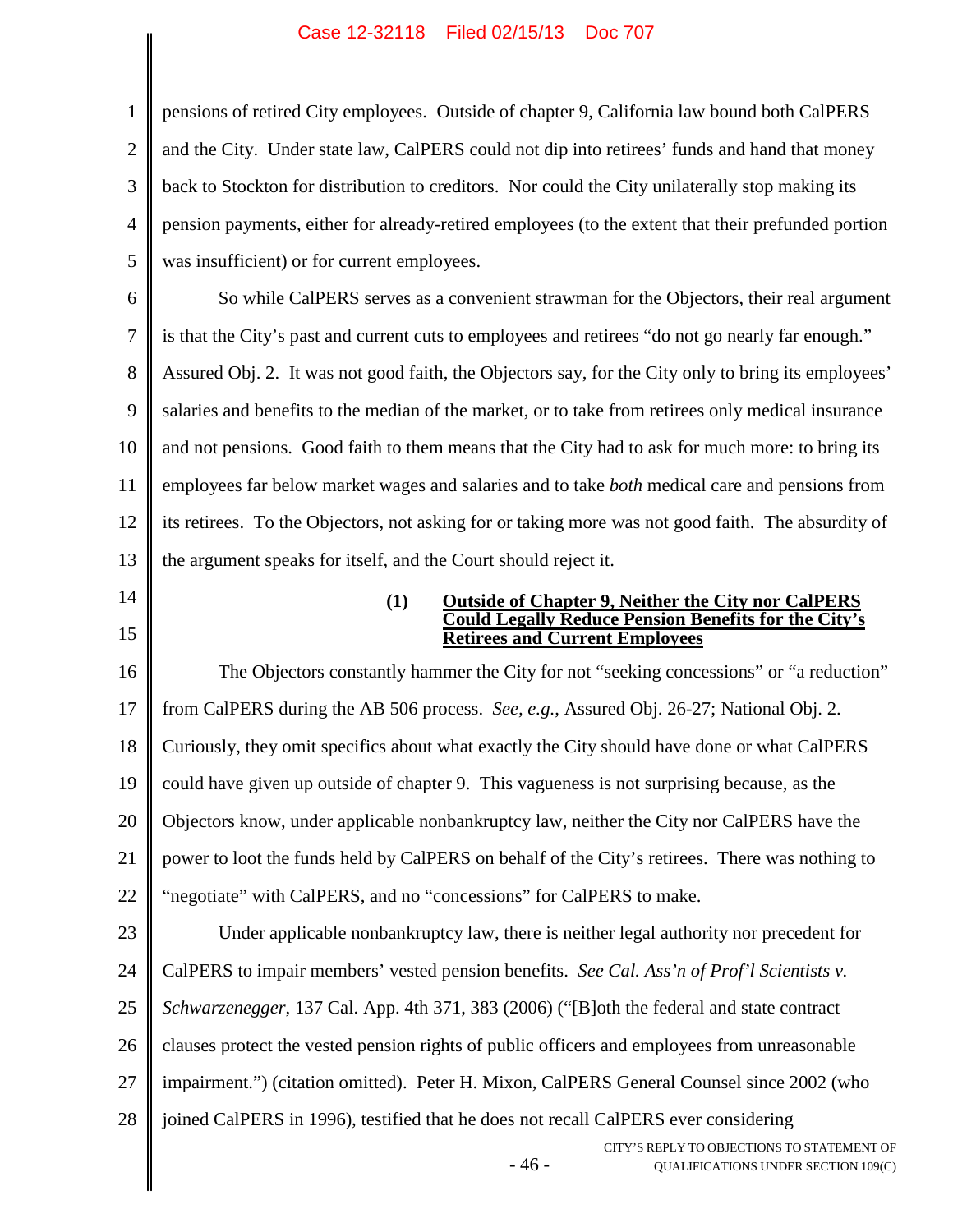1 2 3 4 5 6 7 8 9 10 11 12 13 14 15 16 administering a plan containing a bargained-for set of reductions for current employees. Hile Reply Decl., Ex. Q, p. 53:11-18. Nor is he "aware of any specific instances where a particular city proposed reducing benefits to active employees as part of the CalPERS system." *Id.* pp. 55:3-5. There is a good reason why Mixon does not recall either of these events ever happening: pursuant to state law, once a contracting agency makes an election for benefit formulas in its CalPERS contract, the election is irrevocable, and benefits provided under that election for current employees and retirees can only be increased. Cal. Gov't Code § 20474. Only in the case of new hires, newly classified employees, and certain rehired employees can a contracting agency amend its contract with CalPERS to reduce benefits, terminate provisions, or provide different benefits. Cal. Gov't Code § 20475. CalPERS must adhere to these rules because it is governed by statute, and cannot waive statutory requirements. *City of Oakland v. Pub. Emps. Retirement Sys.*, 95 Cal. App. 4th 29, 39 (2002) ("The PERS Board is governed by the California Constitution and statutes."); Hile Reply Decl., Ex. Q, pp. 46:17-23; 47:14-49:22. Additionally, a CalPERS contracting agency must adhere to these rules because upon entering into a CalPERS contract, the agency is bound by applicable provisions in the same statutes. Cal Gov't Code § 20506.

- 47 - CITY'S REPLY TO OBJECTIONS TO STATEMENT OF QUALIFICATIONS UNDER SECTION 109(C) 17 18 19 20 21 22 23 24 25 26 27 28 Assured's own experts tacitly recognize this. Unsurprisingly, not only had Bobb never "engaged" CalPERS to discuss whether it would reduce the contribution payments due from the California cities that he managed, Hile Reply Decl., Ex. A, p. 46:3-9, he had never even heard of it being done. *Id.* p. 46:10-13. Similarly, Joseph Brann, a former Hayward Chief of Police, who claims that he has experience at the "bargaining table" on behalf of the Santa Ana police union, also is not aware of California police officer pensions ever being impaired. Hile Reply Decl., Ex. F, pp. 104:8-22, 236:21-237:12. Perhaps most tellingly, the Alternative Model, premised on "putting *everything*—and that means *everything*—on the table," Bobb Decl., Ex. B, p. 32, mysteriously leaves the City's pension obligations untouched. It's just another example of Assured's transparently cynical approach that it would argue that the City acted in bad faith by not unilaterally impairing pensions, while at the same time knowing full well that unilaterally impairing pensions was not possible outside of chapter 9. Assured again would bar the City from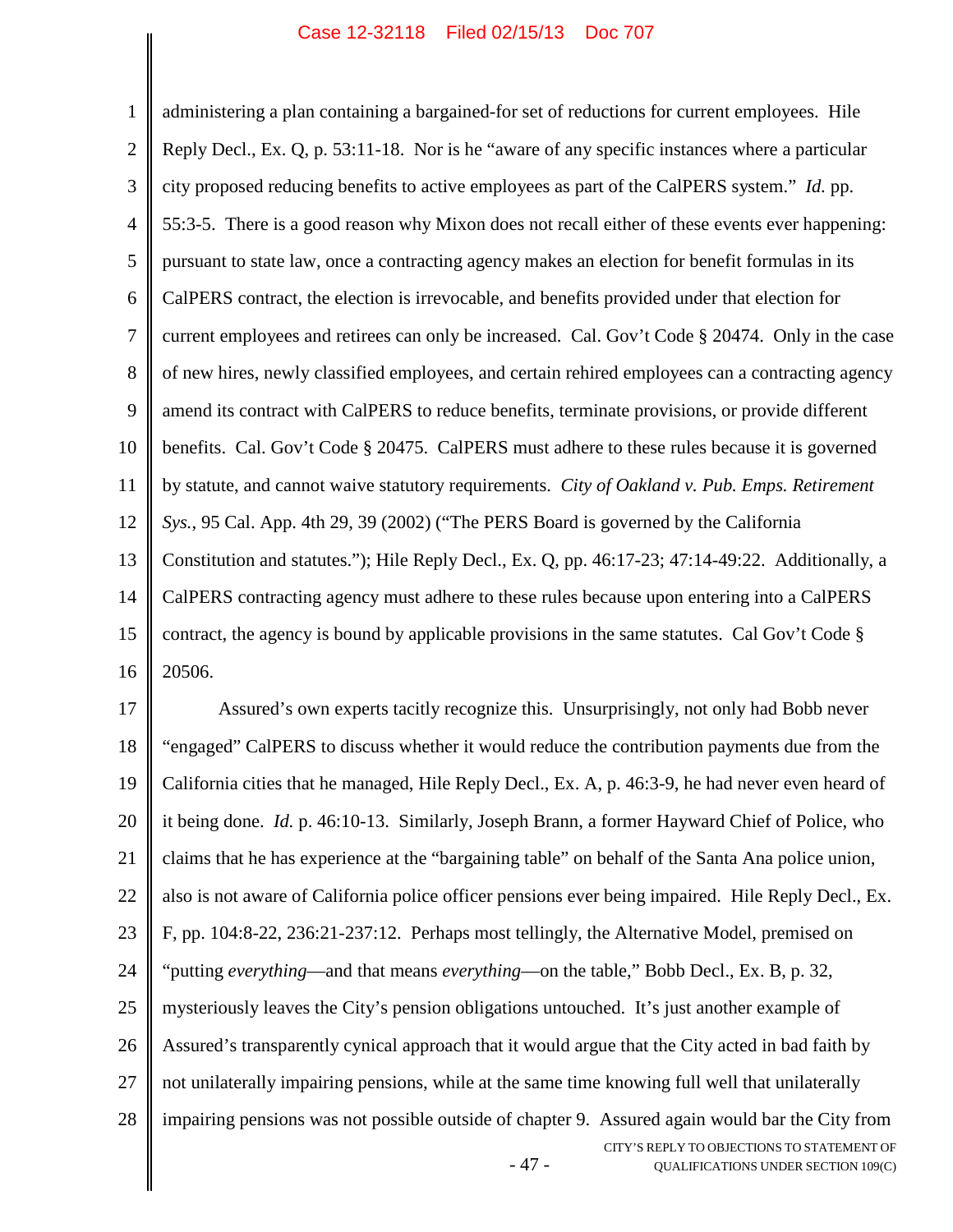1 2 bankruptcy court for not doing something that it itself knew to be neither feasible nor legal outsideof chapter 9[.](#page-54-0)<sup>13</sup>

3 4 5 6 7 8 9 10 In its Objection, Assured attempts to preemptively refute this reality: "The City invited CalPERS to attend the AB 506 Process, and CalPERS did not decline. Further, CalPERS' governing statute gives its board broad discretion to work with municipalities, to adjust discount rates, and to stretch repayment horizons." Assured Obj. 27 n.18. As the statutory scheme and CalPERS itself make clear, "adjust[ing] discount rates" and "stretch[ing] repayment horizons" do not equate to a roving discretion under which CalPERS could suddenly allow the City to raid funds already earmarked for pensioners or could arbitrarily bend the rules to ad hoc reduce the City's contribution rates.

11

12

### **(2) Termination of Its CalPERS Contract Would Immediately Have Plunged the City Deeper Into Insolvency**

13 14 15 16 17 Since "engaging" CalPERS to cough up other people's money was not a viable option, it is unclear exactly what else the Objectors wanted the City to include in the Ask or in the AB 506 meetings to avoid being found in "bad faith." One option they suggest is that the City simply should have withdrawn from CalPERS (or had its plan terminated for non-payment). Assured Obj. 27-28.

18 19 20 21 22 23 24 25 This approach too would have been subject to California law, which was fully applicable to the City outside of chapter 9. First, withdrawing from CalPERS would have exposed the City to a massive "termination liability" that it would have had no hope of satisfying outside of chapter 9. *See* Cal Gov't Code § 20574. When an agency terminates its CalPERS plan(s), it remains liable for the amount of pension benefits it has not yet funded (i.e., its unfunded liability). *Id.* When CalPERS calculates the amount of the unfunded liability, it does so not at the current rate of return,<sup>[14](#page-54-1)</sup> but at a risk-free rate of return so as to ensure that the unfunded liability will be fully covered by the terminating agency before it slips out of CalPERS' control. Hile Reply Decl., Ex.

<span id="page-54-0"></span><sup>27</sup>  $<sup>13</sup>$  Contrary to Assured's and National's intimations, the City has reduced its pension obligations where it legally</sup> could. Haase Reply Decl., ¶¶ 2-6.

<span id="page-54-1"></span><sup>28</sup> <sup>14</sup> The rate of return as of the Petition Date was 7.5%. Hile Reply Decl., Ex. R, p. STOCK147926 (miscellaneous); Hile Reply Decl., Ex. S, p. STOCK147989 (safety).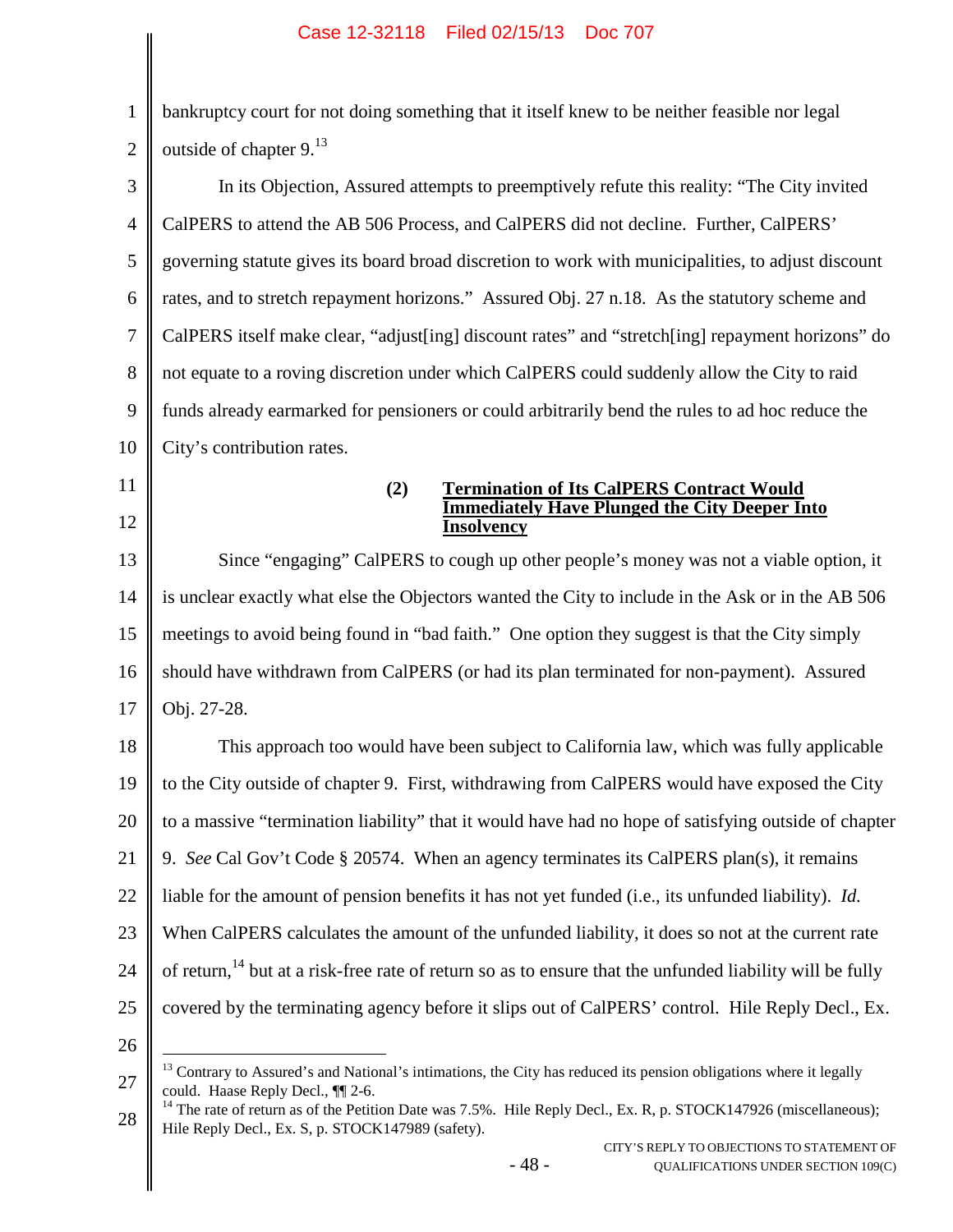1

2

T, p. 113:3-24. Unsurprisingly, a liability calculated using a risk-free rate of return is much higher than a liability calculated using a much higher rate of return.

3 4 5 6 7 8 9 10 11 12 13 14 15 16 17 18 CalPERS calculated the City's "termination liability," which would include the deficit in funding for earned benefits, interest, collection costs, and attorney's fees, Cal Gov't Code § 20574, to be approximately \$2 billion dollars if the City withdrew in 2011. Hile Reply Decl., Ex. R, p. STOCK147940 (miscellaneous); Hile Reply Decl., Ex. S, p. STOCK148003 (safety). Of this, approximately \$946 million would be completely unfunded (i.e., termination liability less assets in the system). *Id.* CalPERS' Deputy Chief Actuary testified that the City's 2012 termination liability would have been even greater than its 2011 liability because of a lower riskfree rate of return in 2012. Hile Reply Decl., Ex. T, pp. 111:21-112:3. To make matters worse, the billion dollars that the City would have owed CalPERS if it voluntarily withdrew would have been due *immediately*. *Id.* at p. 191:21-23 ("When an employer terminates and we calculate how much is owed at termination, *we seek these funds immediately*.") (emphasis added). The irony of the Objectors' proposal that the City withdraw from CalPERS becomes more pronounced given that state law would have required the City to pay CalPERS the \$1 billion before paying the Objectors a penny. *See* Cal. Gov't Code § 20574 (the CalPERS board "shall have a lien on the assets of a terminated contracting agency, *subject only to a prior lien for wages*" in an amount equal to the termination liability) (emphasis added).

- 49 - CITY'S REPLY TO OBJECTIONS TO STATEMENT OF QUALIFICATIONS UNDER SECTION 109(C) 19 20 21 22 23 24 25 26 27 28 Second, this termination liability would be even larger if the City did not voluntarily withdraw from CalPERS, a process that takes at least a year. *See* Cal. Gov't Code §§ 20570, 20572. If a contracting agency does not give CalPERS advance notice of at least one year before withdrawing from the CalPERS system, and instead opts to unilaterally reduce or halt its payments, CalPERS can terminate its contract with the agency. *See id.* This termination process can take as few as 90 days. Cal. Gov't Code § 20572(a). Upon unilaterally terminating a contracting agency, CalPERS has a statutory right not only to the termination liability, but also to interest on the unpaid bills, to collection costs, to legal fees, *and* to delinquency penalties from the contracting agency. *See* Cal. Gov't Code §§ 20572(b), 20574*.* Thus Stockton would be facing a CalPERS bill well north of \$1 billion dollars had it simply halted or reduced payments without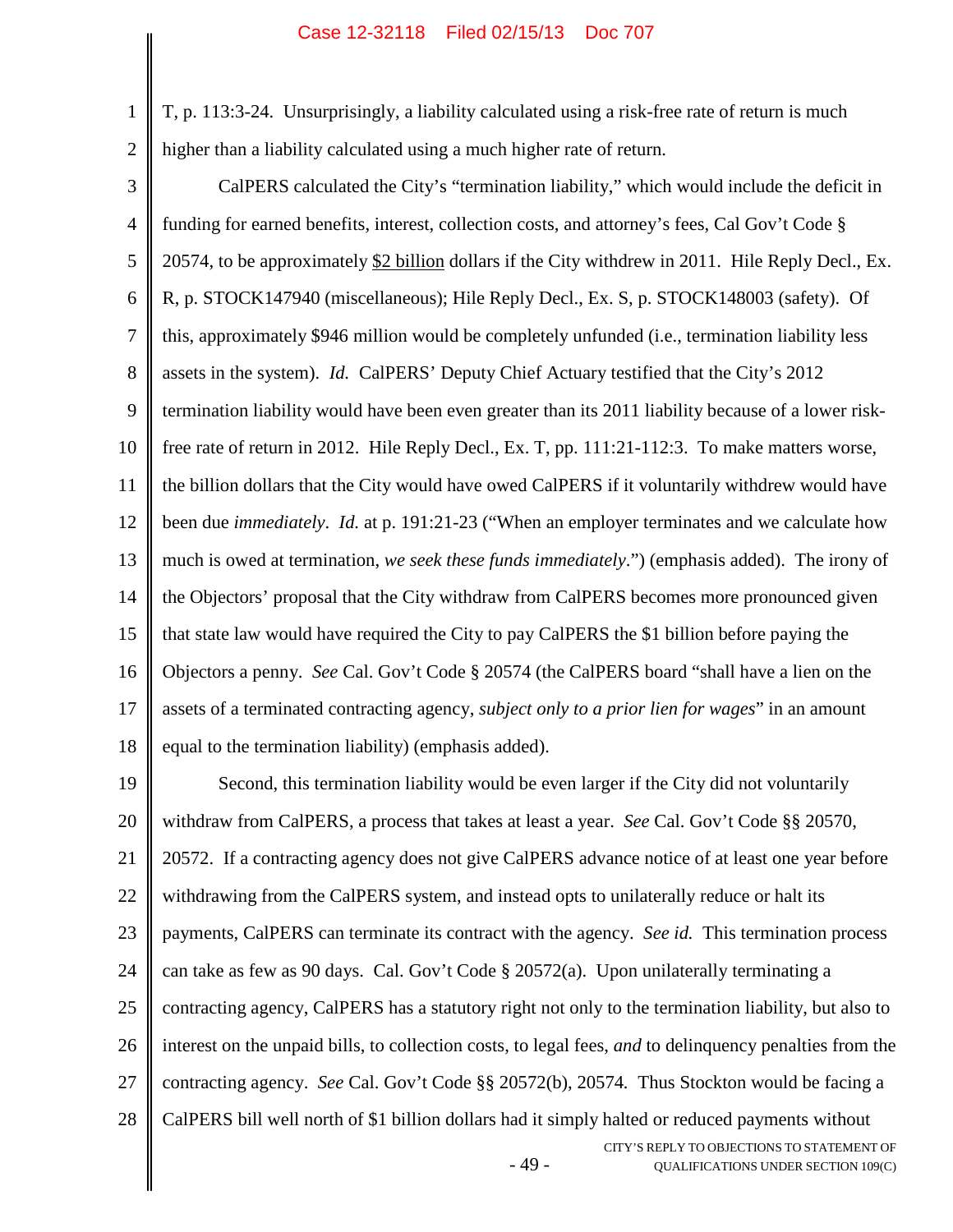<span id="page-56-0"></span>

| 1                                                  | one year's notice of its intent to withdraw. And either way (voluntary or involuntary), it would                                      |
|----------------------------------------------------|---------------------------------------------------------------------------------------------------------------------------------------|
| $\overline{2}$                                     | have been barred from entering into a new CalPERS contract for a full three years. See Cal.                                           |
| 3                                                  | Gov't Code § 20460.                                                                                                                   |
| $\overline{4}$                                     | To summarize, the Objectors propose that the City should have ended its relationship                                                  |
| 5                                                  | with CalPERS only to face an immediate payment demand of almost \$1 billion in cash secured by                                        |
| 6                                                  | a priming lien. It's a good plan if the idea is to shove the City into chapter 9 even faster.                                         |
| 7                                                  | Obviously it was not bad faith for the City not to go this route, the Objectors' remonstrations to                                    |
| 8                                                  | the contrary. $^{15}$                                                                                                                 |
| 9                                                  | This discussion also highlights the great irony of the objections to eligibility: the                                                 |
| 10                                                 | Objectors say that the City was not eligible because it did not address its pension liabilities during                                |
| 11                                                 | the AB 506 process. But what they really want the City to do—escape the strictures of state law                                       |
| 12                                                 | and CalPERS—is <i>only</i> feasible (if feasible at all) within a chapter 9 case. Like Assured with                                   |
| 13                                                 | respect to insolvency, the Objectors argue that the City should have done outside of bankruptcy                                       |
| 14                                                 | what it could do only inside bankruptcy (if then).                                                                                    |
|                                                    |                                                                                                                                       |
|                                                    | <b>Electing Not to Unilaterally Modify Pensions or to</b><br>(3)<br><b>Further Reduce Wages and Benefits Did Not</b>                  |
|                                                    | <b>Demonstrate a Lack of Good Faith</b><br>Since nothing was to be gained by negotiating directly with CalPERS in the AB 506          |
|                                                    | process, it is unclear exactly how the City was supposed to reduce its pension obligations to                                         |
|                                                    | retirees and employees without running afoul of the termination liability, and how therefore it was                                   |
|                                                    | not in good faith for not doing so. The only cognizable theory the Objectors might assert is that                                     |
|                                                    | the City somehow lacked good faith by not seeking more concessions in the AB 506 process from                                         |
|                                                    | its retirees and employees. Indeed, the lurking subtext in the Objectors' pension discussion is that                                  |
| 15<br>16<br>17<br>18<br>19<br>20<br>21<br>22<br>23 | the City's Ask of labor "did not go nearly far enough." Assured Obj. 2. If that is their theory, it                                   |
|                                                    | will fail. A municipality cannot be found to lack good faith when it chooses not to lower its at-                                     |
|                                                    |                                                                                                                                       |
| 24<br>25<br>26                                     | <sup>15</sup> Assured's suggestion that the City simply "terminate [its] contract and transfer its plan assets and liabilities to the |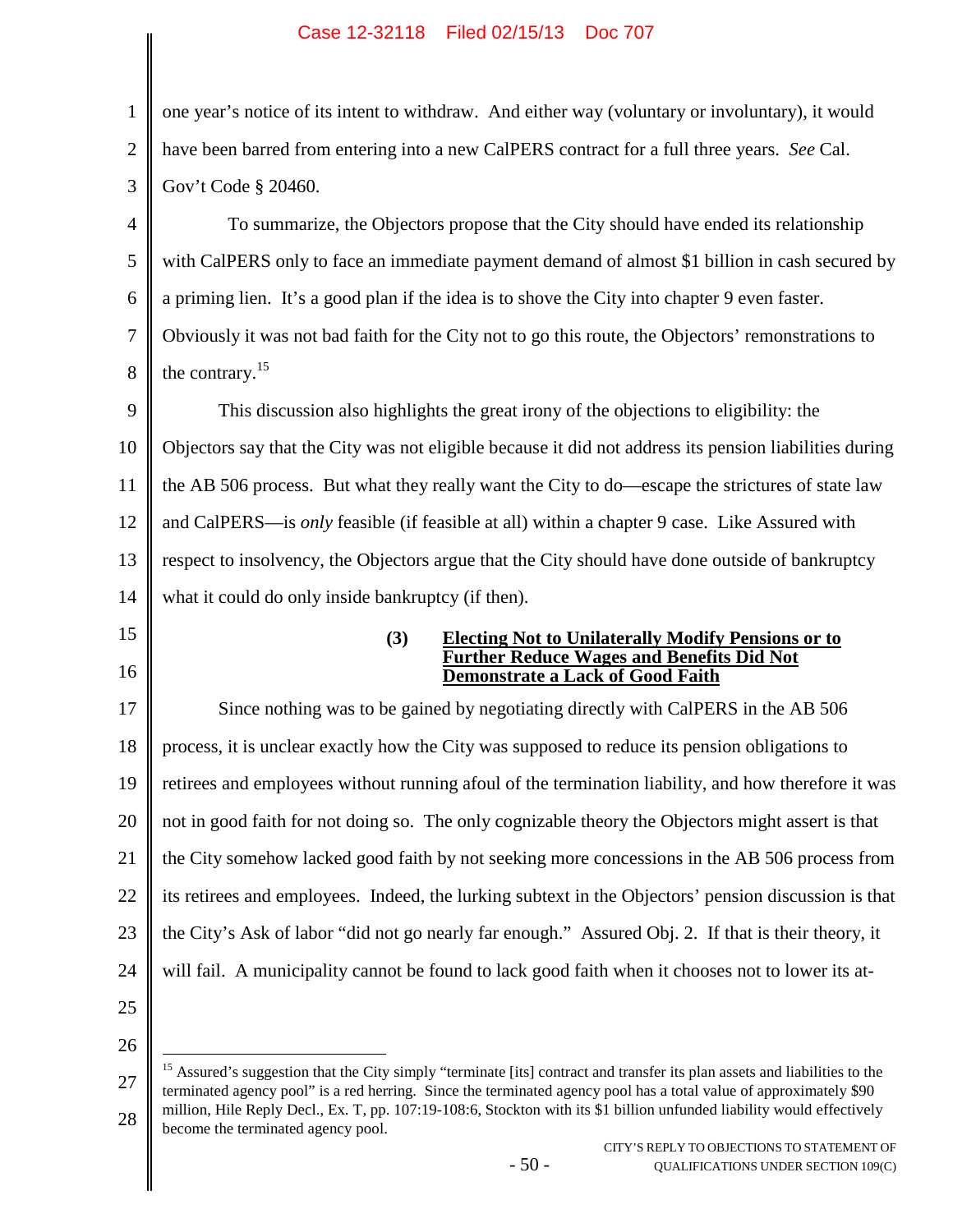2 market labor costs to below market, particular when the undisputed evidence suggests that doing so would endanger the health and safety of the City's residents.

1

3 4 5 6 7 8 9 10 11 12 13 14 15 While the Objectors fairly point out that the City's labor costs were historically high, the City has brought down its employee compensation packages to the point that, following the Ask and the deals that followed it, the total compensation of the City's employees now falls at about the median or even below the median when compared to that of similarly situated workers in comparable cities. Goodrich Reply Decl., ¶¶ 8-11. This result was consistent with the City's goal in the Ask of obtaining savings while maintaining compensation and benefits "competitive within the market in order to recruit and retain employees." Millican Decl., Ex. A, p. 20; Goodrich Decl., ¶ 8. While Assured makes noises about the City's use of a competitive market/comparable cities methodology in setting compensation, its own experts recognize that this method is standard practice among California cities, including those managed by Bobb. Hile Reply Decl., Ex. F, pp. 234:11-235:9 (Brann testifying that comparable cities methodology is "common practice" in California); Hile Reply Decl., Ex. A, pp. 161:3-162:15 (Bobb describing market surveys as "a standard part of [labor] negotiations").

16 17 18 19 20 21 22 23 24 25 26 27 The effect on individual employees of four years of pay reductions has been stark. *See* Hile Reply Decl., Ex. U, p. 118:6-13 (up to 30%); Goodrich Decl., ¶ 9; Goodrich Reply Decl., ¶ 9-11 (20-24% reduction in pay from 2008 to 2012). And unsurprisingly, these pay cuts, when combined with staffing reductions and an escalating violent crime rate, have prompted an increasing number of police officers to leave Stockton. See Jones Decl.,  $\P$  15; McCrary Decl., Ex. B, ¶¶ 17-18, 21-22, 58-59; Neumark Decl., Ex. B, p. 7. The Police Department also has had difficulty in filling its budgeted positions. Jones Reply Decl., ¶¶ 7-9. In particular, it has been nearly impossible to find qualified lateral candidates willing to work in Stockton. *Id.* ¶ 12. Based on his knowledge of the department and the labor market, Chief Jones has expressed his concern that "reducing total compensation and benefits to below market rates has already resulted in and would continue hasten the departure of employees to other police departments." Jones Decl., ¶ 15.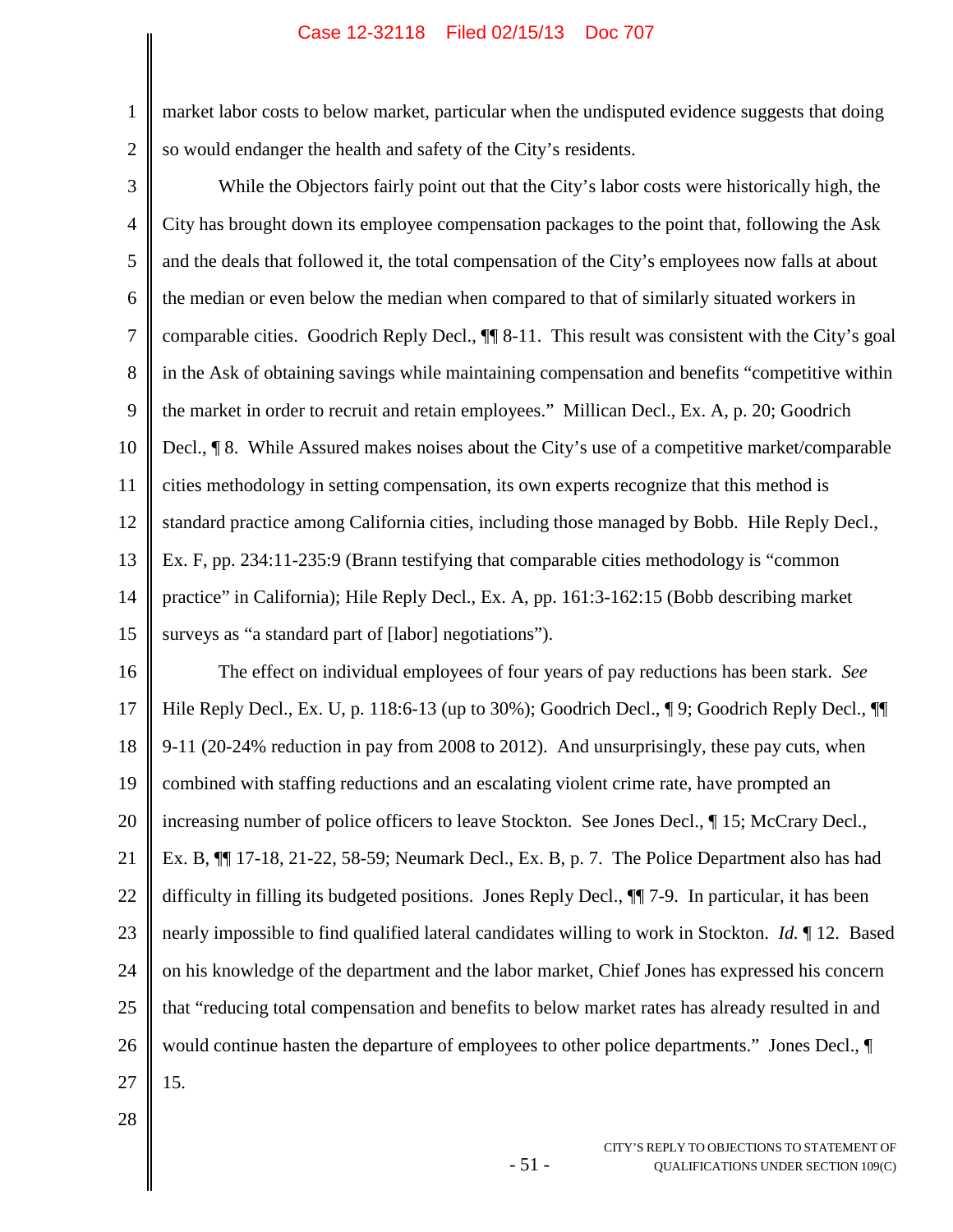|                | Case IZ-32110 Filed 02/13/13 DOC / 07                                                                                                         |
|----------------|-----------------------------------------------------------------------------------------------------------------------------------------------|
| $\mathbf{1}$   | When compiling the Ask, the City knew that: (1) police sworn staffing was down 25%                                                            |
| $\overline{2}$ | from a few years ago, resulting in lower service delivery to the community, Jones Decl., $\P$ 5-6;                                            |
| 3              | (2) transfers away from Stockton were up, Brann Decl., Ex. B, pp. 15-16; (3) it was nearly                                                    |
| $\overline{4}$ | impossible for the Police Department to recruit a sufficient number of qualified lateral candidates,                                          |
| 5              | Jones Reply Decl., $\P$ 12; (4) its proposed reductions would bring the officers down to market pay                                           |
| 6              | or even below, Goodrich Reply Decl., $\P$ 8-9; (5) continuing to depress police salaries and                                                  |
| 7              | benefits increased the likelihood of officers seeking employment elsewhere, McCrary Decl., Ex.                                                |
| 8              | B, $\P$ 12; (6) a CalPERS defined benefit pension was the industry standard for police officers in                                            |
| 9              | California, Deis Reply Decl., ¶ 39; and (7) while staffing was down, Stockton's violent crime and                                             |
|                |                                                                                                                                               |
| 10             | murder rates had been rising, McCrary Decl., Ex. B, $\P$ 17-18, 58-59; Jones Reply Decl., $\P$ 3-4.                                           |
| 11             | Indeed, on February 28, 2012, the City Council found that:                                                                                    |
| 12             | While any risk to the City's ongoing ability to provide necessary<br>public safety services to its citizens is a grave concern, the current   |
| 13             | level of crime in Stockton makes this risk one that this Council is<br>unwilling to incur. To place at greater risk the safety of the         |
| 14<br>15       | community in this time of greatest need would be an<br>unconscionable dereliction of this Council's most basic obligation<br>to its citizens. |
| 16             | Montes Decl., Ex. R, Section 1(h). Under these circumstances, electing not to bring                                                           |
| 17             | police salaries and benefits to below market (whether by pension reductions or some other way)                                                |
| 18             | was not a lack of good faith. Given the possibility that such measures might well lead to the                                                 |
| 19             | departure of more officers, it was necessary to maintain the health and safety of the community.                                              |
| 20             | While the Objectors disagree, they do not dispute any of the City's evidence or offer any                                                     |
| 21             | alternative evidence. Rather, they criticize the insolvent City for not commissioning a \$500,000                                             |
| 22             | study to "prove" that further wage cuts actually would cause officers to leave. They also contend                                             |
| 23             | that: (1) further wage reductions (whether as wage or as pensions, however that would work)                                                   |
| 24             | would not necessarily spark a "mass exodus" of employees; (2) the City has no difficulty                                                      |
| 25             | recruiting or retaining officers; and (3) further departures from the Police Department will not                                              |
| 26             | harm the community, because to the Objectors there is no correlation between the number of                                                    |
| 27             | police officers a city has and its crime rate.                                                                                                |
| 28             |                                                                                                                                               |

- 52 -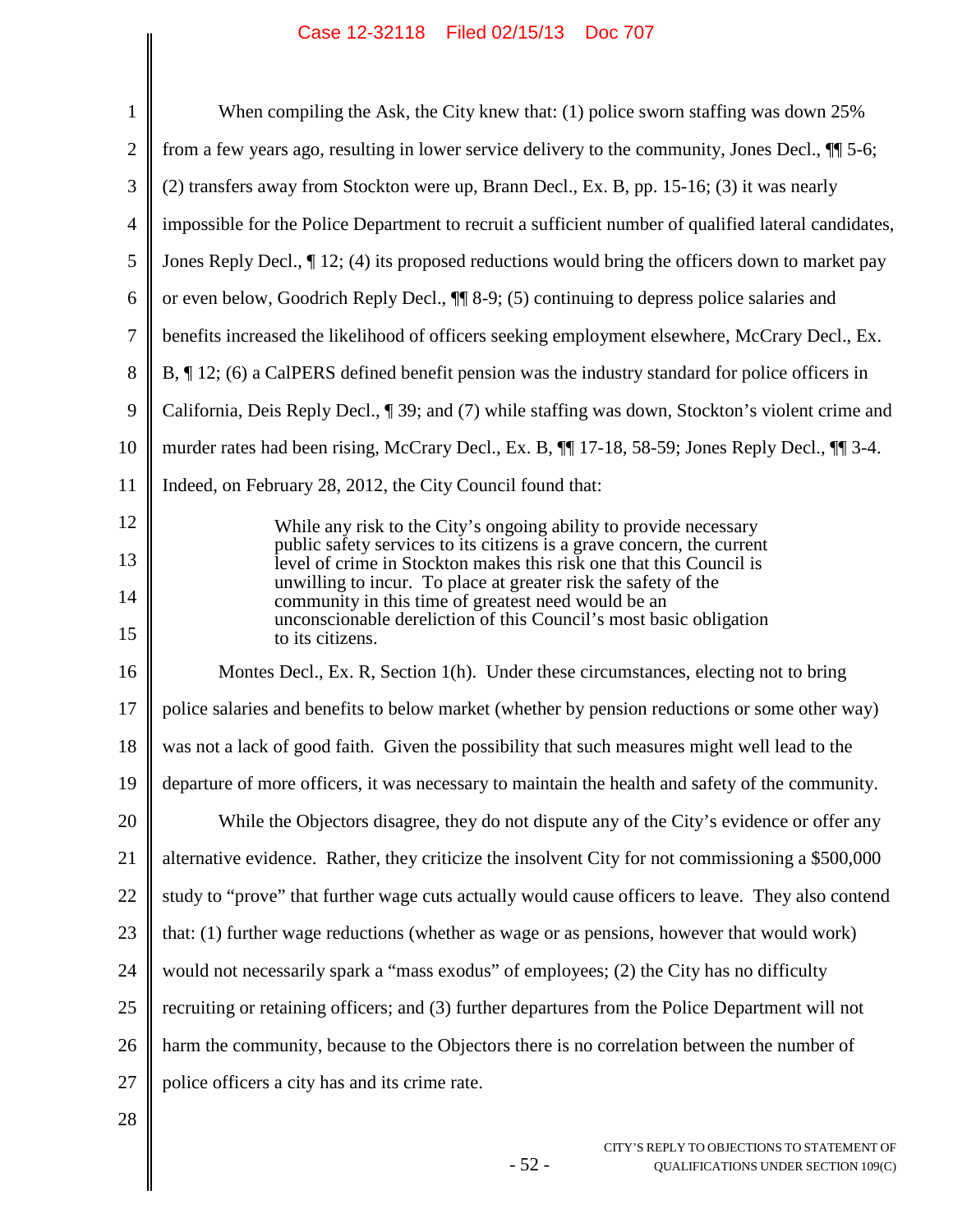1 2 3 4 5 6 7 8 9 10 11 12 13 14 15 16 17 18 19 20 21 22 23 24 25 26 27 The Objectors leave the Court with a stark but easy choice. Either (1) the City was negotiating in good faith by not seeking deeper labor cuts in the Ask where the evidence indicated that further reductions in police pay risked causing additional officers to remove themselves from the streets of one of the most dangerous cities in the country, where the Objectors' police expert agreed that he would have "serious concerns" about losing officers if he were in Stockton's situation, and where the City Council determined that "to place at greater risk the safety of the community in this time of greatest need would be an unconscionable dereliction of this Council's most basic obligation to its citizens," or (2) the City was not negotiating in good faith because it neglected to complete a \$500,000, six-to-twelve month study to validate its assessment. The choice is clear, and the answer is obvious. Refusing to risk the lives of its citizens cannot be a lack of good faith. **(a) The Only Evidence Demonstrates That Further Wage Cuts Risked Provoking Officer Departures** Impairing CalPERS pensions or otherwise lowering police compensation much below market rates presented a risk to the health and safety of its citizens, a risk the City was not willing to take when it prepared the Ask. That risk lies in the City's rational prediction that impairing CalPERS could result in a mass exodus of experienced officers and exacerbate police recruitment problems in a city that needs experienced, high-quality police officers. Jones Reply Decl., ¶ 5. The Objectors' policing expert and the City agree that Stockton is a dangerous city. Declaration of Joseph E. Brann [Dkt. No. 643] ("Brann Decl."), ¶ 5. As a dangerous city, Stockton needs police officers. University of California, Berkeley crime policy expert and labor economist, Dr. Justin McCrary, co-authored a study in 2013 of 242 U.S. cities naming Stockton the second most under-policed city in California with a population greater than 200,000, as of 2010. Declaration of Justin McCrary ("McCrary Decl."), Ex. B, ¶¶ 14, 63. McCrary has since updated his calculations for 2011, and now ranks Stockton as the number one most under-policed city in California with a population exceeding 200,000, surpassing the former industry leader, Oakland. McCrary Decl., Ex. B, ¶¶ 63, 65, 67.

- 53 -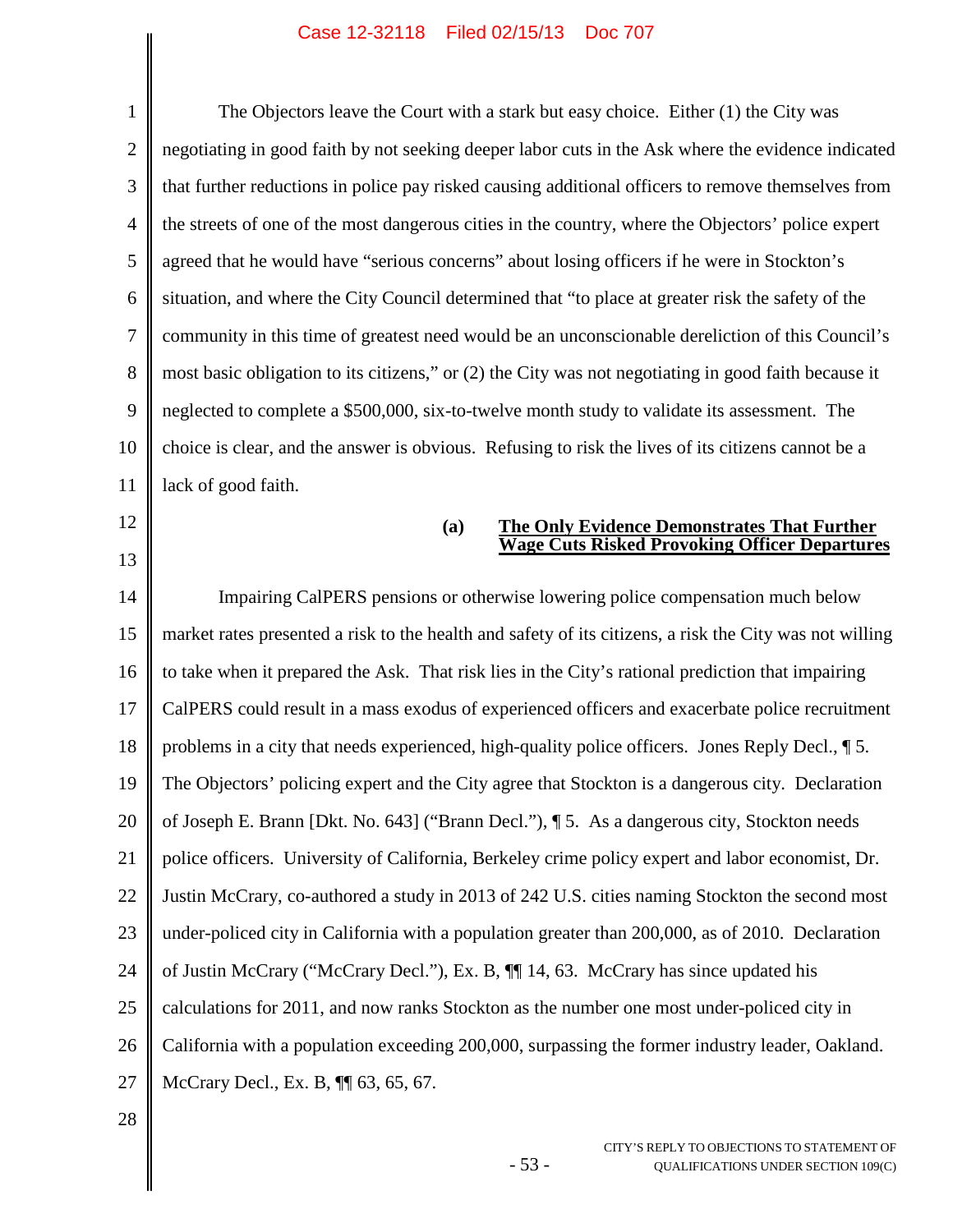1 2 3 4 5 6 7 8 9 10 11 12 13 14 15 16 17 18 19 The City's prediction that impairing pensions would adversely affect its Police Department was not conjured up by an academic in an ivory tower or a consultant who has not worked in a police department for nearly 20 years. Rather, the prediction came from facts at ground zero where the results of an incorrect decision would be felt. Chief Jones saw 27 of his officers transfer to other police departments in the first nine months of 2012, triple the number of officers who transferred out through all of 2011. Brann Decl., Ex. B [Dkt. No. 644], p. 16. Chief Jones interviewed these officers, something neither of the Objector experts did. Hile Reply Decl., Ex. U, pp. 113:13-114:24; Jones Reply Decl., ¶ 13. In the interviews, these officers told him the reasons they were leaving, and each officer cited the cuts in compensation and benefits that have been inflicted on the Stockton Police Department since 2008 as motivating their departures.<sup>[16](#page-60-0)</sup> Hile Reply Decl., Ex. U, p. 118:14-17 ("But they couldn't . . . stay any longer because of the cuts that have been imposed on them, and there were too many other agencies out there that would for less work give them more pay"); Jones Reply Decl., ¶ 13. The cuts in compensation and benefits have been painful and material, reaching up to 30% of total take-home pay for some officers. Hile Reply Decl., Ex. U, p. 118:6-13; Goodrich Decl., ¶ 9; Goodrich Reply Decl., ¶ 9-11. In addition, Stockton police officers have seen a 25% reduction in budgeted sworn officers since 2008, Jones Decl., ¶¶ 5-6, a move that has left the same work to be done by 25% fewer officers, as well as a proposal in the Ask to completely wipe out retiree medical benefits. Millican Decl., Ex., p. 41.

20 21 22 23 Given these blows to the Police Department, the massive lateral departure number that coincided with them, and the inability of the Police Department to fill even its budgeted officer positions, it was no leap in deductive reasoning for the City to predict a fourth blow in the form of an unprecedented reduction in pension benefits for current officers could result in a mass

24

25

<span id="page-60-0"></span>26 27 28 <sup>16</sup> Brann expressed skepticism regarding the content of these interviews, and opined that interviews taking place several months after an officer departs, when he or she has gained stability at his or her new job, would be more trustworthy. Hile Reply Decl., Ex. F, p. 132:9-22. Chief Jones, in fact, followed up several months later, with officers he previously interviewed. Jones Reply Decl., ¶ 14. For example, on January 23, 2013, Chief Jones spoke individually with six of the officers who left in the first nine months of 2012. *Id.* Each reiterated that the primary reason he or she left was the reductions in pay and benefits. *Id.*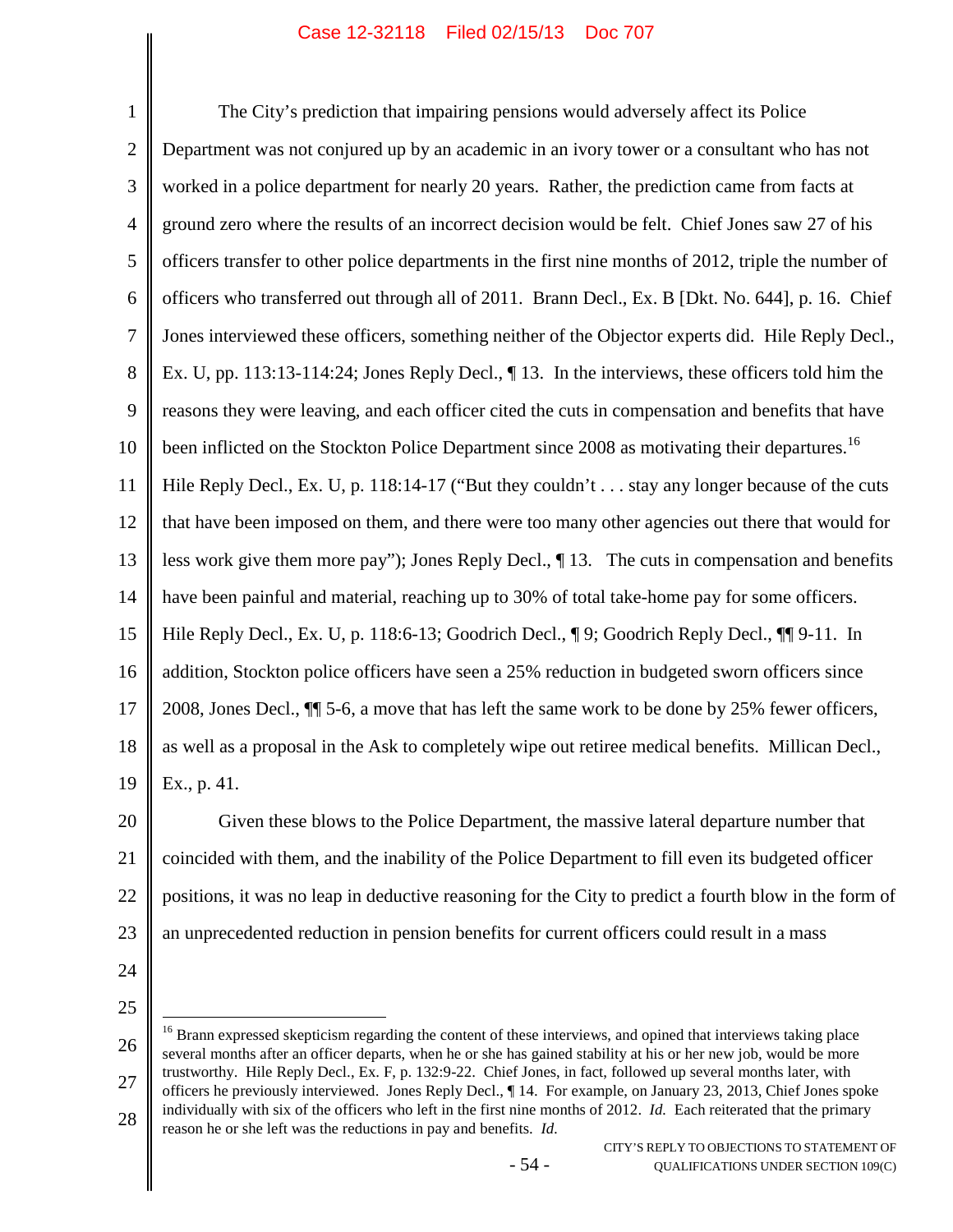exodus.<sup>[17](#page-61-0)</sup> Indeed, Brann and Neumark agree that there is some ultimate pay or benefit cut that will push an officer over the edge and force him or her to quit. Hile Reply Decl., Ex. F, p. 89:2-9 (Brann testifying that "if you keep changing the numbers, there's ultimately going to be some level that you could say this will absolutely do it."); Hile Reply Decl., Ex. V, pp. 31:25-32:12.

5 6 7 8 9 10 11 12 13 14 15 16 17 18 19 20 21 22 23 24 25 The Objectors' experts call the City's claims regarding the risk of impairing CalPERS on its police department unfounded, criticizing the City's evidence as "anecdotal" and "casual." Declaration of David Neumark [Dkt. No. 637] ("Neumark Decl."), Ex. B, p. 6-7; Brann Decl., Ex. B, p. 1. However "anecdotal" the City's evidence, it is the only evidence before the Court. Both Neumark and Brann admitted that their reports do not assess the potential effect of a pension reduction on officer retention and recruitment in context. Hile Reply Decl., Ex. V, pp. 170:3-13; 171:13-17 ("I [Neumark] was trying to focus on that [proposed or prospective cut in pension] *in isolation*. . . . I'm not thinking of my opinion as what is the combined effects of all the stuff or even just all the things that are going to pertain to Stockton trying to resolve its fiscal situation."); Hile Reply Decl., Ex. F, p. 63:2-13; 104:23-105:3; 91:21-25; 106:9-15 (Brann asserting he understood the City to believe a "single event" of pension reductions would trigger a mass exodus, and that he did not consider past wage or benefit reductions, cuts to staffing, or the City's proposal to eliminate retiree medical benefits in formulating his opinions). When asked to assess the potential effect of a pension reduction on officer retention and recruitment in the real world that is, in conjunction with the pay and benefit reductions since 2008, the 25% reduction in force since 2008, and the proposal to eliminate retiree medical benefits—Brann admitted it would be "*foolish*" for the City *not* to be concerned about what even a "modest" pension benefit reduction might do to the Stockton police force.<sup>[18](#page-61-1)</sup> Hile Reply Decl., Ex. F, pp. 126:12-127:13 (confirming that a reasonable police chief faced with a situation like Stockton's would have "serious concerns regarding the effect any further reduction in benefits could have on [his] ability to retain [] officers"). Neumark, too, admitted it would be reasonable for the City to question reducing

26

1

2

3

<span id="page-61-0"></span><sup>27</sup>  $17$  Jones also spoke with several of his current officers, many of whom told him they would leave the Department if another cut to pay or benefits occurred, no matter how slight. Jones Reply Decl., ¶ 15.

<span id="page-61-1"></span><sup>28</sup> <sup>18</sup> Brann admits to not even being aware of the City's proposal to eliminate retiree medical benefits when he sent his report to Assured. Hile Reply Decl., Ex. F, p. 91:14-20.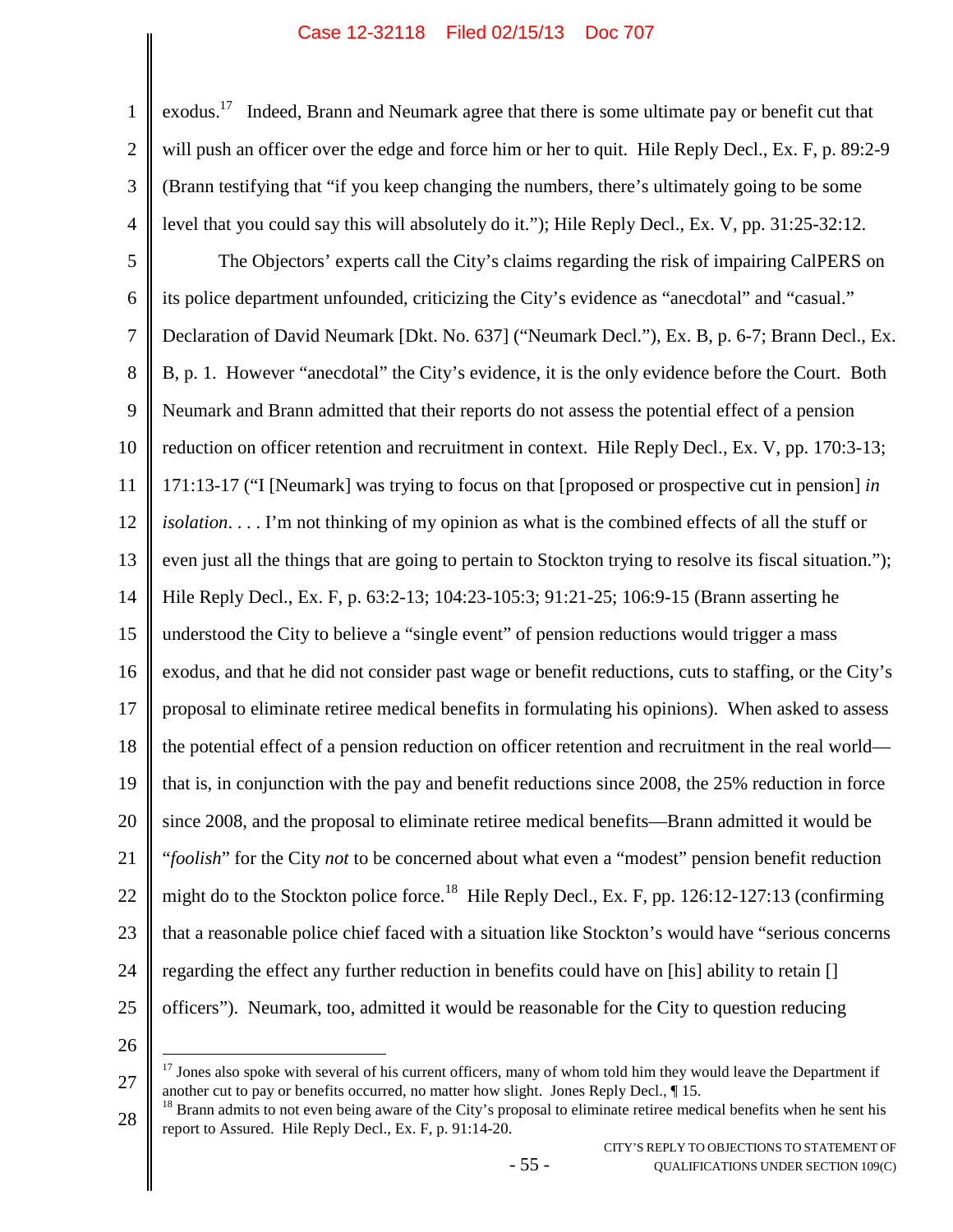pensions, when asked to consider such a reduction in context and not in a vacuum. Hile Reply Decl., Ex. V, pp. 119:25-121:12.

1

2

3

4

## **(b) The Objectors' Critiques Of The City's Evidence Are Unfounded And Unreasonable.**

5 6 7 8 9 After these admissions, the relevance of Neumark and Brann's opinions on the potential effect of "modest"<sup>[19](#page-62-0)</sup> pension reductions on officer retention and recruitment given the City's evidence becomes questionable at best. Even assuming their opinions on this subject still merit the Court's attention, their opinions lack any firm footing in fact, theory, or law, and should be rejected.

10 11 12 13 14 15 16 17 18 19 20 21 22 23 The Objectors' experts provide four reasons why they are unconvinced by the City's stated rationale for its CalPERS decision. First, both Neumark and Brann posit that officers have been departing Stockton for "lifestyle reasons," and not monetary reasons as Chief Jones testified. Neumark Decl., Ex. B, p. 8; Brann Decl., ¶ 7. Neither Neumark nor Brann has a shred of evidence to support this speculation. Both admitted to having never interviewed a single current or former Stockton police officer. Hile Reply Decl., Ex. V, p. 238:20-24; Hile Reply Decl., Ex. F, p. 134:5-9 (Q: "[Y]ou haven't spoken to any of the officers who have left the department . . . is that correct?" A [Brann]: "That's correct."). Furthermore, their lifestyle theory and the cherrypicked literature Neumark uses to back it up is contradicted by more persuasive and contemporary economic research, which says monetary prospects influence employee migration to a substantial degree. McCrary Decl., Ex. B, ¶¶ 40-41. Second, Neumark is not persuaded by the City's claims because they are not supported by "recognized social science standards of evidence." Neumark Decl., ¶ 6. In so doing, Neumark introduces a standard that no court has required a municipality to meet in order to be eligible for

24 25

26

bankruptcy. In his deposition, Neumark explained how the City could have supported its claims

<span id="page-62-0"></span>in the court of social science when he explained how *he* would have gone about answering the

<sup>27</sup> 28 <sup>19</sup> Brann admitted Assured asked him to assume a "modest" pension reduction meant a 10% reduction, which Brann interpreted to apply "across-the-board." Hile Reply Decl., Ex. F, pp. 77:22-24, 78:15-18. Brann hasn't the slightest idea how such a reduction would be implemented in practice. *Id.* at pp. 226:13-227:4. Neumark defined "modest" for himself as 10% plus or minus 7% "or a little more." Hile Reply Decl., Ex. V, p. 150:8-15.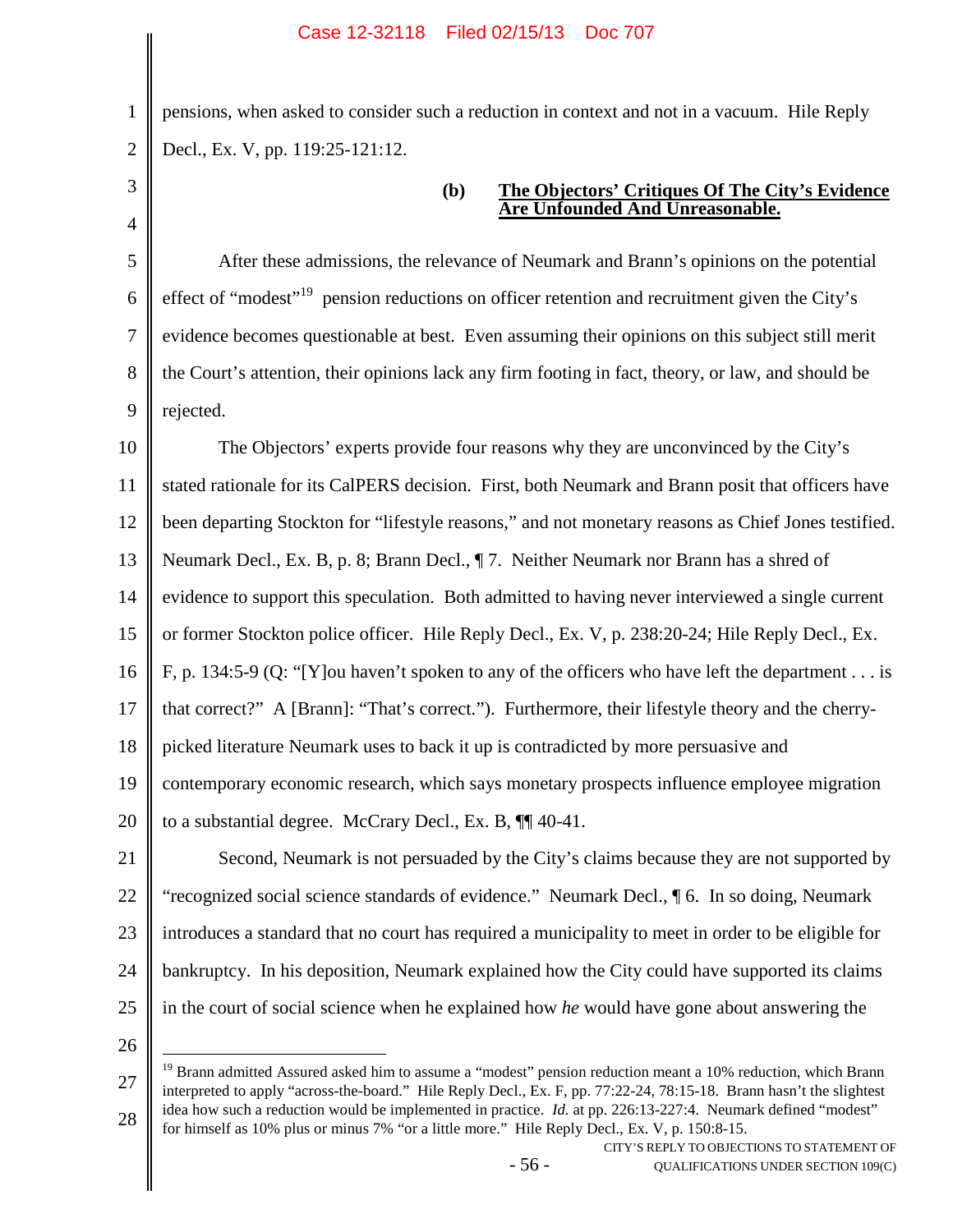1 2 3 4 5 6 7 8 9 10 11 12 13 14 15 16 17 18 19 20 21 22 23 24 25 26 27 question of what level of pension reductions would cause a "mass exodus" of experienced officers or recruitment problems. Hile Reply Decl., Ex. V, pp. 89:14-90:20; 166:19-167:4. He would have conducted a study, which he estimated would take six months of full-time work by him and a support team (or twelve months if he kept his day job) and funding of "half a million [dollars] or more." *Id.* at pp. 96:26-97:6; 97:7-14. Neumark cautioned, however, that this study might be impossible to complete because completing this study would require data that tracked the migration responses of public sector workers—ideally police officers—to pension cuts. *Id.* at pp. 94:20-95:8; 97:15-98:16. After all, according to Neumark, "[i]t may seem like stating the obvious, but the only type of evidence based on past behavior that could predict future responses to pension cuts would be past evidence on pension cuts." Neumark Decl., Ex. B, p. 16. Of course, he does not have such evidence. Nor does he even know if such evidence exists. *Id.* at pp. 97:15-98:16; 168:24-169:9. Had Neumark's year-long \$500,000 study been conducted, it would have provided him a model through which he could determine an approximate likelihood an officer would leave the Stockton Police Department given an inputted level of pension reductions and other variables. Hile Reply Decl., Ex. V, pp. 218:22-219:6. He does not know what this model would say, but simply predicts—without any evidence of his own that stands up to "recognized social science standards"—that a "modest" pension benefit reduction would not result in a "mass exodus" of experienced police officers or recruitment problems. *Id*. 221:7-14. Third, Brann opines that the City's claims regarding its CalPERS decision are unsupported by its evidence because the Police Department's lateral transfer rate is "consistent with" lateral transfer rates in California and "elsewhere."<sup>[20](#page-63-0)</sup> Brann Decl., ¶ 8. This argument is now moot, because Brann struck lines from his report during his deposition. Hile Reply Decl., Ex. F, pp. 228:10-15, 229:22-230:1, 230:10-22, 231:6-12. In his deposition, Brann admitted that the data he cited in his report, which he presented as lateral transfer rates from Florida, Alaska,  $20$  Given his lack of Stockton-specific and policing-specific experience, it perhaps unsurprising that the career

<span id="page-63-0"></span>28 academic had "no basis for knowing whether [he] was looking at something highly unusual or not" when attempting to assess whether Stockton's lateral transfer rate data was consistent with "other departments or other years." Hile Reply Decl., Ex. V, pp. 86:9-87:14.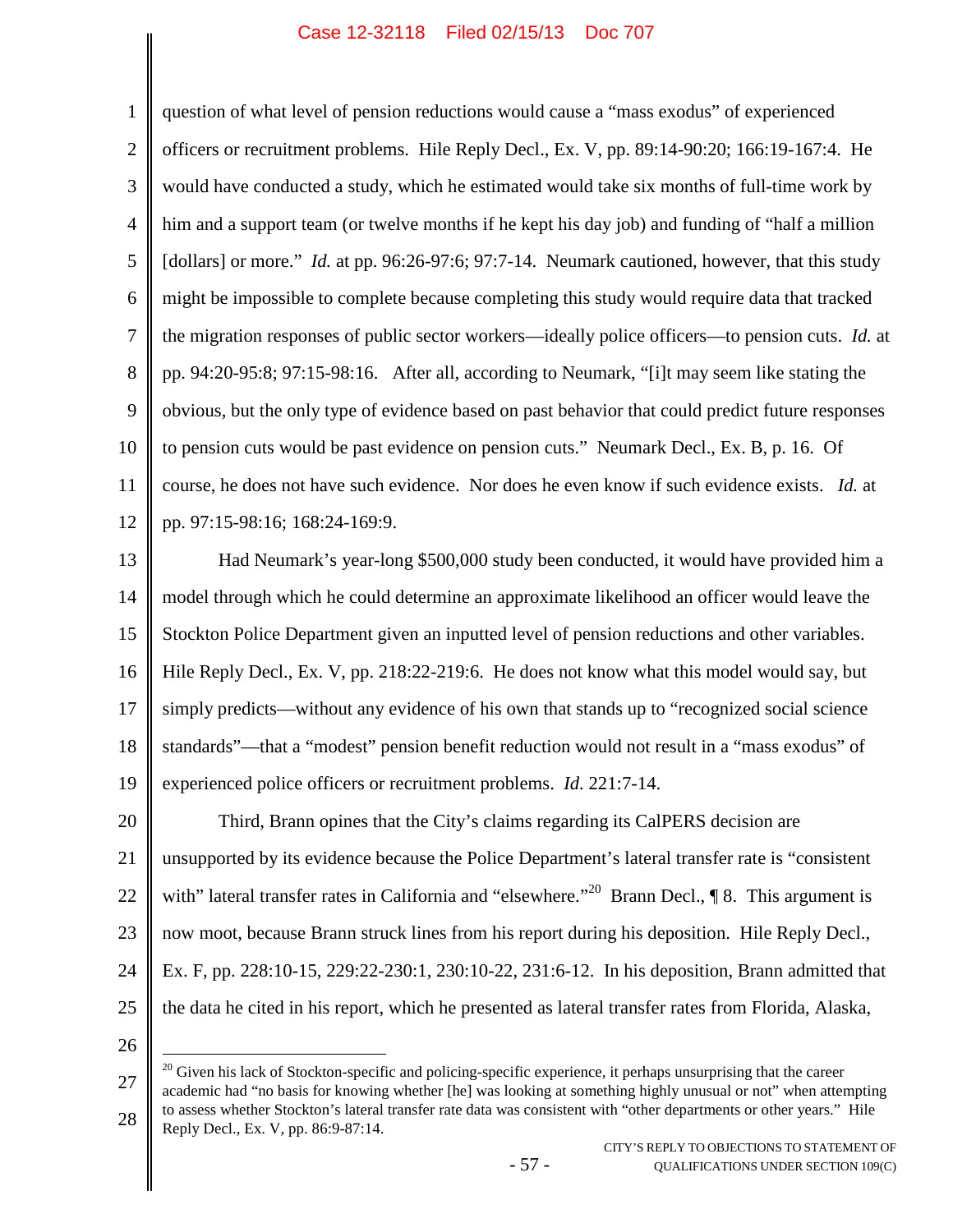1 2 3 4 5 6 7 8 9 10 11 12 13 14 15 16 17 18 19 20 21 22 23 24 25 26 North Carolina, and Vermont, were in fact "overall attrition" numbers rather than lateral transfer numbers. *Id.* at p. 230:17-22. Not wanting to "mix<sup>[]</sup> apples and oranges" or provide a "misleading" statement of fact, Brann chose to strike these references from his report. *Id.* at 230:12-22. As a result, there is no evidence in the record as to lateral transfer rates "elsewhere" that the Court can compare to Stockton's. All that is left is the California Peace Officer Standards and Training study cited by Brann, and it presents 21 years of annual California lateral transfer rates, which during the 21-year period never exceeded 4.7%. Brann Decl., Ex. B, p. 16; McCrary Decl., Ex. B, ¶ 19. By Brann's own calculations, Stockton's 2012 lateral transfer rate in its first nine months was 8.1%. Brann Decl., Ex. B, p. 16. Thus, Brann strains reason in arguing Stockton's lateral transfer rate is "consistent with" California rates. Fourth, both Neumark and Brann discount the City's recruiting difficulties in arguing that the City cannot support its claims regarding the potential effect of impairing CalPERS. Neumark Decl., Ex. B, p. 19-20; Brann Decl., Ex. B, p. 16-17. In setting forth this argument, both rely upon the number of applicants to the Stockton Police Department in 2011 and 2012. *Id.* They both miss, however, a fact that Chief Jones knows is the truth: the number of applicants does not matter if none are qualified. Jones Reply Decl.,  $\P\P$  8, 12.<sup>[21](#page-64-0)</sup> Indeed, it is no secret that despite the number of applicants to the Stockton Police Department over the past two years—which is not as high as Neumark and Brann think<sup>[22](#page-64-1)</sup>—the department still cannot fill its budgeted sworn officer positions. Jones Decl., ¶ 6; Jones Reply Decl., ¶ 9. Chief Jones attributes this to low quality applicants, many of whom cannot pass a background check or are running from problems in other departments. Jones Reply Decl., ¶¶ 8-9. He also attributes this problem to constant attrition, even involving new officers. *Id.* Thus, the City is justified in claiming that the uncertainty over pensions and the past and proposed cuts in pay and benefits are affecting recruiting, and are grounds for predicting the likely effect on recruiting of a pension reduction. <sup>21</sup> Indeed, Neumark admits he has no idea how many applicants it takes to fill a single police position. Hile Reply Decl., Ex. V, p. 231:10-17. This is not surprising given he has never worked for a police department. *Id.* at p. 39:13- 15.

<span id="page-64-1"></span><span id="page-64-0"></span>27 28 <sup>22</sup> Neumark and Brann both cite to a news article reporting 1,300 applicants attended a Stockton Police Department physical agility test. Neumark Decl., Ex. B, p. 20-21; Brann Decl., Ex. B, p. 18. In reality, 1,300 is simply the number of applicants that RSVP'd. Jones Reply Decl., ¶ 10. Less than half that number actually showed up for the

- 58 -

test. *Id.*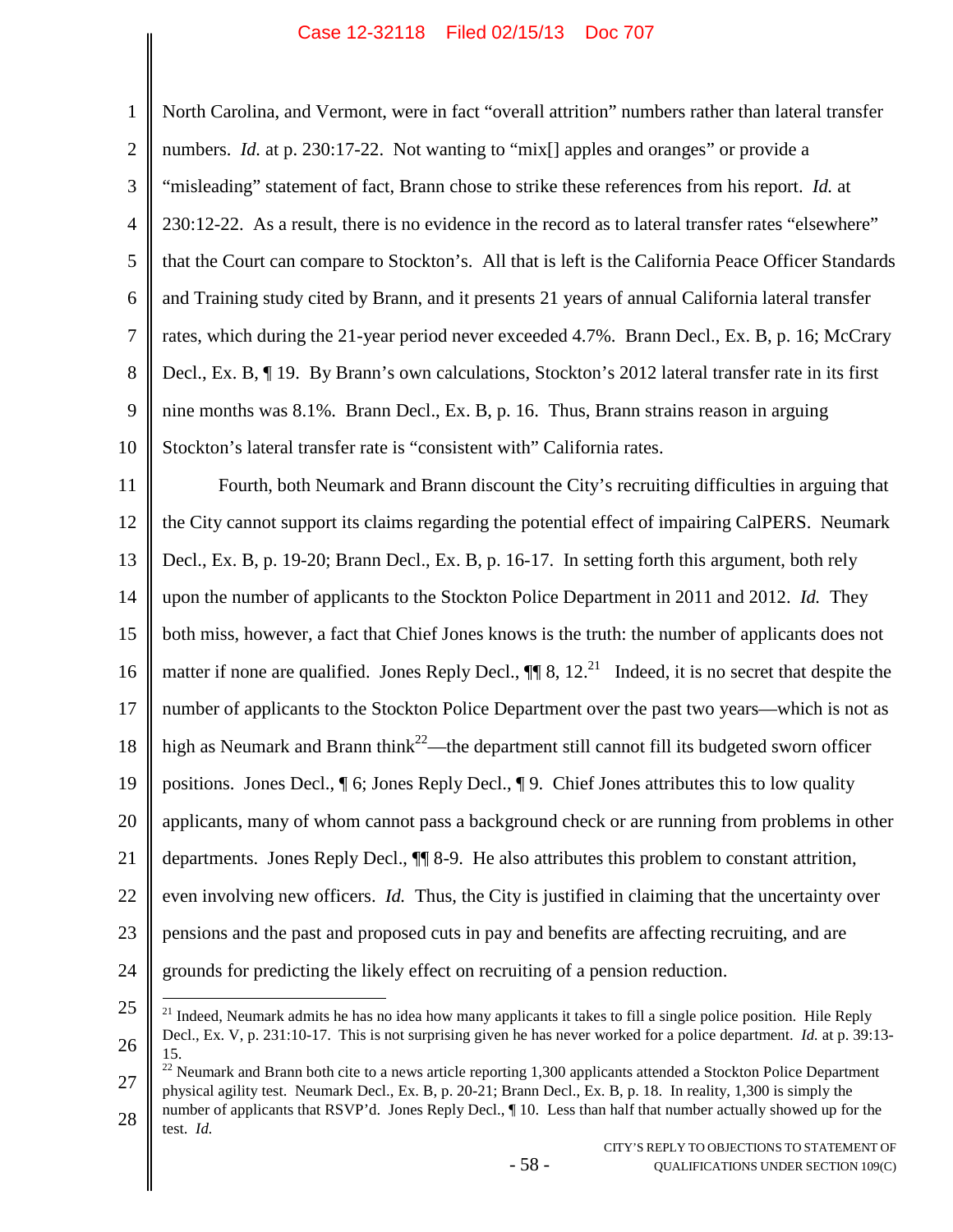1 2 3 4 5 6 7 8 9 10 11 12 13 14 15 16 17 18 19 20 21 22 23 24 25 26 27 Assured actually suggests the City solve its recruiting problems by hiring from its large pool of unemployed citizens, in effect criticizing Chief Jones and the Police Department for not lowering the City's standards. Assured Prelim. Obj. 6 ("although the City argues it cannot extract more from labor because it must 'remain competitive,' such an assertion defies common sense in a City with an unemployment rate that, based on the City's own estimations, is as high as 20%."). This position highlights Assured's indifference about the health and safety of the residents and businesses of Stockton. A city with Stockton's crime rates cannot have just anyone off the street protecting it; Stockton needs quality officers. $^{23}$  $^{23}$  $^{23}$ **(c) The Objectors Distort The Grave Reality Of Crime And The Need For Officers In The City.** Brann attempts in three ways to minimize the City's concerns about the potential public safety consequences of impairing CalPERS. First, he cherry-picks data to argue that crime is declining in Stockton, manufacturing an alternate reality in which the City's public safety concerns are overblown. Brann Decl., Ex. B, p. 4-5. Second, he maintains that there is no causal relationship between officers-per-capita and crime, in effect stating that it does not matter whether Stockton can hire and retain the number of police officers Chief Jones, the City Council, and City staff think it needs. *Id.* p. 7. Third, he claims there is no evidence linking officer experience to officer effectiveness, thereby attempting to preempt any concern about the fact that the City is being protected by an increasing number of rookie officers. *Id.* at 19-20. Each of these arguments lacks merit and should be rejected. In arguing that Stockton's crime rates are declining, Brann uses baseline dates in the early 1990's without any principled justification besides a stated desire to draw a trend line. Brann Decl., Ex. B, p. 4-5; Hile Reply Decl., Ex. F, pp. 189:11-21. He fails to mention that in the early 1990's, crack-cocaine gang wars were occurring, which makes it entirely inappropriate to compare crime from that period to the present. Jones Reply Decl., ¶ 3. If Brann had chosen a  $23$  In his report, McCrary discusses what happened in Washington, D.C. in the late 1980s and early 1990s when it lowered its standards to hire more police officers. McCrary Decl., Ex. B,  $\P$  25-27. The results were disastrous in terms of the quality of police work and the exorbitant expenses incurred replacing many of the low-quality officers

- 59 -

<span id="page-65-0"></span>28 who had to be fired. *Id.*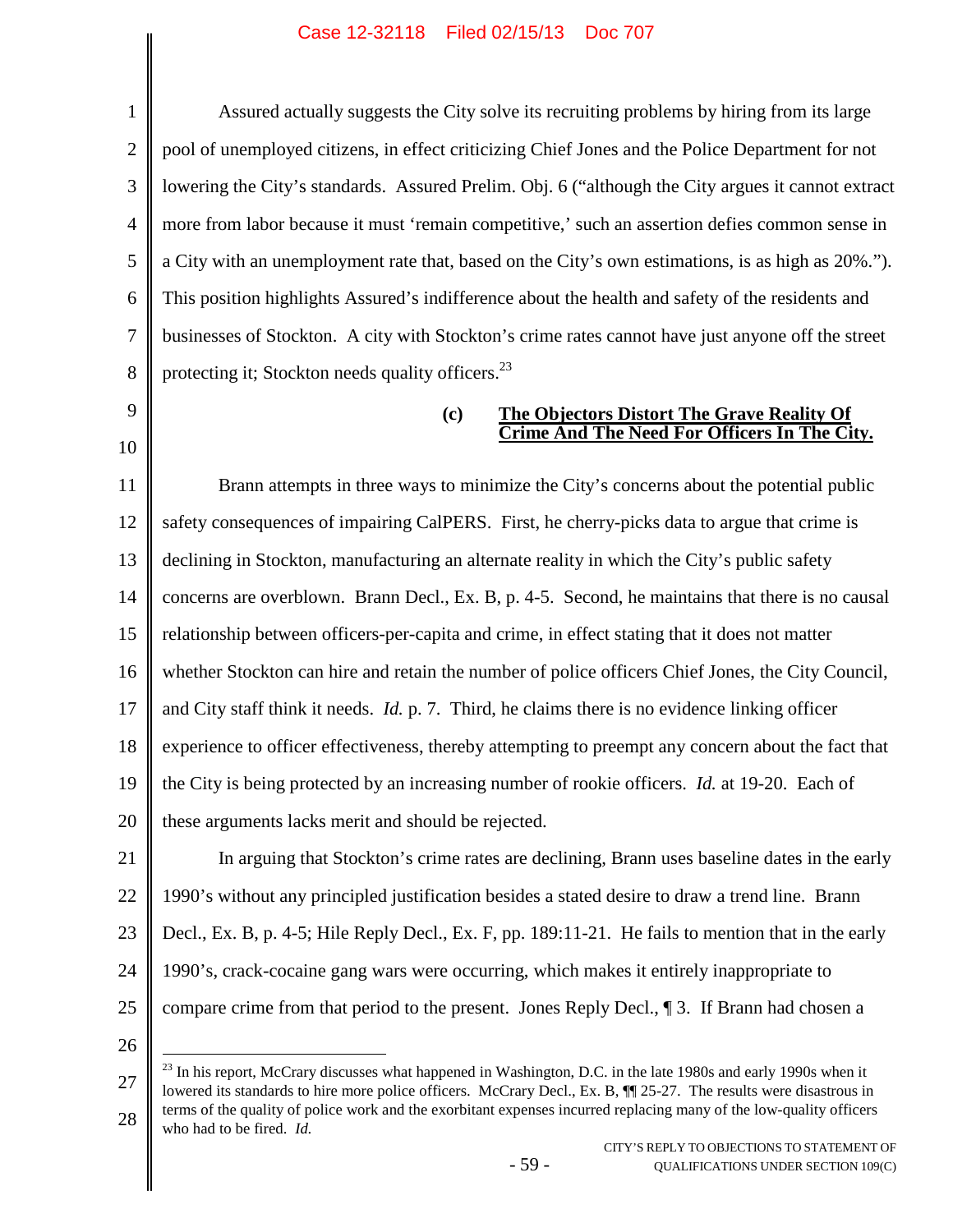3 4 5 year after the early 1990's as a reference, such as 2007 or 2008, he would have seen that crime rates in Stockton are on the rise in many key crime categories such as murder. *Id.* ¶ 4; McCrary Decl., Ex. B, ¶ 58. Additionally, if he looked at Stockton's crime rates in comparison to other California cities, he would have seen that Stockton crime rates are increasing while crime rates in other California cities are staying flat or decreasing. McCrary Decl., Ex. B, ¶¶ 58-59.

6 7 8 9 10 11 12 13 14 15 16 17 18 19 20 21 22 As to Brann's argument that there is no causal relationship between officers-per-capita and crime, peer-reviewed research in criminology and economics spanning multiple decades begs to differ.<sup>[24](#page-66-0)</sup> *Id.* **[1]** 50-53. In a 2013 study based on 1960-2010 data, McCrary, building upon decades of research on the causal relationship between officers-per-capita and crime, analyzed 242 U.S. cities and empirically measured the reduction in the cost of crime in a city for every additional dollar spent on policing. *Id.* ¶¶ 14, 63. McCrary concluded that Stockton was underpoliced in 2010 because each additional dollar spent on policing would have saved the City \$2.30 in crime costs. *Id.* Upon ranking the most under-policed cities, McCrary found that Stockton was second only to Oakland in 2010 among California cities with populations greater than 200,000. *Id.* McCrary re-calculated his rankings for 2011 and found that Stockton surpassed Oakland, and is now the most under-policed city in California with a population greater than 200,000, and that each additional dollar spent on policing would save the City more than \$3.00 in crime costs.<sup>[25](#page-66-1)</sup> *Id.* ¶¶ 14, 63, 67. This finding is completely consistent with the report prepared by Harvard consultant Anthony Braga in 2006, Jones Decl., ¶¶ 3-4, and with the results of another recent report commissioned by the City, Jones Reply Decl., ¶ 18 & Ex. B, pp. 28-29. Finally, Brann cannot be trusted in his attempt to reassure the City that rookie police officers will be just as effective as the experienced officers it stands to lose if it impairs CalPERS.

23

1

2

24 wavered on it in his report. Hile Reply Decl., Ex. F, pp. 146:1-3 ("the younger officers, the

As an initial matter, Brann, himself, backtracked on this position in his deposition, and even

25

<span id="page-66-1"></span>27 28  $25$  McCrary predicts these numbers will only grow more extreme when complete data for 2012 become available and he is able to update his findings, given Stockton's high 2012 crime rates relative to other California cities. McCrary Decl., Ex. B, ¶ 67.

<span id="page-66-0"></span><sup>26</sup>  $24$  Even putting aside the debate on the causal relationship between cops and crime, Brann agrees with the City that every police department needs a minimum number of officers to function. Hile Reply Decl., Ex. F, pp. 170:24-171:9. He does not know if the City is near its floor, but evidence on Stockton's escalating crime rates, McCrary Decl., Ex. B, ¶ 59, and the safety services it can no longer provide to the City, Jones Decl., ¶ 8, suggest it is.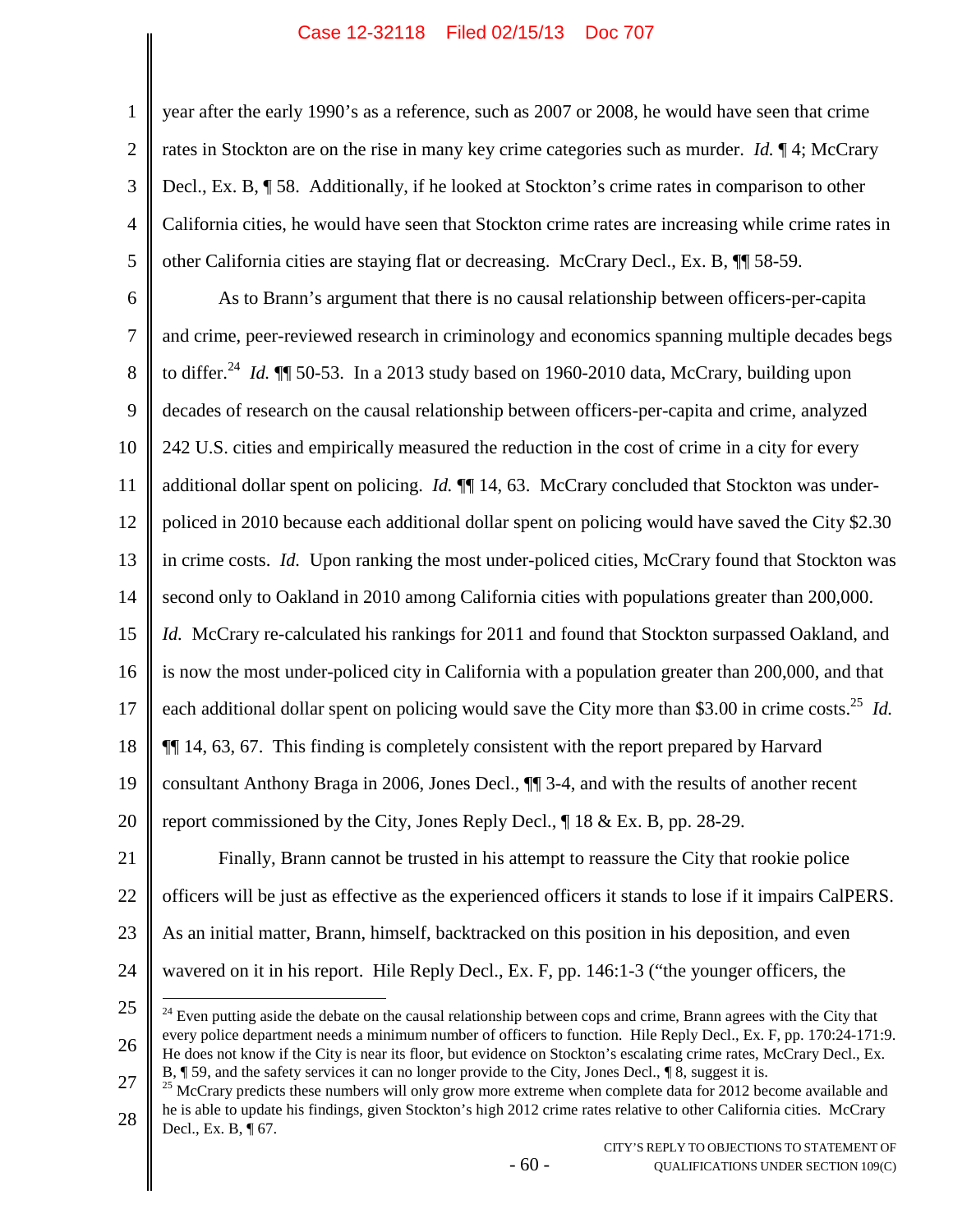- 61 - CITY'S REPLY TO OBJECTIONS TO STATEMENT OF QUALIFICATIONS UNDER SECTION 109(C) 1 2 3 4 5 6 7 8 9 10 11 12 13 14 15 16 17 18 19 20 21 22 23 24 25 26 27 28 rookie officers, clearly are not where you want them to be yet"); 152:11-18 (admitting that if a city was starting a new police agency "from scratch" it should not simply hire all inexperienced personnel as officers); Brann Decl., Ex. B, p. 12 ("[T]he departure of 21 officers with 10+ years of experience to other agencies over a five year period is a source of concern . . . ."). Furthermore, Chief Jones, someone intimately familiar with the criminal and policing history of Stockton unlike Brann, forcefully disagrees with Brann on this issue. Jones Reply Decl., ¶ 19. Chief Jones maintains that Stockton needs many more experienced officers given its current and historical crime profile. *Id.*  $\P$  5-9. According to Chief Jones, a police force with too many inexperienced officers presents a danger to both the public and the officers, given that they are more likely to be assaulted on the job, to get into car chases and crashes, and to be involved in cases that are thrown out of court due to issues such as mishandling of evidence. *Id.* ¶ 19. In sum, despite Brann's contentions to the contrary, the City's public safety concerns are very real, and it acted in good faith by averting the risk of mass exodus of experienced officers by not attempting to impair CalPERS or otherwise reduce wages and compensation more than called for in the Ask. **d. No Conflict Of Interest "Tainted" The Ask.** National argues that the City's decision not to impair CalPERS was "tainted by selfinterest" because the members of the City's team making that decision owned CalPERS pensions. National Obj. 7. This character assassination merits little attention. First, when it was discovered that, through administrative error, several members of the City Council were accruing pension benefits, the Council immediately stopped the practice when it came to light, and the accrued pension benefits reverted to the City. *See* Michael Fitzgerald, *City Has Been Paying Illegal Benefits For Years*, STOCKTON RECORD, Apr. 25, 2012. Moreover, even if *every* member of the City Council had CalPERS benefits, California law expressly authorizes government officials—like the City Council members and senior staff to make decisions affecting pension benefits. *See* Cal. Code Regs., tit. 2, § 18232(a) (defining terms in Cal. Gov't Code §§ 87100, 87103, 82030(b)(2)); *see also* 85 Ops. Cal. Atty. Gen. 6, 2002 WL 32457 (Cal. A.G., Jan. 10, 2002) (concluding that a city council member may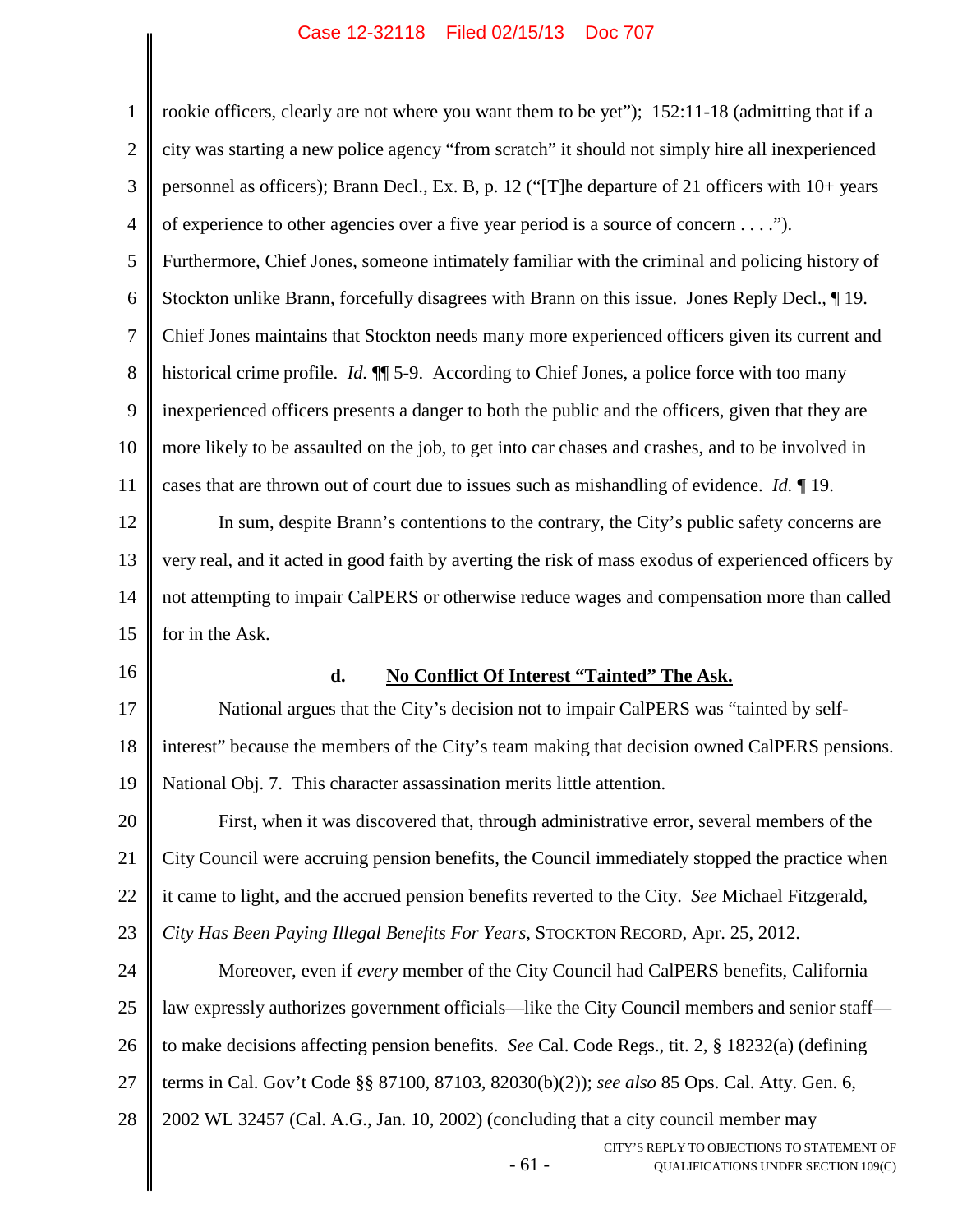1

2

3

4

5

6

7

participate in the making of a contract between his city and another city for law enforcement services where he was a retired police officer previously employed by the other city and was currently receiving CalPERS health benefits from the other city). Such express authorization is not surprising given the pervasive and compulsory nature of CalPERS pension benefits in California, and the unreasonable burden as to government decision-making an alternative rule would create. *See* Cal. Gov't Code §§ 20502, 20281 (membership in CalPERS is compulsory for all employees of a CalPERS jurisdiction).

8 9 10 11 12 13 14 15 16 No objective bystander would view the City's decision-makers as acting in their own selfinterest over the last few years. City leaders have recommended many cuts to their own wages and benefits, including complete elimination of the retiree medical benefit. Deis Reply Decl., ¶ 7. In addition, the City, upon making its CalPERS decision, firmly and rationally believed that impairing CalPERS would materially harm the retention and recruitment efforts of its police force and thereby exacerbate Stockton's climbing and already-staggering crime rates. *See supra* Section  $III(D)(1)(c)(3)$ . National strains reason by alleging that City officials acted in their own self-interest by steering clear of these two threats, but then illogically impairing their most expensive benefit: free health care for life.

17 18 19 20 21 22 23 24 25 26 27 28 Indeed, it is the City officials' lack of personal interest in the CalPERS decision that distinguishes this case from the conflict-of-interest cases cited by National. National Obj. 7-9. In each of those chapter 11 conflict of interest cases, the debtors' or plan proponents' interests, unlike the interests of the City's decision-makers, were personal. *In re Am. Capital Equip., LLC*, 668 F.3d 145, 156 (3d Cir. 2012) (debtor's plan financially incentivized the debtor to sabotage the defense of asbestos claims asserted against it); *In re Coram Healthcare Corp.*, 271 B.R. 228, 232 (Bankr. D. Del. 2001) (debtors' chief restructuring officer received \$1 million per year under a separate employment agreement with one of the debtors' largest creditors); *In re Unichem Corp.*, 72 B.R. 95, 100 (Bankr. N.D. Ill. 1987) (plan allowed individual who breached his fiduciary duty and caused the debtor's financial distress to utilize the Bankruptcy Code to drive a competitor out of business). Here, City officials made a decision that they felt was for the best of the people of the City of Stockton.

- 62 -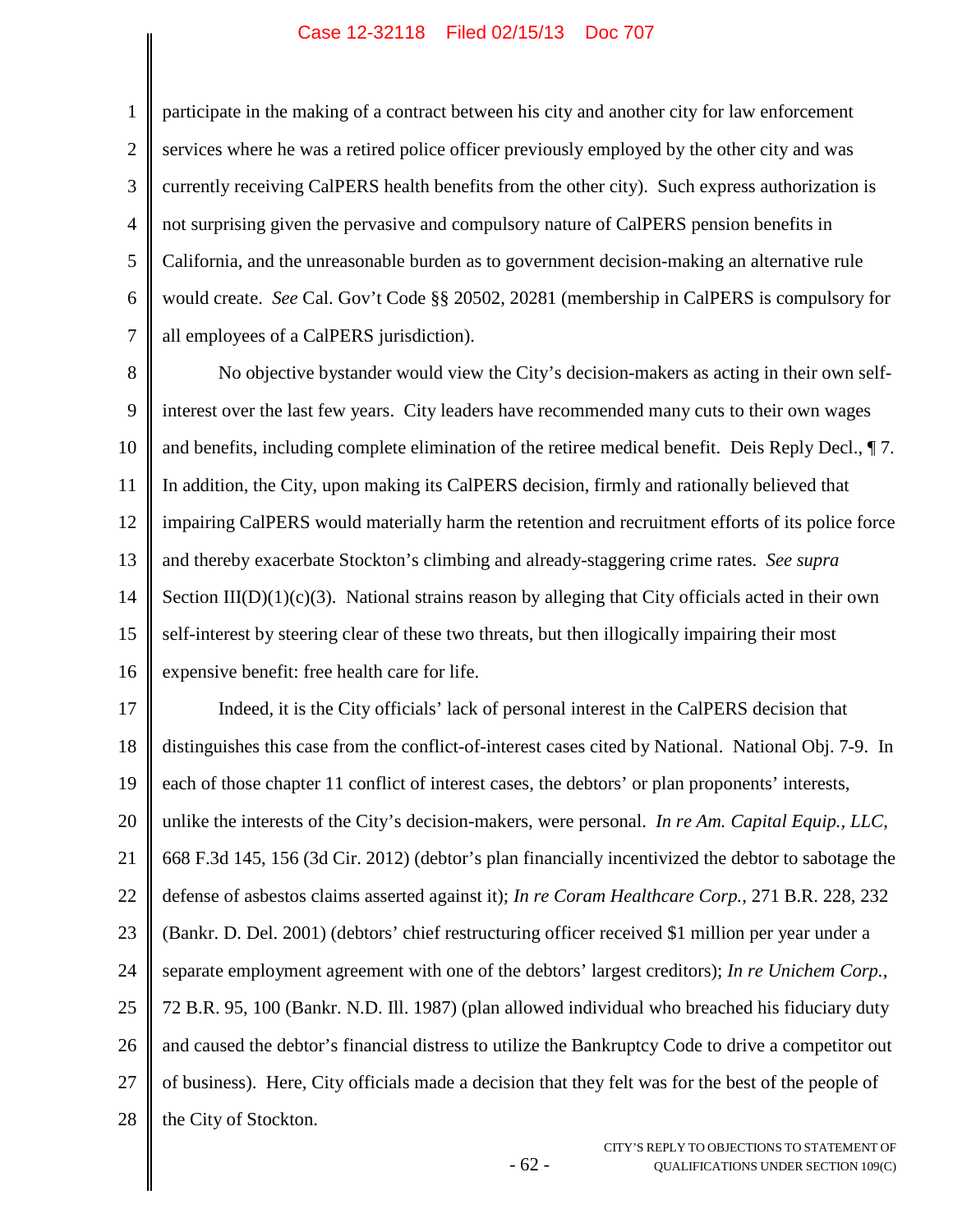1 2 3 4 5 6 7 8 9 10 11 12 13 14 15 National also cites one corporate acquisitions conflict-of-interest case, *Mills Acquisition Co. v. Macmillan, Inc.*, 559 A.2d 1261 (Del. 1989). National Obj. 8-9. That case also involved a truly personal conflict of interest, 559 A.2d at 1279-80, and the pertinent rule of the case compels the Court to leave the City's CalPERS decision undisturbed. Under *Mills*, "directors are required to demonstrate both their utmost good faith and the most scrupulous inherent fairness of transactions in which they possess a financial, business, or other personal interest which does not devolve upon the corporation or all stockholders generally." 559 A.2d at 1280. If a transaction in which a director has a personal interest does in fact "devolve upon the corporation or all stockholders generally," and the director informs him or herself of all material information reasonably available bearing on the transaction, then the "business judgment rule" applies in the appraisal of the director's decision. *Aronson v. Lewis*, 473 A.2d 805, 812-13 (Del. 1983). Under the business judgment rule, the burden is on the party challenging the transaction to establish facts indicative of "gross negligence," and the director's decision will be upheld "unless it cannot be attributed to any rational purpose." *Id.* at 812-13; *In re Walt Disney Co. Deriv. Litig.*, 906 A.2d 27, 74 (Del. 2006).

16 17 18 19 20 21 22 23 24 25 26 27 This case is not like *Mills* in which the board of directors relied on the advice of someone with a strictly personal financial stake in the outcome of the contested decision. *Mills*, 559 A.2d at 1279-80. Here, the City's decision-makers, instead made a decision that "devolve[d] upon" the equivalent of their "corporation and stockholders" because their decision was made for the benefit of the people of Stockton and did not exclude the other approximately 1,400 City employees with CalPERS pension benefits. The City's decision-makers also informed themselves of all material information reasonably available to them bearing on their decision as evidenced by the Ask. Thus, if the Court holds, as National insists it should, that *Mills* and corporate acquisitions jurisprudence applies here, the City's CalPERS decision should be reviewed under the business judgment rule. Because National has not established facts indicative of "gross negligence" or that the City's decision had no rational basis, under the business judgment rule, the City's decision should not be disturbed.

- 63 -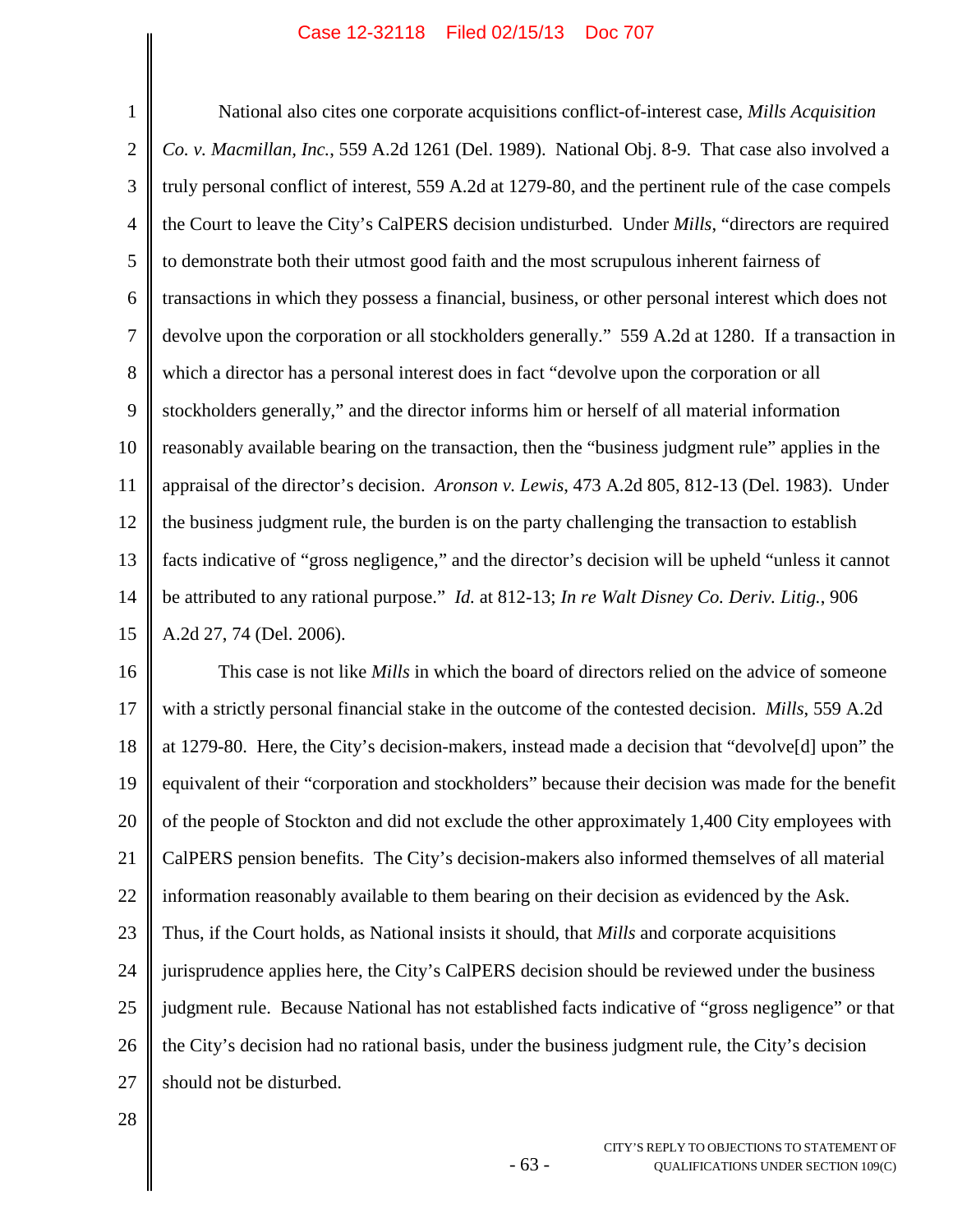# **2. Alternatively, Negotiation With the City's Creditors Was Impracticable (§ 109(c)(5)(C))**

3 4 5 6 7 8 9 10 11 12 The Court need not even reach the question of whether the City negotiated in good faith with its creditors because such negotiations were impracticable. Mem. 40-41. As the City demonstrated, *Vallejo*, *Pierce County*, *Valley Health*, and *OTB*—which the Objectors do not even attempt to distinguish—dictate a finding of impracticability where the City was unlikely to achieve a successful restructuring because (1) the number of parties competing for too few dollars made it highly unlikely that a global restructuring plan would be achieved in a voluntary setting; and (2) the City could not bind its numerous retirees to any deal negotiated in the AB 506 process. *Id*. This is particularly true when the City's financial creditors came into the process wondering upfront whether to "speak[] out about the absurdity of this proposal." Hile Reply Decl., Ex. W. The likelihood of striking a comprehensive deal with such participants was low.

13 14 15 16 17 18 19 20 21 22 23 24 Amazingly, Assured contends that "the City cannot argue that it could not bind retirees to a modified retiree medical plan outside of a bankruptcy." While the City can and has negotiated changes to active employees' health benefits that affect retirees, no class mechanism exists to *bind* a single retiree to anything. In other words, if as part of the Ask the City had obtained 80% of what it wanted from, say, 200 retirees, nothing would bind the other 2,200 or keep them from suing it and possibly winning the lawsuit.<sup>[26](#page-70-0)</sup> While Assured attempts to provide authority under which the City could have impaired retiree benefits without consequences, Assured Obj. 32-34, the fact remains that unilaterally reducing retiree benefits would have exposed the City to significant legal risk and potential damages running into the hundreds of millions. *See Retired Emps. Ass'n of Orange Cnty., Inc. v. County of Orange*, No. 12-56706 (9th Cir. Sept. 6, 2012); *Sonoma Cnty. Ass'n of Retired Emps. v. Sonoma Cnty.*, No. 10-17873 (9th Cir. Dec. 22, 2010).; Deis Reply Decl., ¶ 26.

25 / / /

26

27

- 64 -

<sup>1</sup> 2

<span id="page-70-0"></span><sup>28</sup> <sup>26</sup> And had the City impaired pensions, as the Objectors urge it to, it would have had even more retirees with which to contend.